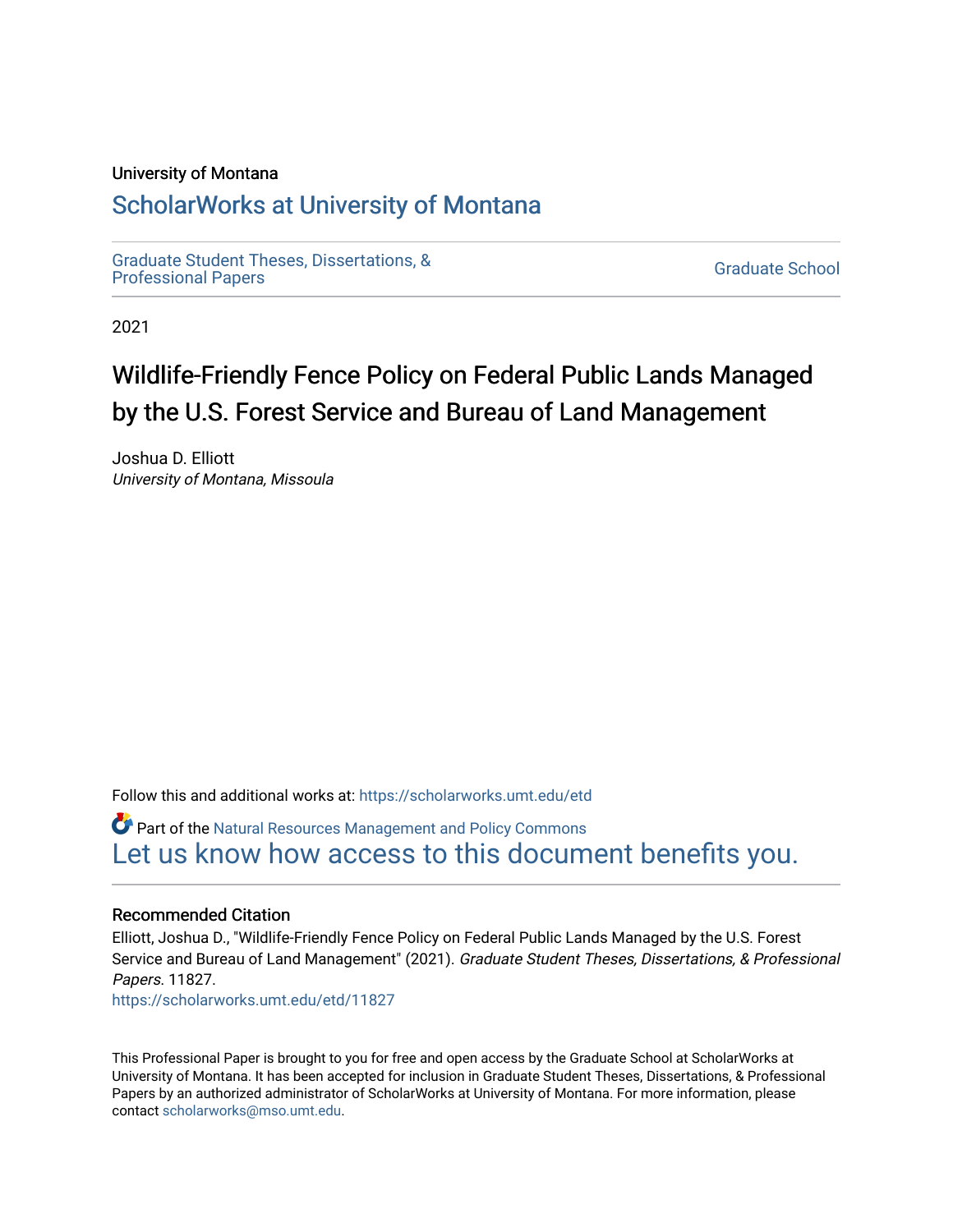## WILDLIFE-FRIENDLY FENCE POLICY ON FEDERAL PUBLIC LANDS MANAGED BY THE U.S. FOREST SERVICE AND BUREAU OF LAND MANAGEMENT

By

#### JOSHUA DALE ELLIOTT

M.S. Civil Engineering, University of Colorado, Boulder, Colorado, 2006 MBA, Oregon State University, Corvallis, Oregon, 2003 B.S. Civil Engineering, Oregon State University, Corvallis, Oregon, 2002

> Professional Paper presented in partial fulfillment of the requirements for the degree of

> > Master of Science in Resource Conservation

The University of Montana Missoula, MT

December 2021

Approved by:

Scott Whittenburg, Dean of The Graduate School Graduate School

Martin Nie, Chair W.A. Franke College of Forestry and Conservation

Brian C. Chaffin W.A. Franke College of Forestry and Conservation

> Michelle Bryan Alexander Blewett III School of Law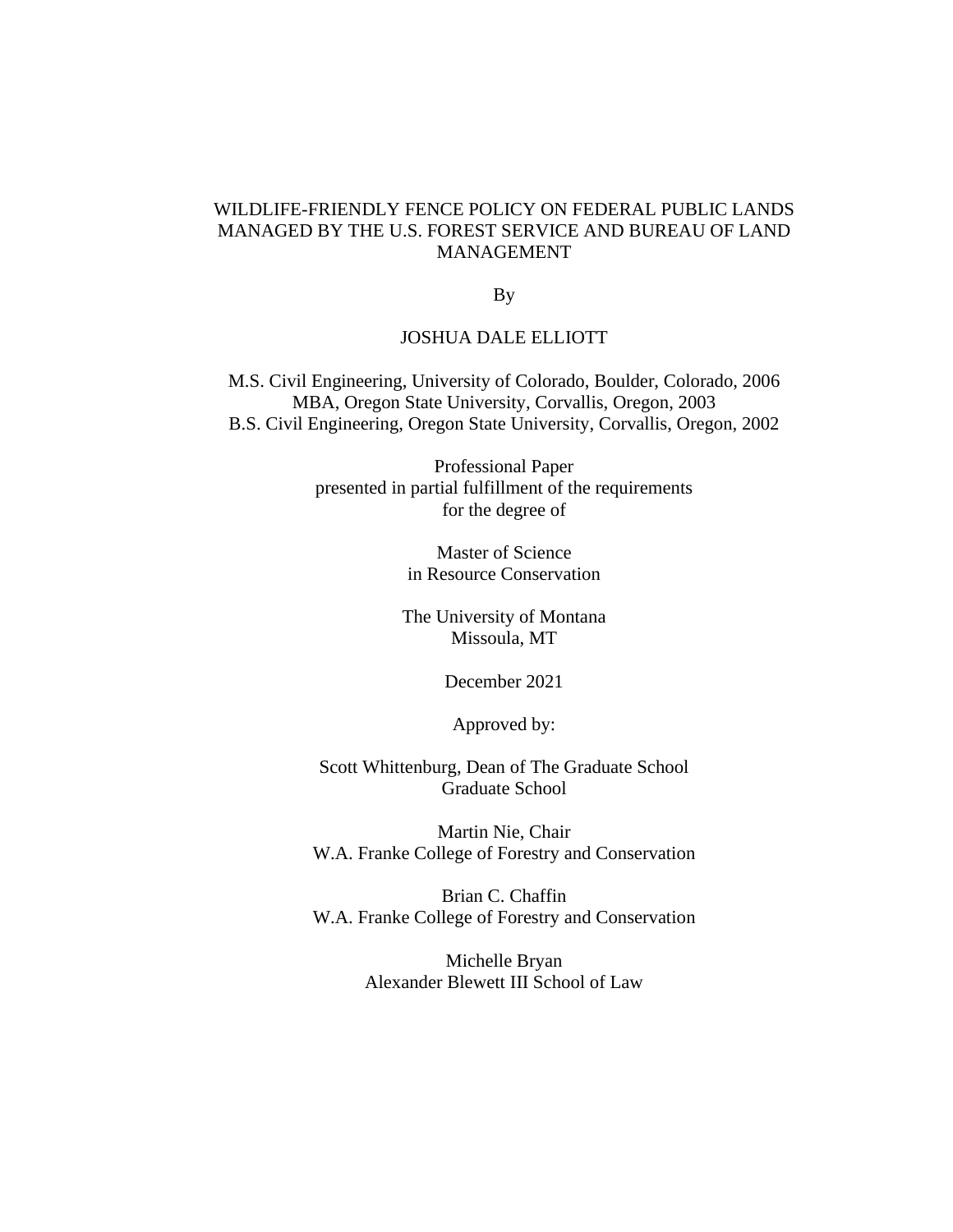Elliott, Joshua, M.S., Fall 2021 Resource Conservation

<span id="page-2-0"></span>Abstract

Chairperson: Martin Nie

Many wildlife species are negatively impacted by the presence of fences on the landscape. Climate change is only exacerbating the problem as home ranges shift and species face heightened levels of stress. In recent decades, wildlife biologists have studied these impacts and devised ways of constructing fences to increase habitat connectivity and significantly reduce fence-related injury and mortality rates. Conservationists attempting to address this issue on a landscape level face significant challenges resulting from complex land ownership patterns, specifically across the western United States.

The two largest landowners in the U.S. are the Bureau of Land Management (BLM) and the U.S. Forest Service (USFS). These federal agencies, which manage their jurisdictional lands on behalf of the American public, construct fences and issue permits and leases to construct fences on much of their lands for a variety of reasons. This professional paper addresses a piece of the wildlife-fence conflict by summarizing and analyzing the polices that guide fence practices on USFS and BLM lands. Specifically, this paper (1) summarizes and describes the statutes, regulations, and directives that are most relevant and potentially useful to making wildlife-friendly decisions about fencing on federal public lands administered by the USFS and BLM, (2) summarizes the fencerelated guidance provided in USFS and BLM regulations and directives related to forest/field office planning, allotment management planning, and grazing permit decision making, (3) explains how these policies can be drawn upon by the USFS and BLM to consider, justify, and compel the use of wildlife-friendly fencing, and (4) provides recommendations to wildlife advocates for policy-level changes that can be made to better encourage and compel the consideration and use of wildlife-friendly fences on federal lands managed by these agencies.

The ultimate purpose of this paper is to arm wildlife advocates with the information necessary to successfully advocate for improved fence policy and practice on USFS and BLM lands. By setting a strong example, these agencies could positively impact the fence policies and practices of other agencies and landowners, contributing to a positive, landscape-scale impact for wildlife.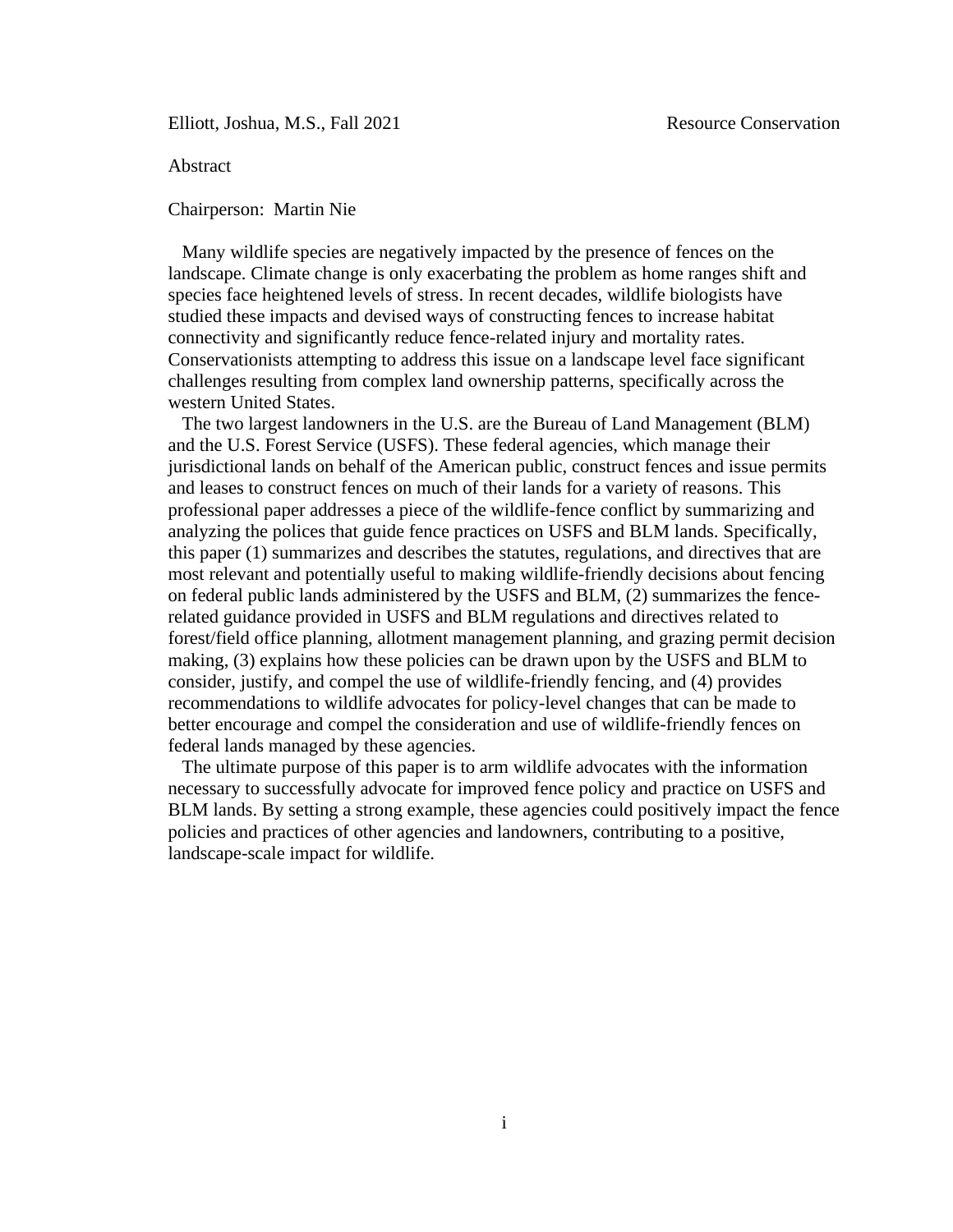#### <span id="page-3-0"></span>Acknowledgements

I would like to begin by thanking the National Wildlife Federation (NWF) for initiating my interest and research into fencing policy on BLM lands during a summer internship in 2020. Sarah Bates and others at NWF remained involved during my research and writing process to help ensure that the end product would serve as a useful guide for wildlife advocates, and for this I am very grateful. I also want to express my sincerest thanks to my committee chair, Dr. Martin Nie, whose encouragement, insight, and guidance was vital from project conceptualization through the final editing process. It truly was an honor and a privilege to work with and learn from him. Thank you to my committee members, professor Michelle Bryan and Dr. Brian Chaffin, for helping to improve the completeness and accuracy of my final paper and encouraging me to take the extra steps needed to get my research out into the world. Finally, none of this would have ever happened without the support of my wife, who put up no resistance and even encouraged me to leave my engineering career to follow my passions.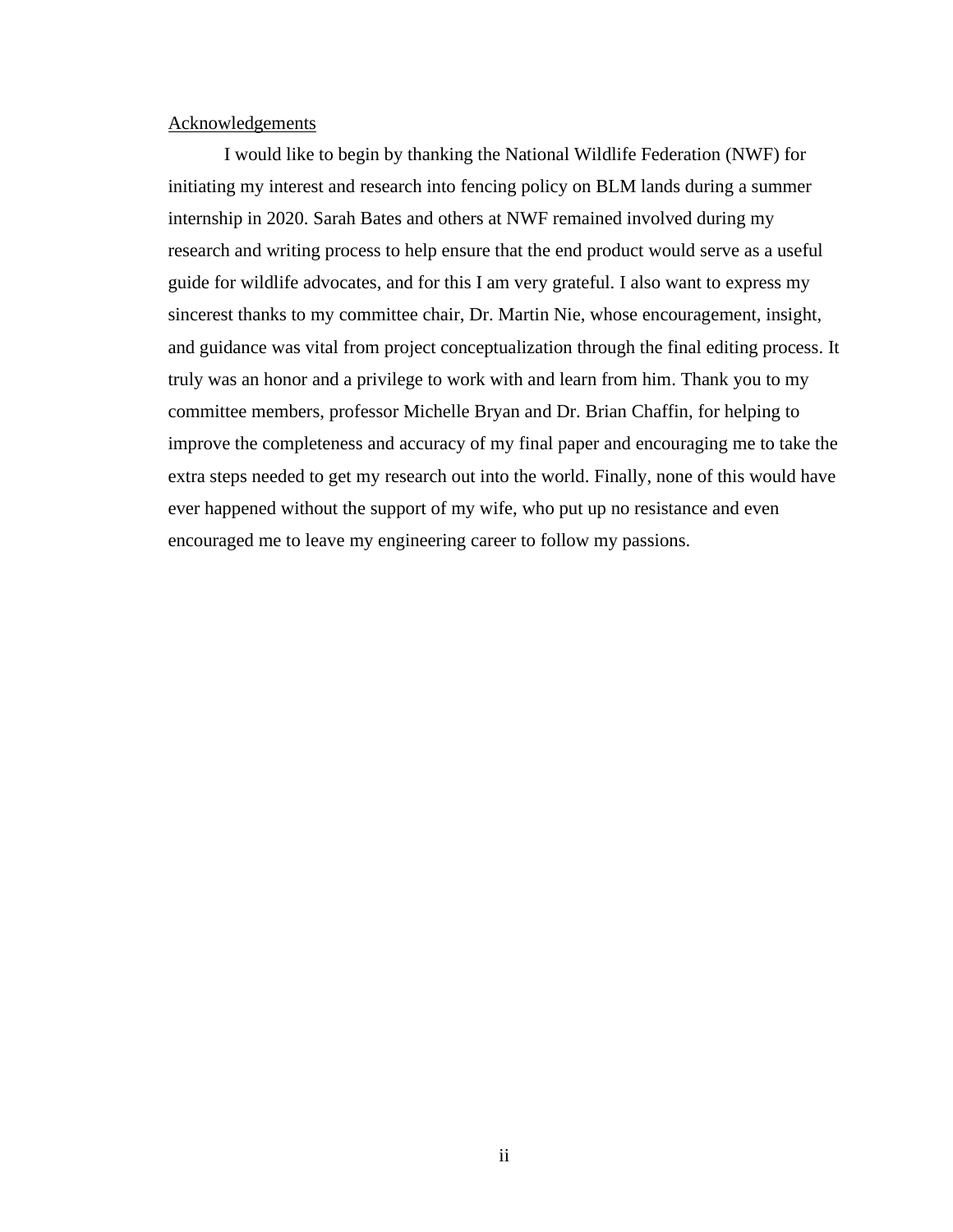#### <span id="page-4-0"></span>Definition of Terms

- Connectivity: "Ecological conditions that exist at several spatial and temporal scales that provide landscape linkages that permit the exchange of flow, sediments, and nutrients; the daily and seasonal movements of animals within home ranges; the dispersal and genetic interchange between populations; and the long distance range shifts of species, such as in response to climate change."<sup>1</sup>
- Fence: Fences, in a very broad sense, may include everything from a border wall to a hedgerow. For the purposes of this paper, I narrow this definition and define a fence as "a physical linear feature with vertical load-bearing components (e.g., poles) and noncontinuous structures (e.g., boards, wires, rails, nettings) spanning these vertical components."<sup>2</sup>
- Directive: A directive is an official or authoritative instruction. As used in this paper, directives typically take the form of executive orders, agency handbooks, and agency manuals. Directives provide internal guidance and direction for land managers without having the force of law.
- Ecological Integrity: "The quality or condition of an ecosystem when its dominant ecological characteristics (for example, composition, structure, function, connectivity, and species composition and diversity) occur within the natural range of variation and can withstand and recover from most perturbations imposed by natural environmental dynamics or human influence."<sup>3</sup>
- Grazing Permits and Grazing Leases: Both of these terms refer to documents that authorize private livestock use on public lands. The BLM issues grazing *permits* within grazing districts pursuant to Section 3 of the Taylor Grazing Act of 1934 (TGA). Outside of grazing districts, the BLM issues grazing *leases* pursuant to Section 15 of the TGA. The USFS issues grazing *permits* pursuant to 36 C.F.R. § 222.3. In this paper, I use *permit/lease* when these distinctions are inconsequential.

 $1\,36$  C.F.R. § 219.19.

<sup>2</sup>McInturff et al., *infra* note 7, at 972.

<sup>3</sup> 36 C.F.R. § 219.19.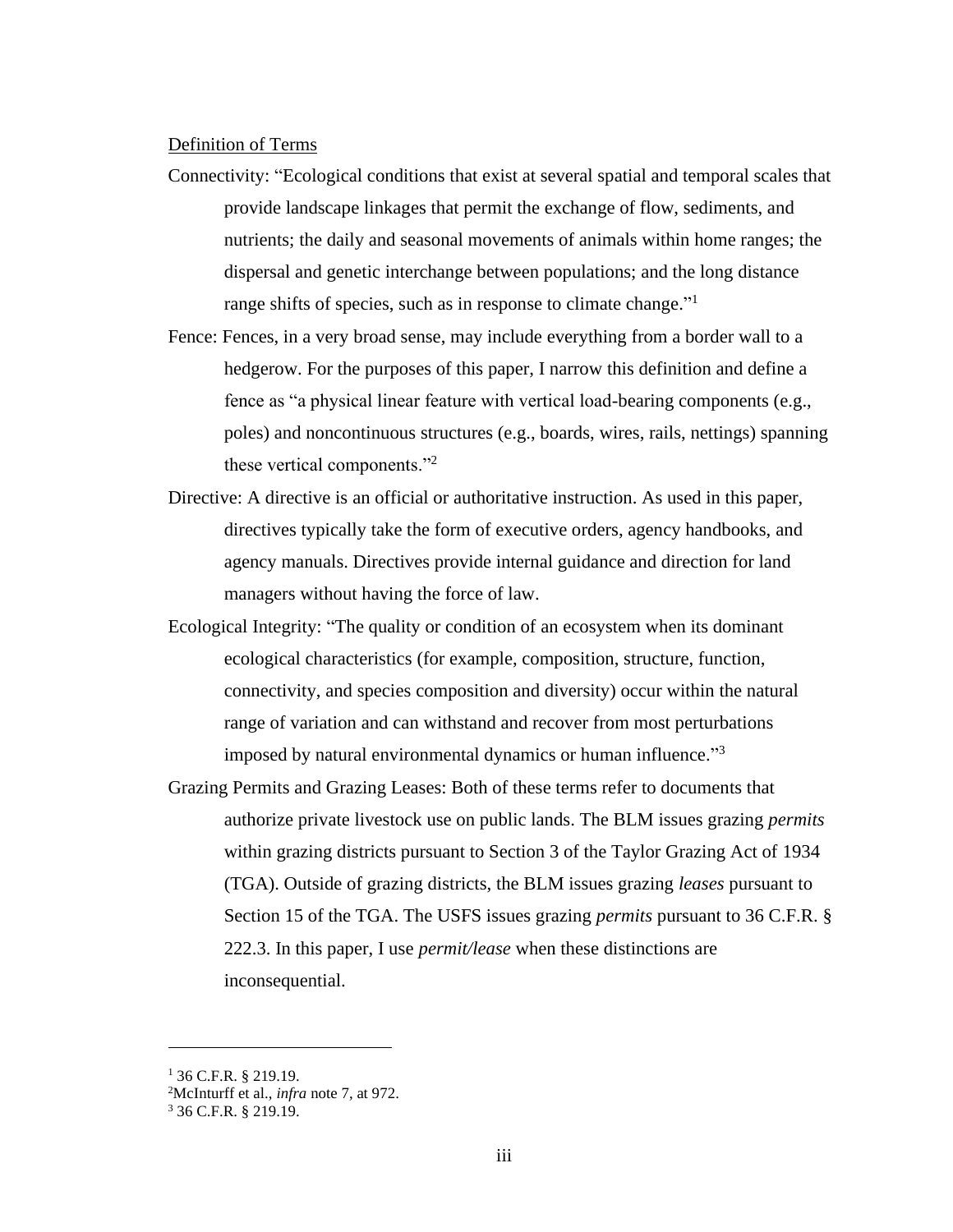- Policy: In a very broad sense, a policy is "a set of ideas or a plan of what to do in particular situations that has been agreed to officially by a group of people, a business organization, a government, or a political party."<sup>4</sup> As such, policy can be understood to be more inclusive and incorporate elements of statutes, regulations, and directives. Federal public land agencies sometimes use the term to reference agency-specific guidance that is non-statutory and non-regulatory.
- Regulation: Federal regulations are written by departments or agencies and relate to actions under that authority's control. The primary purpose of a regulation is to interpret statutes enacted by Congress and fill in the blanks that Congress did not address. Regulations are codified in the Code of Federal Regulations (C.F.R.) and have the force of law.
- Statute: A statute is a written law passed by a legislative body. Federal statutes relevant to federal agencies, as in this paper, are written and passed by the U.S. Congress. Federal statutes are codified in the United States Code (U.S.C.). Throughout this paper, I use *law* and *statute* synonymously.
- Wildlife-friendly fence: A wildlife-friendly fence is a fence that is designed to minimize negative impacts to terrestrial and avian wildlife while serving its primary purpose (e.g., livestock containment).

<sup>4</sup> Cambridge Dictionary<https://dictionary.cambridge.org/us/dictionary/english/policy>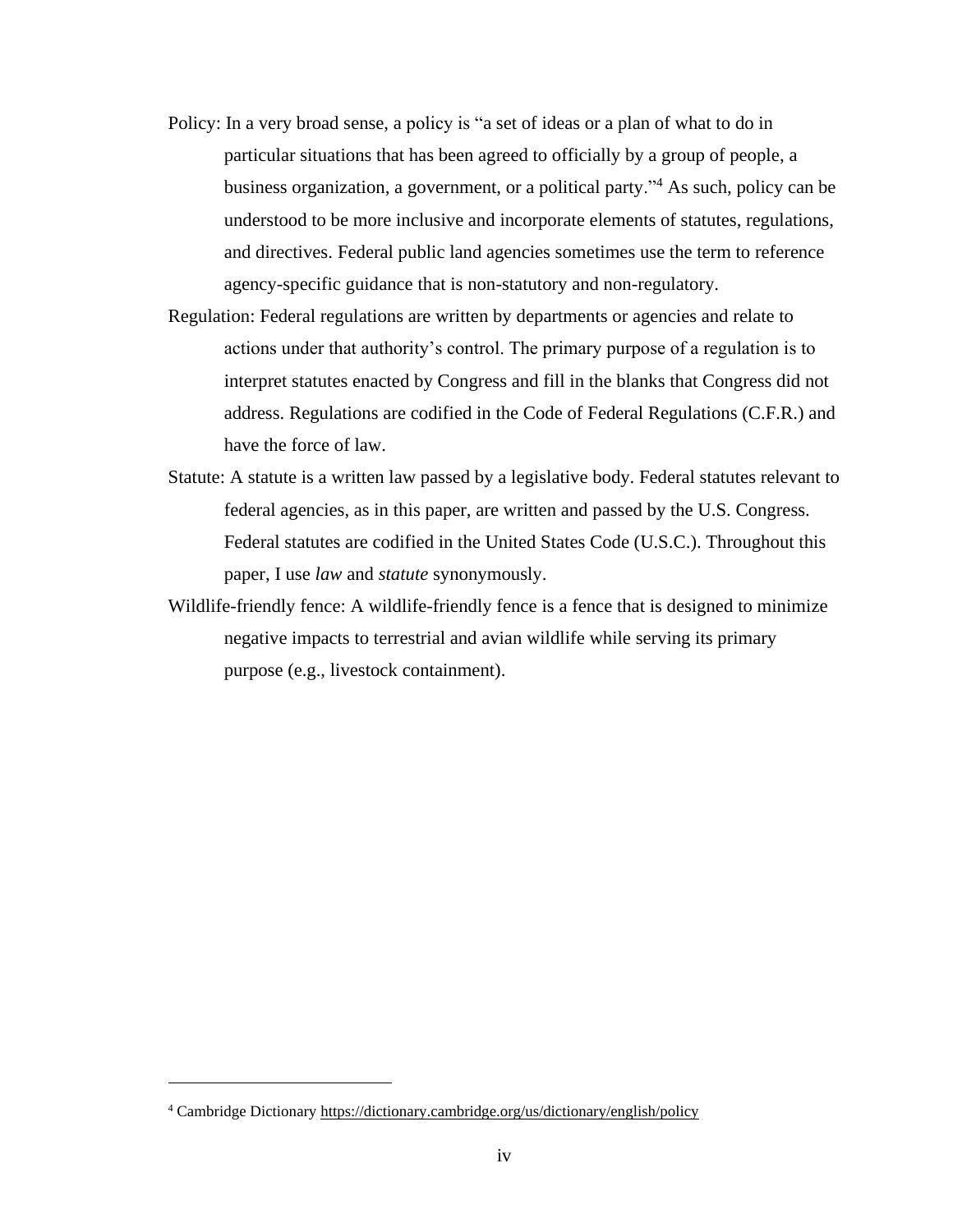| I.   |  |
|------|--|
|      |  |
|      |  |
|      |  |
| Π.   |  |
|      |  |
|      |  |
| III. |  |
|      |  |
|      |  |
| IV.  |  |
|      |  |
|      |  |
|      |  |
|      |  |
|      |  |
|      |  |
|      |  |
|      |  |
|      |  |
|      |  |
|      |  |
|      |  |
|      |  |
|      |  |

## Contents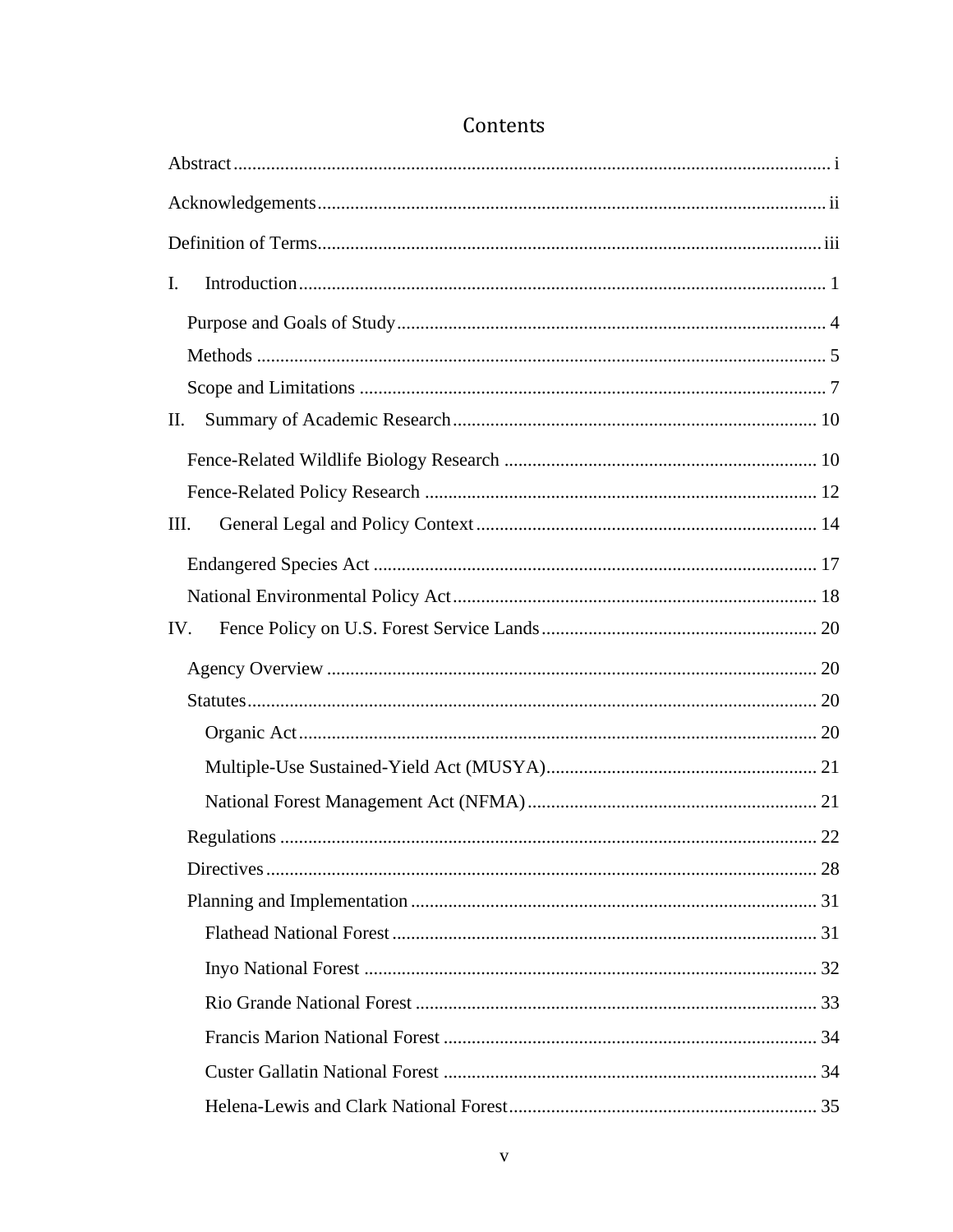| V.         |                                                                                                     |  |  |
|------------|-----------------------------------------------------------------------------------------------------|--|--|
|            |                                                                                                     |  |  |
|            |                                                                                                     |  |  |
|            |                                                                                                     |  |  |
|            |                                                                                                     |  |  |
|            |                                                                                                     |  |  |
|            |                                                                                                     |  |  |
|            |                                                                                                     |  |  |
|            |                                                                                                     |  |  |
|            |                                                                                                     |  |  |
|            |                                                                                                     |  |  |
|            |                                                                                                     |  |  |
|            |                                                                                                     |  |  |
|            |                                                                                                     |  |  |
|            |                                                                                                     |  |  |
|            |                                                                                                     |  |  |
|            |                                                                                                     |  |  |
| VI.        |                                                                                                     |  |  |
|            |                                                                                                     |  |  |
|            |                                                                                                     |  |  |
|            |                                                                                                     |  |  |
|            |                                                                                                     |  |  |
|            |                                                                                                     |  |  |
|            |                                                                                                     |  |  |
| Appendix A | Suggested Plan Component Language for USFS Forest Plans and BLM<br><b>Resource Management Plans</b> |  |  |
| Appendix B | Condensed Summary for USFS LRMP Involvement                                                         |  |  |

Appendix C Condensed Summary for BLM RMP Involvement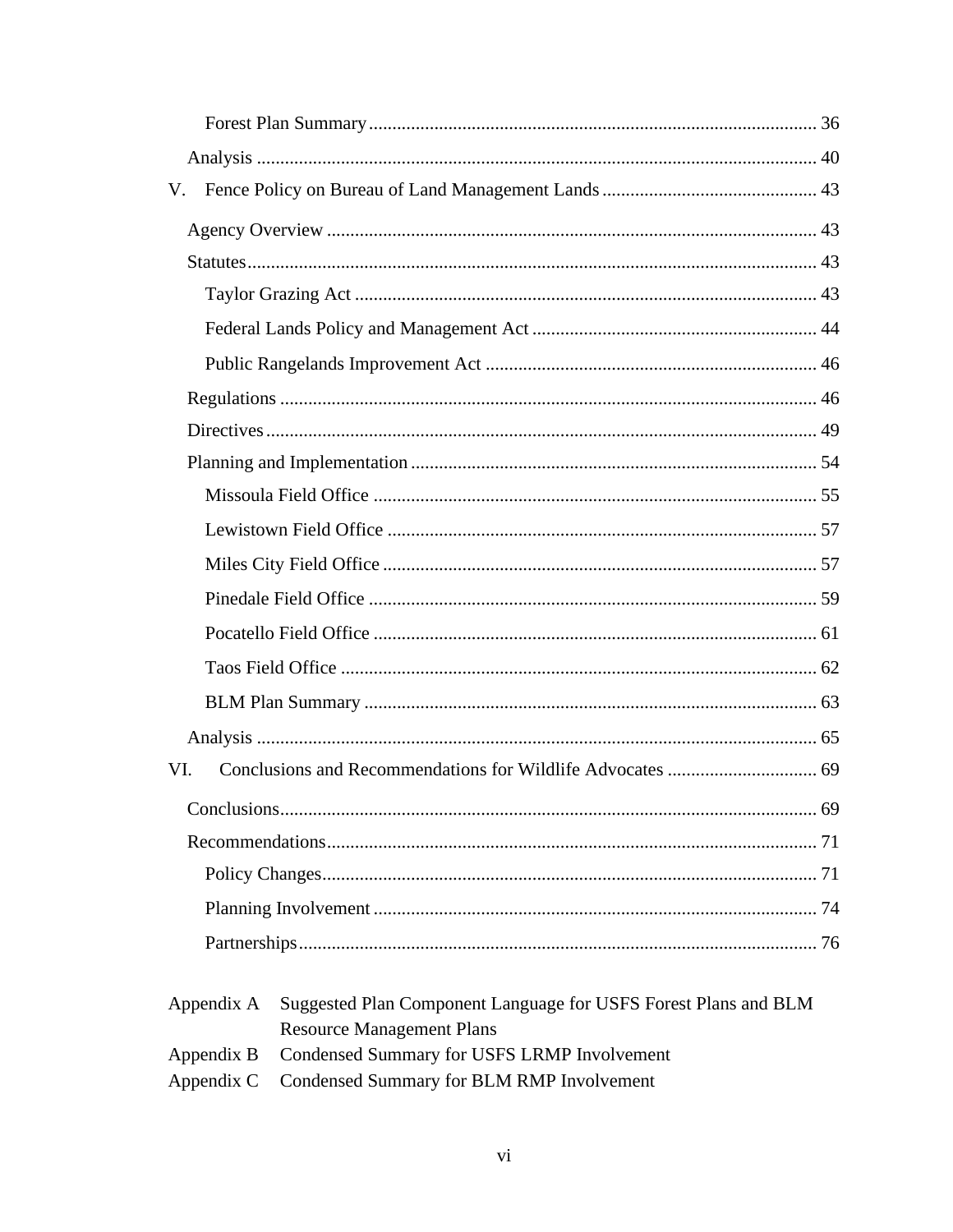#### I. Introduction

<span id="page-8-0"></span>Since the industrial revolution, human civilization has had a dramatic impact on wildlife and wildlife habitat in the United States. As railroads and highways carved up the land, forests were cleared to make way for agriculture and the burgeoning population of European settlers. Some species adapted well to this modified environment and human behavior (e.g., whitetail deer), others were severely compromised (e.g., bison), and many are now extinct (e.g., passenger pigeon). Now, climate change and associated mega fires are adding another layer of anthropogenic impact to which species must adapt.

Following the patenting of barbed wire in 1873, fences quickly became ubiquitous and native fauna were required to contend with yet another structural modification to the landscape. Ungulate species developed ways to negotiate the vast network of fences that we are still trying to understand today. Some species are prone to avoiding fences while others have developed preferences for jumping over or crawling under fences. Regardless of the strategy, ungulates are negatively impacted by fences in a variety of ways that include habitat fragmentation, entanglement, and separation of the young from the mature. Low-flying avian species can also be adversely impacted by fences, typically as a result of mid-flight collisions.

Morally and ethically, it is incumbent upon humankind to mitigate our impacts on other species, particularly when doing so bears little cost. In the case of fences, we have the knowledge and tools necessary to do exactly this thanks to several wildlife biology studies in recent decades. Often, the solution is simple and inexpensive. For example, ungulate entanglement hazard can be reduced by ensuring the spacing between the top two wires is at least 12 inches, and avian collisions can be reduced by increasing the visibility of the top wire.

Most people are likely to agree that minimizing accidental wildlife mortality resulting from the presence of fences is morally and ethically the "right" thing to do. But what about legally? Now that we know how to build fences in a more wildlife-friendly manner, are we required to do so? What do we do about existing fences that fail to meet wildlife-friendly standards? This paper attempts to answer these questions as they concern fencing on federal lands managed by the two largest landowners in the country:

1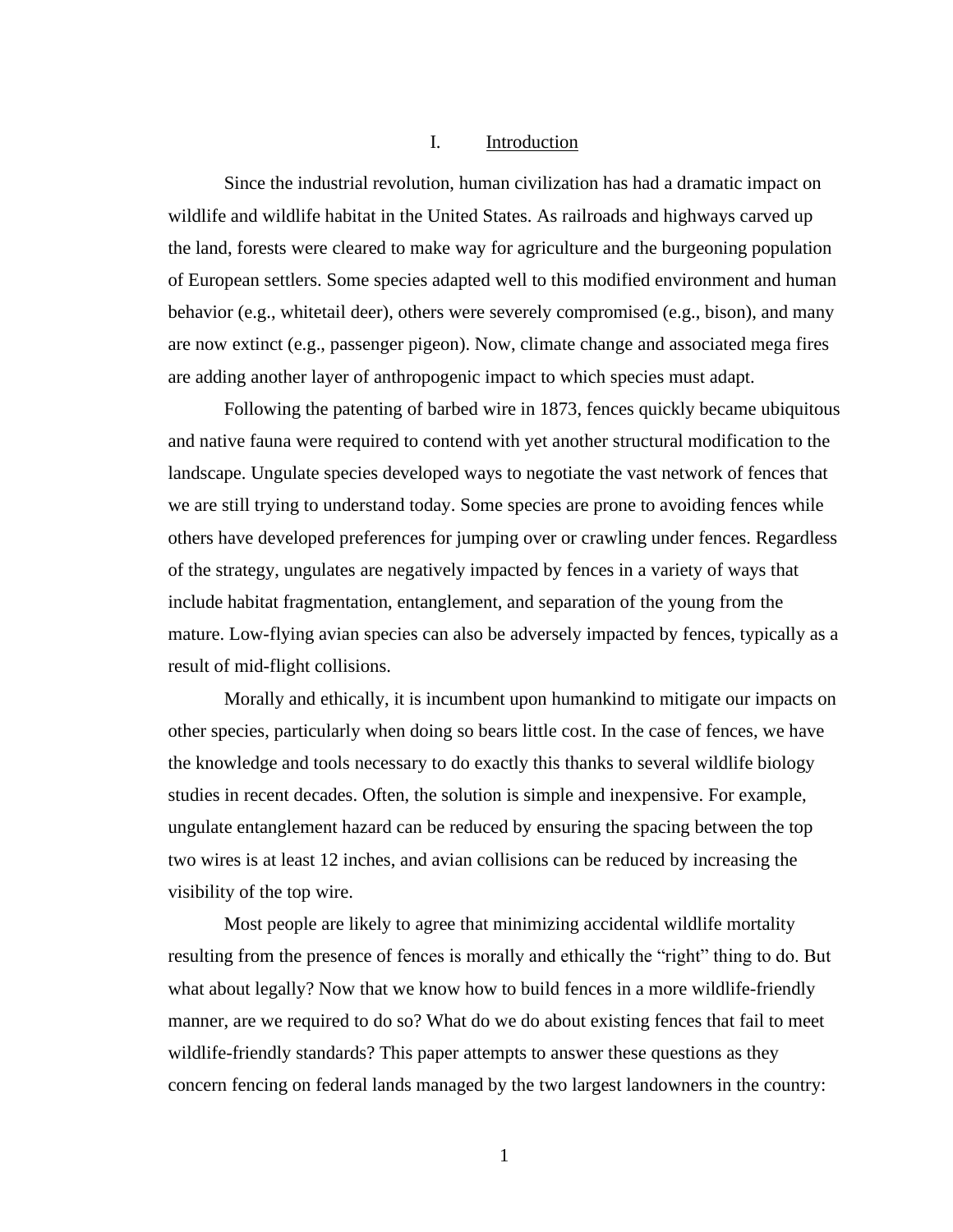the U.S. Forest Service (USFS) and the Bureau of Land Management (BLM). By doing so, I hope to arm wildlife advocates with the information necessary to effectively advocate for improved fence policy and practice within both agencies.

\* \* \* \* \*

In a study of pronghorn, mule deer, and elk, researchers found that wire fences caused 0.25 deaths per kilometer per year.<sup>5</sup> This number is likely conservative because the researchers defined "death" as an animal found physically caught in the fence, which did not account for ungulates injured in fence encounters that lead to death elsewhere.<sup>6</sup> With over a million kilometers of fence estimated in the western United States, $\frac{7}{1}$  western states could be losing upwards of 250,000 ungulates per year due to direct, fence-related mortality. This same study points out that "the characteristics of wire fences that are detrimental to ungulate passage must be identified if management techniques are to be developed to mitigate these conflicts."<sup>8</sup> Taking this one step further and applying the same logic to federally managed lands, agency policies should be in place to ensure management practices that mitigate wildlife-fence conflicts are employed to the maximum extent practicable.

Migrating ungulate populations are exposed to particularly high threat levels from fences. One study in Wyoming showed that a migrating population of mule deer crossed 171 fences during the course of their round-trip seasonal migration.<sup>9</sup> Others observed that "[m]igratory animals are especially vulnerable to a variety of threats because they come into contact with multiple ecosystems and jurisdictions." <sup>10</sup> While managing fencing

<sup>&</sup>lt;sup>5</sup> Justin L. Harrington and Michael R. Conover. "Characteristics of ungulate behavior and mortality associated with wire fences," *Wildlife Society Bulletin* 34, no. 5 (2006): 1295-1305. This study was conducted in portions of Colorado and Utah where ungulate concentrations are generally high, suggesting that mortality rates would likely be lower where ungulate concentrations are lower.

<sup>6</sup> *Id.* Also, *see* Andrew F. Jakes, Paul F. Jones, L. Christine Paige, Renee G. Seidler, and Marcel P. Huijser. "A fence runs through it: A call for greater attention to the influence of fences on wildlife and ecosystems." *Biological Conservation* 227 (2018) at 313 for a discussion of direct and indirect impacts of fencing on wildlife.

 $^7$  Alex McInturff, Wenjing Xu, Christine E. Wilkinson, Nandintsetseg Dejid, and Justin S. Brashares. "Fence ecology: Frameworks for understanding the ecological effects of fences." *BioScience* 70, no. 11 (2020): 971-985, at 974. This estimate does not include urban and suburban fencing.

<sup>8</sup> Harrington and Conover, *supra* note 5, at 1295.

<sup>&</sup>lt;sup>9</sup> Hall Sawyer, Arthur D. Middleton, Matthew M. Hayes, Matthew J. Kauffman, and Kevin L. Monteith. "The extra mile: Ungulate migration distance alters the use of seasonal range and exposure to anthropogenic risk." *Ecosphere* 7, no. 10 (2016): e01534, at 8.

<sup>10</sup> Hyman et al., *infra* note 48, at 407.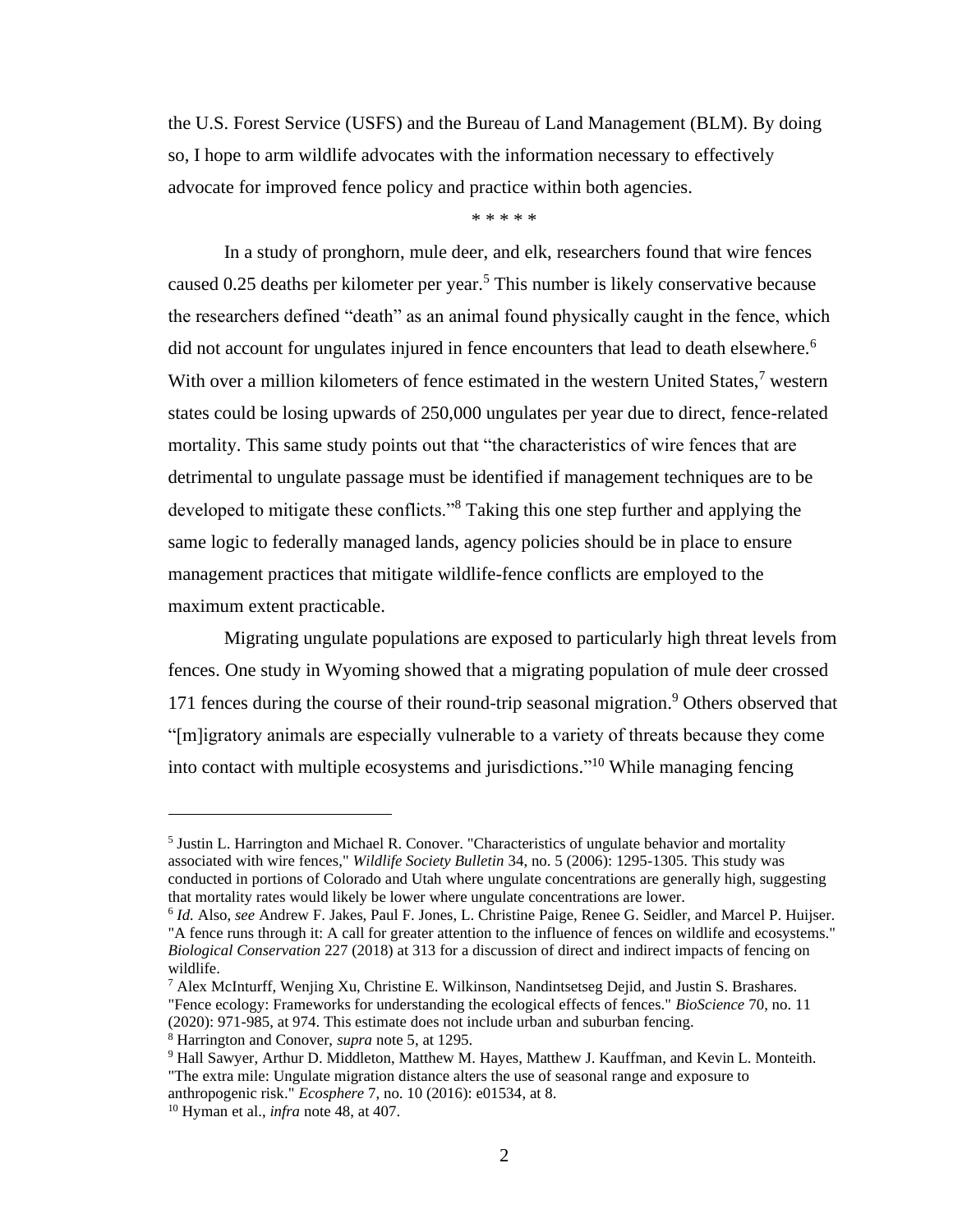across all jurisdictions is a daunting task,<sup>11</sup> doing the same on federally managed lands is a much more tractable problem – a piece of the migration and connectivity puzzle that can be mitigated while the problem continues to be addressed at the landscape scale. When migrating animals cross BLM and USFS lands, the hazards posed by fences should be minimized. These public lands should be as close to a fence safe-haven for migrating ungulates as possible.

Our rapidly changing climate exacerbates this problem. Researchers have long predicted that enhancing connectivity may be the best way to manage for biodiversity in the face of climate change.<sup>12</sup> Considering that ungulate migration routes " $\dots$  are not fixed. They shift and even disappear over fairly short time spans in response to environmental changes,"<sup>13</sup> conservation efforts that simply target known migration routes are insufficient. Anthropogenic climate change is already altering migration habits and causing climate-driven range shifts.<sup>14</sup> The relevance of fence hazards posed to wildlife will likely only increase as species attempt to geographically adapt to the changing climate and ecosystems. Barriers, like fences, may physically inhibit the ability of some species to adapt to these changes. Conversely and from a management perspective, "successful efforts to maintain animal migrations may create templates for improving ecological resilience as climate change accelerates."<sup>15</sup>

Of course, fence hazards are not limited to migrating ungulates. Resident ungulate populations must still contend with fences, <sup>16</sup> and other wildlife species are impacted as well. One high-profile example is the greater sage-grouse (GSG, or sage-grouse). These birds, which narrowly avoided listing under the Endangered Species Act, tend to fly low

 $12$  Nicole E. Heller and Erika S. Zavaleta. "Biodiversity management in the face of climate change: a review of 22 years of recommendations." *Biological Conservation* 142, no. 1 (2009): 14-32.

 $<sup>11</sup>$  Many organizations are tackling the issue of landscape-scale migration protection. Organizations</sup> focusing on this issue include the Center for Large Landscape Conservation and the Network for Landscape Conservation. Many larger organizations with a broader focus (e.g., Sierra Club, Defenders of Wildlife) and smaller, local organizations are also working on these issues.

<sup>13</sup> Robert L. Fischman. "Migration conservation: a view from above." *Environmental Law* (2011): 277-287 at 279.

<sup>14</sup> John Kostyack, Joshua J. Lawler, Dale D. Goble, Julian D. Olden, and J. Michael Scott. "Beyond reserves and corridors: Policy solutions to facilitate the movement of plants and animals in a changing climate." *BioScience* 61, no. 9 (2011): 713-719, 713-714 (discussing how climate change is affecting species' ranges).

<sup>15</sup> Fischman, *supra* note 13, at 278.

<sup>&</sup>lt;sup>16</sup> Hanophy, *infra* note 36, at 2, mentioning the effects of fencing on daily movements of wildlife.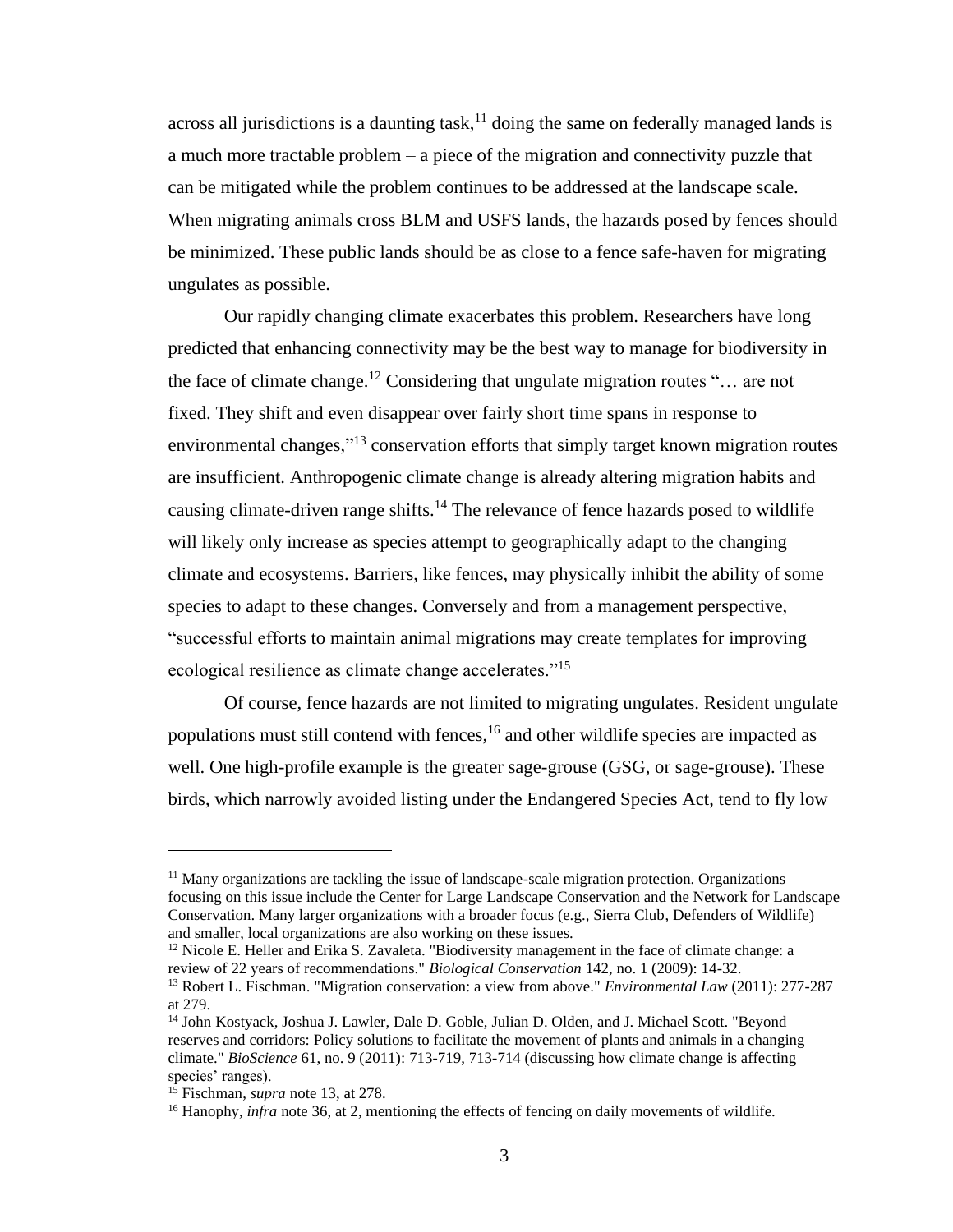to the ground, often during the low-light conditions of dawn and dusk.<sup>17</sup> Fences, which pose strike hazards as well as increased predator hazards, "are a major source of mortality for grouse species in...North America and may be a factor driving population declines."<sup>18</sup>

Lurking in the background behind present-day policies is the cultural, administrative, and legal history surrounding public land grazing, a practice that necessitates fencing and is responsible for most public land fences that have the potential to negatively impact wildlife. This once ubiquitous practice is still quite prevalent. Putting some numbers to the scale of public land grazing, 154.1 million acres of BLM land and over 93 million acres of Forest Service land were available for grazing in  $2017<sup>19</sup>$  This equates to about two-thirds of all BLM-managed land and half of all USFSmanaged land. Over 24,000 grazing permits were active in 2017 for the grazing of roughly 90 percent of BLM land and 80 percent of USFS land available for grazing. The combined area of publicly grazed land for these two agencies is roughly equivalent to the combined size of Montana, Wyoming, and Colorado.

Fortunately, fences can be designed and constructed in ways that significantly mitigate the hazards posed to wildlife while effectively serving their intended purposes (e.g., livestock containment). Studies continue to demonstrate new ways to construct and modify fences that significantly reduce the hazards posed to wildlife. For example, the top wire of multi-strand fences in sage-grouse habitat can be marked in a variety of ways to increase visibility, resulting in decreased collision rates. In pronghorn habitat, a bottom wire that is smooth (as opposed to barbed) and at least 16 inches above the ground significantly increases the permeability of wire fences for these animals. Also, ungulate entanglement risk can be reduced by ensuring the spacing between the top two wires is at least 12 inches and that fences are regularly maintained.

#### <span id="page-11-0"></span>Purpose and Goals of Study

The purpose of this study is to understand and explain USFS and BLM policies that relate to fencing and how these policies impact agency decisions regarding the use of

<sup>&</sup>lt;sup>17</sup> Sage-grouse behavior that makes them vulnerable to fence collisions is discussed by Sage-grouse Initiative, *infra* note 42, at 1.

<sup>18</sup> Jakes et al., *supra* note 6, at 316.

<sup>19</sup> Carol Hardy Vincent. "Grazing fees: overview and issues." *Congressional Research Service RS21232*, Washington DC (2019).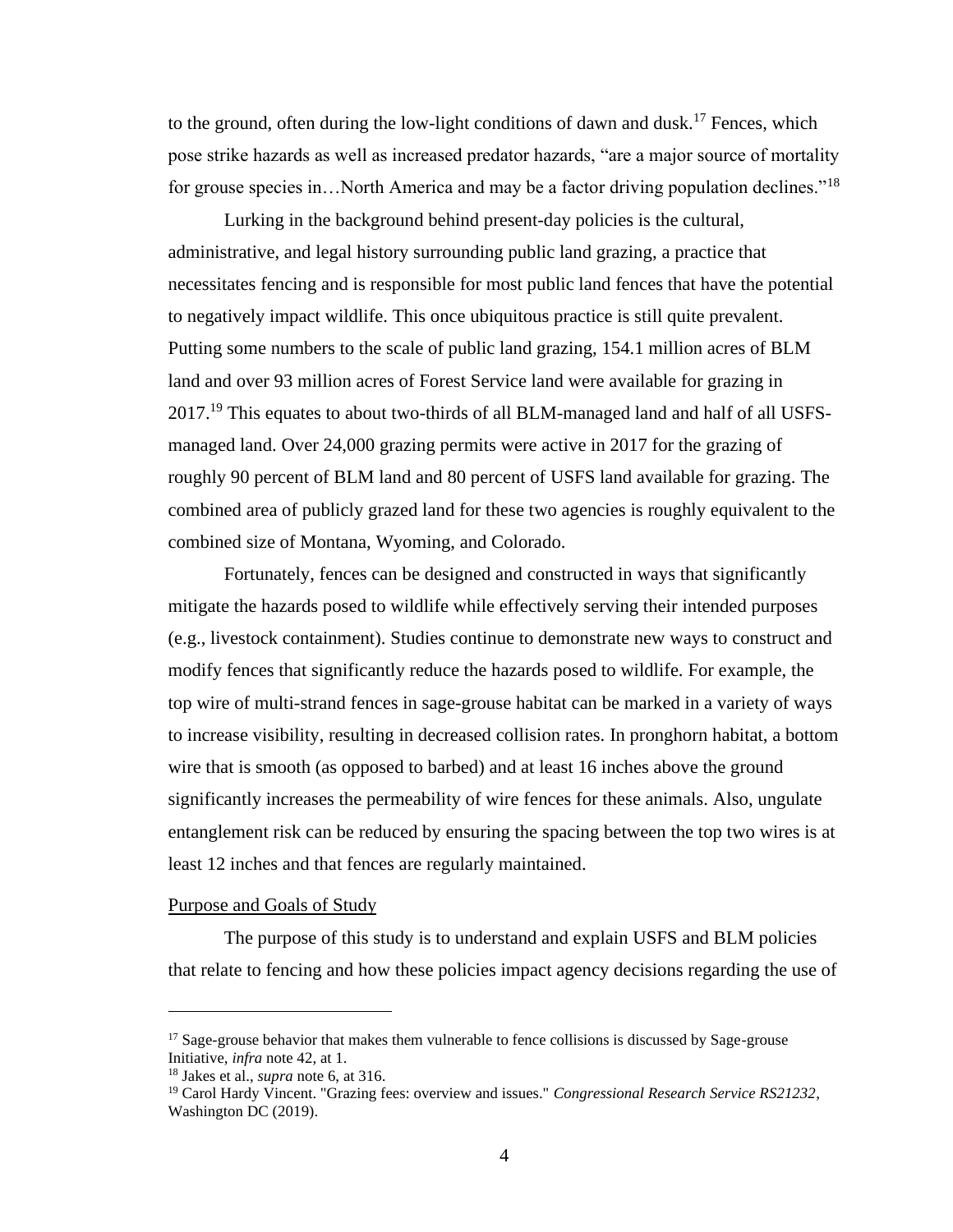wildlife-friendly fencing. Specifically, this research aims to answer the following questions:

- 1) What laws, regulations, and directives (including agency manuals and handbooks and executive orders) are most relevant and potentially useful for making wildlife-friendly decisions about fencing on federal public lands administered by the USFS and BLM?
- 2) What fence-related guidance is provided in USFS and BLM regulations and directives related to forest/field office planning, allotment management plans, and grazing permit/lease decision making?
- 3) Can existing laws, regulations, and directives be drawn upon to consider, justify, and/or compel the use of wildlife-friendly fencing by the USFS and BLM?
- 4) Within the current statutory framework governing USFS and BLM management, what policy-level changes can be made to better encourage and compel the use of wildlife-friendly fencing on federal lands managed by the USFS and BLM?

By answering these questions, the goal is to provide individuals and organizations interested in wildlife advocacy with the background and tools necessary to more effectively advocate for wildlife-friendly fencing on USFS and BLM lands. Jakes et al. observed the following: "Although promoted by agencies and conservation organizations, the implementation of wildlife-friendlier fence designs across landscapes is patchy and by no means universal."<sup>20</sup> The essence of this study is to take a deeper dive into understanding the legal structure and policies that have led to this "patchy" situation on USFS and BLM lands, and provide wildlife advocates with recommendations for what they can do to help make wildlife-friendly fencing universal across these federal lands.

## <span id="page-12-0"></span>Methods

I began my research by searching for and reading academic literature relevant to wildlife-friendly fencing, specifically seeking papers that relate to federal fence policies on public lands. I searched for combinations of the words "policy," "fence," "fencing," "wildlife," "wildlife-friendly," "BLM," and "Forest Service" in the following databases: University of Montana Mansfield Library OneSearch, Google Scholar, JSTOR, Web of

<sup>20</sup> Jakes et al., *supra* note 6, at 314.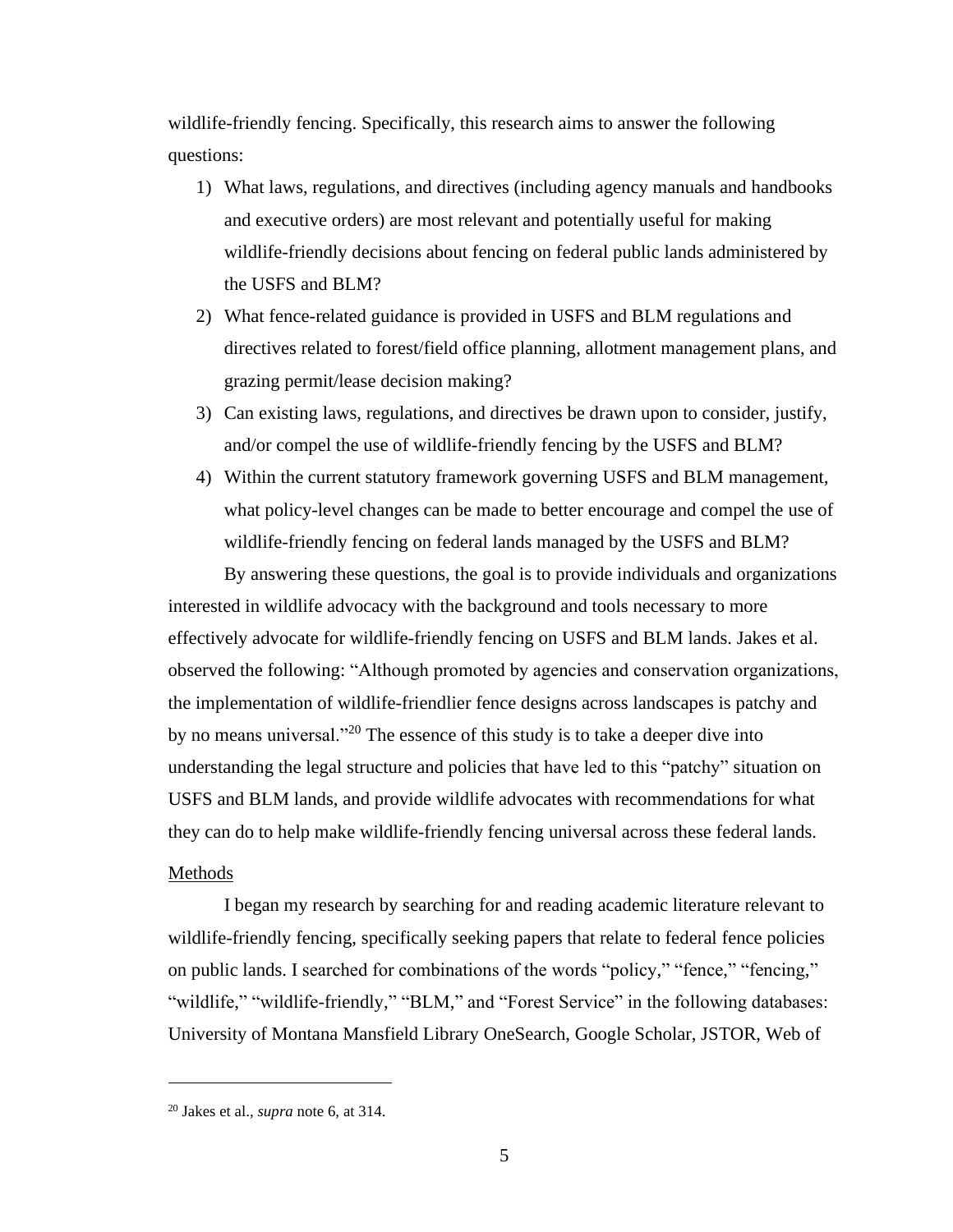Science, LexisNexis (Nexis Uni), Social Science Research Network (SSRN), and HeinOnline. I also searched for these same terms within specific journals thought to have a higher likelihood of containing research on wildlife-friendly fencing, including *Rangeland Ecology and Management*, *Conservation Biology*, the *Journal of Wildlife Management*, and the *Wildlife Society Bulletin*. The results of this part of my research are summarized in Section II.

Following the literature review, I completed a thorough review of the relevant statutes, regulations, directives, and other policies for both the BLM and USFS. Specific statutes include the Federal Land Policy and Management Act of 1976 (FLPMA) for the BLM and the Forest Service Organic Administration Act of 1897 (Organic Act), the Multiple-Use Sustained-Yield Act of 1960 (MUSYA), and the National Forest Management Act of 1976 (NFMA) for the USFS. I also reviewed relevant portions of the Taylor Grazing Act of 1934 (TGA), the National Environmental Policy Act of 1969 (NEPA), the Endangered Species Act of 1973 (ESA), and the Public Rangelands Improvement Act of 1978 (PRIA) as they pertain to federal public lands management and planning.

The primary regulations I reviewed were the 2012 Planning Rule<sup>21</sup> (USFS), Range Management (USFS), <sup>22</sup> and FLPMA's 1983 regulations (BLM).<sup>23</sup> I used the Cornell Law School's Legal Information Institute website<sup>24</sup> to access current versions of all codified laws and regulations. I searched the respective agencies' websites for relevant directives (manuals, handbooks, and other policy)<sup>25</sup> as well as using the Google search engine more generally.

While my focus is on synthesizing how the statutes, regulations, and directives guide agency decisions regarding fence construction, I have also reviewed publicly available planning and implementation documents produced by the respective agencies to better understand how fence-related policy is effectuated on the ground. These documents

<sup>&</sup>lt;sup>21</sup> National Forest Service Land Management Planning found at 36 C.F.R. Part 219.

<sup>&</sup>lt;sup>22</sup> National Forest Service Range Management found at 36 C.F.R. Part 222.

<sup>&</sup>lt;sup>23</sup> BLM regulations found at 43 C.F.R. Parts 1000-5000.

<sup>&</sup>lt;sup>24</sup> <https://www.law.cornell.edu/>

<sup>25</sup> BLM: [https://www.blm.gov/about/laws-and-regulations;](https://www.blm.gov/about/laws-and-regulations) USFS:<https://www.fs.fed.us/im/directives/>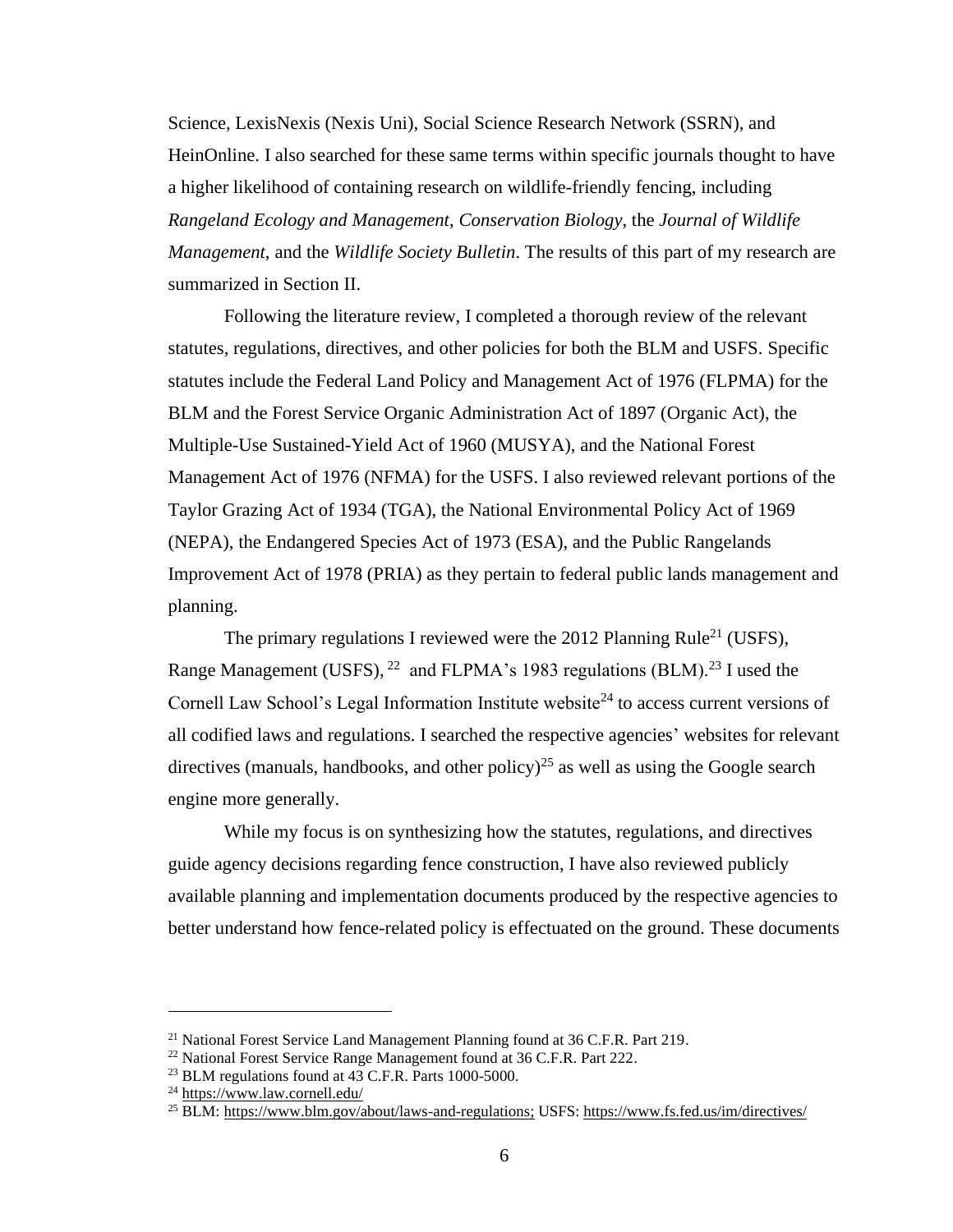include Land and Resource Management Plans (LRMPs)<sup>26</sup> (USFS), Resource Management Plans  $(RMPs)^{27}$  (BLM), Allotment Management Plans  $(AMPs)^{28}$  (USFS) and BLM), grazing permits and leases<sup>29</sup> (USFS and BLM), and environmental assessments (EAs) and environmental impact statements (EISs) associated with the above documents. As part of this process, I also spoke informally over the phone with land managers working within both agencies.

#### <span id="page-14-0"></span>Scope and Limitations

This paper provides an in-depth summary and analysis of laws, regulations, and directives that guide fence construction decisions on lands under the jurisdiction of the USFS and the BLM, with the purpose of evaluating how agency policies authorize, encourage, and/or compel agencies to make decisions pertinent to fencing in a wildlifefriendly manner. Lands, federal or otherwise, outside the jurisdiction of these two agencies are beyond the scope of this paper. However, it is worth noting that the Property Clause of the U.S. Constitution<sup>30</sup> and the Unlawful Inclosures of Public Lands Act,  $31$  as interpreted in *U.S. ex Rel. Bergen v. Lawrence*, <sup>32</sup> can make federal land fence policies applicable on non-federal lands in certain situations where fencing restricts wildlife movement to and from public lands.<sup>33</sup> This extraterritorial reach effectively brings non-

<sup>&</sup>lt;sup>26</sup> National forest LRMPs were obtained from the respective forest's websites.

<sup>&</sup>lt;sup>27</sup> BLM RMPs were obtained from the BLM's planning website at [https://eplanning.blm.gov/eplanning](https://eplanning.blm.gov/eplanning-ui/home)[ui/home](https://eplanning.blm.gov/eplanning-ui/home)

<sup>&</sup>lt;sup>28</sup> AMPs are generally not publicly available without a FOIA request. However, many EAs associated with AMPs are available on the BLM's National NEPA Register at: [https://eplanning.blm.gov/eplanning](https://eplanning.blm.gov/eplanning-ui/home)[ui/home](https://eplanning.blm.gov/eplanning-ui/home)

<sup>&</sup>lt;sup>29</sup> Grazing permits are generally not be publicly available without a FOIA request. According to the BLM's Rangeland Management Specialist in the Missoula Field Office, leases and permits tend to delineate authority for fence construction and maintenance, whereas the AMP provides more about the type of fence to be constructed (phone conversations with Steve Bell on Feb. 22 and August 26, 2021).

<sup>30</sup> U.S. Const. art. IV, § 3. *See also* Kleppe v. New Mexico, 426 U.S. 529 (1976) for the landmark case interpreting the extraterritorial reach of the property clause where wildlife is concerned.

<sup>31</sup> 43 U.S.C. § 1061 to 1066. The Unlawful Inclosures Act, relying heavily on the Property Clause of the U.S. Constitution, renders it unlawful for private landowners to construct fences on their property when those fences frustrate access to public lands.

<sup>&</sup>lt;sup>32</sup> U.S. ex Rel. Bergen v. Lawrence, 848 F.2d 1502 (10th Cir. 1988), where the court determined that a Wyoming rancher was required to modify or remove a 28-mile fence, constructed primarily on private property, because it prevented a herd of pronghorn from accessing its winter range, thus violating the Unlawful Inclosures Act by frustrating pronghorn access to and from public lands.

<sup>33</sup> *See* Gregory A. Miles, "U.S. ex rel. Bergen v. Lawrence: A Victory for Wildlife?" *Journal of Energy Law and Policy* 10, no. 2 (1990): 203-216 for an analysis of this decision.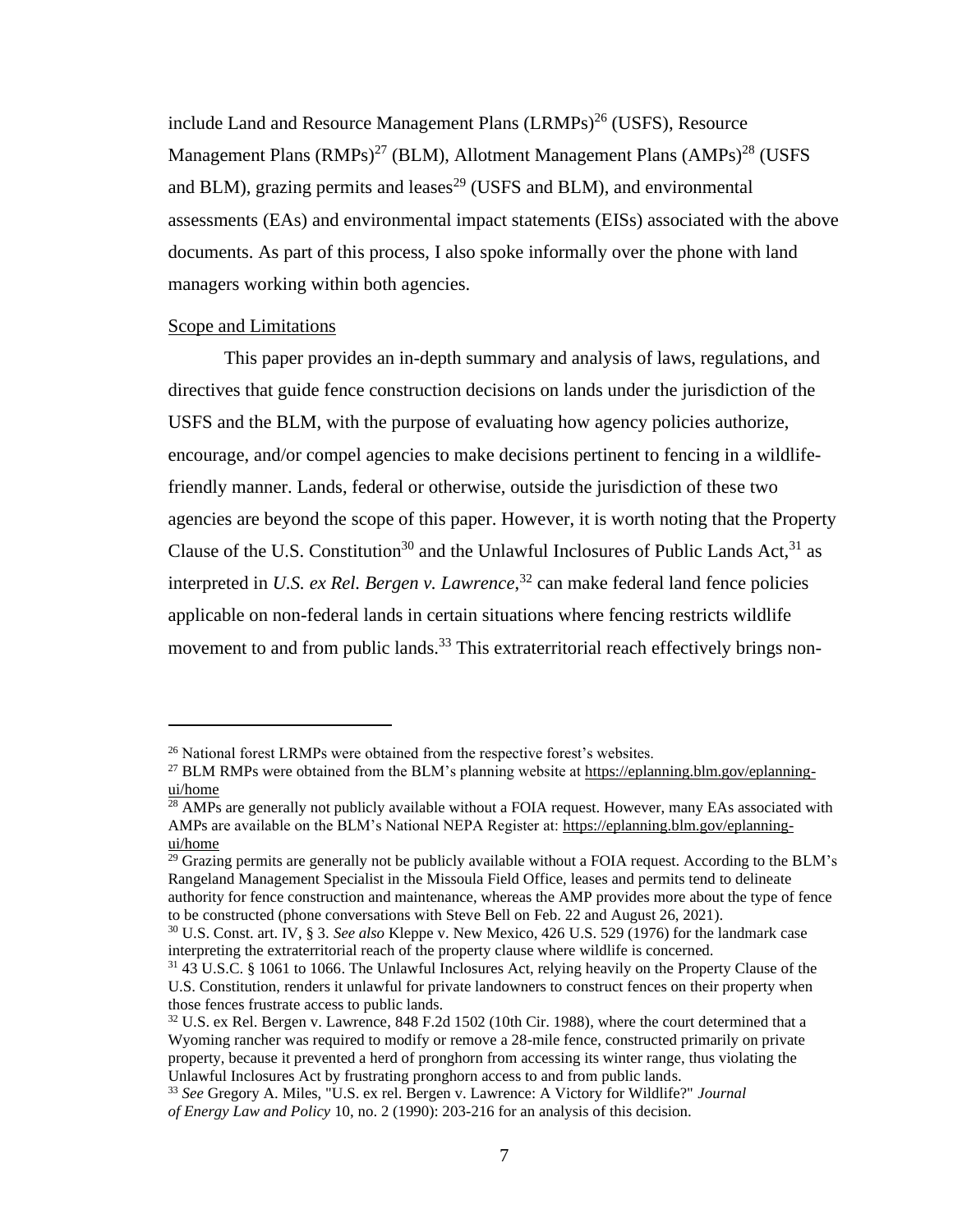federal lands under federal agency jurisdiction for very specific purposes in specific situations.

Statutes, regulations, and directives are put into action through agency planning and permitting processes. Planning is typically done at the forest (USFS) or field office (BLM) levels and must be done in accordance with the NEPA. Permits and leases are issued at smaller scales, making an exhaustive review of such documents impractical for this study. Focusing on the American West, I review a limited number of examples of these planning/decision documents to illustrate how relevant policies manifest at the planning and decision-making levels and how decisions are ultimately tiered to the pertinent statutes, regulations, and directives. A systematic review of planning and decision documents is beyond the purview of this paper.

While the USFS makes all agency directives publicly available on their website, the BLM only provides public access to some directives. The review of directives in this paper is limited to publicly available ones, either published on the respective agencies' websites or otherwise readily available without a FOIA request.

This paper is not intended to be a critique of public land grazing practices. However, no discussion of fences on USFS and BLM lands would be complete without acknowledging that the primary purpose of the vast majority of public land fencing is the containment of private livestock. Consequently, wildlife-fence conflict on USFS and BLM lands is fundamentally a conflict between the uses of grazing and wildlife, both of which are express and legitimate land uses according to the statutes governing both agencies. I discuss grazing permits and leases as they relate to fence standards and the implementation of fence policy, but intentionally avoid further discussion or critique of the practice as it is outside the scope of this paper.

Fences on public lands are often used in service of rotational grazing practices. Rotational grazing of livestock can have significant direct effects on vegetation composition and resulting indirect effects on wildlife.<sup>34</sup> Discussions in this paper are limited to the more direct effects of fences on wildlife and do not include the indirect effects that fences have on wildlife through vegetation alteration.

<sup>34</sup> Martin Vavra, "Livestock grazing and wildlife: Developing compatibilities." *Rangeland Ecology & Management* 58, no. 2 (2005): 128-134.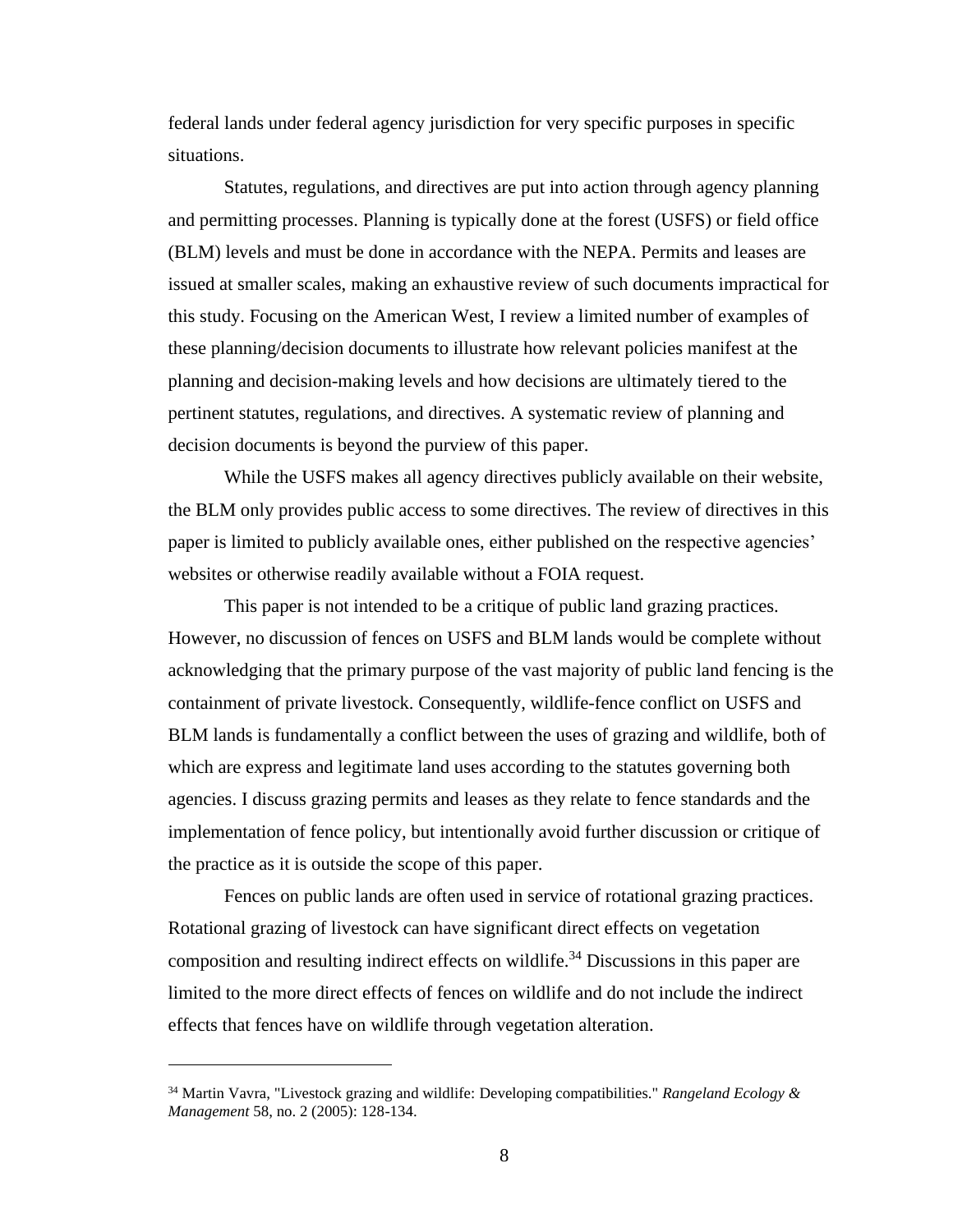<span id="page-16-0"></span>Temporally, this paper focuses on the state of fence-related policy at the time the research was conducted (2021). I make no attempt to summarize or discuss past statutes, regulations, or directives that are no longer relevant.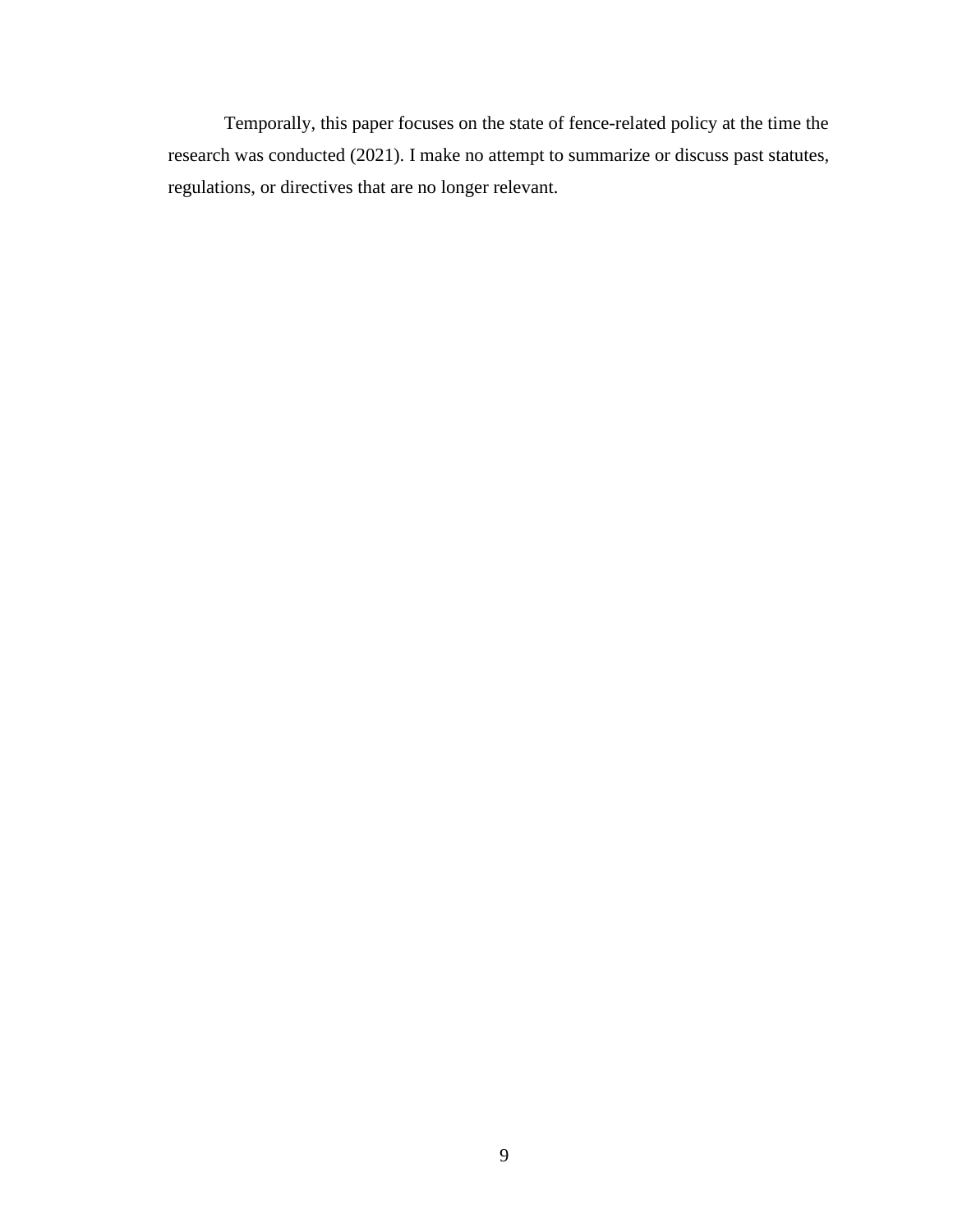#### II. Summary of Academic Research

Relevant academic research comes mostly from the field of wildlife biology. Knowledge of how different types of fences impact wildlife is necessary and invaluable in creating sound policy related to the same, so I have included this in my review and summary. Significantly less research has focused on federal agency policies that relate to fencing on public lands. Most policy-related research is focused on landscape-scale conservation and protection of ungulate migration routes. As most fences are located on private property, the fence related aspects of these policy-centric studies tend to focus on policies that impact private, non-federal lands. Consequently, BLM and USFS fencing policies have been effectively ignored by researchers. Wildlife biology and policy research most relevant to wildlife-friendly fencing is summarized below.

#### <span id="page-17-0"></span>Fence-Related Wildlife Biology Research

The basics of how to mitigate the hazards posed to wildlife by fences have been reasonably well understood for decades. For example, fence design advice in the BLM's 1989 fencing directive<sup>35</sup> aligns fairly well with more recent recommendations for wildlife-friendly fencing<sup>36</sup> in terms of hazard mitigation for ungulates, although researchers continue to generate empirical data that support and refine these earlier recommendations.<sup>37</sup>

Jakes et al. point out that "[l]arge gaps exist in the empirical science on wildlifefence interactions and we need more information to support wildlife conservation and resource management. We lack knowledge on the broad-scale and cumulative effects of fence infrastructure on a multitude of species, population demographics, and ecosystem

<sup>&</sup>lt;sup>35</sup> United States Department of the Interior. Fencing Manual Handbook H-1741-1. Bureau of Land Management, Washington, DC (1989).

<sup>36</sup> *E.g*., Christine Paige, *A Landowner's Guide to Wildlife Friendly Fences*, Second Edition. (Helena, MT: Private Land Technical Assistance Program, Montana Fish, Wildlife & Parks, 2012) and Wendy Hanophy, *Fencing with Wildlife in Mind* (Denver, CO: Colorado Division of Wildlife, 2009).

<sup>37</sup> *E.g.*, Paul F. Jones, Andrew F. Jakes, Daniel R. Eacker, Blair C. Seward, Mark Hebblewhite, and Brian H. Martin. "Evaluating responses by pronghorn to fence modifications across the Northern Great Plains." *Wildlife Society Bulletin* 42, no. 2 (2018): 225-236; Paul F. Jones, Andrew F. Jakes, Amanda M. MacDonald, Jason A. Hanlon, Daniel R. Eacker, Brian H. Martin, and Mark Hebblewhite. "Evaluating responses by sympatric ungulates to fence modifications across the northern Great Plains." *Wildlife Society Bulletin* 44, no. 1 (2020): 130-141; and Josiane Segar and Aidan Keane. "Species and demographic responses to wildlife‐friendly fencing on ungulate crossing success and behavior." *Conservation Science and Practice* 2, no. 10 (2020): e285.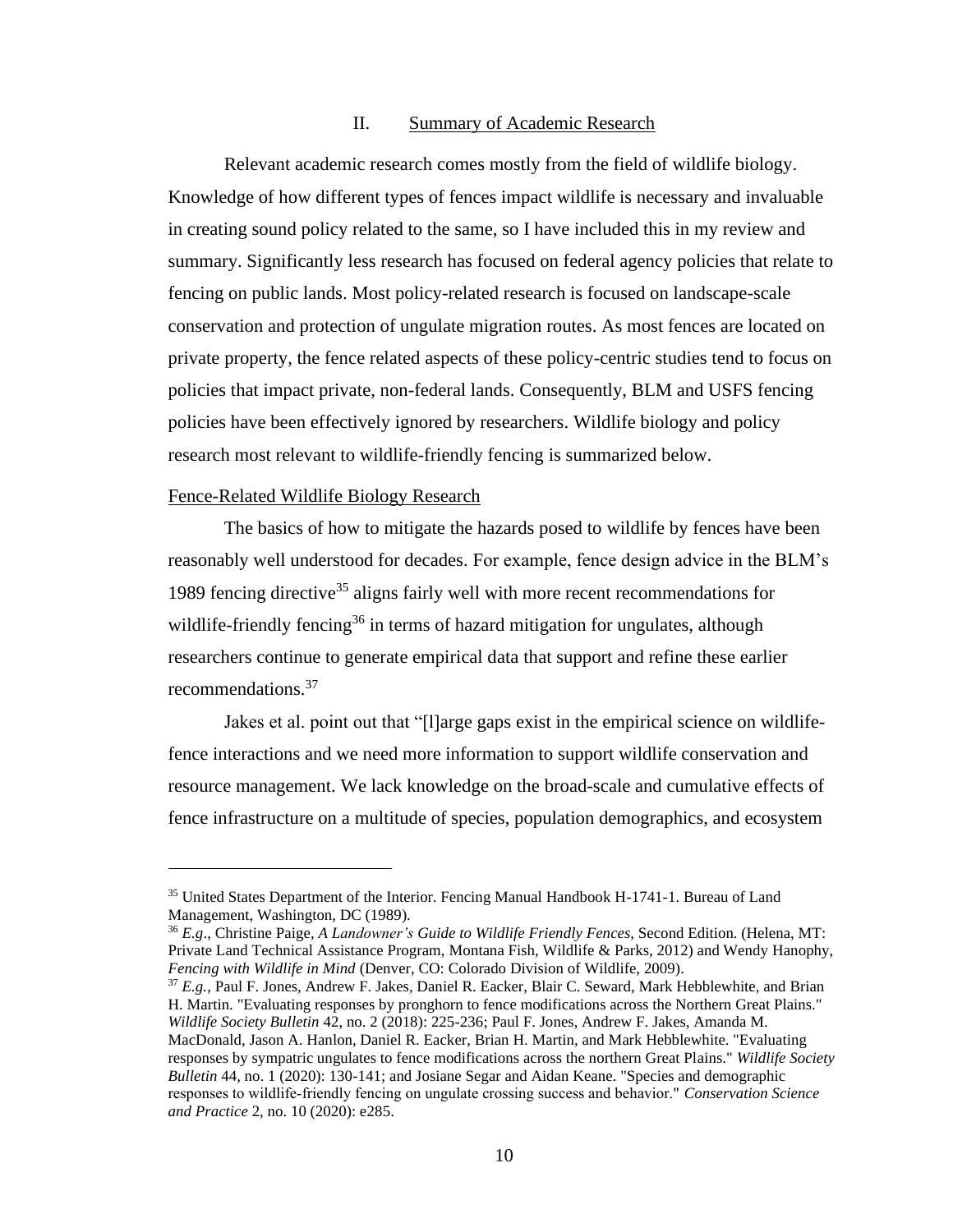processes."<sup>38</sup> In terms of federal policies, this illuminates the need for agencies to have decision-making structures in place that incorporate the best available scientific information (BASI). Ideally, as new information and knowledge is generated regarding the impacts of fencing on wildlife, it will be reflected in agency decisions.

Until recently, research on terrestrial wildlife-fence interactions tended to focus on fences as a barrier (complete blockage) of ungulate movement and direct fence-related mortality. More recent studies are now helping to increase our understanding of the indirect effects of fencing on wildlife<sup>39</sup> and various behavioral responses to fences other than an outright blockage of movement.<sup>40</sup> While it is not the purpose of this paper to provide a comprehensive review of wildlife-fence interaction studies, these referenced examples illustrate that the BASI relevant to BLM and USFS decision makers is continuing to expand.

Specific to sage-grouse and other low-flying avian wildlife more generally, researchers have demonstrated the effectiveness of increasing the visibility of wire fences at reducing fence-strike mortality.<sup>41</sup> Various marking methods have been used to increase wire visibility. The most common method of marking, primarily due to its low cost and relative ease of installation, involves clipping vinyl tabs onto the upper wire at regular intervals.<sup>42</sup> While the required materials are inexpensive, the labor required for manual installation can be significant for long stretches of fence. Studies also show that the majority of sage-grouse collisions occur near leks, and researchers have developed tools

<sup>38</sup> Jakes et al., *supra* note 6, at 311.

<sup>39</sup> *E.g.*, Paul F. Jones "Scarred for life: the other side of the fence debate." *Human–Wildlife Interactions* 8, no. 1 (2014): 150-154, at 150 discussing pronghorn indirect mortality as a result of hair loss from repeated fence crossings, and John W. Connelly, Michael A. Schroeder, Alan R. Sands, and Clait E. Braun. "Guidelines to manage sage-grouse populations and their habitats." *Wildlife Society Bulletin* (2000): 967- 985, at 974 mentioning sage-grouse mortality resulting from fence posts serving as raptor perches. <sup>40</sup> *E.g.*, Xu, Wenjing, Nandintsetseg Dejid, Valentine Herrmann, Hall Sawyer, and Arthur D. Middleton. "Barrier Behaviour Analysis (BaBA) reveals extensive effects of fencing on wide-ranging ungulates." *Journal of Applied Ecology*, no. 00 (2020):1-9., where researchers studied mule deer and pronghorn, categorizing their responses to fence encounters as quick cross, average movement, bounce, back-andforth, trace, and trapped.

<sup>41</sup> Bryan S. Stevens, Kerry P. Reese, John W. Connelly, and David D. Musil. "Greater sage‐grouse and fences: Does marking reduce collisions?" *Wildlife Society Bulletin* 36, no. 2 (2012): 297-303, which shows an 83 percent reduction in sage-grouse collision rates as a result of fence marking. *See also*, Nicholas J. Van Lanen, Adam W. Green, Taylor R. Gorman, Laura A. Quattrini, and David C. Pavlacky Jr.

<sup>&</sup>quot;Evaluating efficacy of fence markers in reducing greater sage-grouse collisions with fencing." *Biological Conservation* 213 (2017): 70-83, which shows a 57 percent reduction in collision rates.

<sup>42</sup> Sage-grouse Initiative, "Marking high-risk fences saves sage-grouse," *Science to Solutions Series* no. 1. (2014): 1-4. http://www.sagegrouseinitiative.com/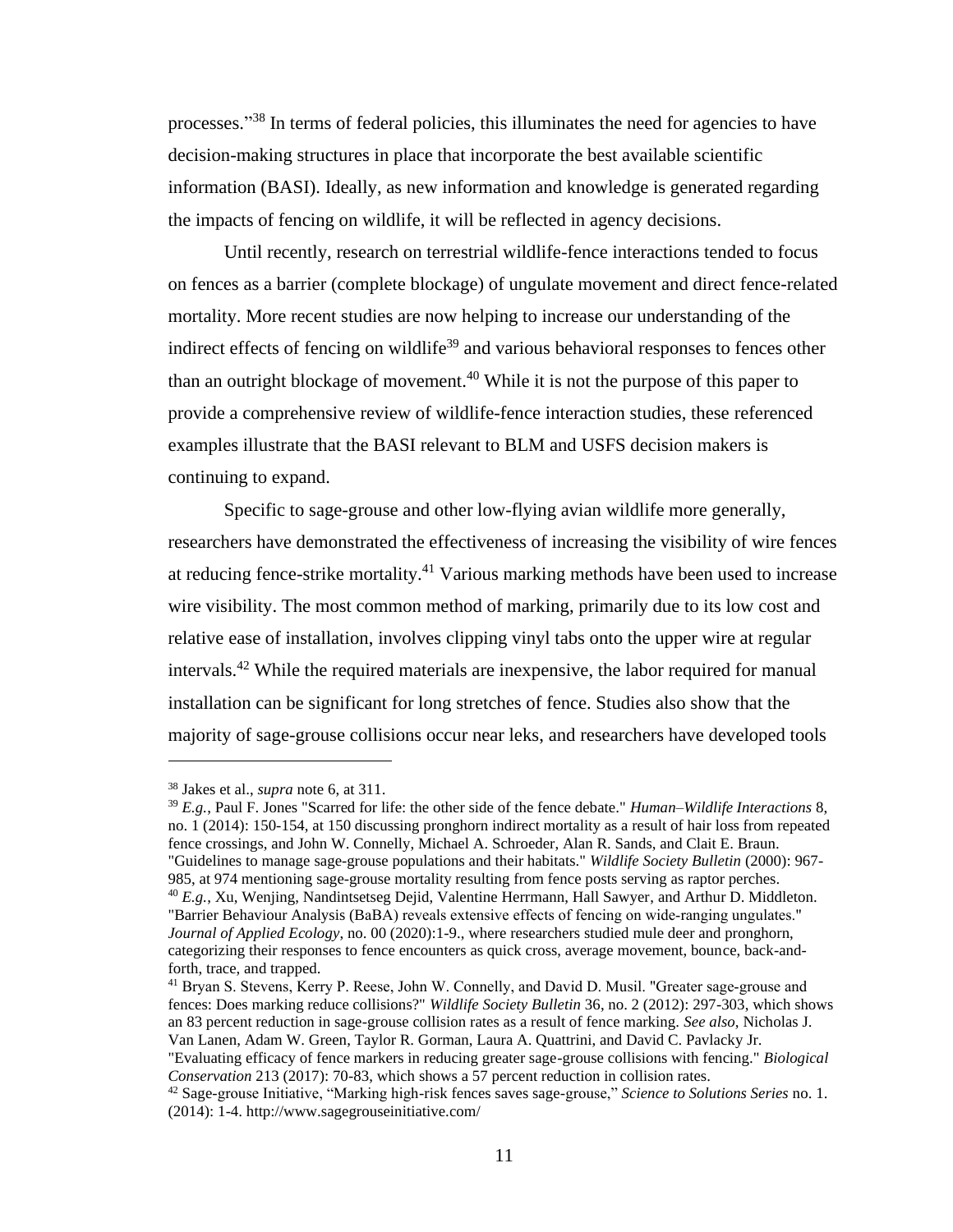for use by land managers to identify priority areas for fence marking.<sup>43</sup> Demonstrating the scale of this problem, researchers in Oklahoma and New Mexico found fence strikes to be the leading cause of lesser prairie-chicken mortality, accounting for 40 percent of the deaths of radio-collared birds.<sup>44</sup>

In addition to direct fence strikes, fences have been shown to increase sage-grouse mortality in other ways. When wood posts are used, the posts can serve as raptor perches and effectively improve the ability of raptors to prey on sage-grouse. Fences also tend to be accompanied by access roads for fence construction and maintenance. These same roads often serve as corridors for terrestrial predators. When these corridors pass through or near sage-grouse lek sites, predation on sage-grouse increases. 45

#### <span id="page-19-0"></span>Fence-Related Policy Research

Research pertaining specifically to fencing policy on federal public lands is lacking. Federal statutes protective of wildlife (namely the ESA) are activated when a species' ability to persist is in danger. Statutorily, wildlife whose existence is not imperiled receive little federal protection without a specific statute aimed at a more narrowly defined taxa.<sup>46</sup> Conservation organizations have pointed out that, while the ESA is effective at protecting species once they have reached "emergency room" status, it does little to prevent species from reaching such a critical state.<sup>47</sup> Hyman et al. call for a more comprehensive conservation law that would authorize federal agencies to protect migrations as phenomena of abundance.<sup>48</sup> Such an act could go a long way toward conserving migratory species before ESA listing is warranted, potentially adding legal levers for compelling agencies to address barriers to migration, such as fences.

<sup>&</sup>lt;sup>43</sup> Bryan S. Stevens, David E. Naugle, Brian Dennis, John W. Connelly, Tim Griffiths, and Kerry P. Reese. "Mapping sage‐grouse fence‐collision risk: Spatially explicit models for targeting conservation implementation." *Wildlife Society Bulletin* 37, no. 2 (2013): 409-415.

<sup>44</sup> Donald H. Wolfe, Michael A. Patten, Eyal Shochat, Christin L. Pruett, and Steve K. Sherrod. "Causes and patterns of mortality in lesser prairie-chickens and implications for management." *Wildlife Biology* 13, no. sp1 (2007): 95-104.

<sup>45</sup> U.S Fish and Wildlife Service, "Modifications of fencelines and their effect on the greater sage-grouse," [https://www.fws.gov/refuge/Red\\_Rock\\_Lakes/what\\_we\\_do/science/greater\\_sage\\_grouse.aspx](https://www.fws.gov/refuge/Red_Rock_Lakes/what_we_do/science/greater_sage_grouse.aspx)

<sup>46</sup> *E.g*., Migratory Bird Treaty Act of 1918, Marine Mammal Protection Act of 1972, and Wild and Free-Roaming Horses and Burros Act of 1971.

<sup>47</sup> *E.g*., Steve Holmer, et al. "Endangered Species Act: A record of success." *American Bird Conservancy* (2016): 1-33, at 29.

<sup>&</sup>lt;sup>48</sup> Jeffrey B. Hyman; Andrea Need; W. William Weeks, "Statutory Reform to Protect Migrations as Phenomena of Abundance," *Environmental Law* 41, no. 2 (Spring 2011): 407-446.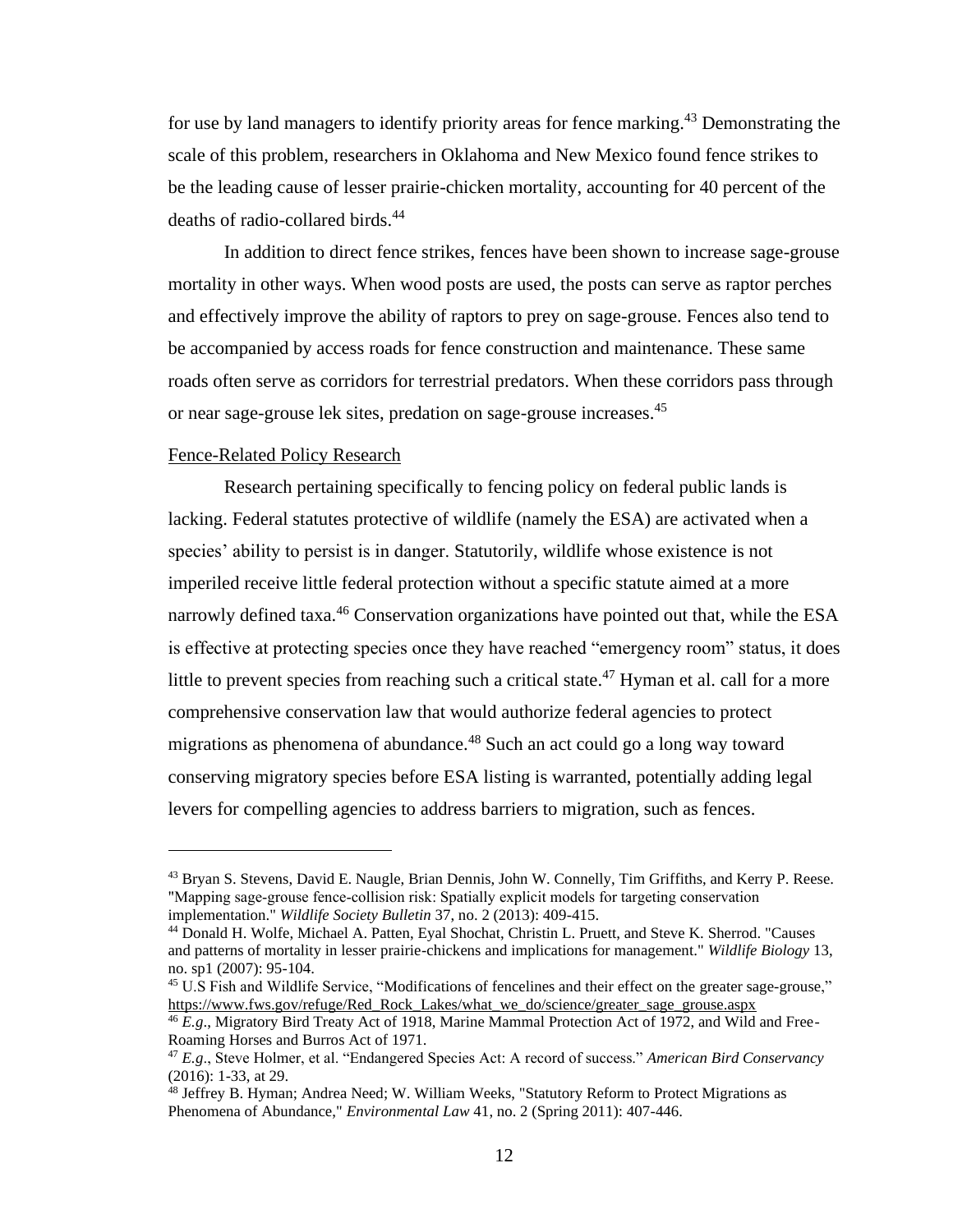One challenge in creating effective conservation policy arises from ecosystem complexity and the fact that decision makers are working with incomplete information. Fischman illustrates this with respect to migration conservation: "… the basis for conservation policy should be solid scientific research. But, despite recent advances in technology, the migratory pathways and winter ranges of many species remain unknown. This raises the stakes for designing standards and programs that can be effective even without precise information."<sup>49</sup>

<span id="page-20-0"></span>In an in-depth study of fence ecology, researchers observed that "fences have …been a blind spot in environmental policy"<sup>50</sup> and recommend that policy action focus on two areas: (1) design and placement of fences and (2) fence construction and removal. Recent wildlife-friendly fence initiatives have shown that regulating the physical attributes of fences at the design stage has "meaningfully reduced the ecological impacts of fences for large and migratory wildlife species without sacrificing the utility of fences for human communities."<sup>51</sup> It is this proven success that this paper aims to leverage on USFS and BLM lands. The authors also point to the potential promise of programs that incentivize and fund fence removal and conversion programs.

<sup>49</sup> Fischman, *supra* note 13, at 279.

<sup>50</sup> McInturff et al., *supra* note 7, at 981.

<sup>51</sup> *Id.* at 981.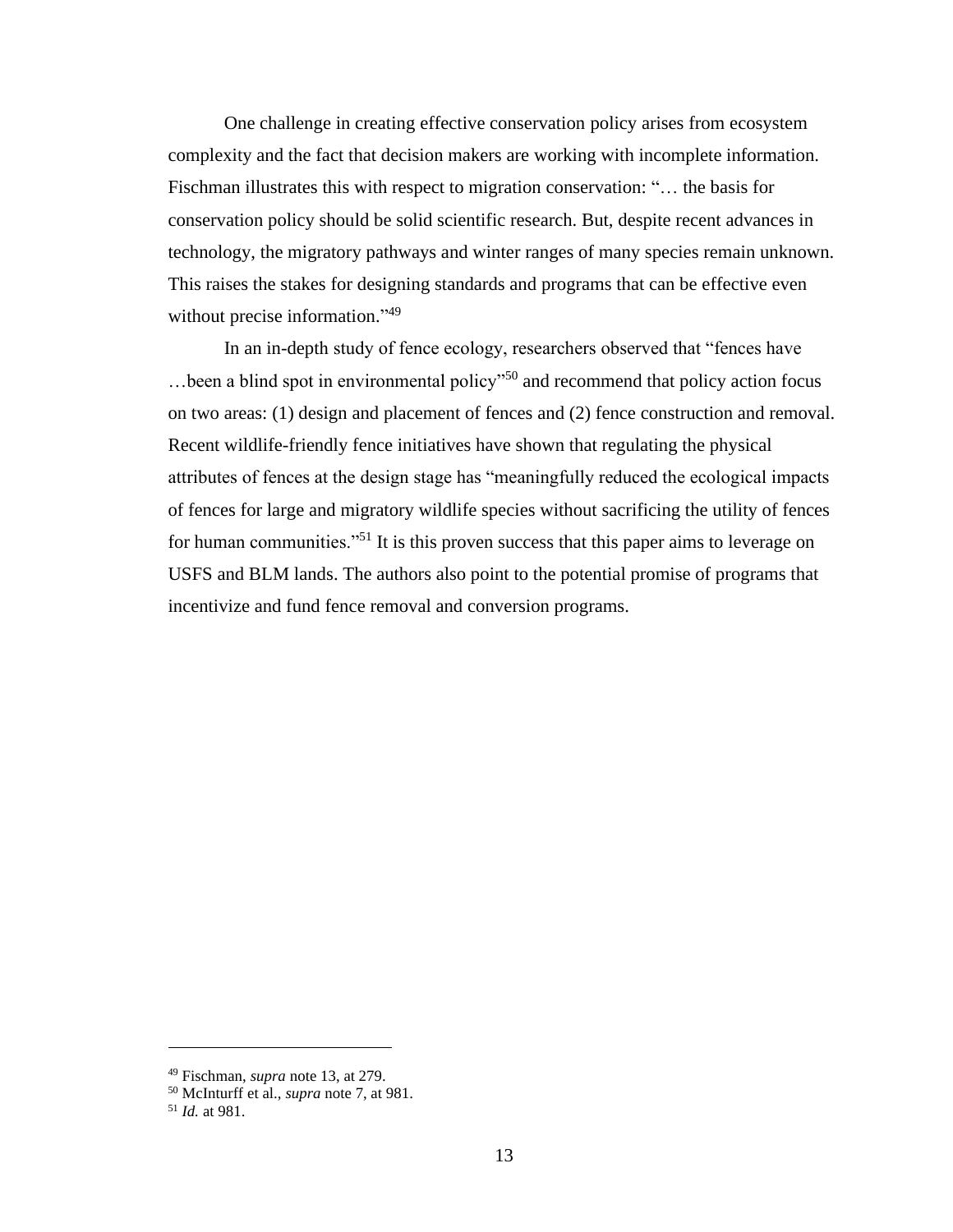#### III. General Legal and Policy Context

The various levels of law and policy that govern federal agencies are intended to work together in an organized and structured way. The structures in place for both the USFS and BLM are basically the same. Figure 1 shows these hierarchical levels, where the provisions at each level must be consistent with the broader provisions of the level above. This hierarchical structure is often referred to as *tiering*. Figure 1 also includes examples at each level relevant to this study.



*Figure 1 - Tiered Policy Structure for the USFS and BLM*

In the case of the USFS and BLM, congressionally enacted *statutes* create the agencies and articulate their general authorities and responsibilities. While there is no theoretical limit to the level of detail and specificity that may be included within statutes, a practical limit effectively exists for several reasons including Congress's time constraints, expertise, and the desire of individual policy makers to avoid making decisions that may be seen as controversial among their constituents. Even if Congress could regulate for every situation, this would result in an overly rigid structure that would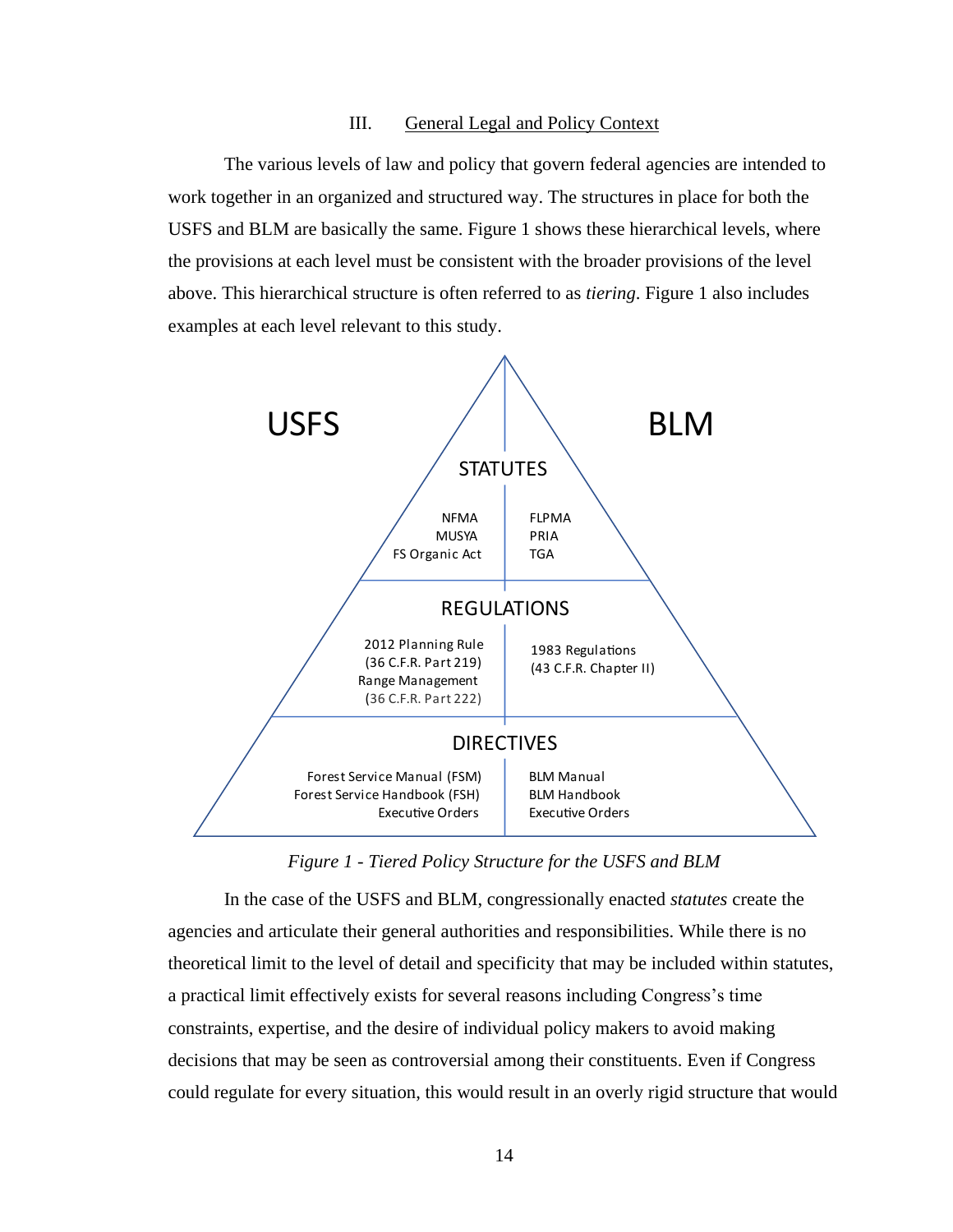be inappropriate for decisions that necessitate flexibility and adaptation based on nuanced variables. The result is that, by design, statutes are often vague, ambiguous, have omissions, and require interpretation. Federal statutes are codified in the United States Code, or U.S.C.

The agency responsible for carrying out a particular statute is charged with promulgating *regulations* (also referred to as rules) to fill in the holes left by Congress and interpret the meaning of statutory language. The rulemaking process follows the procedures of the Administrative Procedure Act  $(APA)$ ,<sup>52</sup> which includes the ability of the public to comment on and influence proposed rules. Once finalized, federal regulations are published in the Code of Federal Regulations, or C.F.R., and like statutes, carry the force of law.

Agencies often write additional policy guidance beyond that provided at the statutory and regulatory levels. Within the USFS and BLM, these *directives* typically take the form of agency manuals and handbooks. Executive and secretarial orders also fall into this category. Directives guide agency personnel in how they are to make decisions and the considerations they should include. Directives are generally not legally enforceable.<sup>53</sup>

Both the USFS and BLM engage in detailed planning processes at the unit level.<sup>54</sup> The basic purpose of a plan is to guide agency activities within a particular unit and ensure that units are managed under a cohesive strategy in a way that methodically considers the agency's various mandates and obligations. Unit-level plans include detailed maps that indicate the suitability of specific areas for particular uses. Plans are statutorily mandated with accompanying regulations and directives that guide planning

<sup>52</sup> Administrative Procedure Act of 1946 (5 U.S.C. §§ 551-559)

<sup>&</sup>lt;sup>53</sup> While directives are generally not legally enforceable, they can be in certain situations. This is a complex legal gray area that is beyond the scope of this paper. The judiciary has referred to the distinction between a rule subject to notice-and-comment procedures under the APA and general statements of policy, which are not, as "enshrouded in considerable smog." (Noel v. Chapman, 508 F.2d 1023 (2d Cir. 1975) at 1030). *See,* Robert A. Anthony, "Interpretive rules, policy statements, guidances, manuals, and the like - Should federal agencies use them to bind the public?" *Duke Law Journal* 41 (1991): 1311 and Peter L. Strauss, "The Rulemaking Continuum," *Duke Law Journal* 41, no. 6 (June 1992): 1463-1489 for thorough discussions of agency rulemaking, the APA, agency discretion, and judicial interpretation of Section 553 of the APA. <sup>54</sup> Generally, a planning unit for the USFS is an individual national forest, and BLM planning units tend to correspond to lands under the jurisdiction of a particular field office. For a more thorough discussion of national forest planning, *see* USDA Forest Service, "A Citizen's Guide to National Forest Planning," (June 2016). For BLM planning, *see* Erik Schlenker-Goodrich, "A Citizen's Guide to the Bureau of Land Management's Resource Management Planning Process," The Wilderness Society (January 2002).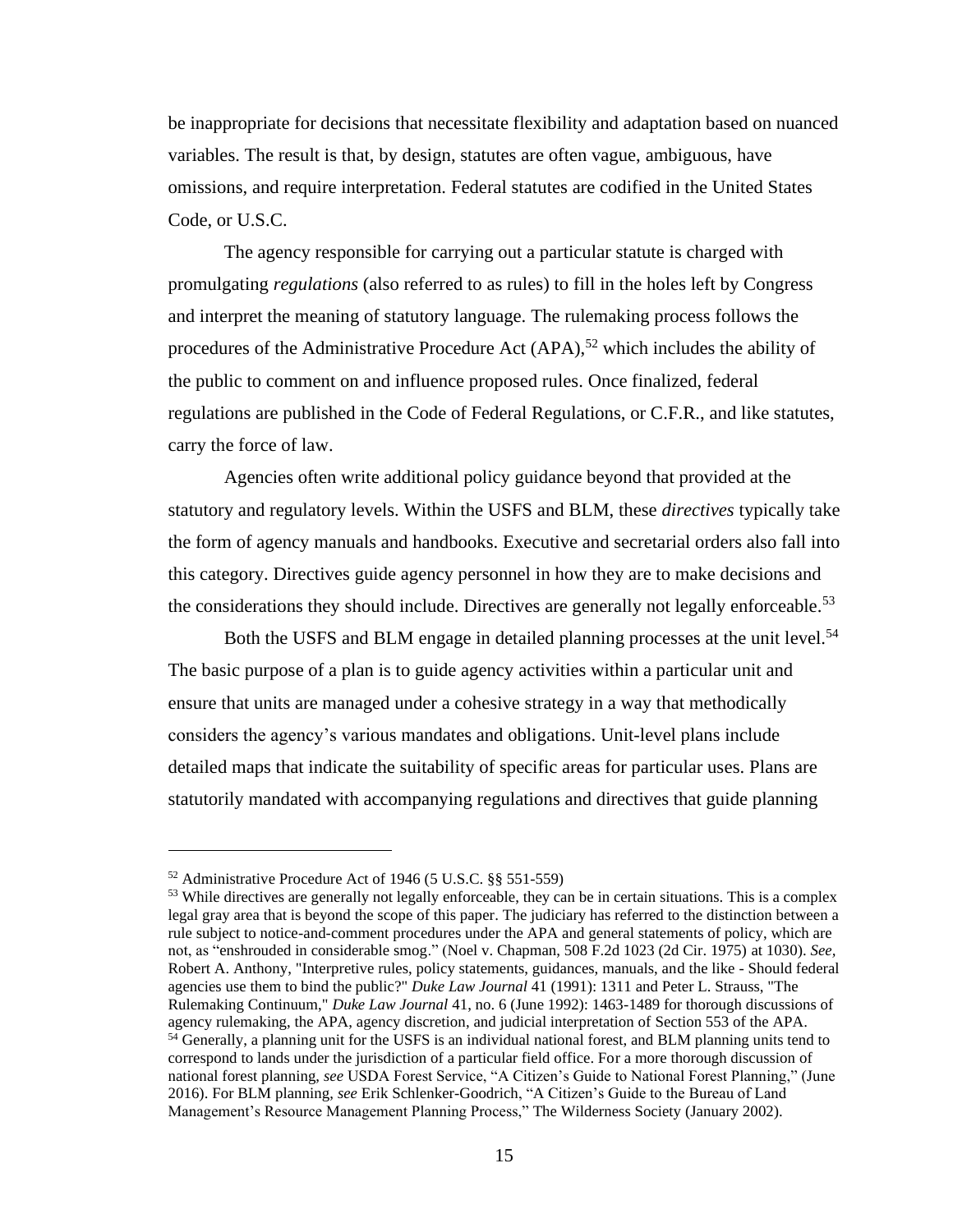processes. Plans must be consistent with relevant statutes and regulations, whereas consistency with directives is generally not obligatory. Planning can be thought of as its own tiered system with national-level planning regulations at the top. Detailed unit-level plans (mid-level) must be consistent with the regulations, and actual projects and activities (lower level) must be consistent with the unit-level plan. Relevant to this research, fence construction projects, allotment management plans, and the issuance of grazing permits/leases and their associated annual operating instructions (AOIs) would constitute activities that must be consistent with the unit plan. Legally, projects and activities that violate unit-level plans technically violate the statutes that require this consistency.<sup>55</sup> This tiered planning system is depicted in Figure 2 for the USFS and BLM.



*Figure 2 - Tiered Planning Structure for the USFS and BLM*

<sup>55</sup> *See* Western Watersheds Project v. Salazar, 843 F. Supp. 2d 1105 (D. Idaho 2012), where the district court held, in part, that the BLM's decision to mitigate overgrazing of riparian areas by fencing them off without addressing the impacts of that fencing on sage-grouse violated the resource management plan, and as a result, violated the FLPMA.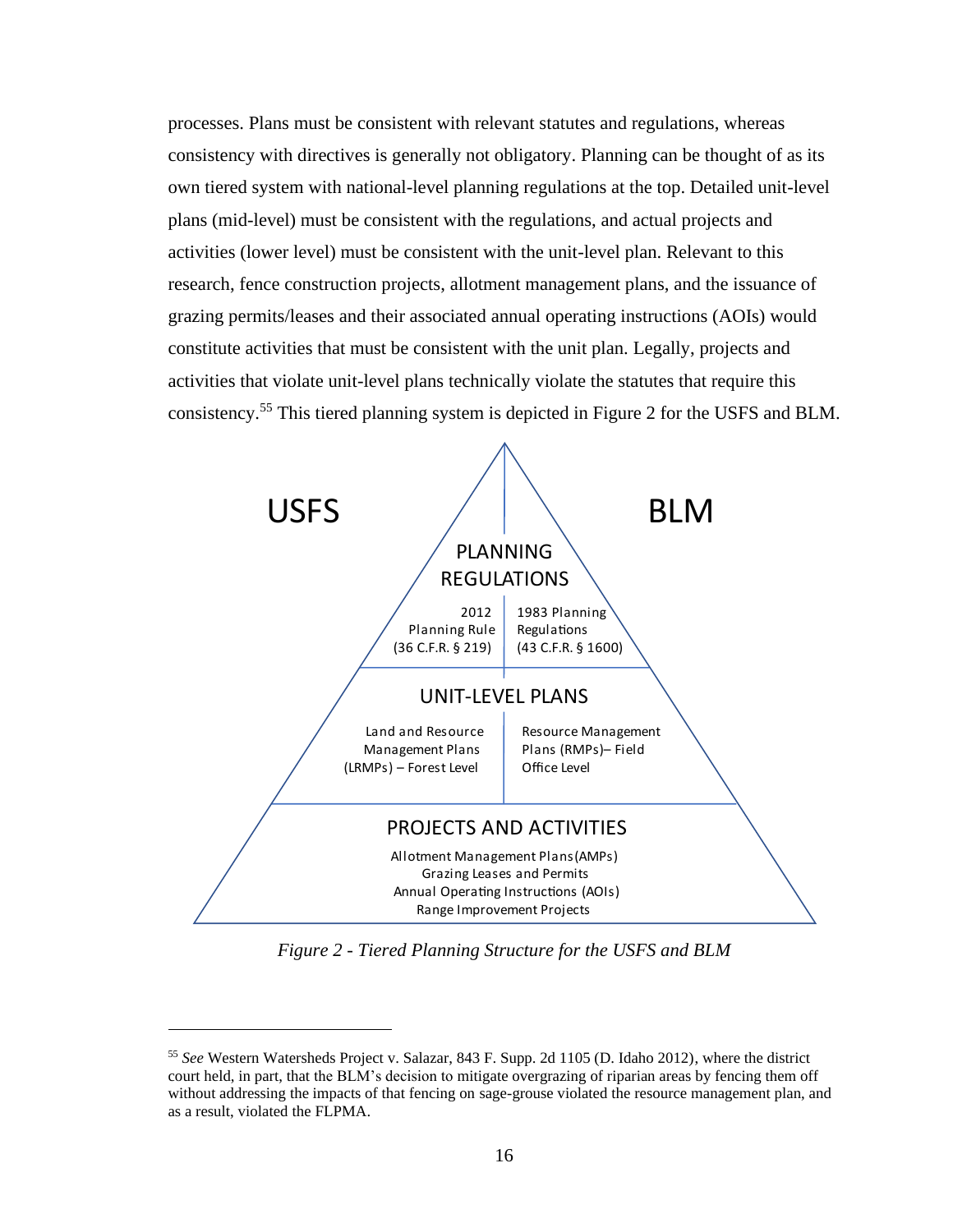The structure presented in this section generally pertains to agency-specific statutes, regulations, and directives. Two additional statutes impact multiple agencies and have implications for decisions relevant to fencing for the USFS and BLM, both of which are discussed below.

#### <span id="page-24-0"></span>Endangered Species Act

The Endangered Species Act places substantive restraints on agency action when that action has the potential to adversely impact a species listed as threatened or endangered under the Act. Consequently, a much stronger hook exists to compel federal agencies to use wildlife-friendly fences when traditional fences are shown to harm or kill listed species.

For a variety of reasons, namely the time and expense involved with duly considering listed species in proposed agency actions, agency and industry decision makers often desire to prevent species from being listed under the ESA. A classic example relevant to fencing is the greater sage-grouse. In 2015 the U.S. Fish and Wildlife Service (USFWS) decided not to list the GSG and removed it from the candidate species list – a determination based largely on a conservation partnership whereby state and federal agencies agreed to increase regulatory mechanisms to protect GSG and their habitats.<sup>56</sup> Even though the GSG is not listed as threatened or endangered under the ESA, the Act is responsible for many planning-level protections for the species.

Most species known to be harmed by fences are not listed under the ESA. This paper is primarily concerned with these unlisted species as they cannot rely on ESA protections. Nonetheless, it is important to understand that federally threatened and endangered species receive a much higher level of protection, compelling agencies to ensure that a proposed action is "not likely to jeopardize the continued existence of any endangered species or threatened species or result in the destruction or adverse modification of habitat of such species which is determined by the Secretary…"<sup>57</sup>

Policy language often draws on these ESA requirements and extends similar protections to other species of more local concern. For example, BLM regulations require that "[h]abitats are, or are making significant progress toward being, restored or

<sup>&</sup>lt;sup>56</sup> The USFWS decision is published in full in the Federal Register at  $80$  FR 59857 (October 2, 2015).  $57$  16 U.S.C. § 1536(a)(2).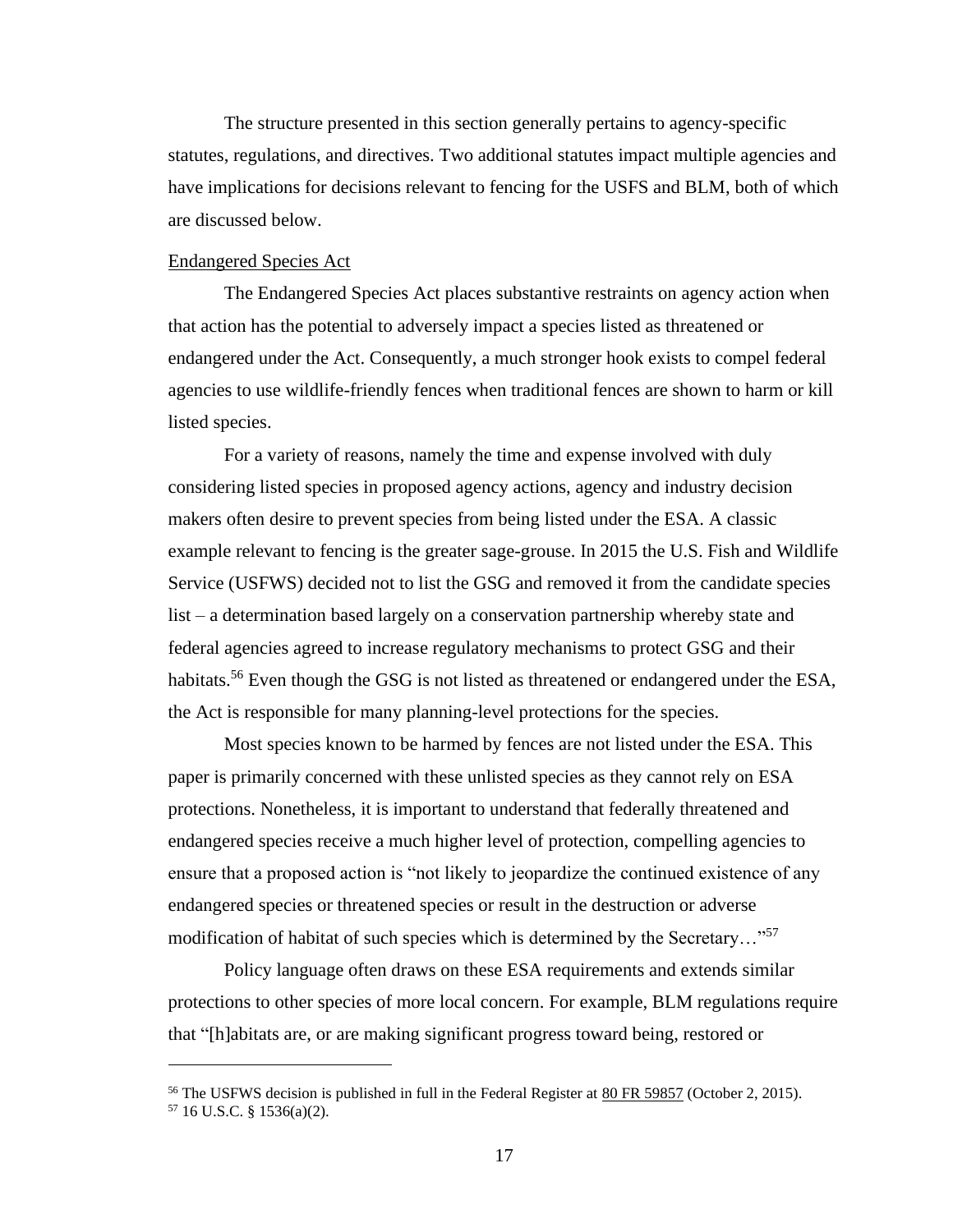maintained for Federal threatened and endangered species, Federal proposed or candidate threatened and endangered species, and other special status species."<sup>58</sup>

## <span id="page-25-0"></span>National Environmental Policy Act

The NEPA is largely considered a procedural statute, in that it requires decision makers to take a "hard look" at possible environmental impacts of "major Federal actions significantly affecting the quality of the human environment,"<sup>59</sup> but it does not require that decisions minimize or even mitigate those impacts. In effect, it requires informed decision making. Much of the NEPA's power comes from the fact that the process requires public participation, and the resulting reports must be disclosed to the public. Consequently, agencies like the USFS and BLM are likely to face significant public scrutiny (and litigation) when they fail to make environmentally friendly decisions. Legally, the courts typically defer to agency discretion unless they fail to take a "hard look" (i.e., fail to identify and evaluate adverse environmental effects).

Relevant NEPA regulations were recently dismantled by the Council on Environmental Quality (CEQ) during the Trump administration.<sup>60</sup> The CEQ is now trying to restore past regulations under the Biden Administration. Importantly, the past (and hopefully future) regulations defined "effects" to include direct effects, indirect effects, and cumulative impacts. Cumulative impacts, if reinstated in the regulations, could prove a powerful tool with regard to wildlife-friendly fencing on federal lands. While the impact of a new mile of fence constructed on BLM lands might have a small impact on a local deer herd, the cumulative impacts of hundreds of miles of fence in that herd's habitat would be much more significant. NEPA analyses would need to take a hard look at these larger scale cumulative impacts if this regulation is revived.<sup>61</sup> When federal agencies fail to take a hard look, as required by the NEPA, they risk having their decisions overturned as being arbitrary and capricious under APA § 706(2)(a).

<sup>58</sup> 43 C.F.R. § 4180.1(d).

<sup>59</sup> 42 U.S.C. § 4332(C).

<sup>60</sup> 85 Fed. Reg. 43304, 43375 (July 16, 2020).

<sup>61</sup> *See* Western Watersheds Project v. Salazar, 843 F. Supp. 2d 1105 (D. Idaho 2012), where the district court held, in part, that the BLM's decision to construct fence in sage-grouse habitat failed to take a hard look at the cumulative impacts of fencing on sage grouse and failed to adequately explain how they chose the scope/scale of their cumulative effects analysis.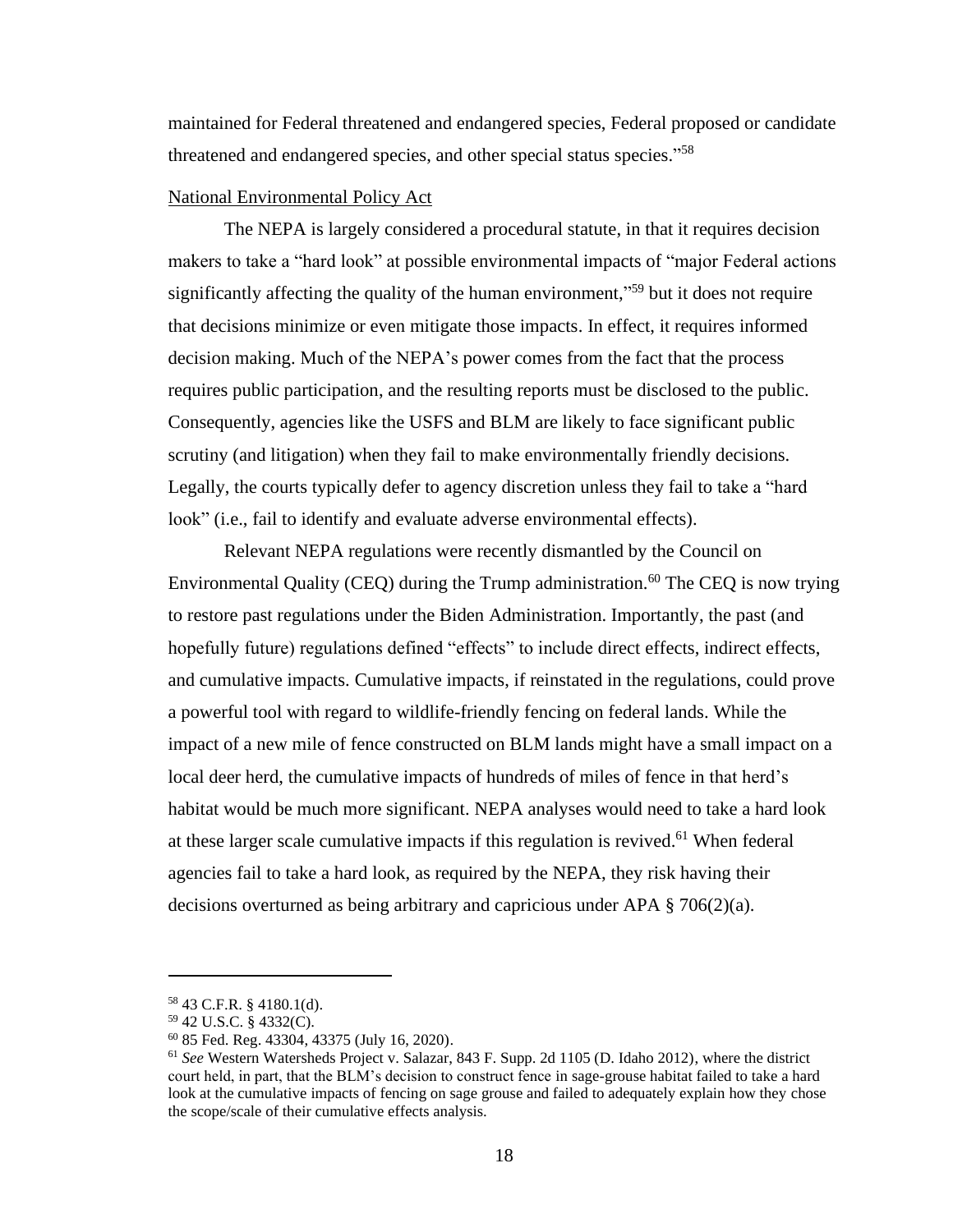NEPA regulations obligate federal agencies to cooperate with state, tribal, and local governments.<sup>62</sup> "[E]nvironmental impact statements shall discuss any inconsistency of a proposed action with any approved State, Tribal, or local plan or law (whether or not federally sanctioned). Where an inconsistency exists, the statement should describe the extent to which the agency would reconcile its proposed action with the plan or law. While the statement should discuss any inconsistencies, the NEPA does not require reconciliation."<sup>63</sup> While the agencies retain the discretion to decide as they see fit, this ensures that state, tribal, and local laws are not ignored in the NEPA process.

Forest Service LRMPs and BLM RMPs are considered major federal actions that significantly affect the environment, so plan development/revision triggers the need to prepare an environmental impact statement (EIS) pursuant to the NEPA. At the allotment level, AMPs are typically completed with an accompanying environmental assessment (EA). Grazing permit issuance and modification are also typically completed with an EA. Importantly, construction of grazing fences on federal land is not part of a categorical exclusion, so an EIS or EA is required for any fence constructed on Forest Service and BLM lands.

<span id="page-26-0"></span>The following sections summarizing USFS and BLM policies are organized in accordance with the legal and policy structure presented above.

<sup>62</sup> 40 C.F.R. § 1506.2.

<sup>63</sup> 40 C.F.R. § 1506.2(d).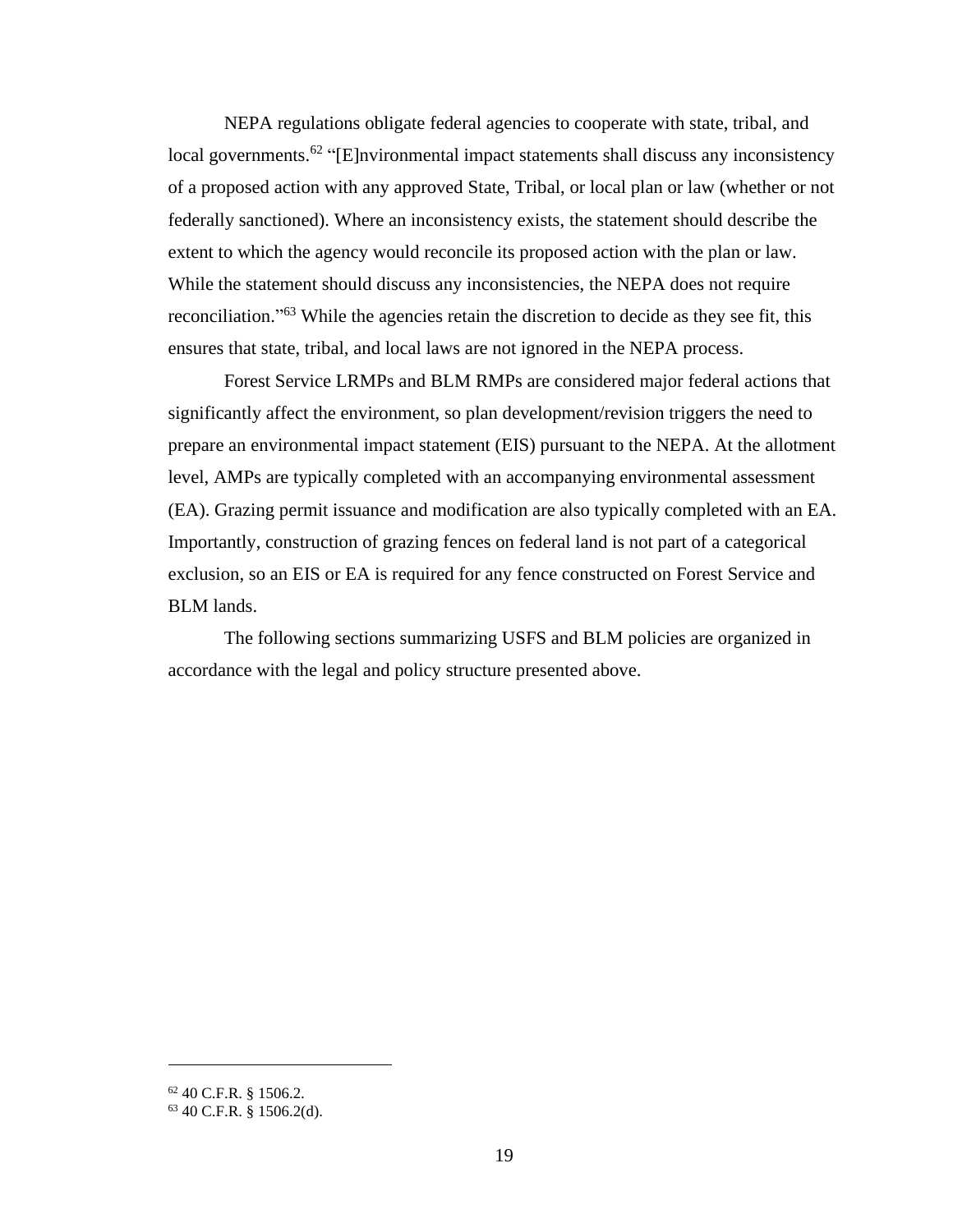## IV. Fence Policy on U.S. Forest Service Lands

#### <span id="page-27-0"></span>Agency Overview

The U.S. Forest Service, operating within the U.S. Department of Agriculture (USDA), is responsible for managing over 193 million acres of forests and grasslands in the public trust. Under the agency's congressional multiple-use mandate, discussed in detail below, they are to manage these lands for a variety of uses. Some uses benefit from the construction of fences, for example, managing livestock that are permitted to graze on USFS lands. Within the Forest Service's Region 1, there are approximately 13,000 miles of grazing-related fence on USFS land.<sup>64</sup> The majority of fence on USFS lands is related to grazing. New fence construction is rare compared to maintenance and reconstruction.

The following sections summarize the language from statutes, regulations, and directives that impact, or could be used to impact, USFS decisions about fencing. I then discuss some examples of how these policies have manifested in LRMPs and AMPs, followed by an analysis of how these various levels of policy and implementation can be used to advocate for wildlife-friendly fencing on USFS lands.

#### <span id="page-27-1"></span>Statutes

#### <span id="page-27-2"></span>*Organic Act*

The Forest Service Organic Administration Act of 1897 (Organic Act) effectively created the U.S. Forest Service and authorized the agency to manage the occupancy and use of national forests. Under the Organic Act, national forests had two specific purposes: to secure "favorable conditions of water flows" and "to furnish a continuous supply of timber..."<sup>65</sup> The Act is broad and the protection of wildlife and wildlife habitat was not specifically considered by Congress in the Act's passing, so the Act itself provides no guidance specifically relevant to wildlife management or fence construction. However, it does set the stage for future legislation that further defines and expands on the role of the Forest Service in managing USFS lands.

<sup>64</sup> Phone conversation with Shawn Heinert, Region 1 Range Program Manager, October 18, 2021. Region 1 includes Montana, North Dakota, the Idaho panhandle, a portion of northeast Washington, and a small corner in northwest South Dakota. Fence density in Region 1 is approximately 1 mile of fence for every 3 square miles of USFS jurisdictional lands.

 $65$  16 U.S.C. § 475.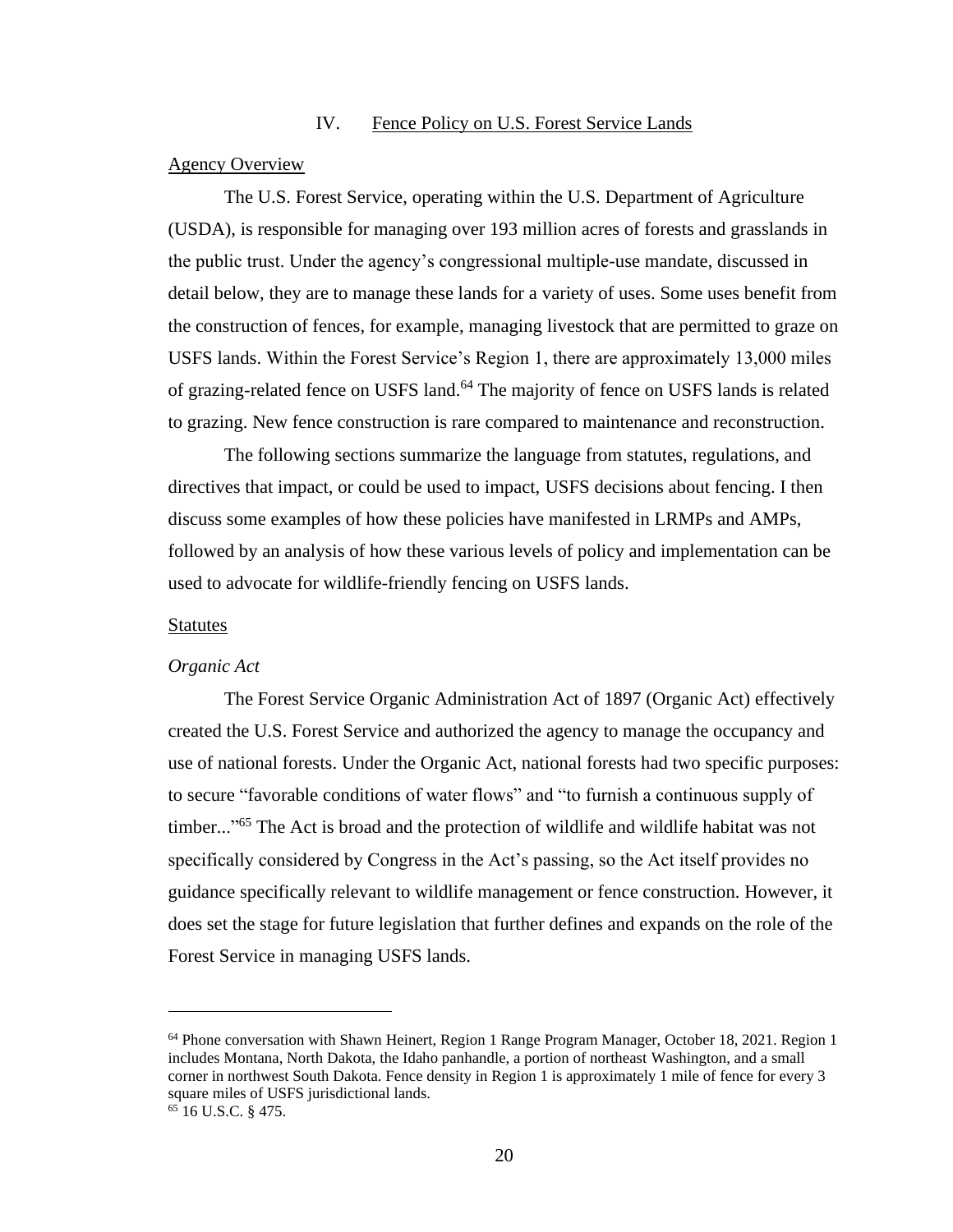#### <span id="page-28-0"></span>*Multiple-Use Sustained-Yield Act (MUSYA)*

Congress expanded the Forest Service's management role beyond timber and watersheds with the Multiple-Use Sustained-Yield Act of 1960 (MUSYA). This Act mandated that the USFS manage lands under its jurisdiction for five specific uses: "outdoor recreation, range, timber, watershed, and *wildlife and fish* purposes."<sup>66</sup> These uses were intentionally ordered alphabetically within the Act so as not to indicate preferences or a hierarchy among uses. The Act defines multiple use as:

The management of all the various renewable surface resources of the national forests so that they are utilized in the combination that will best meet the needs of the American people; making the most judicious use of the land for some or all of these resources or related services over areas large enough to provide sufficient latitude for periodic adjustments in use to conform to changing needs and conditions; that some land will be used for less than all of the resources; and harmonious and coordinated management of the various resources, each with the other, without impairment of the productivity of the land, with consideration being given to the relative values of the various resources, and not necessarily the combination of uses that will give the greatest dollar return or the greatest unit output.<sup>67</sup>

Based largely on this definition, courts have interpreted the USFS multiple-use mandate as affording the USFS wide latitude in determining where and how the various uses should be accommodated.<sup>68</sup> Consequently, this statute grants the USFS great *authority* to manage for wildlife and fish on USFS lands but does little to *compel* them to do so in any particular way.

#### <span id="page-28-1"></span>*National Forest Management Act (NFMA)*

With nothing to compel the agency to substantively shift its focus away from timber, Congress's intentions under MUSYA went largely unmet. Congress responded by enacting the National Forest Management Act of 1976 (NFMA). Significantly less discretionary than the MUSYA, the NFMA places substantive and procedural constraints on the USFS and requires that every national forest and grassland develop land and

 $66$  16 U.S.C. § 528 (emphasis added).

<sup>67</sup> 16 U.S.C. § 531.

<sup>68</sup> *For example*, Sierra Club v. Hardin, 325 F. Supp. 99, 122-124 (D. Alaska 1971), where the USFS decision to reserve less than one percent of the Tongass N.F. from logging was upheld because "Congress has given no indication as to the weight to be assigned each value and it must be assumed that the decision as to the proper mix of uses within any particular area is left to the sound discretion and expertise of the Forest Service."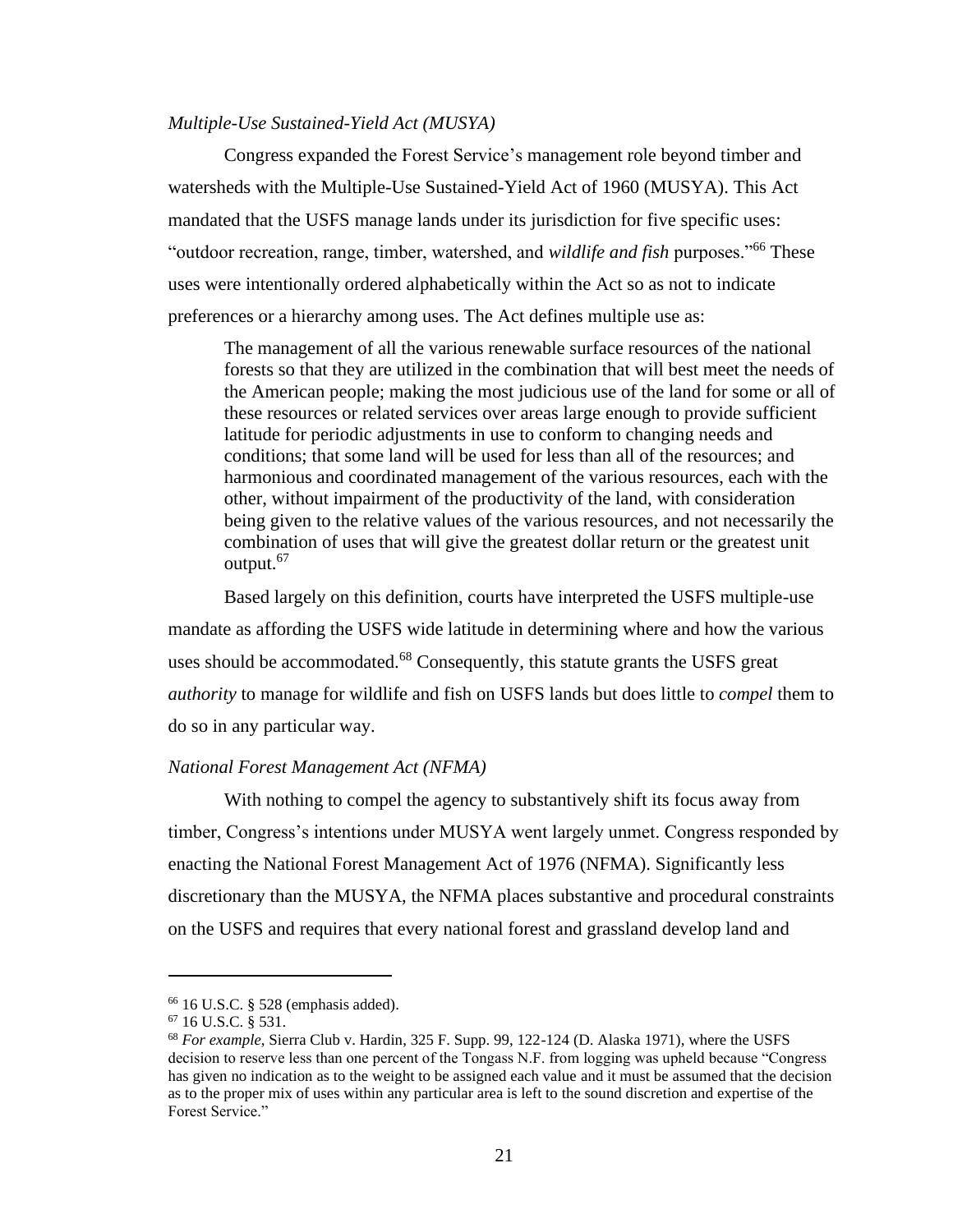resource management plans (LRMPs) to guide agency decisions. The NFMA expands opportunities for public participation as a way to democratize national forest management to a higher level than required by either the Organic Act or the MUSYA. The planning process is discussed further in the *Regulations* section, below.

Importantly, the NFMA requires that plans "provide for a diversity of plant and animal communities based on the suitability and capability of the specific land area in order to meet overall multiple-use objectives."<sup>69</sup> Known as the *wildlife diversity mandate*, this section of the statute places sideboards on agency discretion and provides a substantive hook that compels the USFS to consider and accommodate the needs of wildlife.

NFMA's consistency provision sets up a tiered planning framework, requiring the USFS to develop regulations that are consistent with the statute.<sup>70</sup> Plans must then be consistent with the regulations, and site-specific projects (including permits and contracts) must be consistent with the plan.<sup>71</sup> Consequently, LRMPs are much more than a paper tiger – they substantively guide what types of actions are allowed within defined zones of each national forest. Applying the wildlife diversity mandate, regulations, plans, and site-specific activities must all demonstrate that they are consistent with the congressional mandate to provide for a diversity of animal communities.

#### <span id="page-29-0"></span>Regulations

Forest planning provides the fundamental link between guiding policy and specific management actions. As such, the regulations that govern forest planning are an important policy component for wildlife advocates to understand. Current regulations for the implementation of the NFMA are codified at 36 C.F.R. Part 219 as National Forest System Land Management Planning (hereinafter 2012 Planning Rule, or Planning Rule). The Planning Rule interprets and expands on the NFMA's provisions.<sup>72</sup> Having gone through the formal rulemaking process in accordance with the APA, the regulations are just as legally enforceable as the statute itself. The planning process includes assessment,

 $69$  16 U.S.C. § 1604(g)(3)(B).

 $70$  16 U.S.C. § 1604(g).

 $71$  16 U.S.C. § 1604(i).

 $72$  Readers are referred to [A Citizens' Guide to National Forest Planning](https://www.fs.usda.gov/Internet/FSE_DOCUMENTS/fseprd509144.pdf) for a practical summary of the national forest planning process. USDA Forest Service. (2016). "A Citizens' Guide to National Forest Planning." [https://www.fs.usda.gov/Internet/FSE\\_DOCUMENTS/fseprd509144.pdf](https://www.fs.usda.gov/Internet/FSE_DOCUMENTS/fseprd509144.pdf)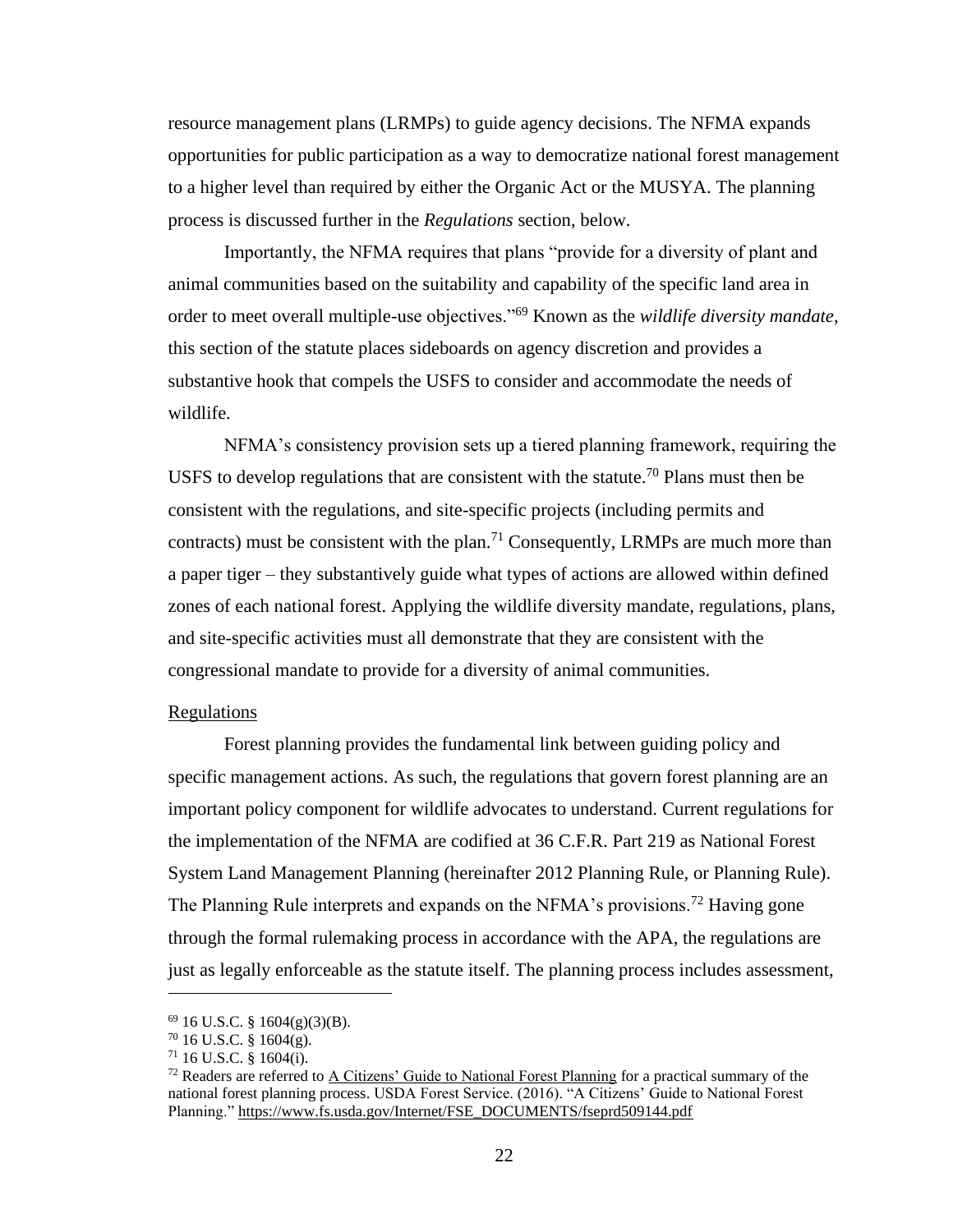plan development, and monitoring phases, all of which are undertaken concurrently with the process of preparing an  $EIS<sup>73</sup>$  in accordance with the NEPA. Plans are to be revised "at least every 15 years."<sup>74</sup>

The Planning Rule requires that plans contain specific plan components, which may apply to the entire plan area or specific management areas.<sup>75</sup> Collectively, "[t]he set of plan components must meet the requirements…for sustainability (§ 219.8), plant and animal diversity (§ 219.9), multiple use (§ 219.10), and timber (§ 219.11)." Understanding these components and their definitions, provided in Table 1, is important for anyone wishing to effectively influence the planning processes. Importantly, all other plan components must be consistent with achieving the desired conditions.

| Table 1              |                                                                                            |                    |  |  |  |
|----------------------|--------------------------------------------------------------------------------------------|--------------------|--|--|--|
|                      | Plan Components of the 2012 Planning Rule                                                  |                    |  |  |  |
| Component Definition |                                                                                            | Source: 36 C.F.R.  |  |  |  |
|                      | A desired condition is a description of specific social, economic, and/or ecological       | \$219.7(e)(1)(i)   |  |  |  |
|                      | characteristics of the plan area, or a portion of the plan area, toward which              |                    |  |  |  |
|                      | management of the land and resources should be directed. Desired conditions must be        |                    |  |  |  |
| Desired              | described in terms that are specific enough to allow progress toward their achievement     |                    |  |  |  |
| Conditions           | to be determined, but do not include completion dates.                                     |                    |  |  |  |
|                      | An objective is a concise, measurable, and time-specific statement of a desired rate of    | § 219.7(e)(1)(ii)  |  |  |  |
|                      | progress toward a desired condition or conditions. Objectives should be based on           |                    |  |  |  |
| Objectives           | reasonably foreseeable budgets.                                                            |                    |  |  |  |
|                      | A plan may include goals as plan components. Goals are broad statements of intent,         | \$219.7(e)(2)      |  |  |  |
|                      | other than desired conditions, usually related to process or interaction with the public.  |                    |  |  |  |
| Goals <sup>(1)</sup> | Goals are expressed in broad, general terms, but do not include completion dates.          |                    |  |  |  |
|                      | A standard is a mandatory constraint on project and activity decisionmaking,               | § 219.7(e)(1)(iii) |  |  |  |
|                      | established to help achieve or maintain the desired condition or conditions, to avoid or   |                    |  |  |  |
| Standards            | mitigate undesirable effects, or to meet applicable legal requirements.                    |                    |  |  |  |
|                      | A guideline is a constraint on project and activity decisionmaking that allows for         | § 219.7(e)(1)(iv)  |  |  |  |
|                      | departure from its terms, so long as the purpose of the guideline is met. Guidelines are   |                    |  |  |  |
|                      | established to help achieve or maintain a desired condition or conditions, to avoid or     |                    |  |  |  |
| Guidelines           | mitigate undesirable effects, or to meet applicable legal requirements.                    |                    |  |  |  |
|                      | Specific lands within a plan area will be identified as suitable for various multiple      | § 219.7(e)(1)(v)   |  |  |  |
|                      | uses or activities based on the desired conditions applicable to those lands. The plan     |                    |  |  |  |
|                      | will also identify lands within the plan area as not suitable for uses that are not        |                    |  |  |  |
|                      | compatible with desired conditions for those lands. The suitability of lands need not be   |                    |  |  |  |
|                      | identified for every use or activity. Suitability identifications may be made after        |                    |  |  |  |
| Suitability          | consideration of historic uses and of issues that have arisen in the planning process.     |                    |  |  |  |
| of Lands             | Every plan must identify those lands that are not suitable for timber production.          |                    |  |  |  |
|                      | Note: (1) All of the listed components are required, except for goals, which are optional. |                    |  |  |  |

<sup>&</sup>lt;sup>73</sup> EISs are required for plan revisions per 36 C.F.R. § 219.5(a)(2)(i).

<sup>74</sup> 36 C.F.R. § 219.7(a). Although required by regulation to be revised at least every 15 years, in practice, plans are typically revised less frequently.

<sup>75</sup> 36 C.F.R. § 219.7(e).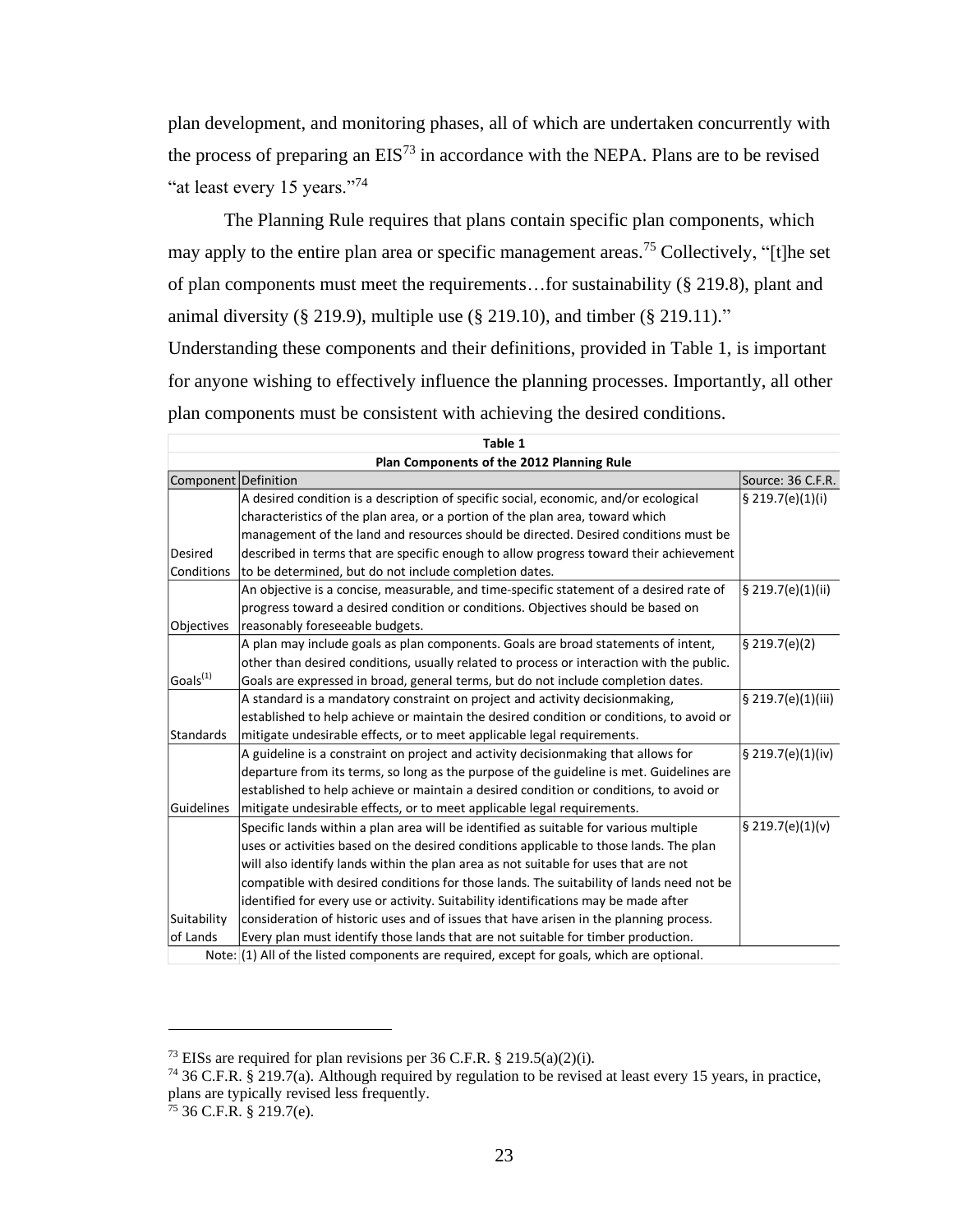The 2012 Planning Rule contains several provisions that guide wildlife and habitat management. Relevant Planning Rule provisions pertain to ecological integrity, sustainability, diversity and viability of plant and animal communities, social and economic benefits, and connectivity. These provisions are summarized below and discussed in terms of how they relate to wildlife-friendly fencing.

The purpose of the 2012 Planning Rule is:

to guide the collaborative and science-based development, amendment, and revision of land management plans that promote the *ecological integrity* of national forests and grasslands and other administrative units of the NFS. Plans will guide management of NFS lands so that they are *ecologically sustainable* and contribute to *social and economic sustainability*; consist of ecosystems and watersheds with ecological integrity and *diverse plant and animal communities*; and have the capacity to provide people and communities with *ecosystem services* and multiple uses that provide a range of social, economic, and ecological benefits for the present and into the future. These benefits include clean air and water; *habitat for fish, wildlife*, and plant communities; and opportunities for *recreational, spiritual, educational, and cultural benefits*. 76

Several concepts in this purpose statement support the argument for fencing policies that minimize impacts to wildlife. Considering that wildlife is an important component of any ecosystem, promoting ecological integrity requires land managers to make decisions that not only reduce harm to wildlife, but promote robust, diverse, and sustainable animal communities. Furthermore, healthy wildlife populations provide social and economic benefits to human communities, which includes ecosystem services that contribute to recreational, spiritual, educational, and cultural benefits. Minimizing impediments to achieving healthy wildlife populations, such as fence hazards, is relatively low hanging fruit compared to addressing more intractable threats such as climate change.

Regulation language does not explicitly make clear to what extent, if any, these aspirations for wildlife extend to species that are not listed or otherwise of concern. However, the Federal Register explains that "[t]he Department's intent in providing the requirements in this section is to provide for diversity of plant and animal communities, and *provide ecological conditions to keep common native species common*, contribute to the recovery of threatened and endangered species, conserve candidate and proposed

<sup>76</sup> 36 C.F.R. § 219.1(c) (emphases added).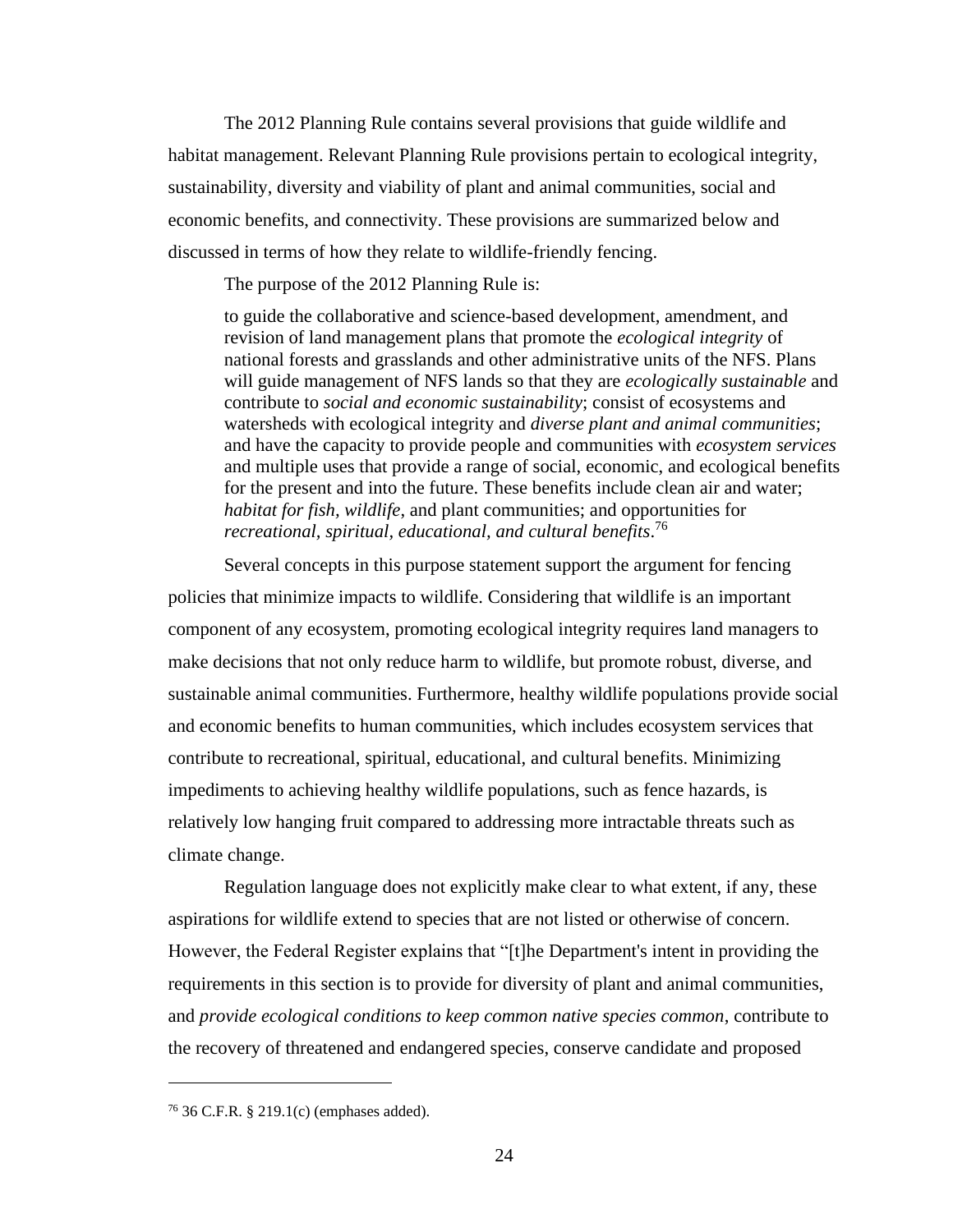species, and maintain viable populations of species of conservation concern within the plan area." <sup>77</sup> This intent provides an important link, clearly demonstrating that the wildlife diversity mandate applies to common species as well as those that are ESA listed or of conservation concern. Furthermore, the federal judiciary has interpreted the wildlife diversity mandate as imposing a substantive standard on the Forest Service, confirming their duty to protect all wildlife.<sup>78</sup>

Bolstering this line of reasoning is the fact that the 2012 Planning Rule requires planners to "use the best available scientific information [BASI] to inform the planning process."<sup>79</sup> Consequently, our growing scientific understanding of the impacts of fences on various species cannot be ignored in the planning process. Because the Planning Rule also requires the USFS to provide opportunities for public participation throughout the planning process,<sup>80</sup> wildlife advocates can (and should) ensure that the best available scientific information is considered by participating early and often in the process.

During the assessment phase, the USFS is explicitly to consider "[r]elevant private information, including relevant land management plans and local knowledge," provided that information is "publicly available or voluntarily provided,"<sup>81</sup> highlighting the need for early engagement by wildlife advocates to ensure that information pertinent to wildlife-fence interactions is considered. Additionally, assessments "shall identify and evaluate existing information relevant to…(5) Threatened, endangered, proposed and candidate species, and potential species of conservation concern present in the plan area; (7) Benefits people obtain from the NFS planning area (ecosystem services); (8) Multiple uses and their contributions to local, regional, and national economies…[and] (11) Infrastructure, such as recreational facilities and transportation and utility corridors."<sup>82</sup> Each of these requirements creates a potential nexus with wildlife-friendly fencing, be it directly through protected species, indirectly through the ecological, social, and economic

<sup>77</sup> 77 Fed. Reg. 21161-21276, 2012 at 21212 (emphasis added).

<sup>78</sup> Jonathan Haber and Peter Nelson. "Planning for Connectivity." Defenders of Wildlife, 2015, summarizing the decisions in Seattle Audubon Society v. Moseley, 798 F. Supp. 1484 (W.D. Wash. 1992) and Sierra Club v. Espy, 822 F.Supp. 356 (E.D. Tex. 1993).

<sup>79</sup> 36 C.F.R. § 219.3.

<sup>80</sup> 36 C.F.R. § 219.4.

<sup>81</sup> 36 C.F.R. § 219.6(a)(1).

<sup>82</sup> 36 C.F.R. § 219.6(b).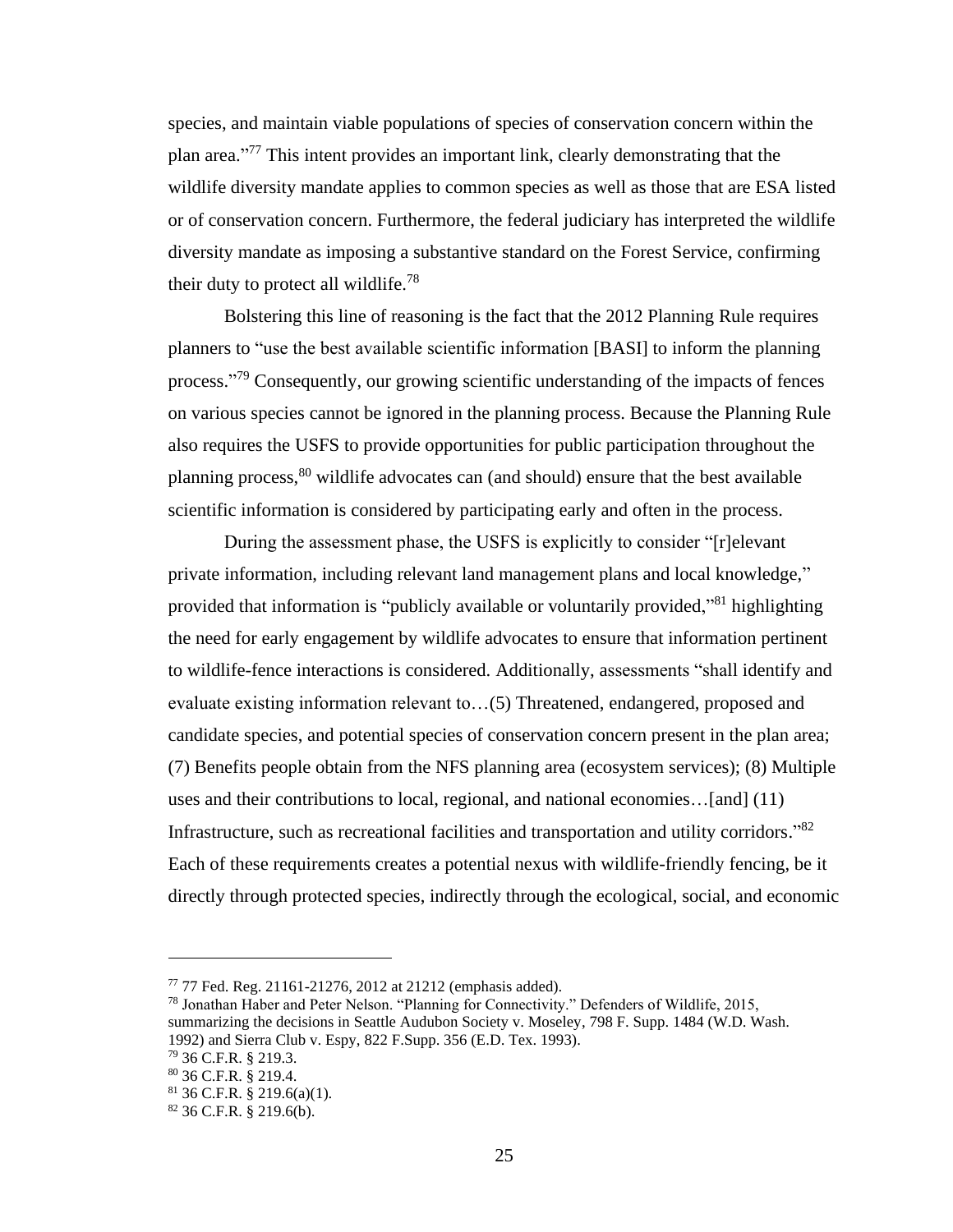benefits wildlife provide, and the mandate to specifically identify and evaluate infrastructure (e.g., fences).

Following the assessment, regulations require the Forest Service to identify a need to change the plan based on deficiencies in the existing plan identified during the assessment phase.<sup>83</sup> The Forest Service will notify the public that it is prepared to begin the plan development phase and share a preliminary need for change. The public will have an opportunity to comment on the need for change. At this stage, it is important that wildlife health (generally) or wildlife-fence conflict (specifically) is included as a need for change since this document will guide the focus of the remainder of the planning phase.

The wildlife diversity mandate in the NFMA is further addressed in the 2012 Planning Rule by requiring that plans include components that address ecosystem integrity and ecosystem diversity. Specifically, "the plan must include plan components, including standards or guidelines, to maintain or restore the ecological integrity of terrestrial … ecosystems … including plan components to maintain or restore their structure, function, composition, and connectivity."<sup>84</sup> While much of this language can be connected to the need to reduce fence hazards posed to wildlife, the inclusion of *connectivity* is particularly relevant as fences can have a significant impact on connectivity within the broader landscape. The requirement to provide for "social, economic, and ecological sustainability" considering the "(i) Interdependence of terrestrial and aquatic ecosystems in the plan area" and "(ii) Contributions of the plan area to ecological conditions within the broader landscape influenced by the plan area<sup>"85</sup> only bolsters the need for plans to consider the effects of fencing on wildlife.

Regarding the agency's multiple use mandate, the USFS must consider, "fish and wildlife species…connectivity…recreation settings and opportunities…[a]ppropriate placement and sustainable management of infrastructure…[h]abitat conditions…for wildlife, fish, and plants commonly enjoyed and used by the public; for hunting, fishing, trapping, gathering, observing, subsistence, and other activities…[and] [r]easonably

 $83$  36 C.F.R. § 219.7(c)(2)(i).

 $84$  36 C.F.R. § 219.9(a)(1).

<sup>85</sup> *Id*.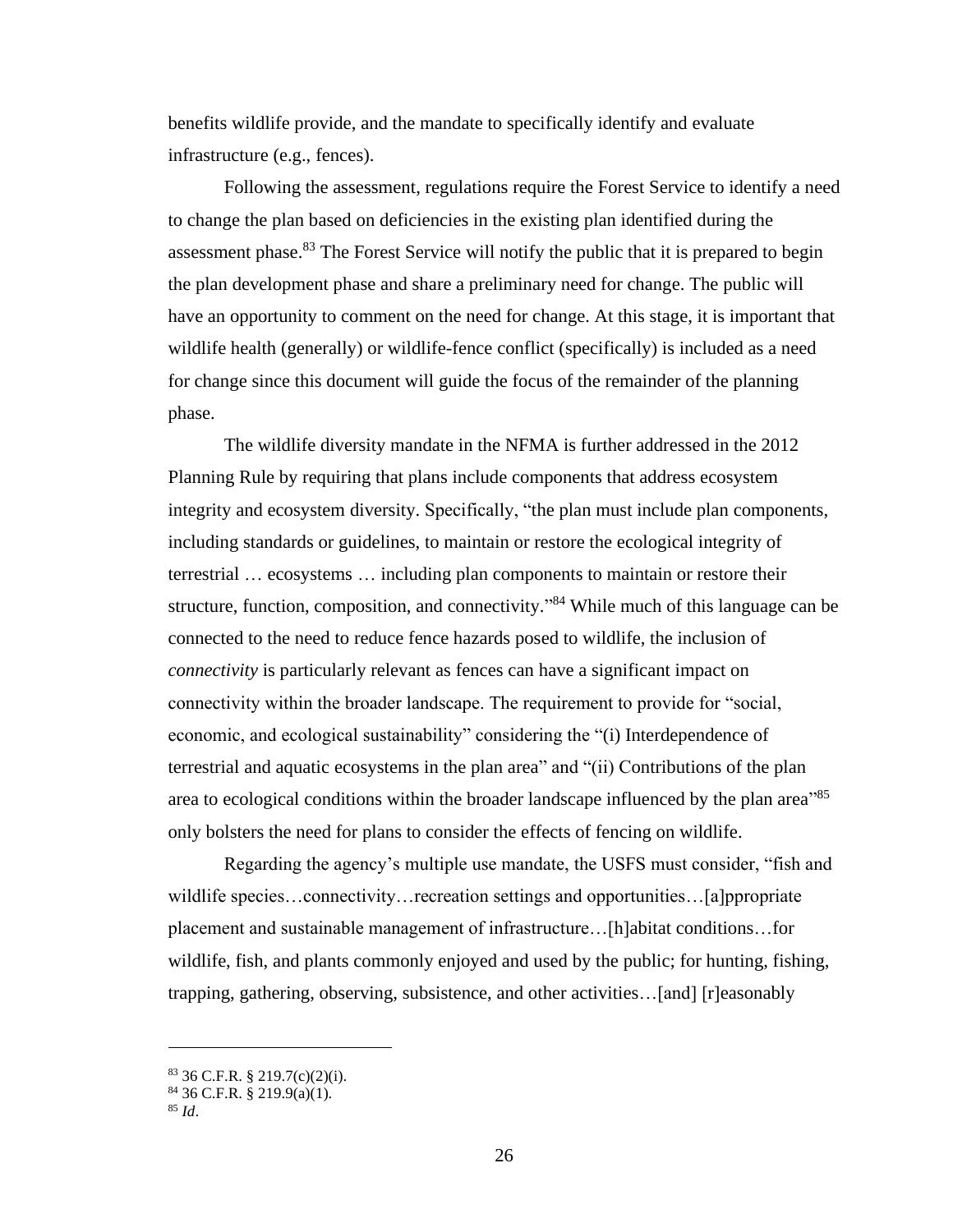foreseeable risks to ecological, social, and economic sustainability."<sup>86</sup> Each of these considerations could be used to justify the need for wildlife-friendly fencing. While this language compels the agency to *consider* all of these things when balancing forest uses, it does not itself obligate the forest managers to take any specific actions, leaving intact significant agency discretion.

In summary, the 2012 Planning Rule requires the USFS to *consider* many aspects pertinent to wildlife and forest infrastructure. This does not compel the agency to prioritize wildlife or take specific actions. However, the requirement to use the best available scientific information to inform the planning process combined with the requirement to provide opportunities for public engagement throughout the planning process help create an overall structure that can be used to substantively argue for the minimization of detrimental fencing impacts on wildlife. Under the multiple-use mandate, it is important to keep in mind that wildlife-friendly fencing is generally compatible with all other uses, eliminating the need to choose or prioritize uses when considering fencing policies.

Regulations other than the 2012 Planning Rule can affect how agencies address fencing. One important example of this are the regulations pertaining to range management found at 36 C.F.R. §§ 222.3 and 222.4, which give the Chief of the Forest Service ample authority to issue, modify, and cancel grazing permits on lands under USFS jurisdiction. The Chief of the Forest Service is authorized to "[c]ancel or suspend the [grazing] permit if the permit holder is convicted for failing to comply with Federal laws or regulations or State laws relating to protection of air, water, soil and vegetation, *fish and wildlife*, and other environmental values when exercising the grazing use authorized by the permit."<sup>87</sup> Even without cause, the Chief may cancel grazing permits with a two-year notice if the land is to be devoted to another public purpose.<sup>88</sup> While these authorities are great, agency discretion is high and there is nothing in this part of the regulations to compel the agency to protect natural resources, such as wildlife, that may

<sup>86</sup> 36 C.F.R. § 219.10(a).

 $87$  36 C.F.R. § 222.4(a)(6) (emphasis added).

 $8836$  C.F.R. § 222.4(a)(1).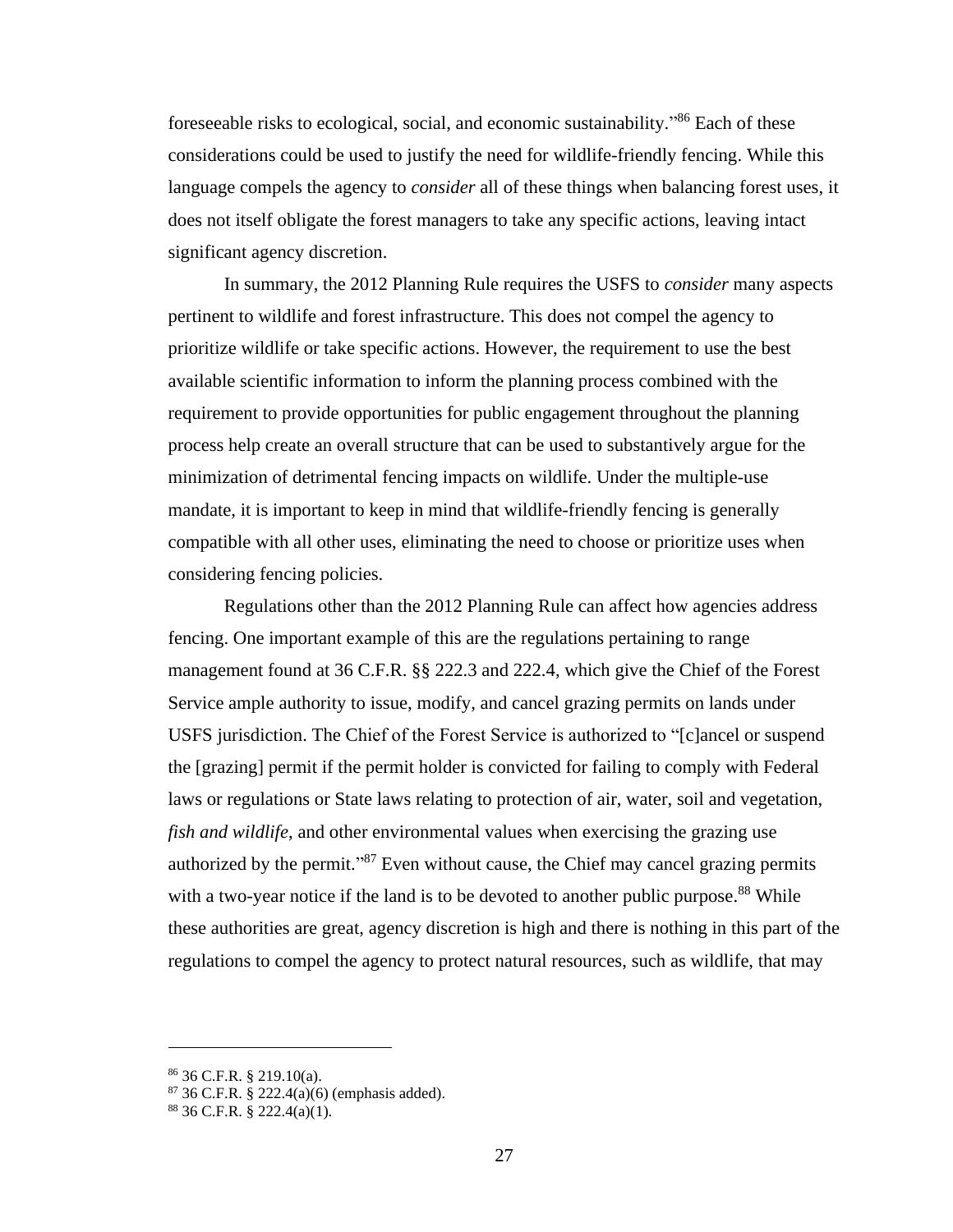be impacted by permitted grazing. Additionally, grazing permit cancellation does not necessarily mean that associated fences negatively impacting wildlife will be removed.

Of a more compelling nature and pertinent to wildlife advocates, regulations provide that the USFS "will cooperate with other agencies, institutions, organizations, and individuals who have interest in improvement of range management on public and private lands."<sup>89</sup> While this obligates agency cooperation with organizations and individuals, it does little to infringe on the agency's decision-making discretion.

Regarding range improvements, which include fences, the USFS has the authority to require grazing permittees "to maintain improvements to specified standards."<sup>90</sup> Again, we see great agency authority to manage fencing on its jurisdictional lands, but nothing here compels action.

Using the range betterment fund,  $91$  the USFS "shall implement range improvement programs where necessary to arrest range deterioration and improve forage conditions with resulting benefits to wildlife..."<sup>92</sup> The range betterment fund is to be used for on-the-ground improvements, which explicitly includes fence construction. This is the most compulsory regulatory language linking fencing on USFS-managed lands with the needs of wildlife. Of course, even the most compulsory actions cannot be carried out without adequate funding, which highlights the need for the agency and agency programs to be appropriately funded. With contributions to this fund consisting of half the money received from national forest grazing fees, the impact of this relatively strong language is likely small. Nonetheless, it serves as a good example of language that could be used elsewhere to compel the agency to accommodate wildlife when constructing fences.

#### <span id="page-35-0"></span>**Directives**

Forest Service directives include Forest Service Manuals (FSMs) and Forest Service Handbooks (FSHs).<sup>93</sup> The directive system codifies the agency's policy, practice,

<sup>89</sup> 36 C.F.R. § 222.7(d).

 $90$  36 C.F.R. § 222.9(c).

<sup>&</sup>lt;sup>91</sup> "Range betterment fund means the fund established by title IV, section  $401(b)(1)$ , of the Federal Land Policy and Management Act of 1976. This consists of 50 percent of all monies received by the United States as fees for grazing livestock on the National Forests in the 16 contiguous western States." 36 C.F.R.  $$222.1(b)(20).$ 

 $92$  36 C.F.R. § 222.10(a).

<sup>93</sup> USFS directives are publicly available at https://www.fs.fed.us/im/directives/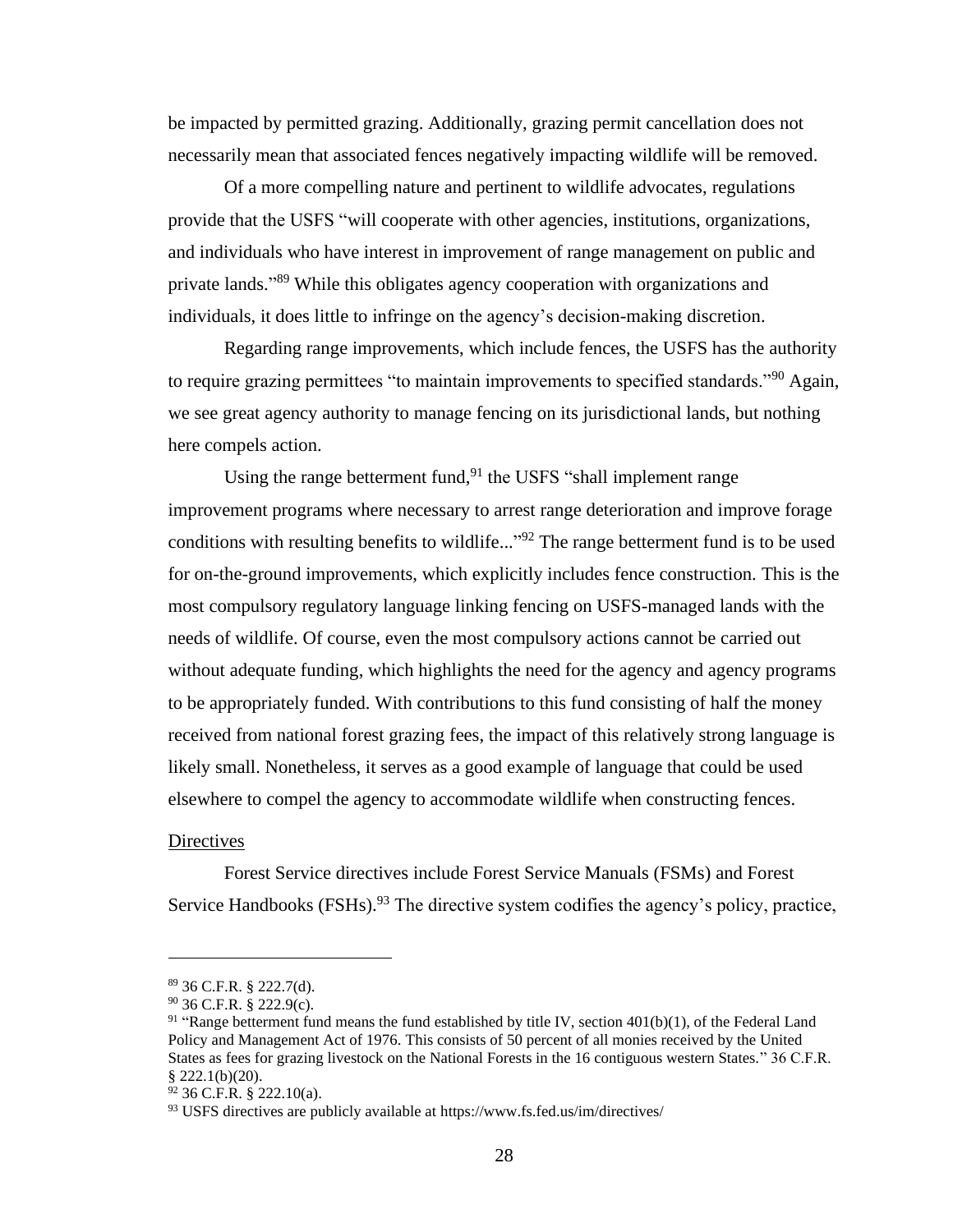and procedure and serves as the primary guide for internal management. Directives, by themselves, generally do not have the force of law. The FSM generally contains "legal authorities, objectives, policies, responsibilities, instructions, and guidance<sup>194</sup> to be used by higher level staff and managers, while FSHs generally serve as a source of "specialized guidance and instruction for carrying out the direction issued in the FSM"<sup>95</sup> to be used by specialists and technicians. These lines are often blurred, but the above generalizations help define the basic structure and use of Forest Service directives.

The most extensive directive relevant to wildlife-friendly fencing is FSH 1909.12 – Land Management Planning Handbook. FSM 2200 – Range Management Manual and FSM 2600 - Wildlife, Fish, and Sensitive Plant Habitat Management Manual also contain language that is supportive of and expands on the concepts of connectivity, sustainability (ecological, social, and economic), recreation, and healthy wildlife populations as mandated in statutes and regulations, but nowhere in the directive system is wildlifefriendly fencing discussed. The system mentions fences only a few times, making clear the fences are considered infrastructure<sup>96</sup> and that fences classify as permanent structural range improvements.<sup>97</sup> Therefore, references to and requirements for infrastructure and range improvements apply to fences. The following paragraph, while not exhaustive, contains some of the most compelling directive language for the use of wildlife-friendly fencing.

USFS policies related to fish and wildlife include coordination "with other uses and activities to accomplish habitat management objectives and *to reduce detrimental effects on wildlife and fisheries*,"<sup>98</sup> and to "[m]itigate the negative effects of other resource projects on wildlife..."<sup>99</sup> Assessments are to include identification and evaluation of "[t]he impacts of infrastructure on ecological integrity and species diversity,"<sup>100</sup> and "[t]he impacts of grazing on ecological integrity and species

<sup>94</sup> https://www.fs.fed.us/im/directives/dughtml/overview.html

<sup>95</sup> *Id.*

<sup>96</sup> FSH 1909.12-13.6(1).

<sup>&</sup>lt;sup>97</sup> FSM 2240.5. While highly variable, the USFS generally tries to split the costs of permanent improvements evenly with permittees. Once constructed, permittees are generally responsible for fence maintenance with interest in the fence belonging to the agency.

<sup>98</sup> FSM 2630.3(2) (emphasis added).

<sup>99</sup> FSM 2630.3(3).

<sup>100</sup> FSH 1909.12-13.32(4).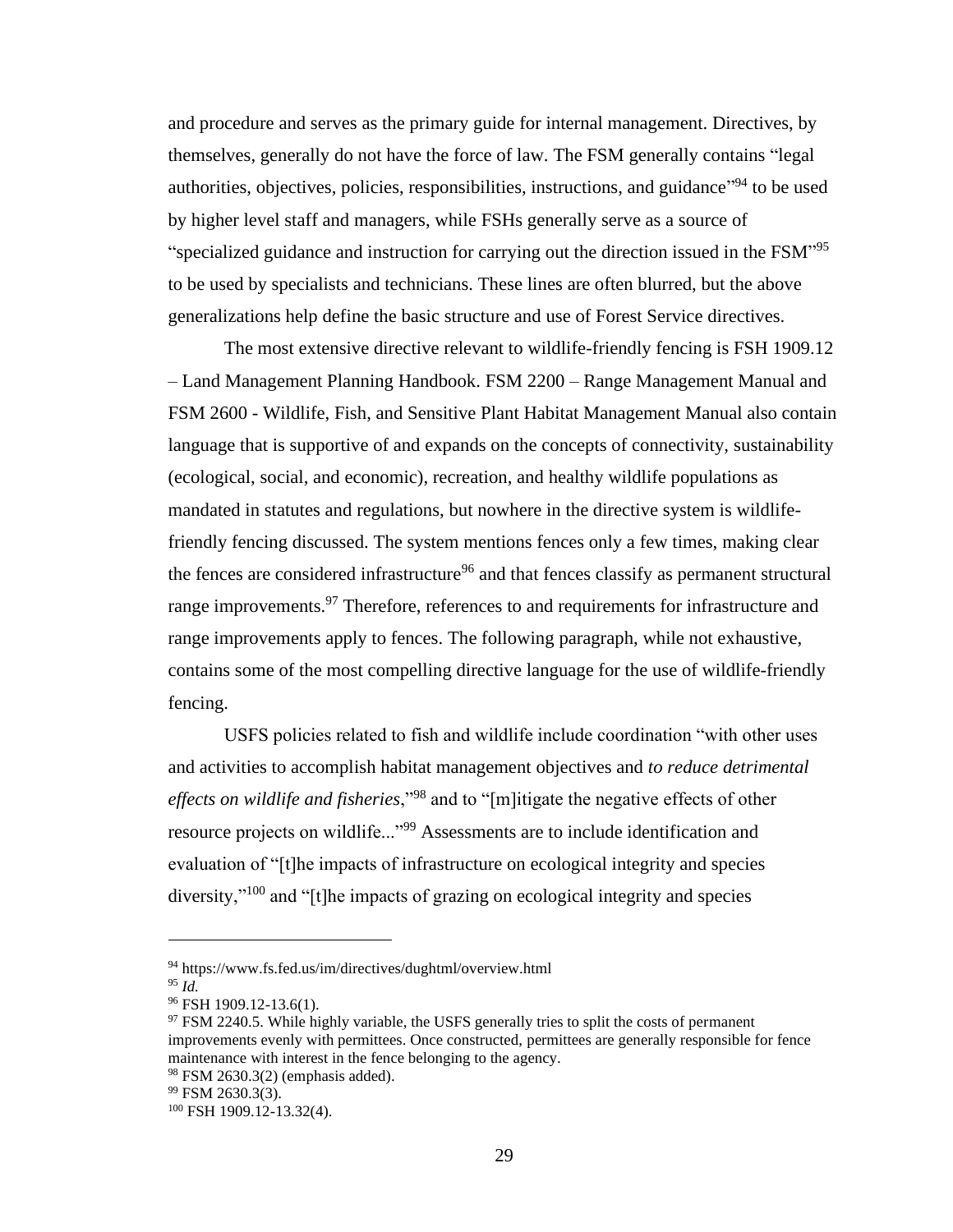diversity."<sup>101</sup> Land management plans are to consider "[m]anagement strategies that mitigate the impacts of stressors,"<sup>102</sup> and mitigate the adverse impacts of infrastructure.<sup>103</sup> These are some of the most compelling clauses within the Forest Service directive system to support the use of wildlife-friendly fencing, and advocates should point to this language when trying to promote the use of and conversion to fencing that mitigates adverse impacts to wildlife. However, the requirement to consider such impacts and a general policy to reduce detrimental effects does not create an enforceable mandate to act accordingly.

Fish and wildlife policy at the departmental (USDA) level is succinctly and broadly summarized in Departmental Regulation 9500-004.<sup>104</sup> "It is the policy of the Department to assure that the values of fish and wildlife are recognized, and that their habitats…are recognized, and enhanced, where possible, as the Department carries out its overall missions."<sup>105</sup> Since this policy supports enhancing wildlife habitat, it appears to support use of and conversion to wildlife-friendly fencing as one way to do this. Despite the naming of this document as a "regulation," it is not codified in the C.F.R.

Regarding departmental administered lands (e.g., lands managed by the USFS), "[c]onsideration will be given to fish and wildlife and their habitats in developing programs for these lands. Alternatives that maintain or enhance fish and wildlife habitat should be promoted. When compatible with use objectives for the area, *management alternatives which improve habitat will be selected*."<sup>106</sup> While most of this language is discretionary, the final sentence appears to compel the USFS to use wildlife-friendly fencing for new programs and projects because its use improves wildlife habitat and does not conflict with other uses. As an agency within the Department of Agriculture, the USFS is tied to department-wide policy such as this. However, as a departmental policy, it is unlikely that these provisions are enforceable. Nonetheless, they provide added clarity to departmental-level goals and values related to wildlife.

 $101$  FSH 1909.12-13.6(6).

<sup>102</sup> FSH 1909.12-23.1(9).

<sup>103</sup> FSH 1909.12-23.23i.

<sup>&</sup>lt;sup>104</sup> U.S. Department of Agriculture. Departmental Regulation 9500-004: Fish and Wildlife Policy. April 28, 2008.

<sup>105</sup> *Id.* at 2.

<sup>106</sup> *Id.* at 2 (emphasis added).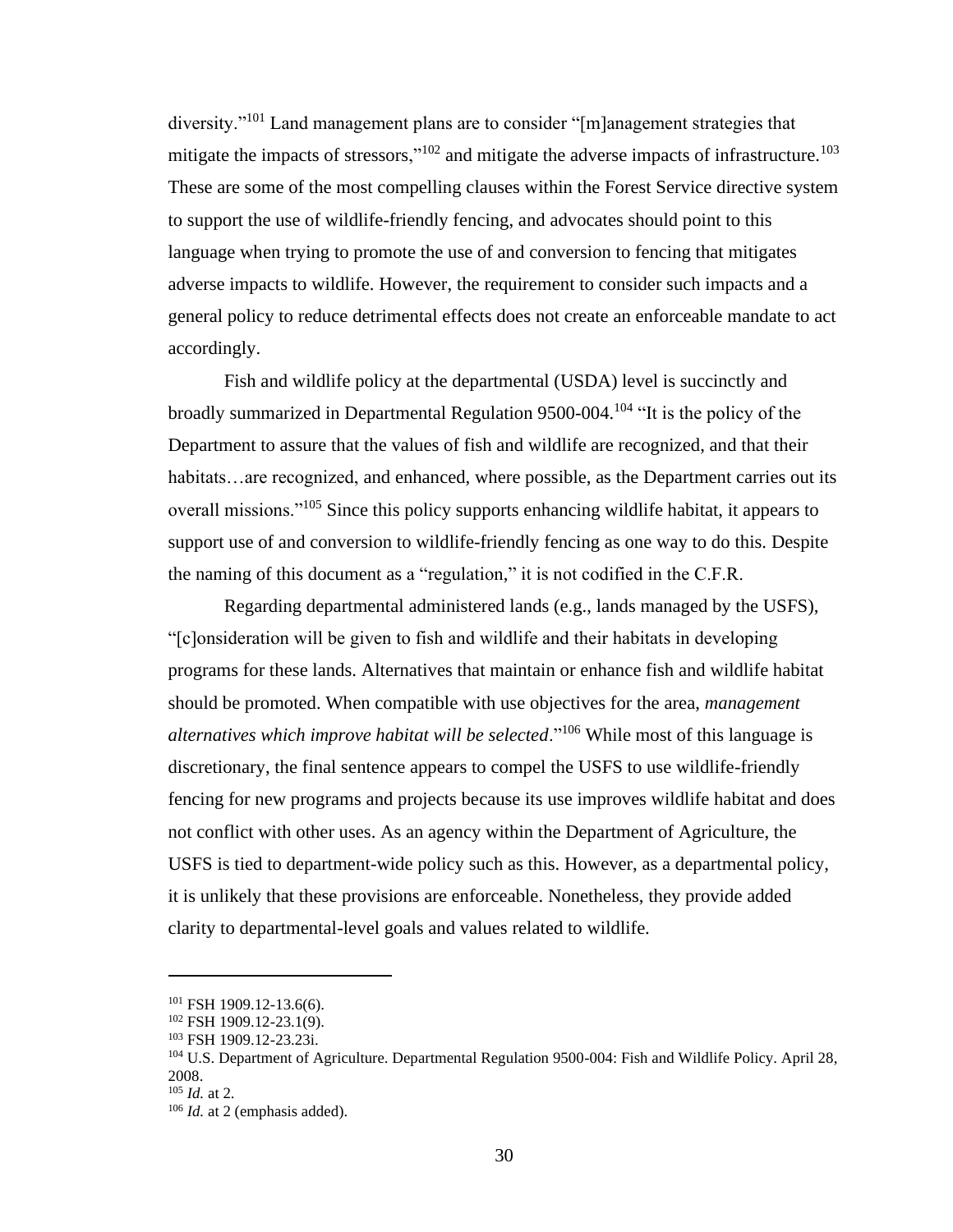#### Planning and Implementation

As explained in previous sections, each national forest is statutorily mandated to complete a land and resource management plan (LRMP) to guide management of that forest. For the purposes of understanding how the agency interprets and applies their applicable laws and regulations in the planning process, I reviewed planning documents for all four plans completed under the 2012 Planning Rule (Flathead National Forest, Inyo National Forest, Francis Marion National Forest, and Rio Grande National Forest) as well as two plans that were nearly complete at the time of my review (Helena-Lewis and Clark National Forest and Custer Gallatin National Forest).<sup>107</sup> To gain a more thorough understanding of how wildlife-friendly fencing was considered in the planning processes, I reviewed forest assessments and need-for-change documents in addition to LRMPs.

The NEPA process is integrated throughout the planning process. Because forest plans are considered "major Federal actions significantly affecting the quality of the human environment,"<sup>108</sup> each plan requires an accompanying environmental impact statement (EIS). The EISs that accompany LRMPs contain more detail and analysis than that found in the plans themselves. For this reason, I also reviewed final EIS documents that accompanied the aforementioned plans to better understand what, if any, fencingrelated environmental impacts were considered that did not make it into the LRMPs. This also helped to shed light on the multiple alternatives considered in the EIS (required under NEPA) since the LRMPs are written specifically for the preferred alternative. The 2012 Planning Rule's requirement to "use the best available scientific information to inform the planning process"<sup>109</sup> and NEPA's requirement to fully consider the environmental effects of proposed agency actions work together to compel informed decision making in a transparent manner that involves public input.

## *Flathead National Forest*

In my review of the six forest plans completed (or nearly complete) under the 2012 Planning Rule, I found wide variation in how fencing impacts on wildlife were

<sup>&</sup>lt;sup>107</sup> At the time of review, both of these plans were in the process of being finalized following the objection resolution phase.

<sup>108</sup> 43 USC § 4332(c).

<sup>109</sup> 36 C.F.R. § 219.3.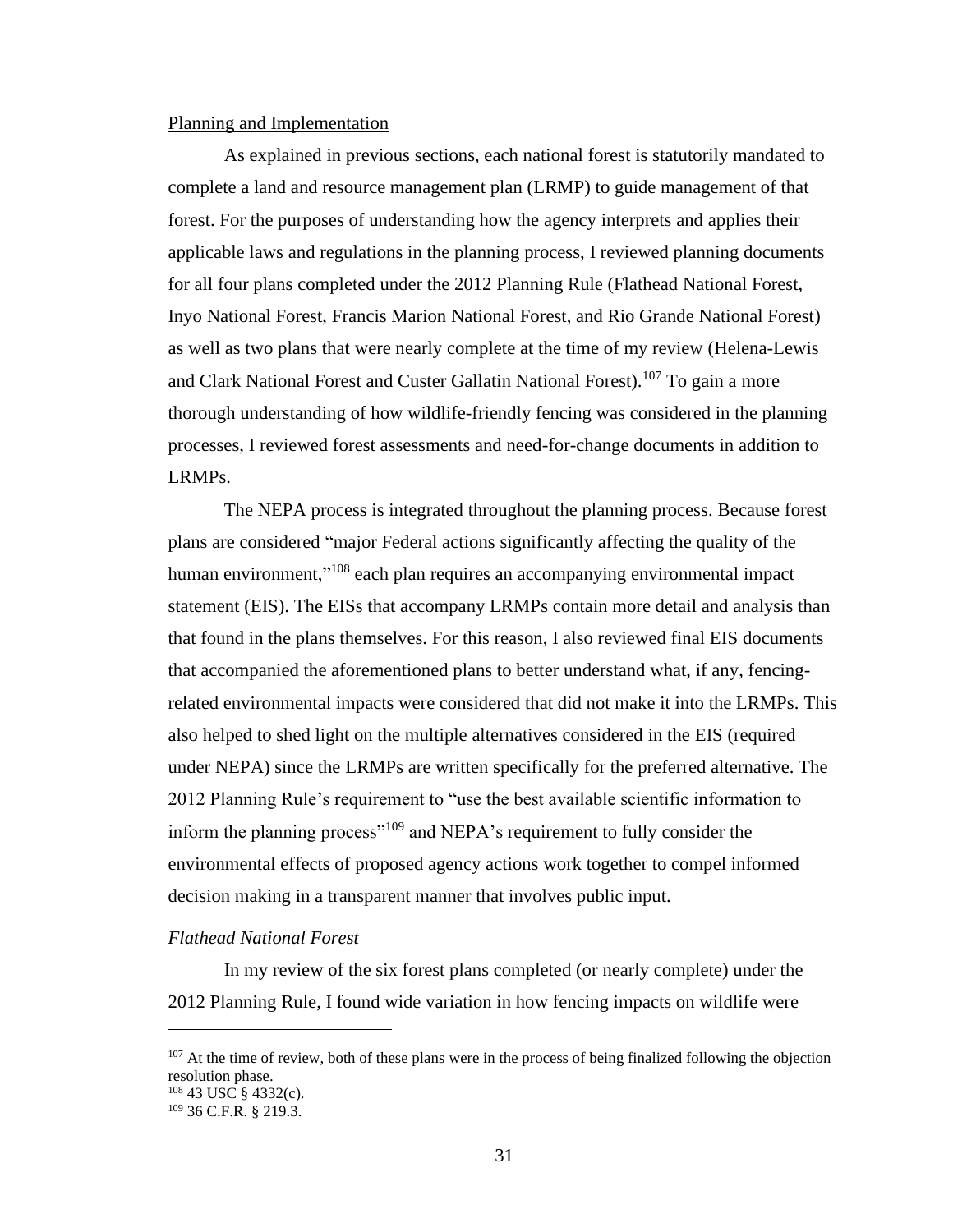considered. On the Flathead National Forest, the assessment mentions that there are nine active grazing permits on the forest with a total of 70 miles of fence, $110$  with no mention of fences on lands outside of these nine areas. Neither the assessment, need for change, nor LRMP mention fencing impacts to wildlife. Fencing is discussed in the LRMP in terms of exclusion fencing to both direct wildlife to highway crossings and mitigate damage to riparian areas (primarily from livestock), but none of this relates to wildlifefriendly fencing as discussed in this paper. The final EIS mentions that fences may pose a hazard to peregrine falcons, <sup>111</sup> but says no more on the subject. The EIS also states that allotment management plans include requirements for range improvement maintenance and construction,  $112$  effectively delegating decisions about wildlife-friendly fencing on allotments to the AMP level with no guidance from the forest plan.

# *Inyo National Forest*

The Inyo National Forest assessment lists the amount of fence on both active (133 miles) and inactive  $(27 \text{ miles})$  range allotments.<sup>113</sup> Neither the assessment nor need for change mention the impacts of fences on wildlife, but the need for change includes multiple justifications that can be easily connected to the need to include plan language pertaining to wildlife-friendly fencing.<sup>114</sup> The Inyo LRMP<sup>115</sup> provides a good example of a plan that addresses fencing issues specific to at-risk species. The plan provides two standards specific to the greater sage-grouse, prescribing that new structures within 4 miles of active leks must be equipped with anti-perching devices and that existing structures will be retrofitted with the same,  $116$  and that "[a] I fences and other barriers constructed or replaced within 1.2 miles of a known lek in suitable habitat must be let-

<sup>113</sup> USDA Forest Service. Inyo National Forest Assessment. Document No. R5-MB-266. pp. 164-165. <sup>114</sup> USDA Forest Service. Inyo, Sequoia, and Sierra National Forests Need to Change Analysis. May 2014.

*For example*: "Add desired conditions and plan direction that addresses habitat connectivity," (p. 2) "Develop plan components for at-risk species that support climate change adaptation strategies," (p. 4) and "Integrate plan components to reduce overlapping and conflicting management direction for range condition and use and ecological integrity" (p. 4).

<sup>110</sup> USDA Forest Service. Assessment of the Flathead National Forest. April 2014. Part 2, p. 205.

<sup>111</sup> USDA Forest Service. Final Environmental Impact Statement for the Land Management Plan: Flathead National Forest. November 2018. Vol. 2, p. 58.

<sup>112</sup> *Id.* at 468.

<sup>115</sup> USDA Forest Service. Land Management Plan for the Inyo National Forest. 2018. Document No. R5- MB-303.

<sup>116</sup> *Id.* at 38.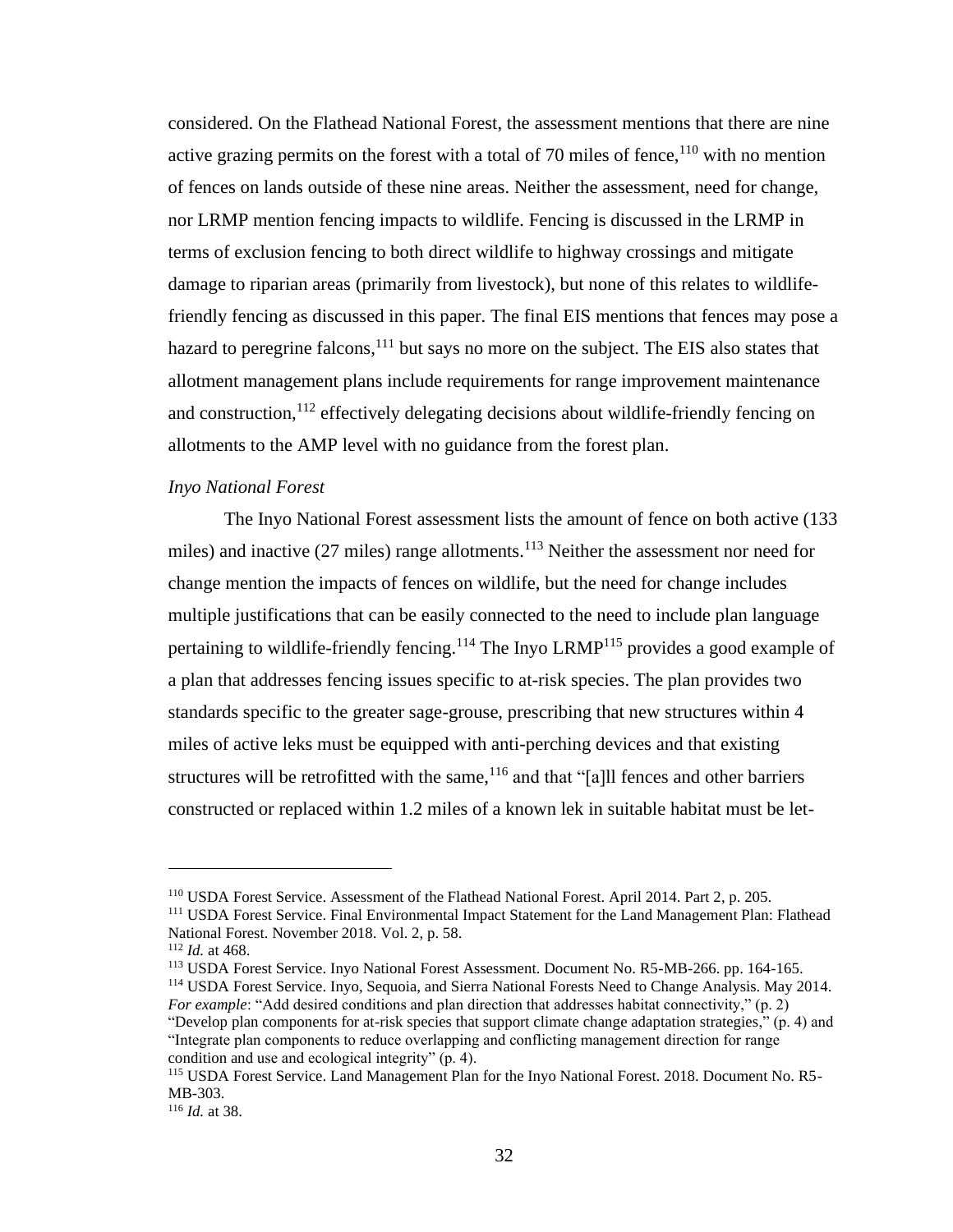down fences and/or marked with fence markers." <sup>117</sup> Specific to research natural areas, the plan states that fences are not suitable in these areas "unless they contribute to the objectives or protection of the research natural area."<sup>118</sup> The accompanying  $EIS<sup>119</sup>$ generally mimics the LRMP in this regard. Public comments published in an EIS appendix demonstrate that the public was concerned about the lack of consideration given to fencing-wildlife conflicts. One agency response asserted that because rangeland management was not identified as a need to change, the EIS did not analyze alternatives regarding grazing direction,"<sup>120</sup> which emphasizes the value of early involvement in the planning process to ensure that the need for change includes language specifically supporting the need for wildlife-friendly fencing throughout the forest.

### *Rio Grande National Forest*

The Rio Grande National Forest assessment acknowledges fences as a threat to the Gunnison sage-grouse<sup>121</sup> and references a rangewide conservation plan, stating that those plan recommendations should be followed.<sup>122</sup> Risk factors for Rocky Mountain bighorn sheep are also discussed, but fences are not mentioned in this context. The need for change<sup>123</sup> does not mention the impacts of fences on wildlife, but it includes multiple requirements that support the need to include plan language pertaining to wildlifefriendly fencing.<sup>124</sup> In the LRMP,<sup>125</sup> all of this gets distilled into forestwide desired condition DC-RNG-4: "Range improvements support ecologically sustainable grazing

<sup>117</sup> *Id*. at 38.

<sup>118</sup> *Id*. at 107.

<sup>119</sup> USDA Forest Service. Final Environmental Impact Statement for Revision of the Inyo National Forest Land Management Plan. September 2019. Document No. R5-MB-323d. 4 Volumes. <sup>120</sup> *Id*. at 203 (Vol. 3).

<sup>&</sup>lt;sup>121</sup> USDA Forest Service. Rio Grande National Forest – Draft Assessment 5 – Identifying and Assessing At-risk Species.

<sup>122</sup> Gunnison Sage-grouse Rangewide Steering Committee. 2005. Gunnison sage-grouse rangewide conservation plan. Colorado Division of Wildlife, Denver, Colorado, USA. A review of this document revealed multiple references to the fact that fences contribute to direct sage-grouse mortality (collisions) and also serve as raptor perches. Recommendations are thorough and appear to be aligned with the science available at the time.

<sup>123</sup> USDA Forest Service. Rio Grande National Forest Need for Change, Version 2. July 2016. <sup>124</sup> *Id.* at 2, Requirement A4: "Update direction to further promote the recovery and conservation of federally recognized threatened, endangered, proposed, and candidate species." Requirement A5: "Revise the 1996 Forest Plan to provide management direction to manage habitat to ensure viable populations of species of conservation concern." *Id*. at 5, Requirement B5: "Revise the current plan to include management direction that ensures sustainable infrastructure related to recreation, forest health, and habitat connectivity."

<sup>125</sup> USDA Forest Service. Rio Grande National Forest Land Management Plan. May 2020.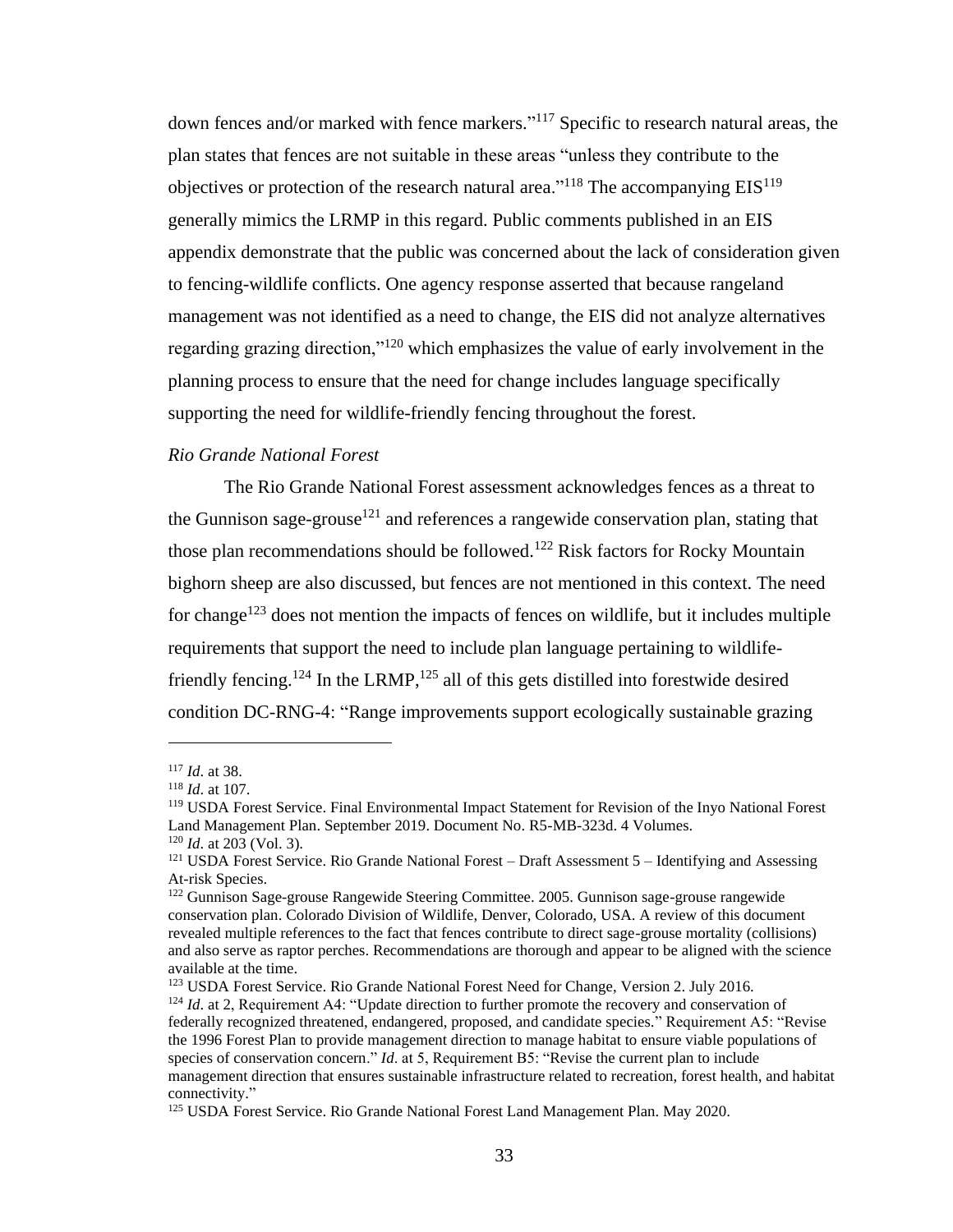and benefits for wildlife when opportunities exist. New and replacement improvements are designed to benefit aquatic and terrestrial species."<sup>126</sup> This language comes directly from the accompanying EIS, which provides no additional insights relevant to wildlifefriendly fencing or hazards posed to wildlife by fences.<sup>127</sup>

# *Francis Marion National Forest*

Planning documents for the Francis Marion National Forest<sup>128</sup> mention almost nothing about fencing and contain no recognition of any impacts of fencing on wildlife. Grazing permits on the forest ceased in  $1970^{129}$  and no range improvements are currently present on the forest,  $130$  which could explain why fencing does not appear to be of concern on the Francis Marion National Forest.

### *Custer Gallatin National Forest*

The forest assessment<sup>131</sup> for the Custer Gallatin National Forest essentially punts all fence related issues by claiming these details are covered in allotment management plans.<sup>132</sup> The need to change<sup>133</sup> does not specifically mention wildlife-fence conflicts, but some of the more generic needs for change are applicable. For example, the document emphasizes the "need to be consistent with the best available science and the most current understanding of ecosystem process and function" and the "need to incorporate multispecies and/or habitat-based plan components that are consistent with current science."<sup>134</sup> The LRMP<sup>135</sup> contains three guidelines that specifically address wildlife-fence conflicts. Two of these pertain to the greater sage-grouse and state that new fences "should not be

<sup>126</sup> *Id*. at 21.

<sup>&</sup>lt;sup>127</sup> USDA Forest Service. Rio Grande National Forest Land Management Plan Final Environmental Impact Statement. April 2020. 2 Volumes.

<sup>128</sup> USDA Forest Service. Francis Marion National Forest Draft Forest Plan Assessment. December 2013. USDA Forest Service. Francis Marion National Forest Final Revised Land Management Plan. January 2017. Document No. R8-MB 151 A. USDA Forest Service. Francis Marion National Forest Final Environmental Impact Statement for the Revised Land Management Plan. January 2017. Document No. R8-MB 151 B and C. 2 Volumes.

<sup>&</sup>lt;sup>129</sup> *Id*. Final Environmental Impact Statement, Vol. 1 at 246.

<sup>&</sup>lt;sup>130</sup> *Id*. Final Environmental Impact Statement, Vol. 2 at 44.

<sup>&</sup>lt;sup>131</sup> USDA Forest Service. Final Assessment Report of Ecological, Social and Economic Conditions on the Custer Gallatin National Forest. February 2017.

<sup>132</sup> *Id*. at 76.

<sup>&</sup>lt;sup>133</sup> USDA Forest Service. Preliminary Need to Change the Existing Custer and Gallatin Forest Plans. February 2017.

<sup>134</sup> *Id*. at 4.

<sup>135</sup> USDA Forest Service. 2020 Land Management Plan – Custer Gallatin National Forest. July 2020. Document No. R1-19-07.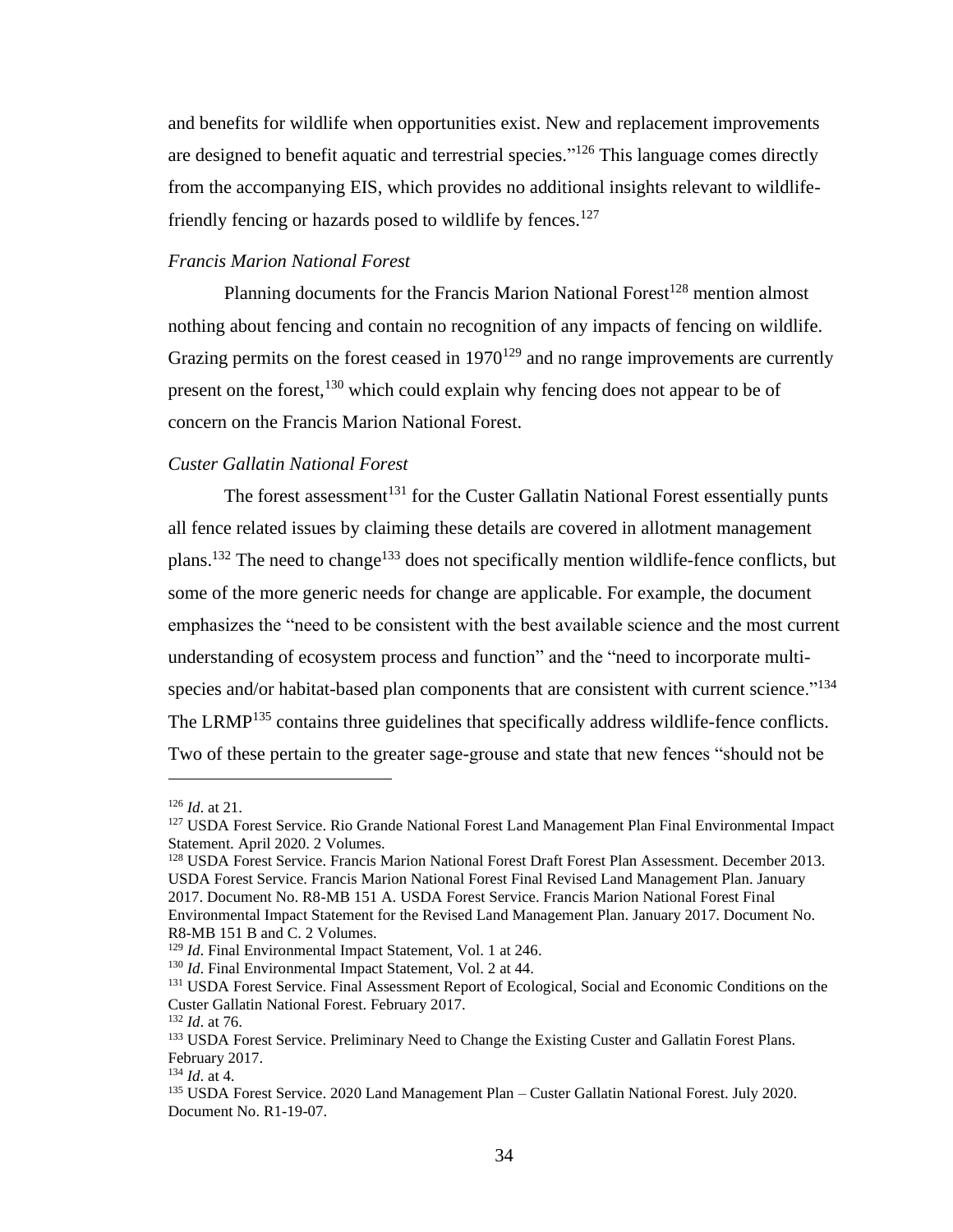constructed in priority or general sage-grouse habitat unless the development results in a net conservation gain to the species and its habitat,"<sup>136</sup> and that "new range management structures (such as fences, stock tanks, etc.) should be designed and located to be neutral or beneficial to greater sage-grouse."<sup>137</sup> The third pertains to wildlife more generally and states that "[t]o reduce the probability of wildlife entanglement, new fences and reconstruction of existing fences should allow for free movement and distribution of wildlife."<sup>138</sup> The final EIS<sup>139</sup> for the plan contains similar language in the main document, with additional supporting information about *how* fences can be built to better accommodate the needs of wildlife. The EIS also specifies that grazing allotments on the forest contain 2,800 miles of fencing<sup>140</sup> and links fencing with habitat connectivity issues for wildlife.<sup>141</sup> One substantive comment on the draft EIS suggested removal of fencing on closed and vacant allotments. The agency response: "There is no policy for removal of infrastructure on allotments when they are closed, become vacant, or are designated as forage reserves, and a plan component requiring infrastructure removal would compel action."<sup>142</sup> Indeed it would, which appears to be the point of the comment.

# *Helena-Lewis and Clark National Forest*

The Helena-Lewis and Clark National Forest assessment<sup>143</sup> contains no mention of wildlife-fence conflicts. The need to change<sup>144</sup> does not mention fencing but emphasizes the need to incorporate updated science and information into the management of wildlife habitat.<sup>145</sup> It also acknowledges the need to "provide implementable and sustainable guidance to better integrate management and monitoring of wildlife habitats with other resource areas including recreation, range management and livestock grazing,

<sup>136</sup> *Id.* at 60.

<sup>137</sup> *Id*. at 61.

<sup>138</sup> *Id*. at 74.

<sup>&</sup>lt;sup>139</sup> USDA Forest Service. Final Environmental Impact Statement for the 2020 Land Management Plan -Custer Gallatin National Forest. July 2020. Document No. R1-19-08. 4 volumes.

<sup>140</sup> *Id*. at 80 (Vol. 2).

<sup>141</sup> *Id*. at 590 (Vol. 1).

<sup>142</sup> *Id*. at 64 (Vol. 4).

<sup>&</sup>lt;sup>143</sup> USDA Forest Service. Assessment of the Helena and Lewis & Clark National Forests. March 2015.

<sup>144</sup> USDA Forest Service. Helena and Lewis & Clark National Forests Preliminary Need to Change. July 2015.

<sup>145</sup> *Id*. at 7. *See* need to change 2.26 and 2.27.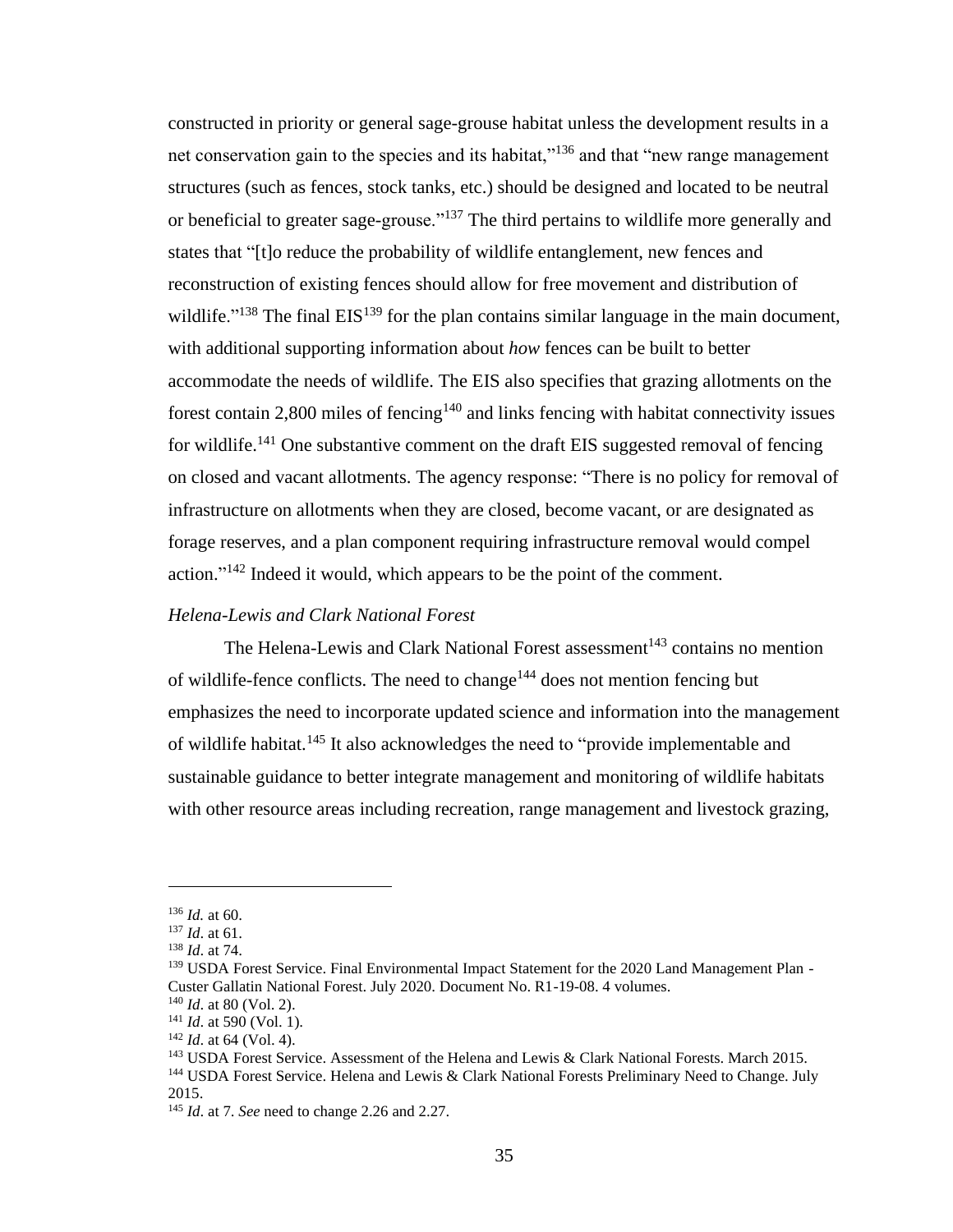timber, minerals, and others."<sup>146</sup> The LRMP provides a single broad guideline that specifically addresses wildlife-fence issues: "New fencing installation or reconstruction should be sited and designed to minimize hazards to wildlife and barriers to wildlife movements."<sup>147</sup> The final  $EIS<sup>148</sup>$  for the plan briefly mentions that range infrastructure can pose a threat to sage-grouse<sup>149</sup> but mostly punts the issue of wildlife-friendly fencing to grazing permits and allotment plans.<sup>150</sup> One substantive comment on the draft EIS suggested removal of fencing on closed and vacant allotments. The agency response: "Range infrastructure that is no longer needed for livestock management would be removed and identified on a site specific, case by case basis. *Fence specifications have evolved over the years, and in general have minimal effects on wildlife*. If measurable effects are anticipated for a site-specific project, fence specifications may be modified, or operational requirements made."<sup>151</sup> While fence specifications may have evolved, fence policy has not, and the claim that fences have a minimal impact on wildlife is not true and not based on best available scientific information.

### *Forest Plan Summary*

Based on the six forest plans reviewed above, several themes are apparent. First, treatment of wildlife-fence conflicts varies significantly among the plans. Plans can and should vary due to the diverse ecological conditions present in different forests. However, each national forest considered here, perhaps with the exception of the Francis Marion, contain populations of wildlife species that are impacted by the fences present on forest land. Yet the plans fail to treat the matter with a level of consistency appropriate for the landscape-scale threat that fencing poses to wildlife.

A second theme that emerged is that the planning processes tended to do a better job of considering the impacts of fences on species listed under the ESA (including proposed and candidate species) and species of conservation concern than on other

<sup>146</sup> *Id*. at 8. *See* need to change 2.34.

<sup>&</sup>lt;sup>147</sup> USDA Forest Service. 2020 Land Management Plan: Helena - Lewis and Clark National Forest. May 2020. Document No. R1-20-16 at 51.

<sup>&</sup>lt;sup>148</sup> USDA Forest Service. Final Environmental Impact Statement for the 2020 Land Management Plan for the Helena – Lewis and Clark National Forest. May 2020. Document No. R1-20-16.

<sup>149</sup> *Id*. at 313 (Vol. 1).

<sup>150</sup> *Id*. at 214 (Vol. 2).

<sup>&</sup>lt;sup>151</sup> *Id.* at 133 (Appendix G) (emphasis added).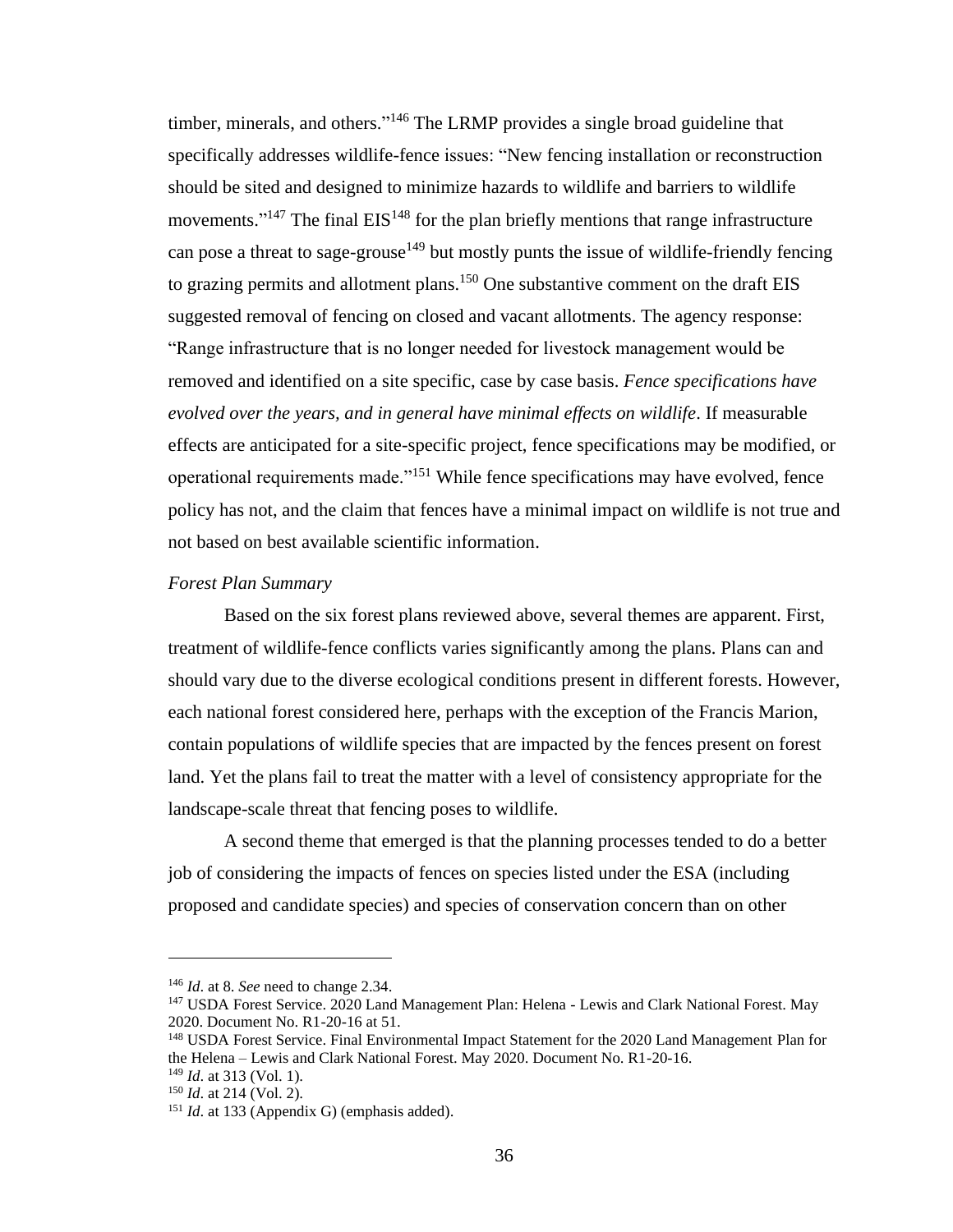species not specifically considered in one of these categories. Relevant plan components tended to be specific to one of these species (e.g., greater sage-grouse) or extremely broad and somewhat vague. These broad "umbrella" plan components could be extremely powerful in mitigating wildlife-fence conflicts if the Forest Service had a guidance document that described how to design and construct wildlife-friendly fencing, how various needs and uses are to be balanced, and how to incorporate a multi-species approach. With no such document in existence, plans cannot reference it, which leaves the forest managers with about as much discretion as they would have without a broad plan component that seems to encourage the use of wildlife-friendly fencing.

A third theme that emerged is that relevant plan components are written almost exclusively for new fencing. Except for the Custer Gallatin National Forest plan, the removal or modification of existing fences to wildlife-friendly fences is not addressed.

Another pattern that emerged is that a few of these plans effectively relegated the issue of wildlife-fence conflict to the domain of grazing allotment plans while providing little to no guidance at the forest planning level. This is problematic for a few reasons, including the fact that this does nothing to address fencing that is used outside of allotments or for purposes other than grazing. This sets the stage for widely varying AMPs, some of which would likely contain strong wildlife-friendly fence provisions and others that would not. The prevalence of fencing across the landscape, the geographic scale of fencing impacts on wildlife, and the scale involved with creating ecological integrity and landscape connectivity necessitate solutions to this problem on a similar scale. A piecemeal approach that varies by allotment is inappropriate for the problem at hand. For this reason, it is important that substantive, wildlife-friendly fence policies are adopted in LRMPs at the forest-wide level, at least until substantive and enforceable agency-wide policies are in place. Additionally, LRMPs require an EIS, which guarantees public involvement. AMPs are typically completed with an EA, which may not include a public participation process.<sup>152</sup>

<sup>&</sup>lt;sup>152</sup> NEPA regulations state that "[a]gencies shall involve the public, State, Tribal, and local governments, relevant agencies, and any applicants, to the extent practicable in preparing environmental assessments." 40 C.F.R. § 1505.1(e).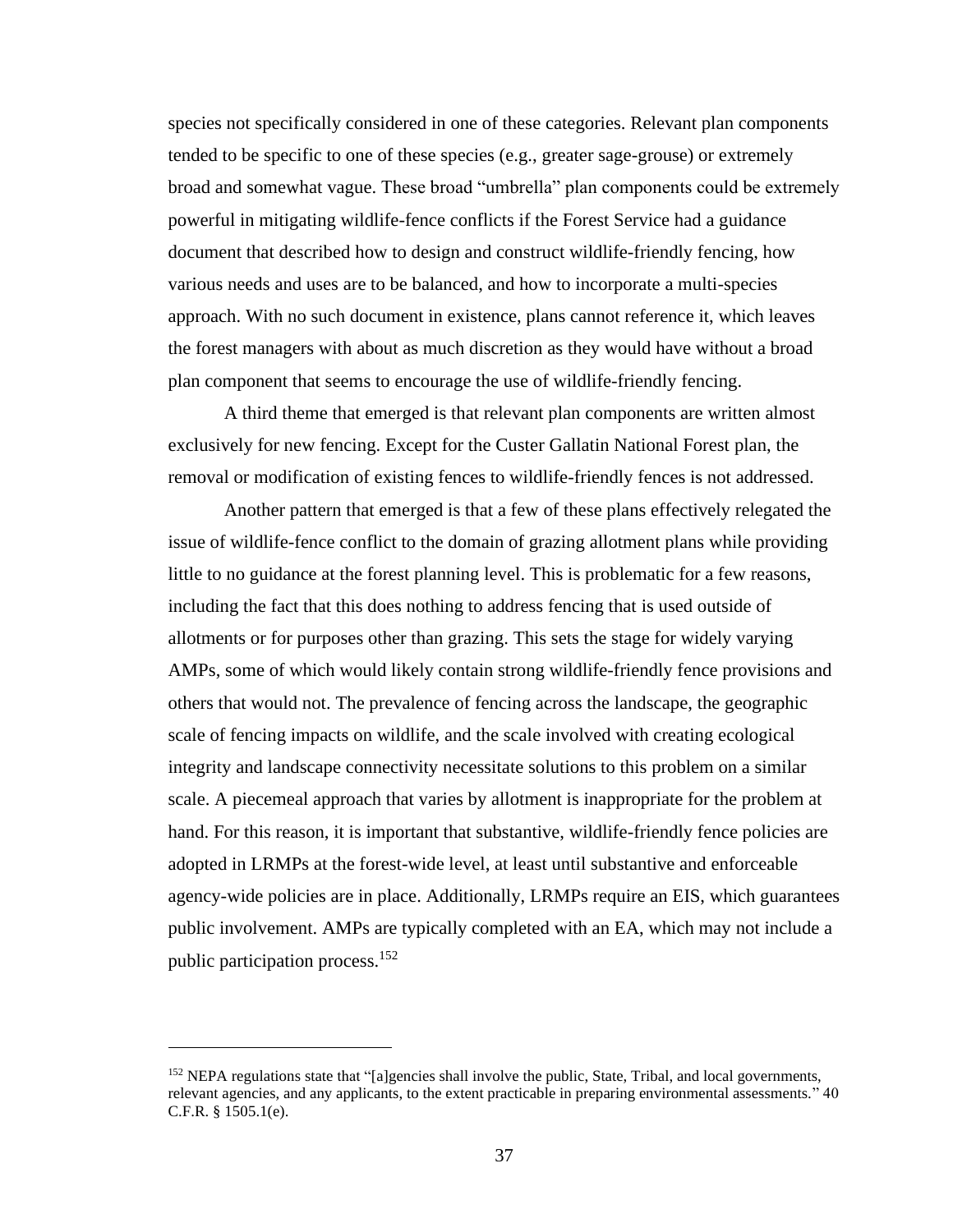Collectively, these plans include some language that supports the use of wildlifefriendly fencing on the respective national forests. Appendix A contains some suggested language for plan components to include in forest plans to help compel the use of and modification to wildlife-friendly fencing. Some of these suggestions are pulled directly from the reviewed plans, and others are extrapolated from these to demonstrate the potential of specific plan language. Of course, all of this suggested language would be strengthened by the development of a wildlife-friendly fence directive prepared by the USFS and applicable across the agency.

Because many LRMPs leave decisions about fencing for allotment-level planning, I attempted to review a sample of Forest Service AMPs. These documents are generally not publicly available, unlike their associated NEPA documents. As with LRMPs and their associated EISs, the NEPA documents associated with AMPs tend to contain more information than what would be provided in the AMP. In light of this, I reviewed a sample of 10 NEPA documents (1 EIS and 9 EAs) associated with Forest Service AMPs. I attempted to select documents from a random sample of allotments across the western U.S. written within the last 10 years. Due to availability and the difficulty of locating these documents, my sample ended up being somewhat opportunistic.<sup>153</sup> The 10 documents included in my review cover 5 western states and 6 national forests, all written between 2009 and 2021.

Five of these environmental studies acknowledge that fences can negatively impact wildlife, three made no mention of wildlife-fence conflict, and two partially acknowledged the issue. None of these studies categorically require the use of wildlifefriendly fencing for all new fences, however four of them require some proposed fences to be constructed in a wildlife-friendly manner. The plan that came closest to a categorical requirement mentioned that all new fences would be constructed "in accordance with best management practices,"<sup>154</sup> but it fails to mention what these

<sup>&</sup>lt;sup>153</sup> I located EAs associated with AMPs by searching individual national forest websites. While these sites lack uniformity, these documents can often be located by navigating from the forest homepage to "Land and Resource Management" and then "Projects." I then manually searched for allotment projects that had been recently completed or archived and selected projects that appeared representative of comprehensive AMPs. Some forests had no such documents available, and others had multiple.

<sup>154</sup> USDA Forest Service, Yellowstone Ranger District, Custer Gallatin National Forest. *East Paradise Range Allotment Management Plan Environmental Assessment*. April 2021, at 13.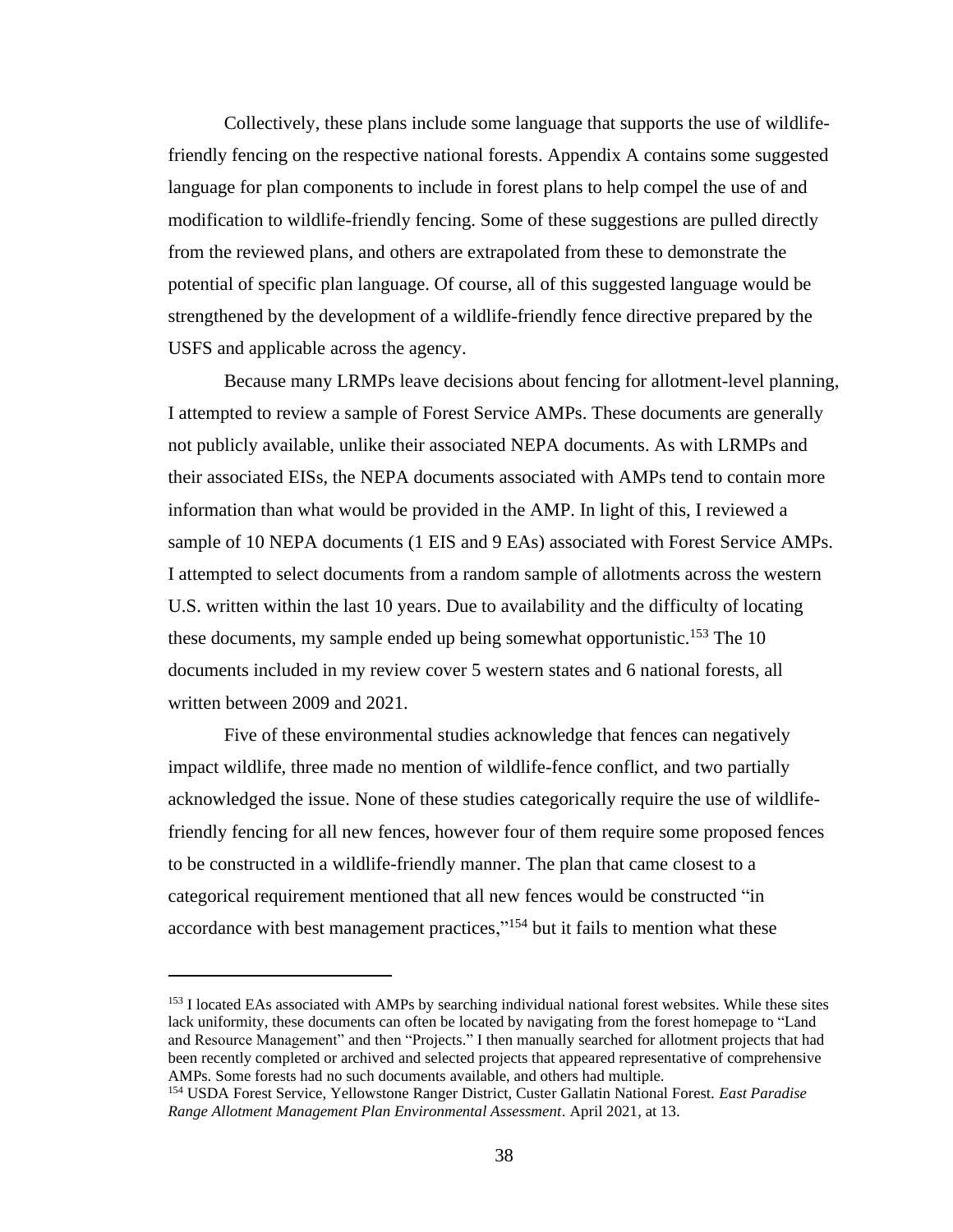practices are or where to find them. While this is not a systematic study of AMPs, this small sample clearly illustrates the variability found in AMPs with respect to wildlife considerations in AMP decisions that implicate fencing. Table 2 shows a summary of the relevant information gleaned from these documents.

| Table 2                                                                                                              |                 |                    |                           |          |                               |                     |                           |
|----------------------------------------------------------------------------------------------------------------------|-----------------|--------------------|---------------------------|----------|-------------------------------|---------------------|---------------------------|
| Summary of Wildlife-Friendly Fence Considerations in 10 NEPA Documents for Forest Service Allotment Management Plans |                 |                    |                           |          |                               |                     |                           |
|                                                                                                                      | State Forest    | Ranger             | <b>Allotment Name</b>     | Year     | Acknowledgement of            | <b>Requires WFF</b> | Remove/Replace            |
|                                                                                                                      |                 | <b>District</b>    |                           |          | Wildlife-Fence Conflict       |                     | Provision                 |
|                                                                                                                      |                 |                    | Crowley Lake              |          |                               |                     |                           |
| <b>CA</b>                                                                                                            | Inyo            |                    | Watershed                 |          | 2009 Yes (GSG only)           | No                  | $^{\prime}$ No $^{\,(1)}$ |
| <b>CA</b>                                                                                                            | Inyo            | Mono Lake          | Mono Basin                | 2011 Yes |                               | Yes (GSG only) No   |                           |
| <b>CA</b>                                                                                                            | Inyo            | Mt. Whitney        | <b>Desert Allotments</b>  |          | 2017 Yes <sup>(2)</sup>       | No                  | No                        |
| lco                                                                                                                  | Rio Grande      | Divide             | Archuleta et al.          | 2010 No  |                               | No                  | No                        |
| lco                                                                                                                  | lRio Grande     | <b>Divide</b>      | Crooked Creek             |          | $2011$ No $^{(1)}$            | No                  | No                        |
|                                                                                                                      |                 |                    | Fisher-Ivy/Goose          |          |                               |                     |                           |
| lco                                                                                                                  | lRio Grande     | Divide             | Lake                      | 2013 No  |                               | No                  | No                        |
| <b>MT</b>                                                                                                            | <b>Flathead</b> | <b>Talley Lake</b> | Swaney Range              |          | 2017 Partially <sup>(3)</sup> | No                  | If safety hazard          |
|                                                                                                                      | Custer          |                    |                           |          |                               |                     | FS will remove            |
| MT                                                                                                                   | Gallatin        | Yellowstone        | East Paradise             | 2021 Yes |                               | Yes $(4)$           | unneeded fence            |
|                                                                                                                      | Humboldt-       |                    |                           |          |                               |                     |                           |
| INV.                                                                                                                 | Toiyabe         | Carson             | East Alpine               |          | 2012 Yes (GSG and Mule Deer)  | $n/a^{(1)(5)}$      | Funding dependant         |
|                                                                                                                      |                 | Lookout            |                           |          |                               |                     |                           |
| <b>OR</b>                                                                                                            | Ochoco          | Mountain           | <b>Bear Creek Cluster</b> | 2019 Yes |                               | Yes <sup>(6)</sup>  | Funding dependant         |
| (1) Explicitly reserves decision/discussion for future NEPA analysis.                                                |                 |                    |                           |          |                               |                     |                           |
| (2) Hazard mentioned w/r/t Sierra Nevada Bighorn Sheep (listed), nothing on how to mitigate.                         |                 |                    |                           |          |                               |                     |                           |

(3) Mentionas that fencing will not preclude ungulate movements or hinder wolf/grizzly movement.

(4) Fencing to be constructed in accordance with BMPs, which are nowhere defined.

(5) This is mostly a fence removal proposal, and it highlights how removing fences will benefit GSG and mule deer.

Wildlife-frienldy fencing required for wire fencing only, in accordance with Paige, 2012. Buck and pole fence also

(6) specified, referencing Scott, 1992. Scott essentially concluded that B&P fence is not wildlife-friendly.

The final level where fence types and specifications might be found is within grazing permits and their annual operating instructions (AOIs). Grazing permits are generally not publicly available. While grazing permits are typically issued for 10-year terms, AOIs are issued annually and allow the USFS to be responsive to changing conditions. Following consultation with the permittee, the USFS prepares the AOI so that both parties are clear about what is expected for the following year. In effect, AOIs are permit addendums with a one-year lifespan. In my cursory review of AOIs available online, I found that the fence-related portions of these documents tended to focus on maintaining fences to manage and control livestock. I found no mention of wildlifefriendly fencing in these documents, although some of them mentioned that fence standards could be found elsewhere or would be provided through a "Permit Modification for Cooperative Range Improvement" if new fencing was to be constructed.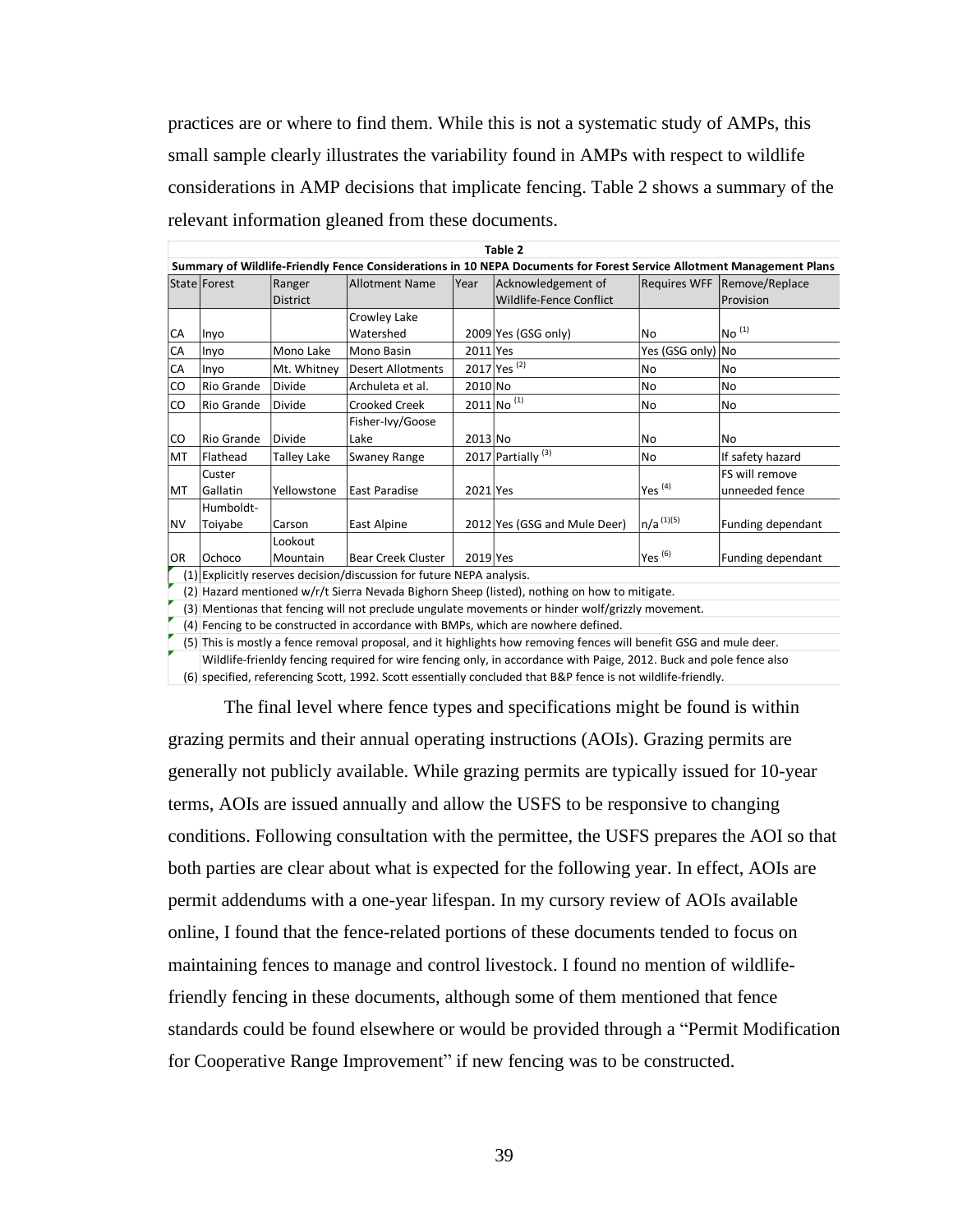#### **Analysis**

There is no shortage of statutory and regulatory language requiring Forest Service managers to *consider* the needs of wildlife when making decisions affecting Forest Service lands. While none of this language addresses fencing explicitly, there is ample room in the generalized phrasing for wildlife advocates to argue that wildlife-fence conflicts must be assessed and considered. Important statutory examples include the fact that *wildlife and fish* is considered one of the five multiple uses under the MUSYA, MUSYA's language prohibiting impairment of the productivity of the land, and NFMA's wildlife diversity mandate. The 2012 Planning Rule expands on these concepts in important ways, adding language pertaining to ecological integrity, sustainability, connectivity, and ecosystem services. Based on their regulatory definitions, presented in the preface, *connectivity* is a critical part of *ecological integrity*, and fences greatly influence connectivity for terrestrial wildlife. Consequently, the effects of fences on wildlife are directly connected and integral to these core concepts in the 2012 Planning Rule.

Perhaps the most directly relevant part of the NFMA includes a reference to infrastructure (which includes fences), requiring the USFS to consider "fish and wildlife species...connectivity...recreation settings and opportunities...[a]ppropriate placement and sustainable management of infrastructure…[h]abitat conditions…for wildlife, fish, and plants commonly enjoyed and used by the public; for hunting, fishing, trapping, gathering, observing, subsistence, and other activities."<sup>155</sup> Once again, this is merely a requirement to *consider* these effects. Internal agency directives fortify these requirements by stating that managers should identify, reduce, and minimize the effects of infrastructure on wildlife, but as directives, this is guidance that managers may choose to follow or not.

Policy language that could be used to *compel* the Forest Service to use wildlifefriendly fencing is harder to find. Perhaps the most compelling language is found in USDA Departmental Regulation 9500-004, requiring wildlife habitat to be enhanced where possible, to promote alternatives that enhance wildlife habitat, and to select alternatives that improve habitat when they are compatible with use objectives. With this

<sup>155</sup> 36 C.F.R. § 219.10(a).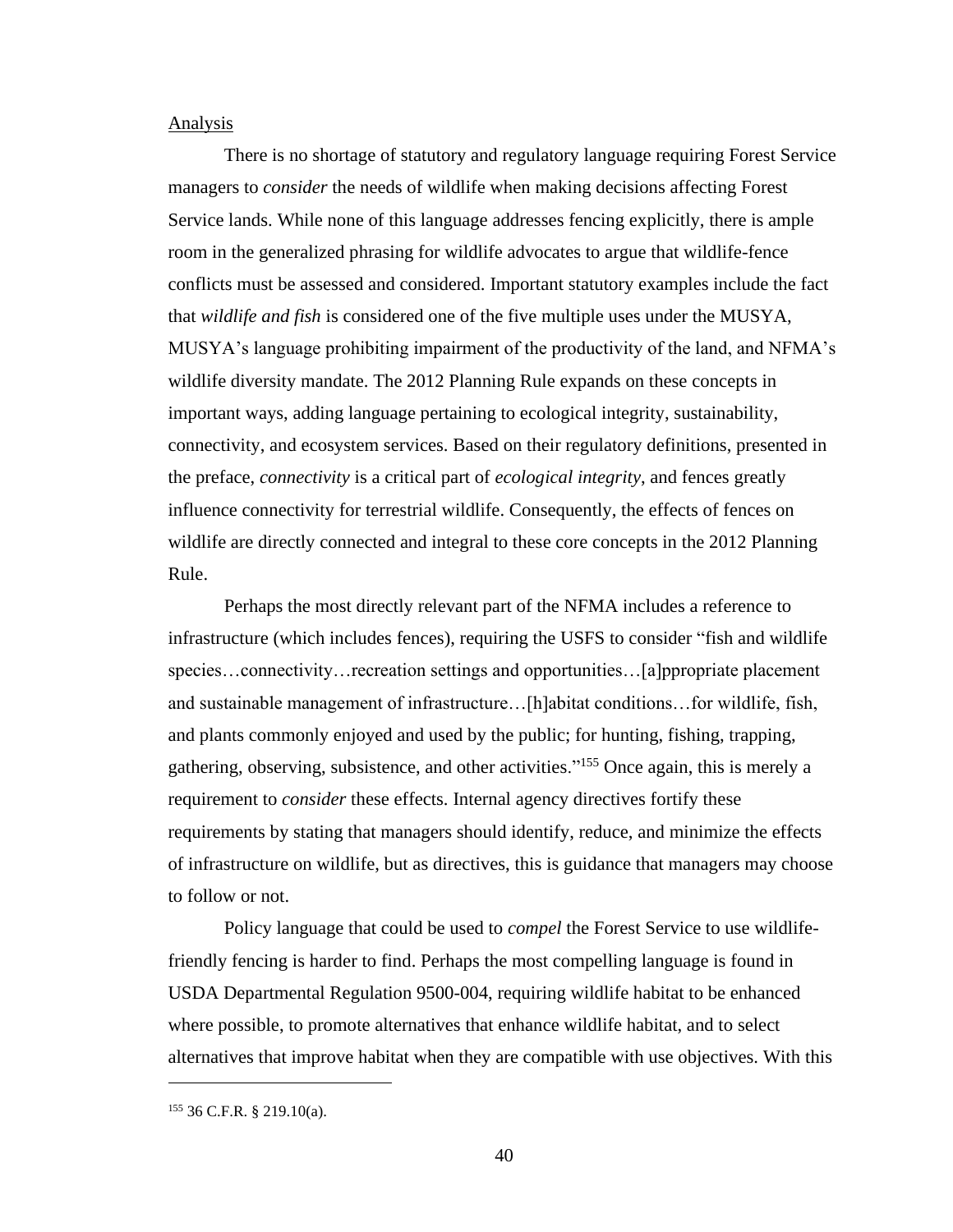departmental guidance in mind, and considering the NFMA's requirement to use the best available scientific information, it would be difficult for Forest Service managers to justify installing new fence that is not wildlife friendly. As this departmental regulation is not codified, the enforceability of these provisions is doubtful.

When species listed under the ESA are involved, the Act's prohibitions on (1) the take of listed species<sup>156</sup> and (2) federal actions that are likely to jeopardize the continued existence of a species<sup>157</sup> provide a sufficient hook to compel the use of wildlife-friendly fencing to avoid the need to obtain an incidental take permit or prepare an incidental take statement. While the ESA makes clear that "take" includes "harm," ESA regulations make clear that harm includes "habitat modification or degradation" that "actually kills or injures fish or wildlife."<sup>158</sup> Advocates should be prepared to link fences with habitat modification and show that a fence actually killed or injured an animal classified as a threatened, endangered, or candidate species under the Act. Practically, the threat provided by the ESA and the relative ease of constructing wildlife-friendly fencing should be sufficient to persuade Forest Service managers to construct new fences in a wildlife-friendly manner. The 2012 Planning Rule makes an explicit nod to these and other ESA mandates by requiring species-specific plan components when ecosystemwide plan components fail to "provide the ecological conditions necessary to...contribute to the recovery of federally listed threatened and endangered species..."<sup>159</sup>

The above paragraphs pertain to new fences constructed on Forest Service lands. An arguably bigger concern is what to do about existing fencing that is not wildlife friendly. Unfortunately, Forest Service policy is silent on this specific issue. Advocates may rely on the aforementioned general requirements pertaining to wildlife and habitat to encourage fence removal or replacement, but as a practical matter, this requires funding and/or partnerships that may not be available.<sup>160</sup>

Notably absent from all Forest Service policy is a clear, agency-wide definition of wildlife-friendly fencing. The BLM and several states have adopted references that define

 $156$  16 U.S.C. § 1538(a)(1)(B).

 $157$  16 U.S.C. § 1536(a)(2).

<sup>158</sup> 50 C.F.R. § 17.3.

<sup>159</sup> 36 C.F.R. § 219.9(b).

<sup>160</sup> Funding and partnerships are discussed further in the *Conclusions and Recommendations* section of this paper.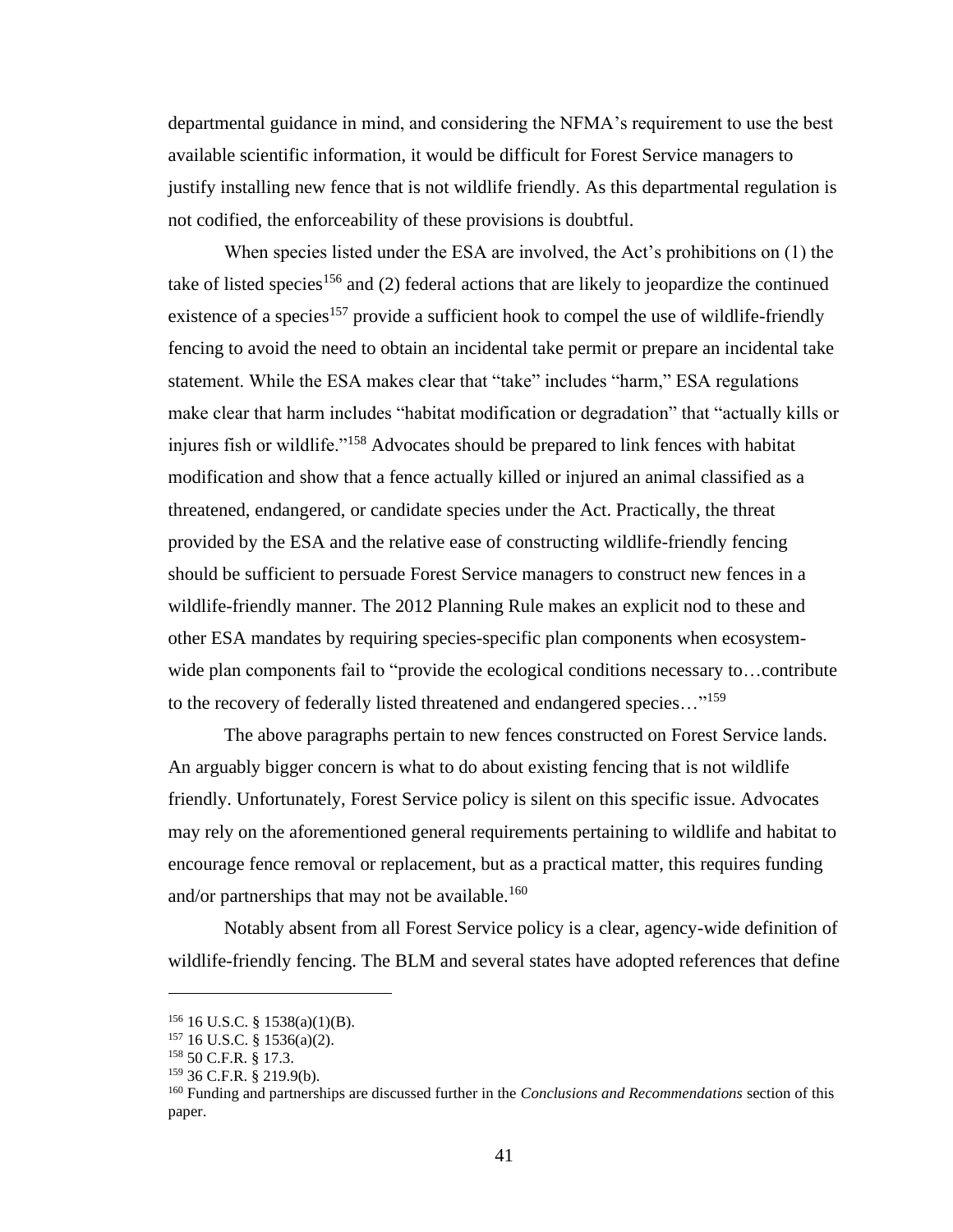how to construct fences in particular situations so that they minimize the potential for conflict with wildlife while serving the primary intent of the fence, but the Forest Service has not yet done this. The existence of such a document would provide much clarity and ease the ability for plans (e.g., LRMPs and AMPs) to reference and require conformance with the document.

The treatment of wildlife-friendly fencing in LRMPs varies widely, even among plans written under the 2012 Planning Rule. This variability speaks to both the wide latitude of agency discretion on the matter and the lack of clear, agency-wide standards. Many LRMPs leave decisions about fencing for the AMP level without providing any guidance for standards that must be followed. This is problematic for many reasons as previously discussed in the *Forest Plan Summary*. A review of ten Forest Service AMPs revealed a high level of variability in the consideration and treatment of wildlife-friendly fencing, with most plans containing little to no consideration of the issue. This all demonstrates a drawback to the tiered nature forest planning, which makes it relatively easy for managers to avoid making significant decisions at one level by promising to address the issue at a lower level. When this tactic is used inappropriately, it often leads to inconsistent policy or outright failure to address the issue as it is lost within the process.

Part of Congress's purpose in enacting the NFMA's planning requirements was to require forests to create guiding plans with substantive, enforceable commitments on the part of the USFS – sideboards to help the public better understand what to expect in the management of their national forests. While the 2012 Planning Rule provides additional guidance to these ends, a review of plans written under the 2012 rule demonstrates that plans continue to lack meaningful plan components and enforceable commitments.<sup>161</sup> Instead, the agency writes plans in a way that maintains their discretion. This general theme appears to hold true for plan components relevant to fencing.

<sup>&</sup>lt;sup>161</sup> Susan Jane M. Brown and Martin Nie. "Making forest planning great again? Early implementation of the Forest Service's 2012 national forest planning rule." *Nat. Resour. Environ* 33, no. 3 (2019): 3-7.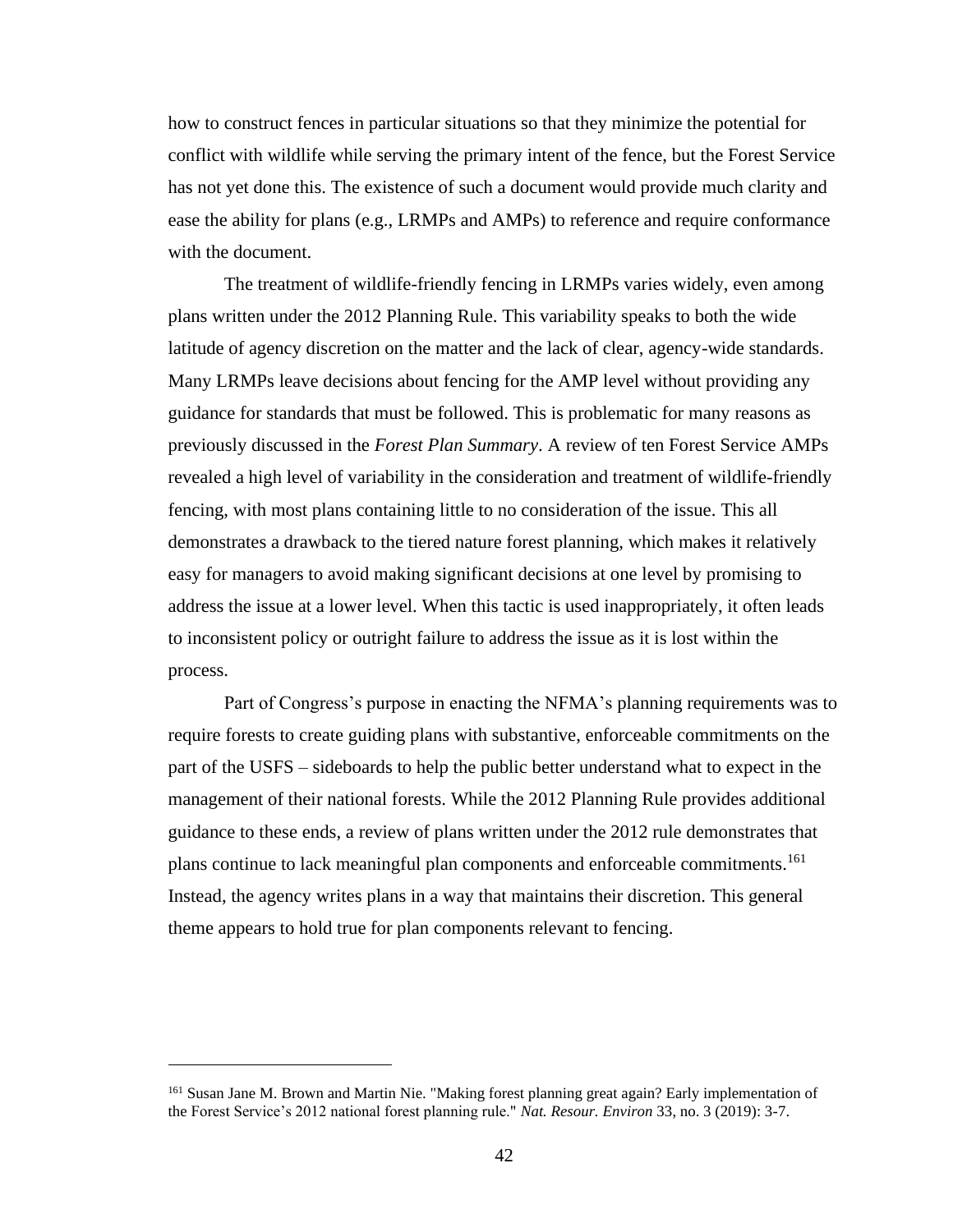#### V. Fence Policy on Bureau of Land Management Lands

#### Agency Overview

The Bureau of Land Management (BLM), operating within the U.S. Department of Interior (DOI), is responsible for managing over 247.3 million surface acres of land in the public trust. Most of this land is located in the American West and Alaska. Approximately 155 million of these acres are leased or permitted to private ranchers for livestock grazing. FLPMA's multiple-use provision states that the BLM is to manage the land and its various resources, which include "recreation, range, timber, minerals, watershed, *wildlife and fish*, and natural scenic, scientific and historical values" in a balanced manner that best meets the needs of present and future generations.<sup>162</sup> Similar to USFS multiple-use, some of these uses (e.g., range/grazing) benefit from the construction of fences. In the American West, the BLM constructs over 300 miles of fence annually on public lands.<sup>163</sup>

The following sections summarize the language from statutes, regulations, and directives that impact, or could be used to impact, BLM decisions about fencing. I then discuss some examples of how these policies have manifested in RMPs and AMPs, followed by an analysis of how these various levels of policy and implementation can be used to advocate for wildlife-friendly fencing on BLM lands.

#### Statutes

#### *Taylor Grazing Act*

The Taylor Grazing Act of 1934 (TGA) was enacted in response to land degradation caused by overgrazing. While this is important regarding private grazing on public lands, it contains nothing substantive regarding fencing other than to state that fences may be constructed by lessees with a permit.

Section 3 of the TGA authorizes the Secretary of Interior to issue grazing *permits* within grazing districts. Section 15 of the TGA authorizes the Secretary to *lease* lands for grazing that do not lie within grazing districts. Consequently, BLM managers will use the

<sup>162</sup> 43 U.S.C. § 1702(c), emphasis added.

<sup>163</sup> Annual average from 2015 to 2019 from recorded data published in *BLM Public Land Statistics* [<https://www.blm.gov/about/data/public-land-statistics>](https://www.blm.gov/about/data/public-land-statistics) (see Table 2-3 in each annual publication).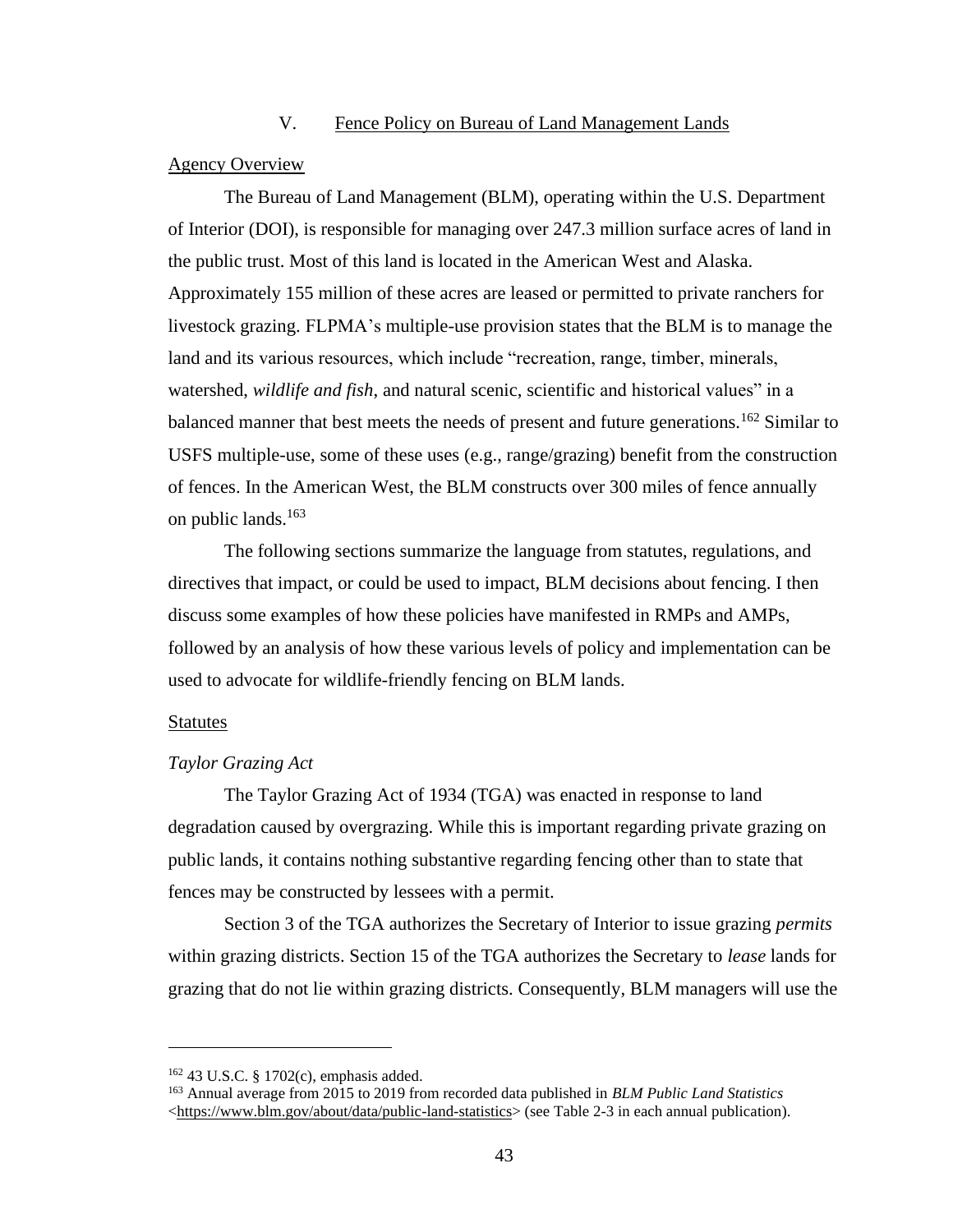terms *permit* and *lease* to refer to these different grazing authorizations, but they are practically synonymous for the purposes of this paper.

## *Federal Lands Policy and Management Act*

The Federal Lands Policy and Management Act of 1976 (FLPMA) is the BLM's organizing and foundational statute, providing the rough equivalent of the Organic Act, MUSYA, and NFMA for the USFS. Big picture FLPMA provisions relevant to wildlifefriendly fencing include the multiple-use mandate, planning requirement, and structure for grazing leases/permits and AMPs. Each of these are discussed below.

FLPMA mandates that BLM lands be managed for multiple use, requiring:

management of the public lands and their various resource values so that they are utilized in the combination that will best meet the present and future needs of the American people… a combination of balanced and diverse resource uses that takes into account the long-term needs of future generations for renewable and non-renewable resources, including, but not limited to, recreation, range, timber, minerals, watershed, *wildlife and fish*, and natural scenic, scientific and historical values; and harmonious and coordinated management of the various resources *without permanent impairment of the productivity of the land and the quality of the environment* with consideration being given to the relative values of the resources and not necessarily to the combination of uses that will give the greatest economic return or the greatest unit output.<sup>164</sup>

This makes clear the need to *consider* wildlife but does little to inhibit agency discretion on the matter. The requirement to avoid permanent impairment of the quality of the environment is more substantive but still allows for significant agency discretion.

More substantively, FLPMA requires that, "[i]n managing the public lands the Secretary shall, by regulation or otherwise, *take any action necessary to prevent unnecessary or undue degradation of the lands*." <sup>165</sup> This statutory requirement, known as the UUD standard, could be interpreted to compel the Secretary of the Interior to take action to prevent the unintended impacts of traditional fencing on wildlife, which clearly constitutes "unnecessary" and arguably "undue" degradation of the wildlife resource

<sup>164</sup> 43 U.S.C. § 1702(c), emphasis added.

<sup>165</sup> 43 U.S.C. § 1732(b), emphasis added.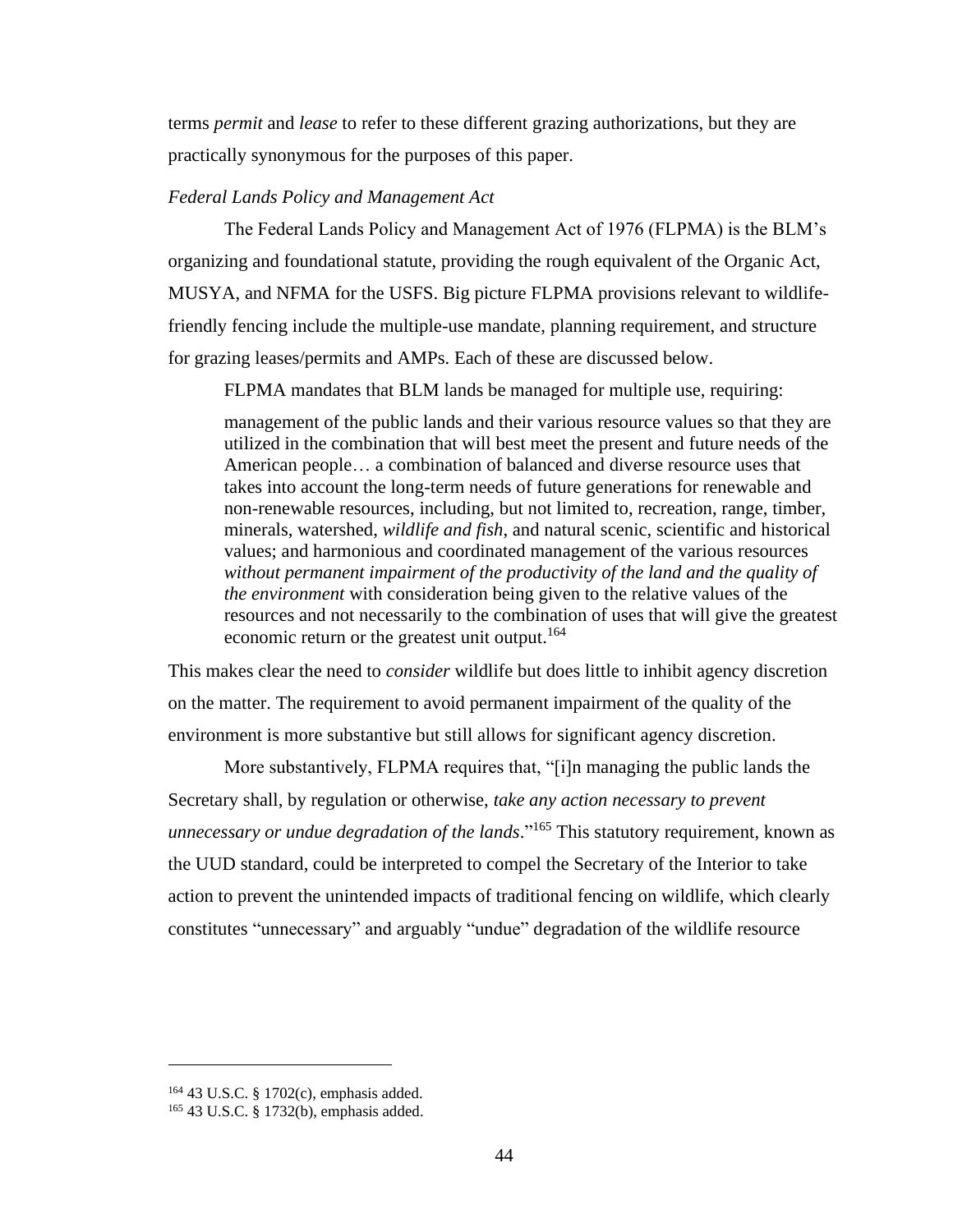based on the common meanings of both words. While the UUD standard has much potential, the BLM's regulatory interpretation has effectively minimized its effect.<sup>166</sup>

Section 202 of the FLPMA lays out the process for land use planning. Land use plans, or resource management plans (RMPs), developed through this process specify what uses are suitable or unsuitable for specified land areas. It is worth noting that, at two pages long, the planning section in the FLPMA is roughly five percent the length of equivalent statutory planning requirements in the NFMA. In developing or revising RMPs, the Secretary shall "give priority to the designation and protection of areas of critical environmental concern [ACECs],"<sup>167</sup> where ACECs are defined as "areas within the public lands where special management attention is required (when such areas are developed or used or where no development is required) to protect and prevent irreparable damage to important historic, cultural, or scenic values, *fish and wildlife* resources or other natural systems or processes."<sup>168</sup> While this provision helps support the need for wildlife-friendly fencing, its impact is likely limited to species listed under the ESA or otherwise of concern in the plan area. Additionally, ACECs have historically been underutilized by the BLM.<sup>169</sup> Nonetheless, ACECs are a potentially powerful tool for wildlife advocates for specific, well-defined areas where fence hazards exist (e.g., along known migration routes, wintering grounds, and lek locations).

Regarding grazing leases and permits, Section 402 of the Act generally references the TGA and provides additional stipulations on permit/lease duration and legitimate causes of termination. This section of the Act makes no reference to wildlife or fencing.

The FLPMA defines allotment management plan (AMP) and provides guidance for what must be included in an AMP. AMPs are developed in consultation with lessees and apply to livestock operations on public lands.<sup>170</sup> AMPs typically cover areas with multiple grazing leases and lessees. Each AMP shall prescribe "the manner in, and extent to, which livestock operations will be conducted in order to meet the multiple-use,

<sup>166</sup> The regulatory definition of *unnecessary or undue degradation* at 43 C.F.R. § 3809.5 provides no additional aid to wildlife advocates arguing this point. In effect, it states that degradation will be considered unnecessary or undue if other laws are violated.

 $167$  43 U.S.C. § 1712(c)(3).

<sup>168</sup> 43 U.S.C. § 1702(a), emphasis added.

<sup>169</sup> *See* Karin P. Sheldon & Pamela Baldwin, *Areas of Critical Environmental Concern: FLPMA's Unfulfilled Conservation Mandate, 28* COLO. NAT. RESOURCES ENERGY & ENVTL. L. REV. 1 (2017). <sup>170</sup> AMPs sometimes include state and private land as well.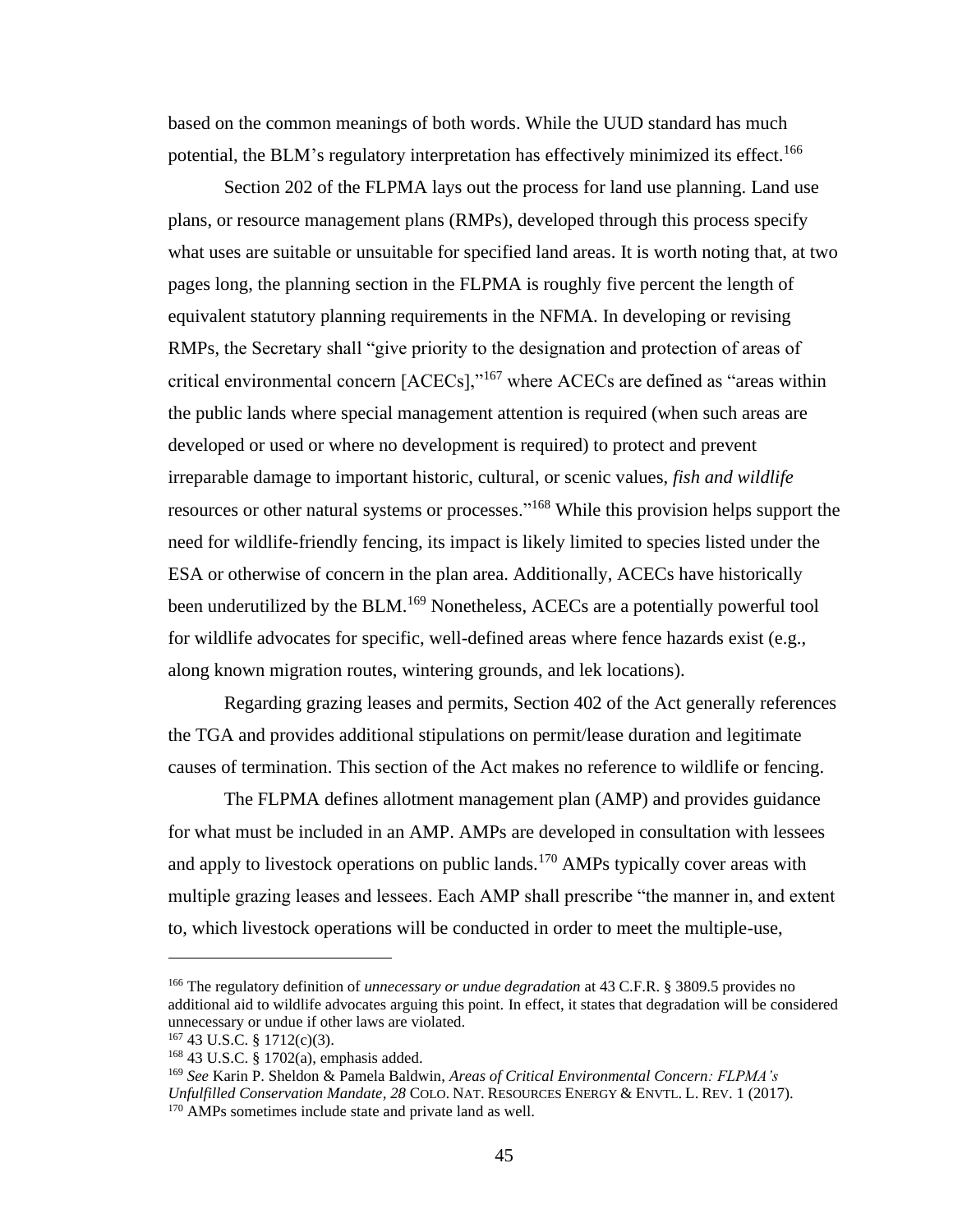sustained-yield, economic and other needs and objectives as determined for the lands by the Secretary concerned."<sup>171</sup> The requirement to meet the multiple-use mandate explicitly means that wildlife must be considered.

AMPs must also describe "the type, location, ownership, and general specifications for the range improvements to be installed and maintained on the lands to meet the livestock grazing and other objectives of land management."<sup>172</sup> As fences are considered improvements, this means that AMPs must describe where fences will be constructed and the type of fence that will be constructed.

Section 505 of the Act requires that "each right-of-way…contain…terms and conditions which will…minimize damage to…fish and wildlife habitat."<sup>173</sup> This substantive requirement could and should apply to fencing as fences are often constructed along roadway rights-of-way. This simple statutory requirement appears to compel the use of wildlife-friendly fencing within rights-of-way. Aside from the unrealized potential of the UUD standard, discussed above, the FLPMA does not contain similarly compelling language relevant to rangelands, allotments, or grazing permits/leases.

### *Public Rangelands Improvement Act*

The Public Rangelands Improvement Act of 1978 (PRIA) contains nothing explicit about fencing. While fences could be considered an improvement under this Act, the Act's focus is on restoration of degraded lands with an exclusive fucus on soil and vegetation. PRIA provides pathways for obtaining funding for range improvements as well as specifying the formula to be used in calculating grazing fees paid by lessees.

#### Regulations

Relevant BLM regulations are codified at 43 C.F.R. Parts 1000 through 5510. Development of resource management plans (RMPs) is codified at 43 C.F.R. § 1600. Regulations that most specifically address fencing and wildlife are contained in the sections and subsections that pertain to grazing administration and management.<sup>174</sup>

 $171$  43 U.S.C. § 1702(k)(1).

<sup>172</sup> 43 U.S.C. § 1702(k)(2).

<sup>173</sup> 43 U.S.C. § 1765(a).

<sup>&</sup>lt;sup>174</sup> Grazing administration regulations are codified at 43 C.F.R. § 4100 – Grazing Administration -Exclusive of Alaska. Subparts most relevant to fencing and wildlife are: 43 C.F.R. § 4120 – Grazing Management, 43 C.F.R. § 4130 – Authorizing Grazing Use, 43 C.F.R. § 4140 – Prohibited Acts, and 43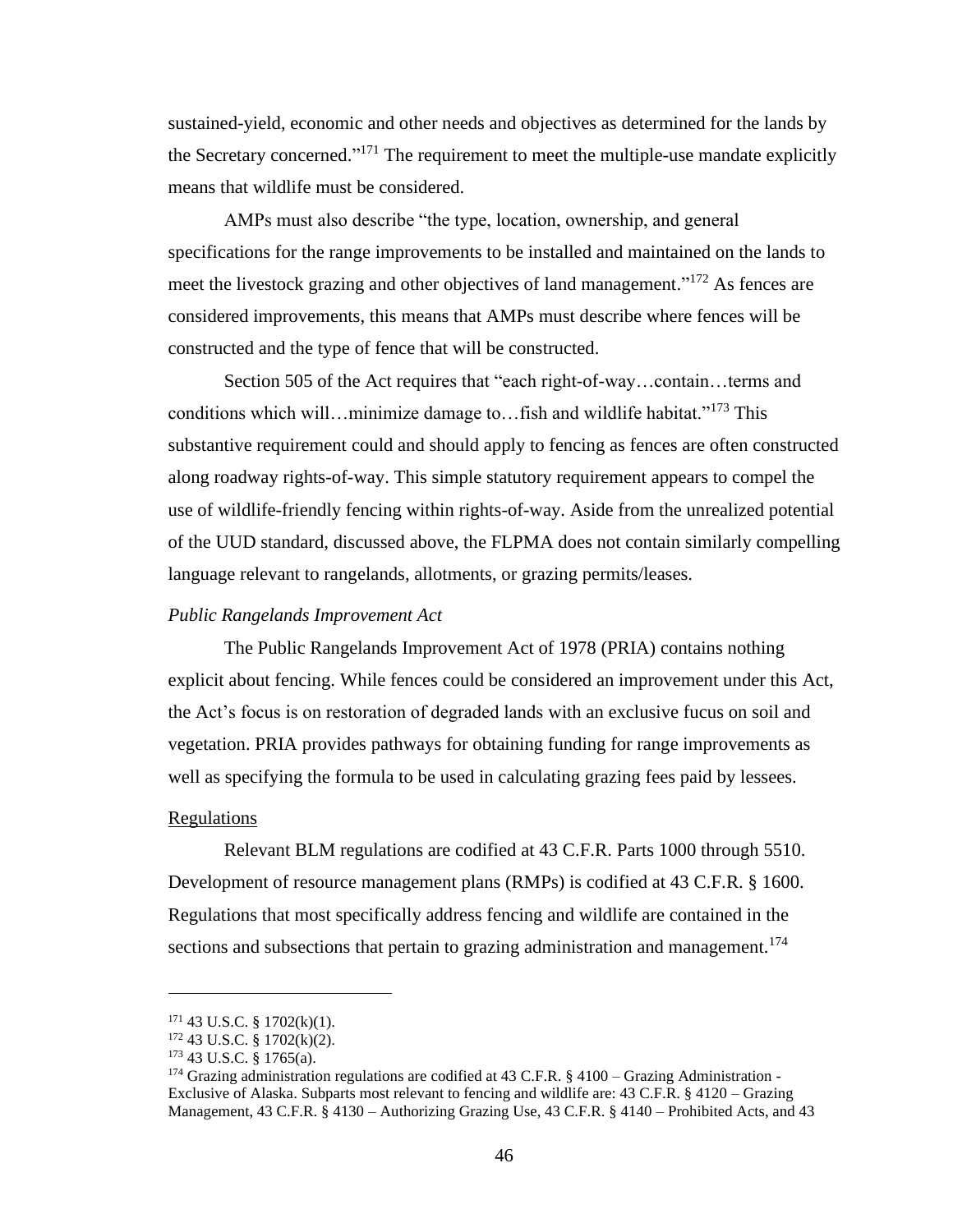Regulations require that planning processes use an "interdisciplinary approach" and that the "disciplines of the preparers [are] appropriate to the values involved and the issues identified during the issue identification and environmental impact statement scoping stage of the planning process."<sup>175</sup> For example, grazing planning must include input from wildlife specialists where wildlife values are involved. Regulations provide that ACECs "shall be identified and considered throughout the resource management planning process,"<sup>176</sup> which downgrades the statutory language requiring the BLM to "prioritize" ACECs in the planning process. Regulations provide no substantive ACEC requirements beyond this identification and consideration.

Grazing management regulations clarify that the BLM will develop standards and guidelines to manage development projects and activities.<sup>177</sup> While not specifically mentioned, fence construction is one of the most common types of projects/activities on BLM lands managed for grazing. State and regional standards must address "[h]abitat for endangered, threatened, proposed, candidate, and other special status species"<sup>178</sup> and "[h]abitat quality for native plant and animal populations and communities,"<sup>179</sup> providing a fallback standard that "[h]ealthy, productive and diverse populations of native species exist and are maintained."<sup>180</sup> Standards must also address "[m]aintaining or promoting the physical and biological conditions to sustain native populations and communities,"<sup>181</sup> with the fallback guideline that "[m]anagement practices maintain or promote the physical and biological conditions necessary to sustain native populations and communities."<sup>182</sup> These standards and guidelines were written by regional resource advisory councils in the late 1990s following regulatory changes in 1994 and have not been updated since.<sup>183</sup> These state/regional requirements suggest the obligation for

C.F.R. § 4180 – Fundamentals of Rangeland Health and Standards and Guidelines for Grazing Administration.

<sup>175</sup> 43 C.F.R. § 1610.1(c) (1983).

<sup>176</sup> 43 C.F.R. § 1610.7-2.

<sup>177</sup> 43 C.F.R. § 4180.2 (generally) and 43 C.F.R. § 4180.2(c)(3) (specifically).

<sup>178</sup> 43 C.F.R. § 4180.2(d)(4).

 $179$  43 C.F.R. § 4180.2(d)(5).

<sup>180</sup> 43 C.F.R. § 4180.2(f)(1)(iv).

<sup>181</sup> 43 C.F.R. § 4180.2(e).

<sup>182</sup> 43 C.F.R. § 4180.2(f)(2)(vi).

<sup>183</sup> I reviewed the *Montana/Dakotas Standards for Rangeland Health and Guidelines for Rangeland Management* prepared by the BLM's Montana State Office in 1997. The four districts within the Montana/Dakotas each wrote their own standards and guidelines, which are substantially similar and tend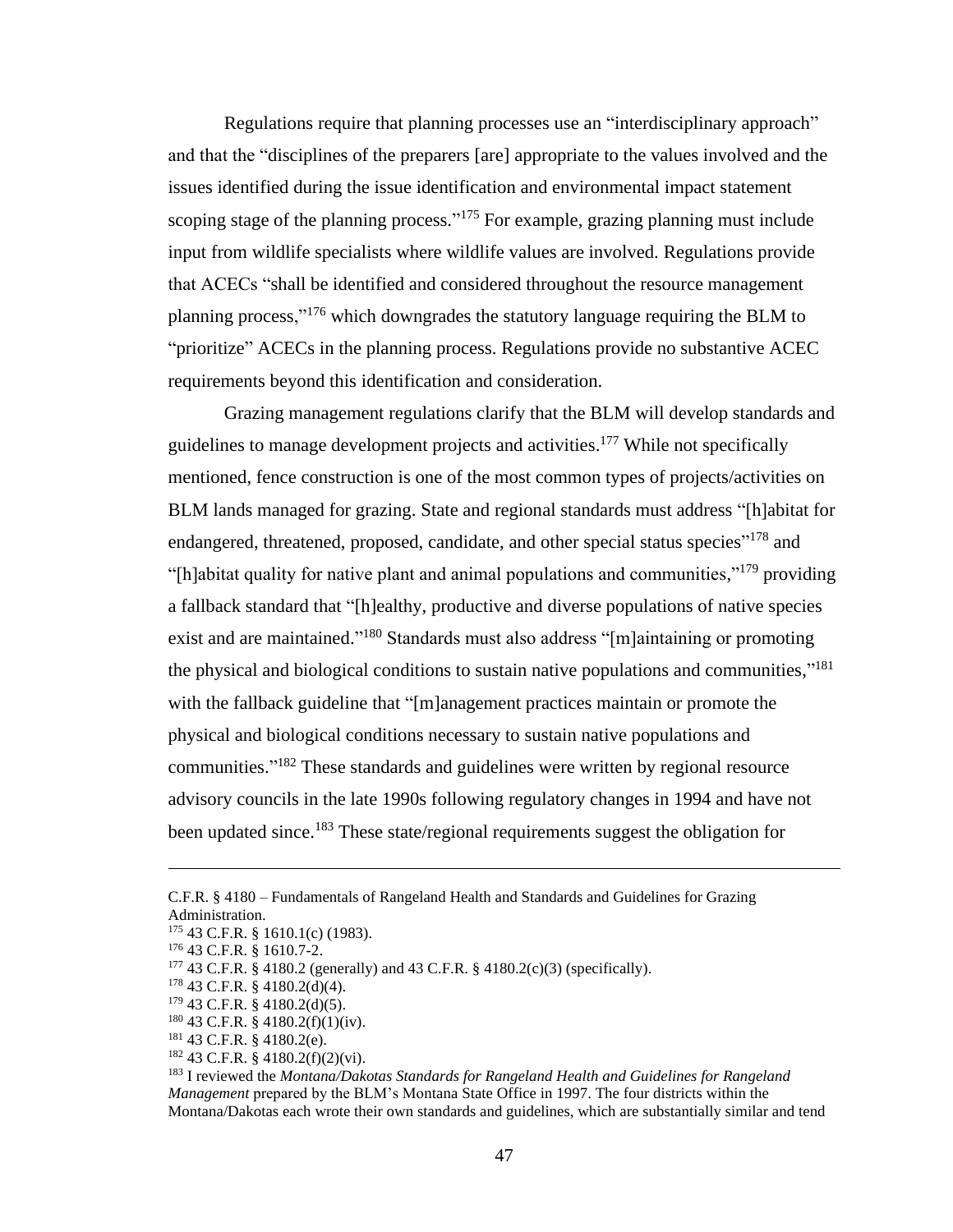measurable and enforceable commitments on the part of the BLM in the form of standards and guidelines. However, the fallback standards and guidelines articulated in the regulation set a precedent for vague language that does not impose an enforceable commitment on the agency. While these regulations provide an opportunity for substantive fence-related standards and guidelines, they seem to be crafted to retain significant agency discretion.

Regulations address "fundamentals of rangeland health," which include the requirement that standards and guidelines are consistent with the following statement: "Habitats are, or are making significant progress toward being, restored or maintained for Federal threatened and endangered species, Federal proposed or candidate threatened and endangered species, and other special status species."<sup>184</sup> Where any of these listed species classifications are impacted by fences, this requirement can be drawn upon to compel agencies to make decisions that contribute to such habitat progress.<sup>185</sup>

AMPs must include terms and conditions that facilitate the above requirements.<sup>186</sup> Importantly, AMPs are to be "prepared in careful and considered *consultation, cooperation, and coordination* with affected permittees or lessees, landowners involved, the resource advisory council, any State having lands or responsible for managing resources within the area to be covered by such a plan, and the *interested public*." <sup>187</sup> This obligates the BLM to hear the concerns of wildlife advocates, but it does not require that they respond to those concerns in any particular way. Historically, the BLM has tended to use its discretion on this matter to acquiesce to relatively powerful grazing interests.<sup>188</sup>

to be very generic and lack measurability. For example, "Butte Guideline #11: Grazing management practices should maintain or improve habitat for federally listed threatened, endangered, and sensitive plants and animals." These standards and guidelines did not mention fencing. <sup>184</sup> 43 C.F.R. § 4180.1(d).

<sup>185</sup> *See* Western Watersheds Project v. Salazar, 843 F. Supp. 2d 1105 (D. Idaho 2012), where the district court held, in part, that this fundamental of rangeland health constituted a substantive standard that required the BLM to demonstrate that their decision to add exclusion fencing to a riparian area contributed to making significant progress toward improving sage-grouse habitat. Sage-grouse were classified as a candidate species at the time of the case.

 $186$  43 C.F.R. § 4120.2(a)(1).

<sup>187</sup> 43 C.F.R. § 4120.2(a) (emphasis added).

<sup>188</sup> *See* Joseph M. Feller, "The BLM's Proposed New Grazing Regulations: Serving the Most Special Interest," *Journal of Land, Resources, & Environmental Law* 24, no. 2 (2004): 241-248 at 242, stating in reference to public land grazers, "The ability of such a small and economically marginal group of people to control such vast public resources is, to this author's knowledge, unequaled in any other realm of public administration."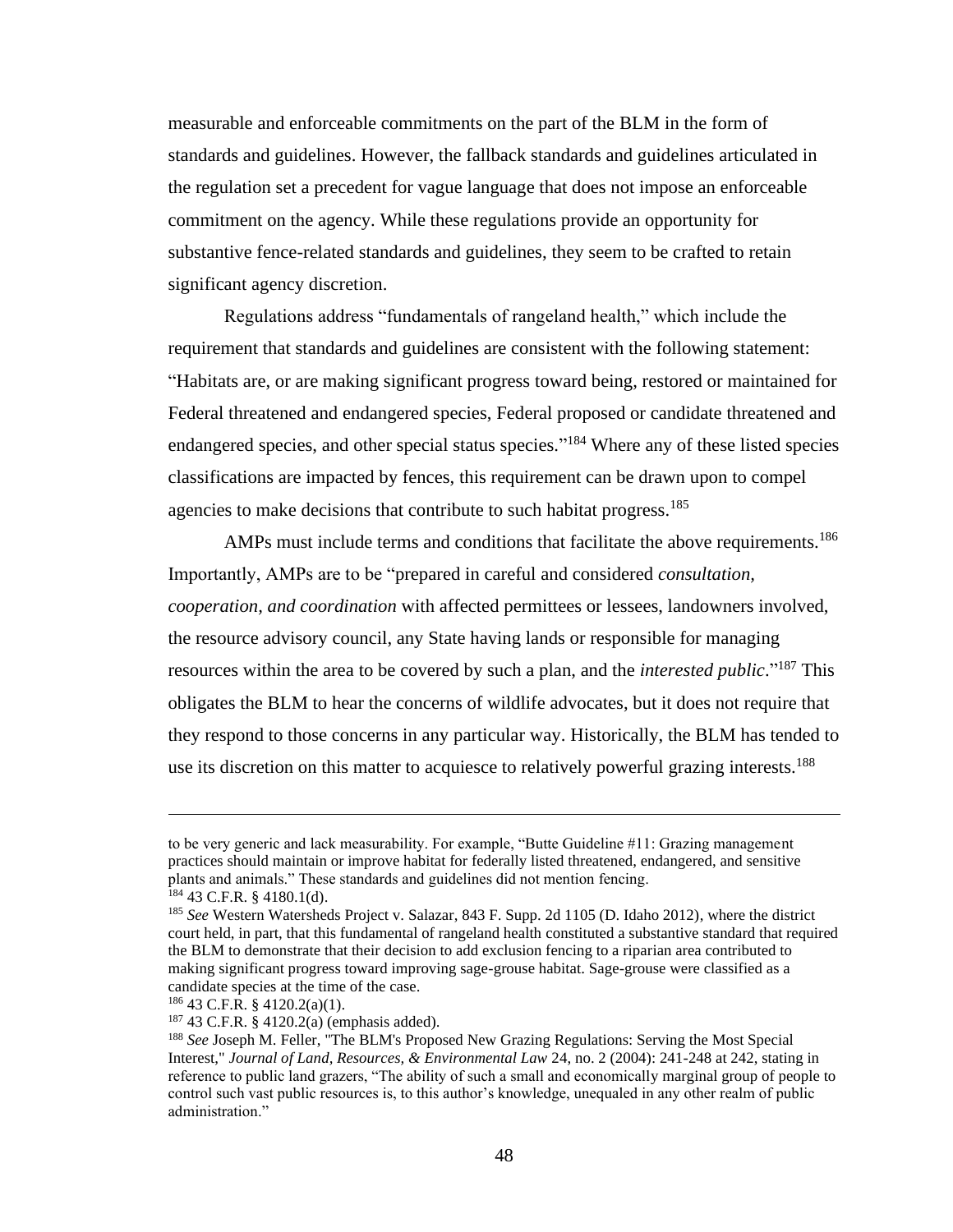Importantly, AMPs are not required, and many allotments lack plans. In these cases, terms and conditions required in AMPs are relegated to the permit/lease level.

The regulations make clear that permits are required for constructing improvements, such as fences, requiring that permits must specify the type and location of fences;<sup>189</sup> and that wildlife considerations must be taken into account.<sup>190</sup> Beyond this, the regulations provide no guidance for *how* to do this, which relegates the *how* to the domains of directives and planning.

Relevant to funding for fencing projects, funds appropriated through the range improvement fund "are to be used for investment in all forms of improvements that benefit rangeland resources including … fish and wildlife habitat improvement or protection."<sup>191</sup>

# **Directives**

The BLM uses different nomenclature to categorize internal agency policy guidance documents than that used by the USFS. Furthermore, the agency's use of these terms is inconsistent. The BLM's website broadly refers to these types of documents as *policy documents*, which include manuals, handbooks, memoranda of understanding (MOU), and directives, where directives include instruction memoranda (IM) and information bulletins  $(IB)$ .<sup>192</sup> However, the agency's handbooks implicitly recognize manuals, handbooks, IM, and IB as directives.<sup>193</sup> For the purposes of this paper, I follow the structure suggested in Handbook H-1221-1, in which manuals and handbooks (permanent directives), and IM and IB (temporary directives) all fall under the umbrella of directives. Only permanent directives and executive orders are considered herein.

Whereas Forest Service directives are all available online, only some BLM directives are publicly available. The agency classifies directives as public, internal, and

<sup>189</sup> 43 C.F.R. § 4120.3-3(a); § 4120.3-4.

<sup>190</sup> 43 C.F.R. § 4100.0-5 defines *range improvement* as a "physical modification or treatment which is designed to improve production of forage; change vegetation composition; control patterns of use; provide water; stabilize soil and water conditions; restore, protect and improve the condition of rangeland ecosystems to benefit livestock, wild horses and burros, and *fish and wildlife*." (emphasis added). § 4120.3- 1(a) also requires that range improvements "be installed, used, maintained, and/or modified on the public lands, or removed from these lands, in a manner consistent with multiple-use management," which includes wildlife and fish.

<sup>191</sup> 43 C.F.R. § 4120.3-8(b).

<sup>192</sup> https://www.blm.gov/learn/blm-library/policy-resources

<sup>193</sup> *For example*, see H-1221-1 at I(B)(2).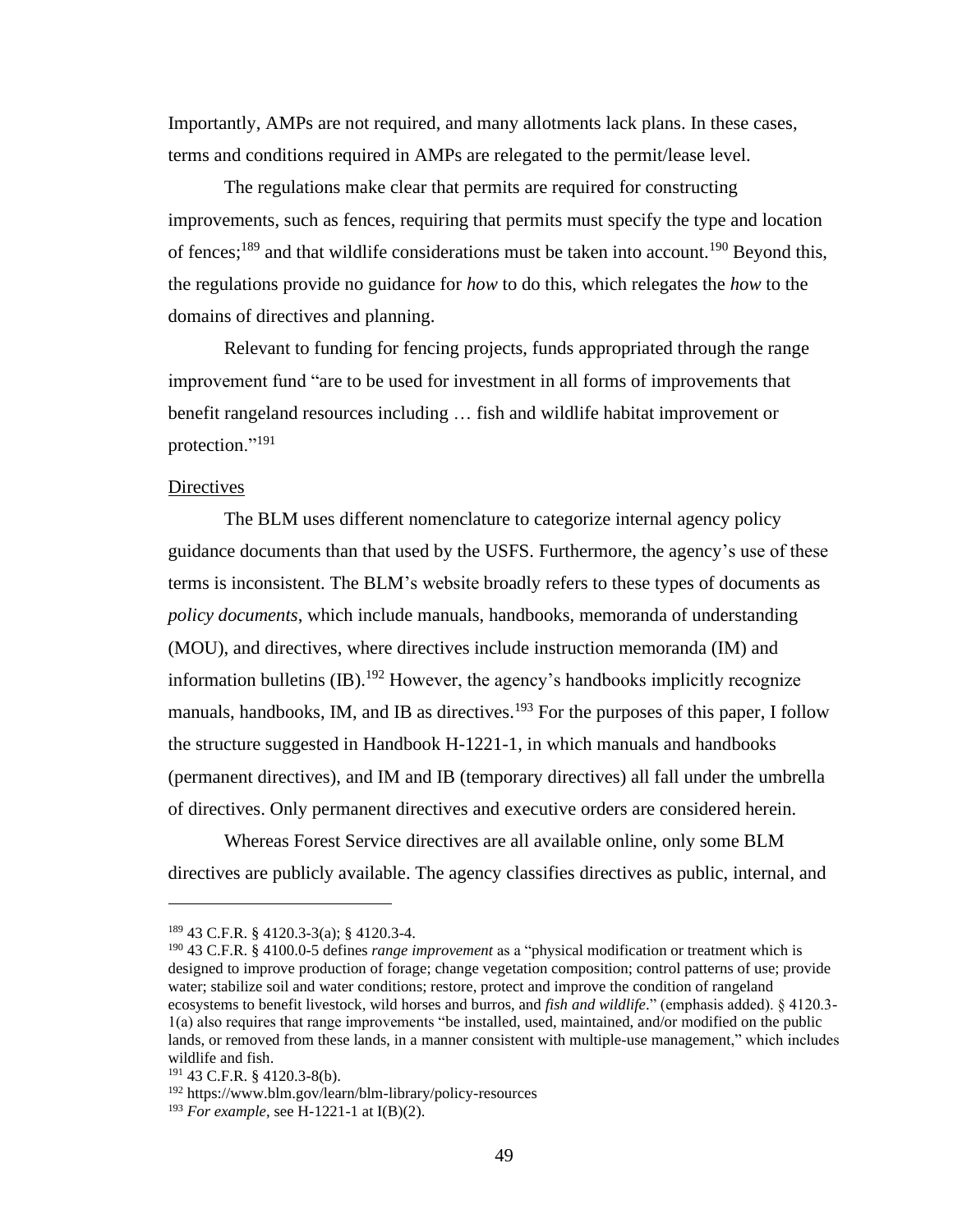restricted. Public directives are available on the agency's website.<sup>194</sup> Internal directives are available to all BLM staff, and restricted directives are only available to certain staff. Both internal and restricted directives could possibly be obtained through a FOIA request, but doing so was beyond the scope of this paper. Regardless of directive classification, directives are generally not enforceable and do not compel particular agency actions. Nonetheless, they can provide valuable insight into what factors into agency decisions and how different variables are considered. Considering that this is a public agency managing lands collectively owned by the public, why some directives need to be secretive is cause for suspicion.

BLM Manual  $6840^{195}$  concerns the BLM's treatment of special status species. The general policy outlined in the manual reiterates the conservation requirements for listed species under the ESA and extends the concept to proposed and candidate species as well as other species identified by the BLM as sensitive. The manual defines *special status species* as inclusive of "federally listed or proposed and Bureau sensitive species, which include both Federal candidate species and delisted species within 5 years of delisting." <sup>196</sup> *Bureau sensitive species* are defined as "species that require special management consideration to avoid potential future listing under the ESA..."<sup>197</sup> Further, sensitive species are to be "managed consistent with species and habitat management objectives in land use and implementation plans to promote their conservation and to minimize the likelihood and need for listing under the ESA."<sup>198</sup> These definitions are important to keep in mind as planning and implementation documents reference them extensively. The manual does not mention fencing.

The most pertinent BLM directive guiding wildlife-friendly fence construction is BLM Handbook H-1741-1 – Fencing (hereinafter, Fencing Handbook), $199$  the most current version of which is from 1989. The handbook's introduction states that "all means

<sup>194</sup> BLM, *supra* note 192.

<sup>&</sup>lt;sup>195</sup> BLM Manual 6840 – Special Status Species Management. Dec. 12, 2008.

<sup>196</sup> *Id*. at Glossary 5.

<sup>197</sup> *Id*. at Glossary 5.

<sup>198</sup> *Id*. at .06.

<sup>&</sup>lt;sup>199</sup> BLM Handbook H-1741-1 (also referred to by the BLM as the fencing manual) is not publicly available. For this paper, I reviewed a version that was posted online at:

https://www.nrcs.usda.gov/wps/PA\_NRCSConsumption/download?cid=nrcseprd1080610&ext=pdf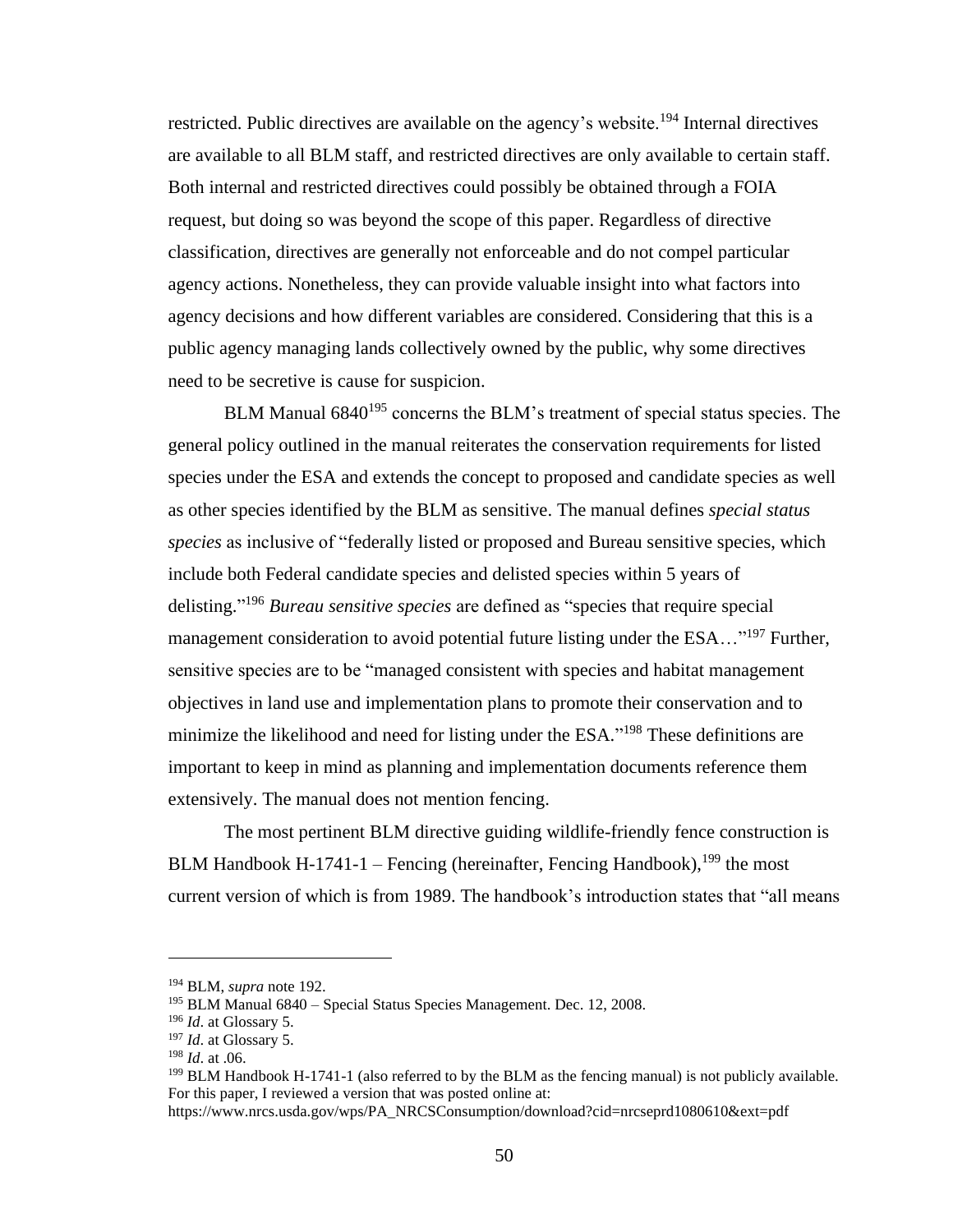of animal control should be considered before deciding on a specific technique"<sup>200</sup> and emphasizes that "[c]onsideration of all affected resource values is necessary before deciding to use this sometimes controversial management practice."<sup>201</sup> Regarding grazing management, "[f]ences must be constructed in a manner that ensures adequate control of livestock consistent with achieving wildlife, recreation, vegetation management and other program or resource objectives."<sup>202</sup> Regarding wildlife, "[f]encing proposals should be reviewed by wildlife program personnel early in the planning process to assure that adverse impacts on wildlife are either avoided, mitigated, or are consistent with management direction."<sup>203</sup>

The Fencing Handbook provides thorough guidance for constructing fences in ungulate habitat to mitigate barriers to travel and promote connectivity. It goes so far as to state that new fences built across wildlife migration routes or in heavy use areas should be flagged with a temporary material to reduce the negative impact to wildlife while they become accustomed to the new fence location.<sup>204</sup> Wire spacing requirements are very similar to more modern recommendations,  $205$  with recommended spacing varying based on the dominant wildlife found on the landscape and the livestock to be contained.

The Fencing Handbook also provides guidance for modifying or removing existing fence. It recommends that fence be modified or removed where:

- "Seasonal, daily, or other movement of big game is restricted;"
- "Wild horse, big game, or livestock movement onto highways regularly leads to accidents;"
- "A fence was not constructed to contract specifications or the stipulations of an authorization;" and
- "A fence is no longer needed to achieve management objectives."  $^{206}$

The handbook clarifies that the "principal beneficiary" has maintenance responsibility.<sup>207</sup> In grazing lease/permit situations, the principal beneficiary is typically the lessee/permittee. The handbook concludes with several pages of drawings and

 $200$  H-1741-1 at I-1.

<sup>201</sup> *Id.*

<sup>202</sup> *Id.* at II-3.

<sup>203</sup> *Id.* at II-4.

<sup>204</sup> *Id.* at IV-3.

<sup>205</sup> For example, Paige, *supra* note 36.

 $206$  H-1741-1 at V-1.

<sup>207</sup> *Id*. at VI-1.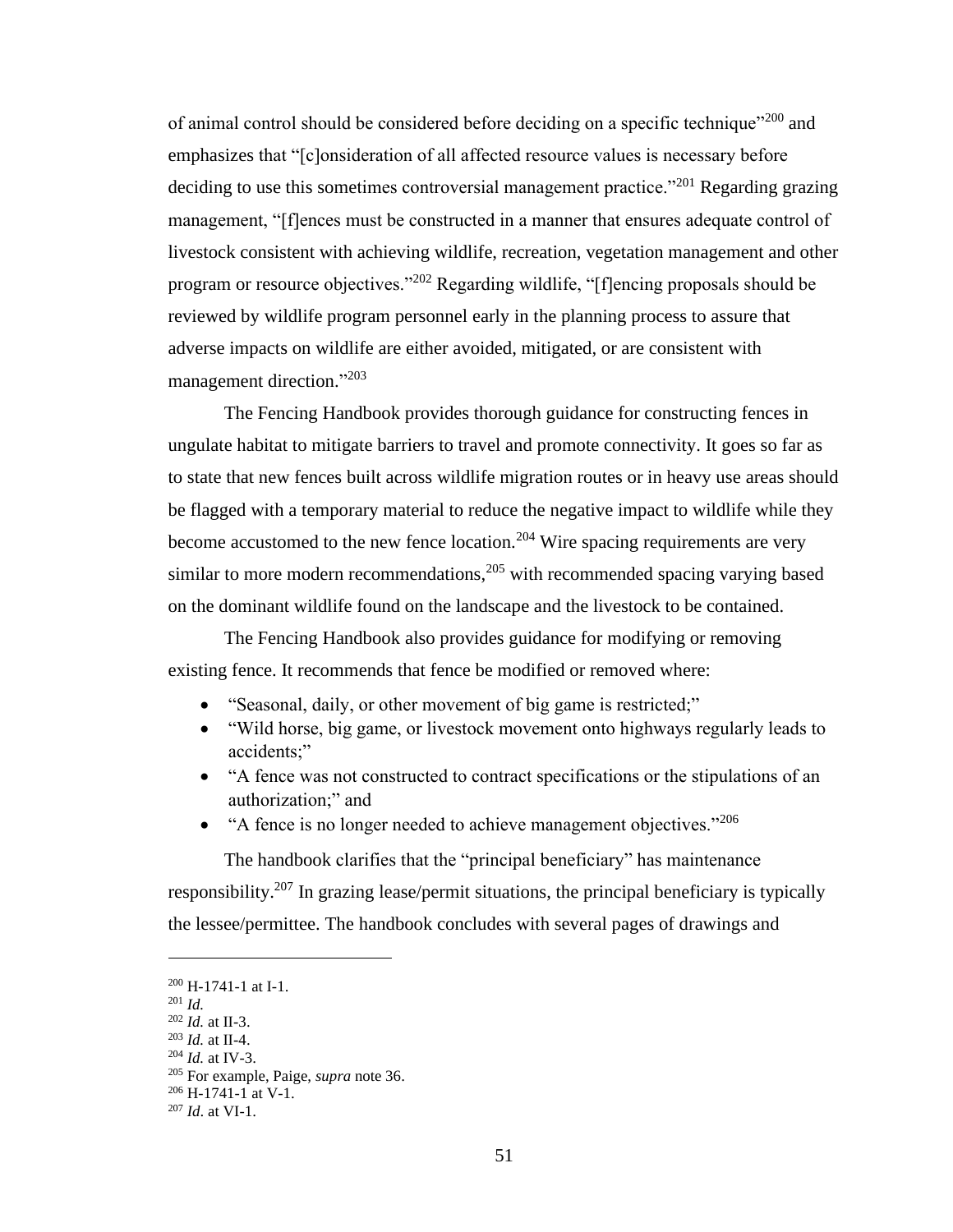specifications for various types of wildlife-friendly fence construction. The fencing manual contains no reference to hazards posed by fences to avian wildlife.

Secretarial Order No.  $3362$ <sup>208</sup> applicable to bureaus within the Department of Interior, was promulgated to improve big-game habitat in winter range and along migration corridors. Among other things, the order directs the BLM (along with the FWS and NPS) to "[e]valuate and appropriately apply site-specific management activities… that conserve or restore habitat necessary to sustain local and regional big-game populations through measures that may include…working cooperatively with private landowners and State highway departments to achieve permissive fencing measures, including potentially modifying (via smooth wire), removing (if no longer necessary), or seasonally adapting (seasonal lay down) fencing if proven to impede movement of big game through migration corridors." With respect to big-game, this clearly puts the BLM in a leadership position to coordinate wildlife-friendly fencing across jurisdictions. Along with this responsibility, one could implicitly assume that the BLM would model these same practices on their own jurisdictional lands.

Department Manual 516, Chapter  $11^{209}$  clarifies the NEPA process as pertaining to the BLM. Actions qualifying as Categorical Exclusions (CEs) related to fences include:

- Modification of existing fences to provide improved wildlife ingress and egress. 210
- Placement and use of temporary (not to exceed one month) portable corrals.<sup>211</sup>
- Construction of snow fences for safety purposes or to accumulate snow for small water facilities.<sup>212</sup>
- Construction of small protective enclosures, including those to protect reservoirs and springs and those to protect small study areas.<sup>213</sup>
- Removal of structures and materials of no historical value, such as abandoned automobiles, fences, and buildings, including those built in trespass and reclamation of the site when little or no surface disturbance is involved. 214

<sup>208</sup> Ryan Zinke. Secretarial Order No. 3362: *Improving Habitat Quality in Western Big-Game Winter Range and Migration Corridors*. Feb. 9, 2018.

<sup>&</sup>lt;sup>209</sup> US Department of the Interior (USDI). (2008). Departmental Manual Part 516, Chapter 11 – Managing the NEPA Process—Bureau of Land Management.

 $^{210}$  *Id.* at 11.9(A)(1).

<sup>&</sup>lt;sup>211</sup> *Id.* at 11.9(D)(2).

<sup>&</sup>lt;sup>212</sup> *Id.* at 11.9(J)(7).

 $2^{13}$  *Id.* at 11.9(J)(9).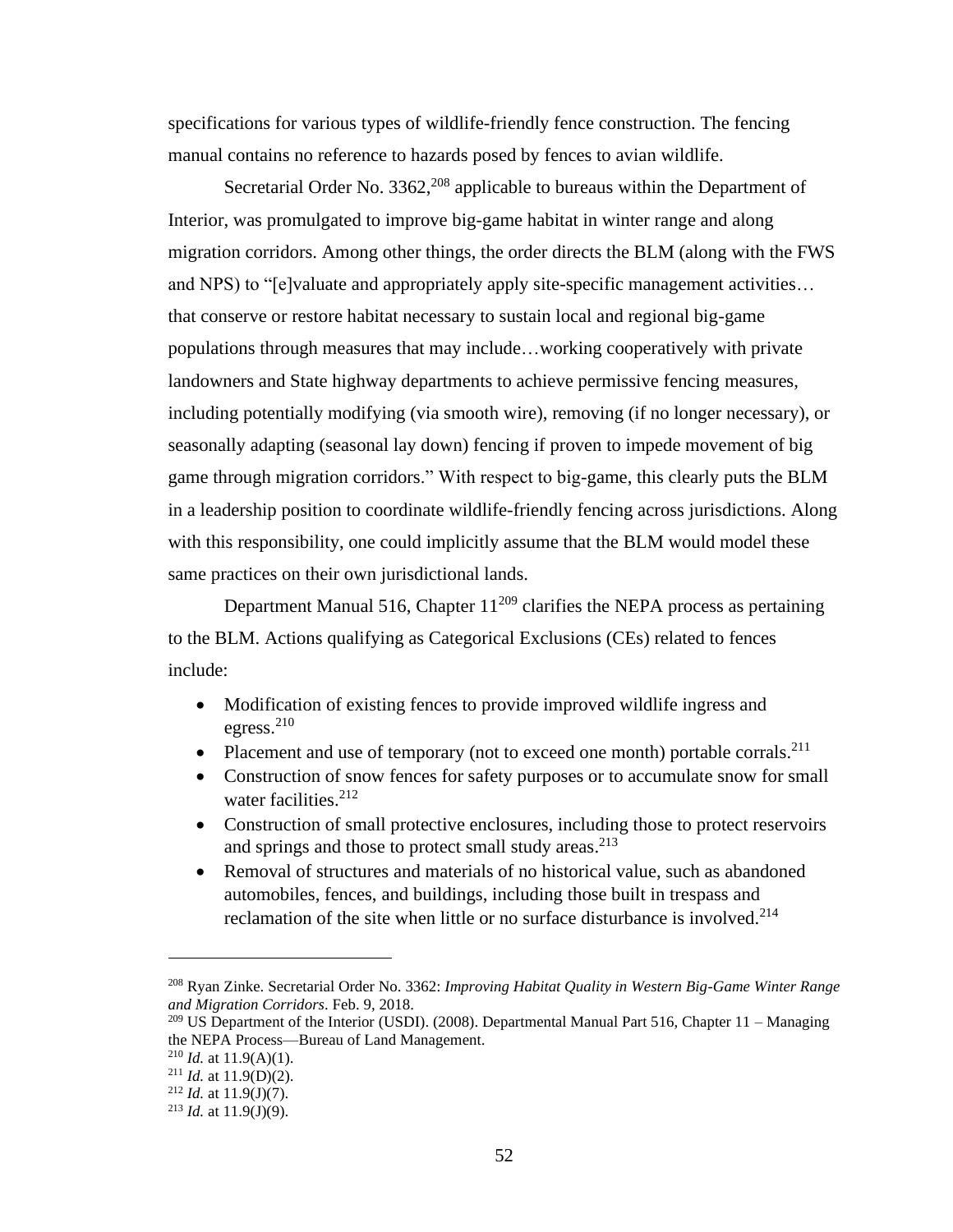Importantly, general construction or replacement of fences does not fall under a CE. Most often, an EA is conducted for fence projects, resulting in a finding of no significant impact (FONSI). Fence construction can also be part of a larger project requiring an EIS. NEPA's role in decisions implicating fencing is discussed in more detail in the *Planning and Implementation* section, below.

The BLM has several policy documents outside of the directive structure specific to the greater sage-grouse (hereinafter, sage-grouse). In 2004, the BLM published their National Sage-grouse Habitat Conservation Strategy.<sup>215</sup> This document directs land managers to "avoid surface occupancy by roads, livestock management facilities, well pads, powerlines, fences, or other structures adjacent to occupied leks" whenever feasible and environmentally preferred.<sup>216</sup> It also directs managers to "[d]esign and locate the placement of fences for livestock, wildlife, wild horse and burro, recreation and developed site protection so as not to disturb important sage-grouse habitat areas. Poorly placed or improperly designed fences can provide perches for raptors and cause mortality of birds that fly into wires. Increasing the visibility of new fences can reduce hazards to flying sage-grouse."<sup>217</sup> While this last part acknowledges sage-grouse-fence collision mortality, it does nothing to compel mitigating measures.

Sage-grouse narrowly avoided ESA listing in 2015 after spending several years as a candidate species.<sup>218</sup> A large part of the reasoning used by the U.S. Fish and Wildlife Service (USFWS) for not listing the species was the conservation measures put in place since the decision to classify greater sage-grouse as a candidate species, which was largely done through RMP amendments. These amendments added species-specific protections for sage-grouse, which created a way for the USFWS to justify the existence of adequate "regulatory mechanisms" per Section 4 of the ESA.<sup>219</sup> The BLM subsequently issued several other documents relevant to sage-grouse and sage-grouse

 $^{214}$  *Id.* at 11.9(J)(10).

<sup>215</sup> US Department of the Interior, Bureau of Land Management (USDI BLM). (2004). *BLM National Sagegrouse Habitat* Conservation *Strategy*.

<sup>216</sup> *Id*. at 16.

<sup>217</sup> *Id*. at 20.

<sup>218</sup> 80 Fed. Reg. 59858-59942, 2015.

<sup>&</sup>lt;sup>219</sup> Per 16 U.S.C. § 1533(a)(1), the Secretary is to make a listing determination based on five factors, one of which is the "inadequacy of existing regulatory mechanisms."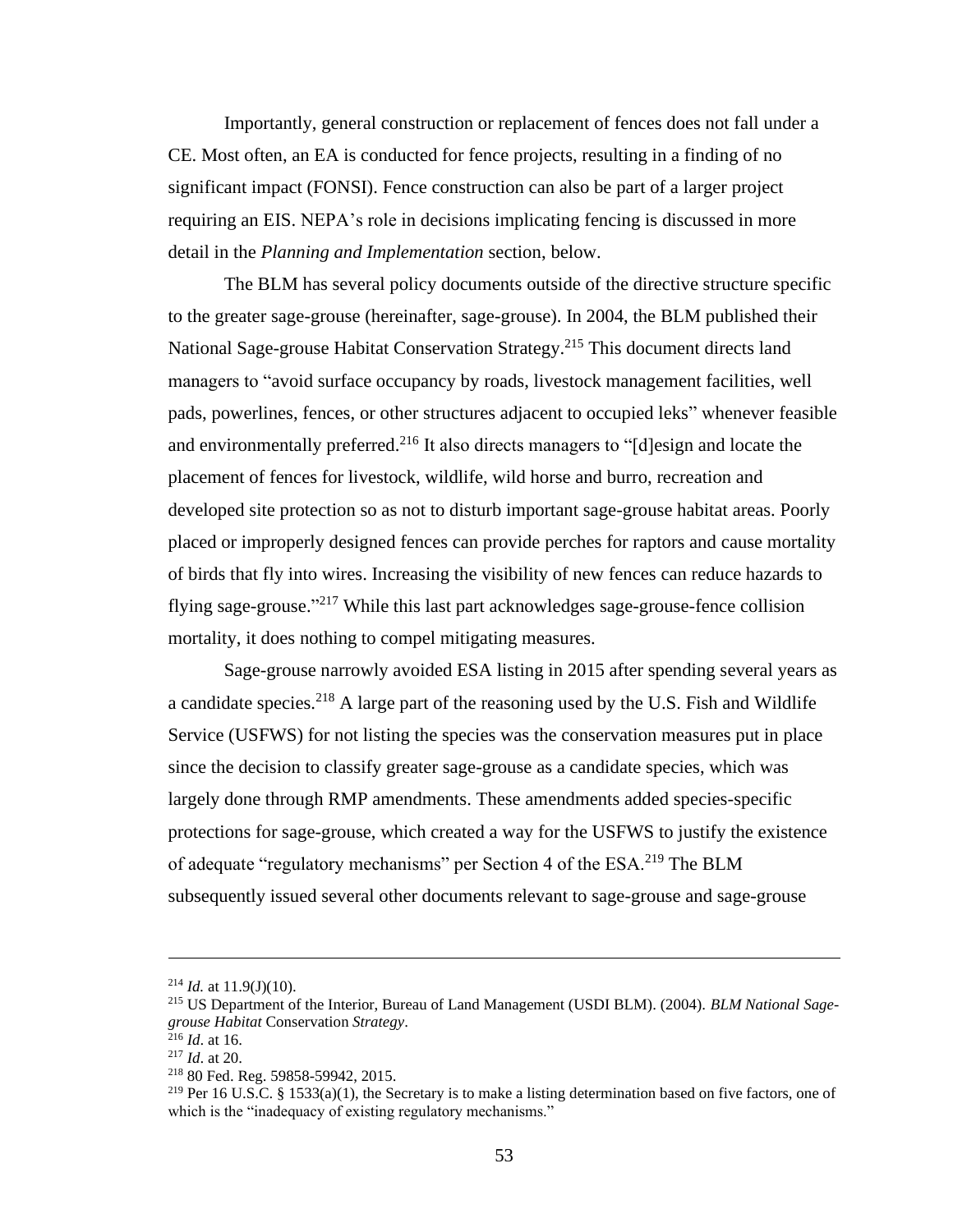habitat, many of which fail to acknowledge fence-related mortality<sup>220</sup> and others which serve primarily to narrowly construe the agency's obligations and maximize agency discretion.<sup>221</sup>

The impact of fencing on wildlife is infrequently acknowledged in other BLM manuals and handbooks related to rangeland health and structural improvements,<sup>222</sup> but these references provide no substantive guidance beyond that provided in the Fencing Handbook.

### Planning and Implementation

The statutes and regulations that require BLM planning are different and less rigorous than those requiring Forest Service planning. However, there are several parallels. The basic BLM planning process includes a scoping period, which includes public participation and commenting and culminates in the preparation of a report known as an Analysis of Management Situation (AMS). Following preparation of the AMS, the

<sup>220</sup> *E.g*., Stiver, S. J., Rinkes, E. T., Naugle, D. E., Makela, P. D., Nance, D. A., and Karl, J. W. eds. (2015). Sage-Grouse Habitat Assessment Framework: A Multiscale Assessment Tool. Technical Reference 6710-1. Bureau of Land Management and Western Association of Fish and Wildlife Agencies, Denver, Colroado. and Pyke, D.A., Chambers, J.C., Pellant, M., Knick, S.T., Miller, R,F., Beck, J.L., Doescher, P.S., Schupp, E.W., Roundy, B.A., Brunson, M., and McIver, J.D. (2015). *Restoration handbook for sagebrush steppe ecosystems with emphasis on greater sage-grouse habitat—Part 1*. Concepts for understanding and applying restoration: U.S. Geological Survey Circular 1416, 44 p.,<http://dx.doi.org/10.3133/cir1416> Pyke, D.A., Knick, S.T., Chambers, J.C., Pellant, M., Miller, R.F., Beck, J.L., Doescher, P.S., Schupp, E.W., Roundy, B.A., Brunson, M., and McIver, J.D. (2015). *Restoration handbook for sagebrush steppe ecosystems with emphasis on greater sage-grouse habitat—Part 2*. Landscape level restoration decisions: U.S. Geological Survey Circular 1418, 21 p.[, http://dx.doi.org/10.3133/cir1418](http://dx.doi.org/10.3133/cir1418)

Pyke, D.A., Chambers, J.C., Pellant, M., Miller, R.F., Beck, J.L., Doescher, P.S., Roundy, B.A., Schupp, E.W., Knick, S.T., Brunson, M., and McIver, J.D. (2018). *Restoration handbook for sagebrush steppe ecosystems with emphasis on greater sage-grouse habitat—Part 3*. Site level restoration decisions (ver. 1.1, March 2018): U.S. Geological Survey Circular 1426, 62 p.,<https://doi.org/10.3133/cir1426>

<sup>221</sup> *E.g*., U.S. Department of the Interior, Bureau of Land Management (USDI BLM). (2017a). *Gunnison and Greater Sage-Grouse (Including the Bi-State Distinct Population Segment) Habitat Assessment Policy*. IM 2018-021, and US Department of the Interior, Bureau of Land Management (USDI BLM). (2017b). *Implementation of Greater Sage-Grouse Resource Management Plan Revisions or Amendments – Oil & Gas Leasing and Development Prioritization Objective*. IM 2018-026.

US Department of the Interior, Bureau of Land Management (USDI BLM). (2017c). *Implementation of the Habitat Objectives Table from the 2015 Greater Sage-Grouse Approved Resource Management Plans and Amendments*. IM 2018-025.

US Department of the Interior, Bureau of Land Management (USDI BLM). (2017d). *Process for Evaluating Greater Sage-Grouse Land Use Plan Adaptive Management Hard and Soft Triggers*. IM 2018- 022.

<sup>&</sup>lt;sup>222</sup>  $E.g., MS-4100 - Grazing Administration (2009); Handbook H-4180-1 - Rangeland Health Standards$ (2001); BLM Natural Resource Damage Assessment and Restoration Handbook (2008); Handbook H-1740 – Renewable Resource Improvements and Treatments (2008); Handbook H-1740-2 – Integrated Vegetation Management (2008); and MS-9100 – Engineering (2008).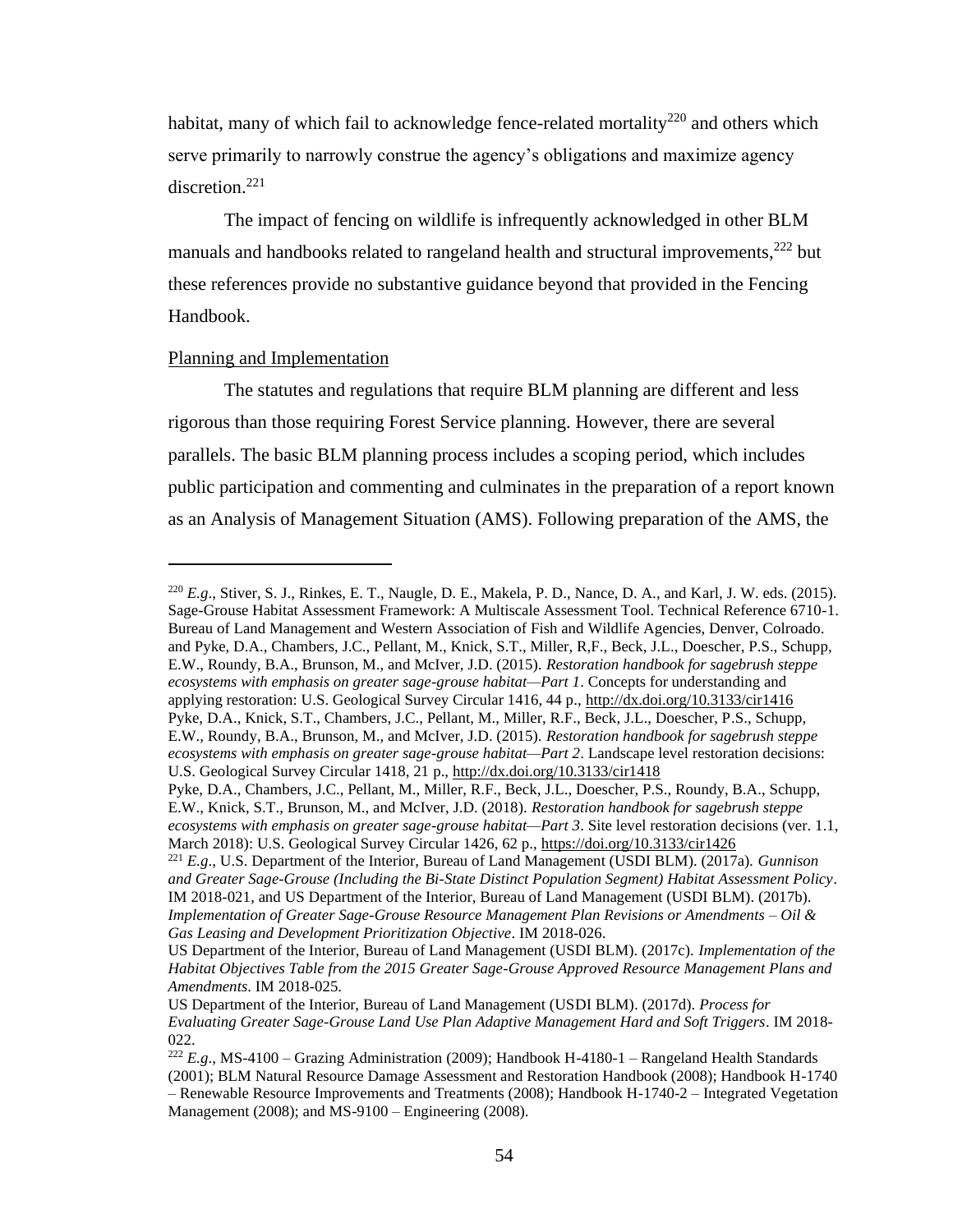BLM prepares a draft RMP and draft EIS. After a 90-day comment period on the draft, the BLM prepares a Proposed RMP and Final EIS. The RMP and EIS are published as a single document as required in the C.F.R..<sup>223</sup> After a 30-day protest period the BLM prepares and publishes a record of decision and an Approved RMP. For a more detailed overview of the BLM planning process, see *A Citizens Guide to the Bureau of Land Management's Resource Management Planning Process*. 224

For this paper, I reviewed the AMS (where available), proposed RMP and final EIS, and the approved RMP for six field offices in areas with known populations of species impacted by fences. My preliminary plan review of a broader set of plans revealed significant variation in plan structure and language, although plans for field offices within the same BLM district were quite similar. For this reason, all six plans selected for this review are from different BLM districts. The RMPs I reviewed and summarize below include those from the following field offices: Missoula (MT), Lewistown (MT), Miles City (MT), Pinedale (WY), Pocatello (ID), and Taos (NM). This is not intended to provide a statistically significant sample, but rather to illustrate representative examples of how BLM policies are incorporated into planning documents in western states where research shows that fences can pose significant risks to wildlife.

## *Missoula Field Office*

The BLM completed an AMS for the Missoula Field Office in 2016.<sup>225</sup> The AMS clearly articulates the hazards posed by fences to pronghorn<sup>226</sup> and identifies an associated management opportunity to "[c]onstruct and rebuild fences to minimize injury and restrictions to big game movements."<sup>227</sup> The AMS does not specifically mention fence hazards posed to ungulates other than pronghorn, nor does it mention avian wildlife. The proposed RMP/final EIS indicates that approximately 175 miles of fence

<sup>223</sup> 43 C.F.R. § 1601.0-6: "Approval of a resource management plan is considered a major Federal action significantly affecting the quality of the human environment. The environmental analysis of alternatives and the proposed plan shall be accomplished as part of the resource management planning process and, wherever possible, the proposed plan and related environmental impact statement shall be published in a single document."

<sup>224</sup> Erik Schlenker-Goodrich. *A Citizens Guide to the Bureau of Land Management's Resource Management Planning Process*. The Wilderness Society. January 2002.

<sup>225</sup> Bureau of Land Management, Missoula Field Office. *Analysis of the Management Situation*. Aug. 31, 2016.

<sup>226</sup> *Id*. at 118.

<sup>227</sup> *Id*. at 149.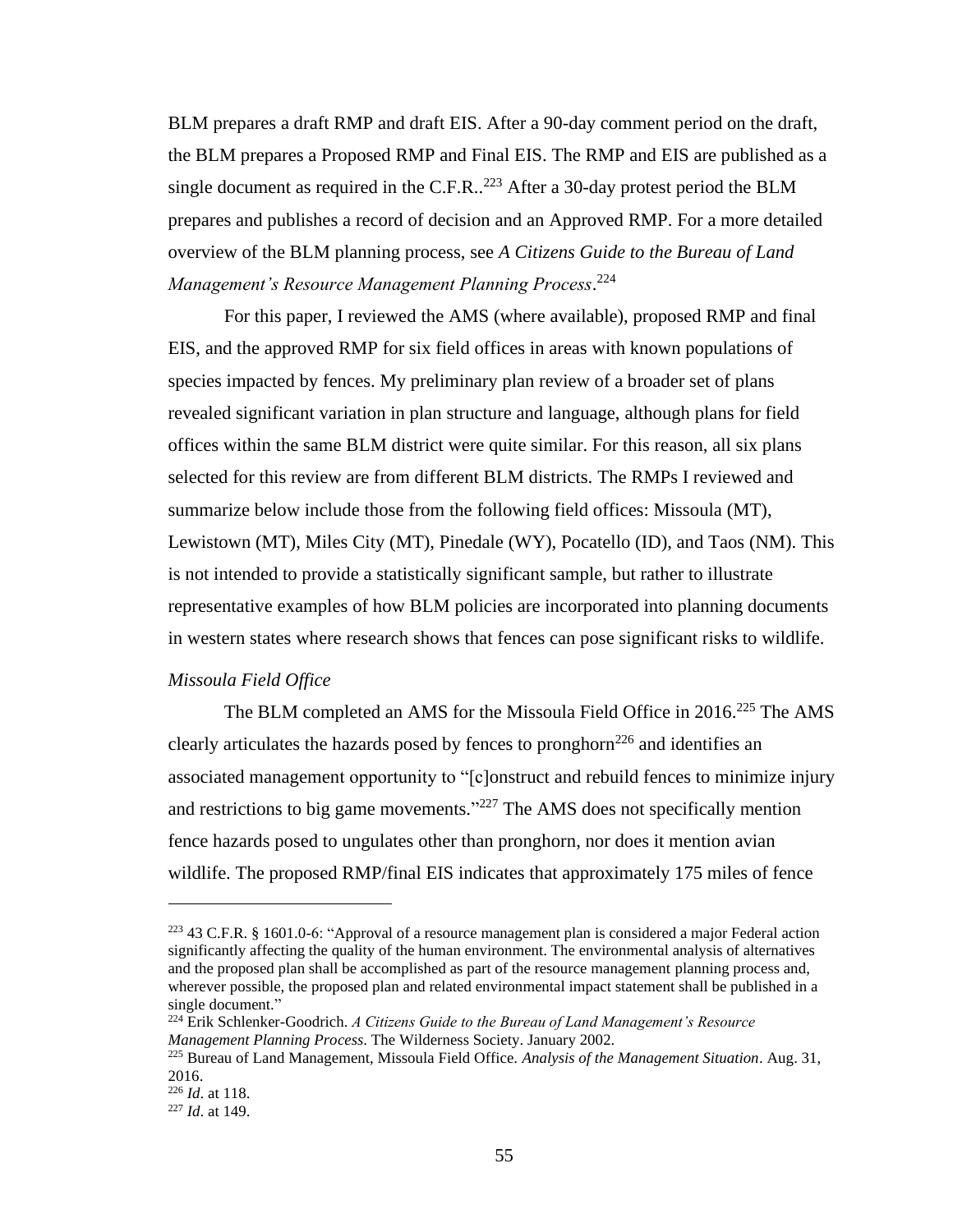are present on lands administered by the Missoula Field Office.<sup>228</sup> Under the "Management Actions and Allowable Uses" section for livestock grazing and wildlife, it states that the BLM is to "[b]uild new fences to standard specifications to allow safe passage and/or to keep native wildlife out of an area (Appendix P)."<sup>229</sup> On another page, the document states that "[n]ew and old fences would be designed or redesigned according to BMPs (Appendix P).<sup> $230$ </sup> Appendix P provides no additional insight specific to wildlife-friendly fencing, but does provide guidance for constructing communication towers to reduce hazards to avian wildlife. Appendix J, specific to post-fire emergency stabilization and rehabilitation procedures, says to "[f]ollow BLM Manual Handbook H-1741-1 for fencing specifications."<sup>231</sup> In response to a public comment suggesting that the document contain language requiring all new fences to be constructed in a wildlifefriendly manner, the BLM responded that "BLM Manual H-17-41-1 and the Montana FWP Fencing Guide are the BLM standards applied when a project involves fencing."<sup>232</sup> While this is and should be the case, the above quoted comment response is the only place where this requirement is clearly indicated. The Approved RMP includes a biggame specific wildlife management action to "[b]uild new fences to standard specifications to allow safe passage and/or to keep native wildlife out of an area (Appendix P).<sup> $233$ </sup> As in the FEIS, Appendix P provides no additional clarity and fails to mention Handbook H-1741-1 as the source of fencing BMPs. The RMP is silent on upgrading existing fencing and limiting fence hazards to wildlife other than big game. This serves as a good example of how many RMPs demonstrate an intent to adhere to wildlife-friendly fence standards, but is very clunky, inconsistent, and unclear in how it approaches the issue.

<sup>228</sup> Bureau of Land Management, Missoula Field Office. *Proposed Resource Management Plan and Final Environmental Impact Statement*. 2 volumes. February 2020 at Vol. 1, 141.

<sup>229</sup> *Id*. at Vol. 1, 45.

<sup>230</sup> *Id*. at Vol. 1, 233.

<sup>231</sup> *Id*. at Vol. 2, J-4.

<sup>232</sup> *Id*. at Vol. 2, S-23.

<sup>233</sup> Bureau of Land Management, Missoula Field Office. *Resource Management Plan*. January 2021, at II-29.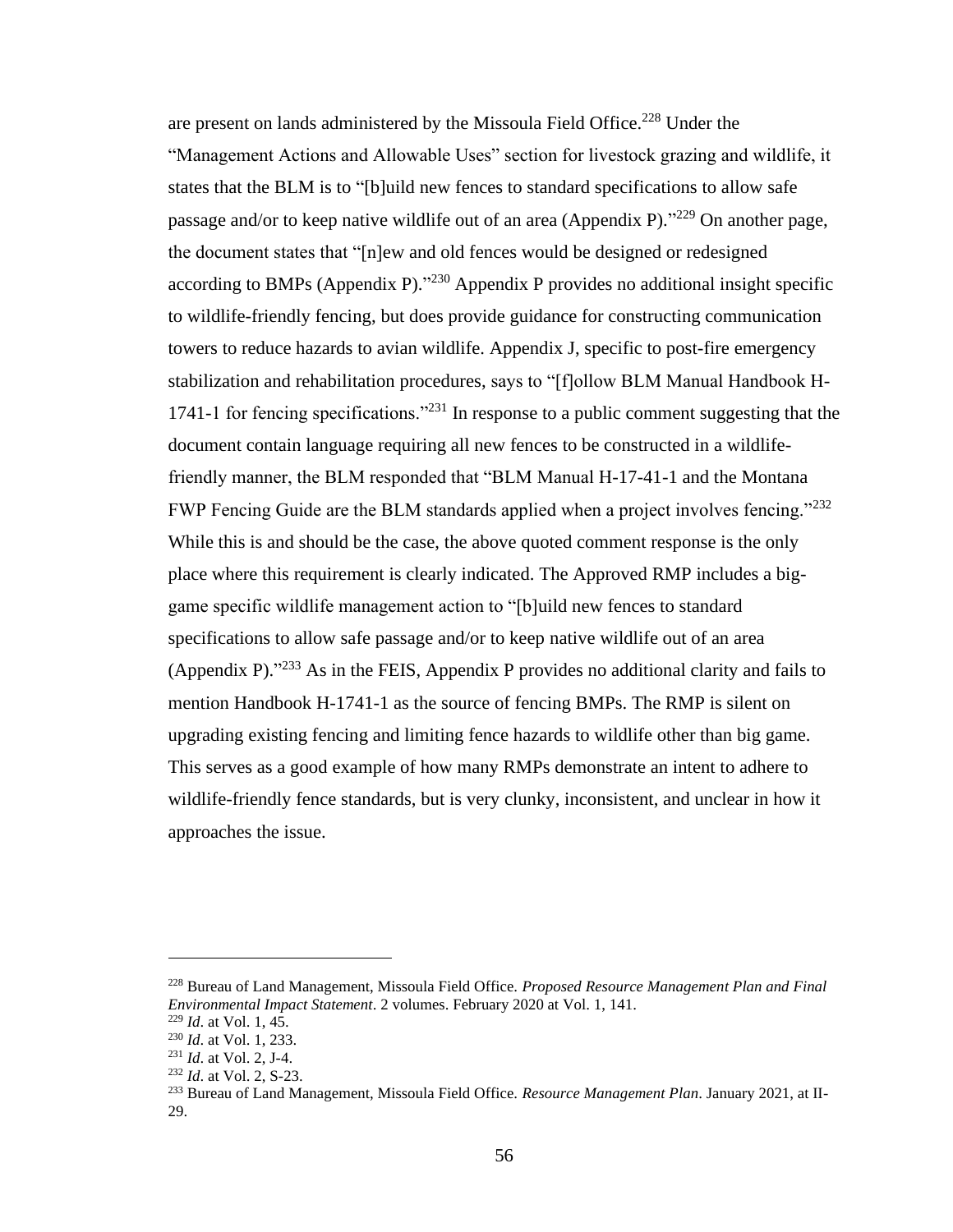## *Lewistown Field Office*

The BLM completed an AMS for the Lewistown Field Office in 2014.<sup>234</sup> The document summarizes the management decision relevant to wildlife-fence conflict in the existing RMP as follows: "Range improvements generally will be designed to achieve both wildlife and range objectives. Existing fences may be modified and new fences will be built so as to allow wildlife passage."<sup>235</sup> The analysis concludes that this decision is responsive to current issues. The management decision in the proposed RMP/final  $EIS<sup>236</sup>$ for the alternative that was ultimately selected is that "[e]xisting fences may be modified or removed to enhance wildlife movements. Build new fences to allow wildlife passage." The hazards posed by fences to ungulates and avian wildlife are acknowledged in chapter  $4.^{237}$  In the approved RMP,<sup>238</sup> fish and wildlife management action eight (FW-MA-08) mirrors language from the final EIS: "Action: Existing fences may be modified or removed to enhance wildlife movements. Build new fences to allow wildlife passage."<sup>239</sup> Appendix F mentions that "[r]oad access and fencing should be minimized to reduce or prevent habitat fragmentation and disturbance and to reduce aboveground obstacles to birds in flight,"<sup>240</sup> but this is specific to communication towers. Neither the final EIS nor the approved RMP mention Handbook H-1741-1 nor other standards which might guide fence construction or decisions to modify/replace existing fence.

### *Miles City Field Office*

The BLM completed an AMS for the Miles City Field Office in 2006.<sup>241</sup> The AMS contains very general acknowledgements of hazards posed by fences to wildlife,

<sup>234</sup> Bureau of Land Management, Lewistown Field Office. *Analysis of the Management Situation*. Sept. 2014.

<sup>235</sup> *Id.* at 346.

<sup>236</sup> Bureau of Land Management, Lewistown Field Office. *Lewistown Proposed Resource Management Plan and Final Environmental Impact Statement*. 4 volumes. February 2020 at 2-17.

<sup>&</sup>lt;sup>237</sup> *Id.* at 4-61, "Structural range improvements could provide perches for raptors, where they can prey on small mammals and birds. In addition, fences could create barriers for certain wildlife by blocking or hindering movements, seasonal migrations, and access to forage and water." Id. at 4-62, "Range improvements, lack of residual cover, and concentrated livestock use would have the greatest effect on greater sage-grouse, as fences and the absence of cover may provide predation opportunities or may present a collision hazard."

<sup>238</sup> Bureau of Land Management, Lewistown Field Office. *Record of Decision and Approved Lewistown Resource Management Plan*. January 2021.

<sup>239</sup> *Id*. at II-25.

<sup>240</sup> *Id*. at F-17.

<sup>241</sup> Bureau of Land Management, Miles City Field Office. *Management Situation Analysis*. Feb. 2006.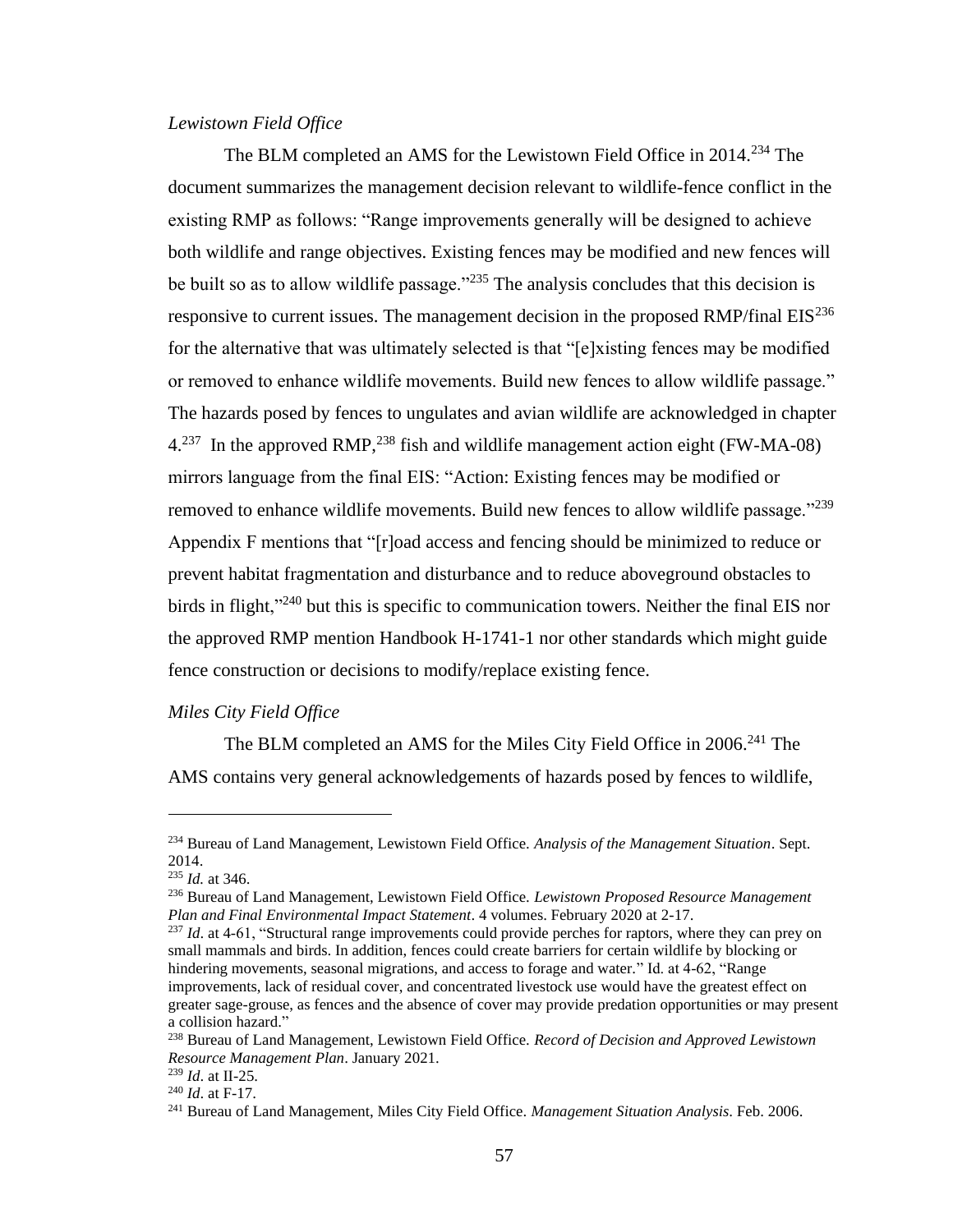primarily with respect to special status species. The document points out that "existing RMPs for the Miles City Planning Area and other policies and regulations are intended to maintain and ensure the natural abundance and diversity of wildlife resources on BLMadministered lands."<sup>242</sup> This is important because it indicates an intent to manage for wildlife health even for species that are not considered special status species by the BLM. Existing livestock grazing standards and guidelines further substantiate the field office's position on wildlife, with an emphasis on ESA listed species and special status species.<sup>243</sup> The Miles City proposed RMP/final EIS<sup>244</sup> contains a thorough discussion of the habitat needs of greater sage-grouse, including threats and compatibility with other resources.<sup>245</sup> Fencing in sage-grouse habitat is considered as part of this discussion.<sup>246</sup> Objective 3 for all alternatives is to "[s]trive for the restoration of previously disturbed landscapes in a manner which increases or improves the quality and quantity of GRSG habitat."<sup>247</sup> Conspicuously lacking is any similar discussion of the impact of fences on other wildlife species (e.g., pronghorn, which are common throughout the lands administered by the field office). A key plan component in the approved RMP for the Miles City Field Office<sup>248</sup> is to "[a]llow range improvements that do not impact GRSG or that provide a conservation benefit to GRSG, such as fences for protecting important seasonal habitats."<sup>249</sup> Interestingly, the example here focuses on using fences instead of minimizing them and mitigating their impact to sage-grouse, but the overarching intent to protect the species is clear. Appendices to the approved RMP provide more specific

<sup>242</sup> *Id*. at 3-45.

<sup>&</sup>lt;sup>243</sup> *Id.* at 3-53, "Standard 5: Habitats are provided for healthy, productive, and diverse native plant and animal populations and communities. Populations are improved or maintained for special status species (federally threatened, endangered, candidate, or Montana species of special concern)." Id. at 3-54, "Guideline 13: Grazing management practices should maintain or improve habitat for federal listed threatened, endangered, and special status plants and animals…Guideline 14: Grazing management practices should maintain or promote physical, ecological, and biological conditions to sustain native plant and animal communities."

<sup>244</sup> Bureau of Land Management, Miles City Field Office. *Miles City Field Office Proposed Resource Management Plan and Final Environmental Impact Statement*. 3 volumes. June 2015. <sup>245</sup> *Id*. at 4-146 to 4-165.

<sup>&</sup>lt;sup>246</sup> *Id.* at 4-164. For example, "As literature suggests that moderate grazing is compatible with GRSG habitat (Strand and Launchbaugh 2013), closing acres to grazing may not itself benefit or harm GRSG. Possibly equally or more beneficial is properly locating or designing range improvements in GRSG habitat, limiting fencing, and meeting range health standards on grazing allotments in GRSG habitat." <sup>247</sup> *Id*. at 2-55.

<sup>248</sup> Bureau of Land Management, Miles City Field Office. *Miles City Field Office Approved Resource Management Plan*. Sept. 2015.

<sup>249</sup> *Id*. at 2-6.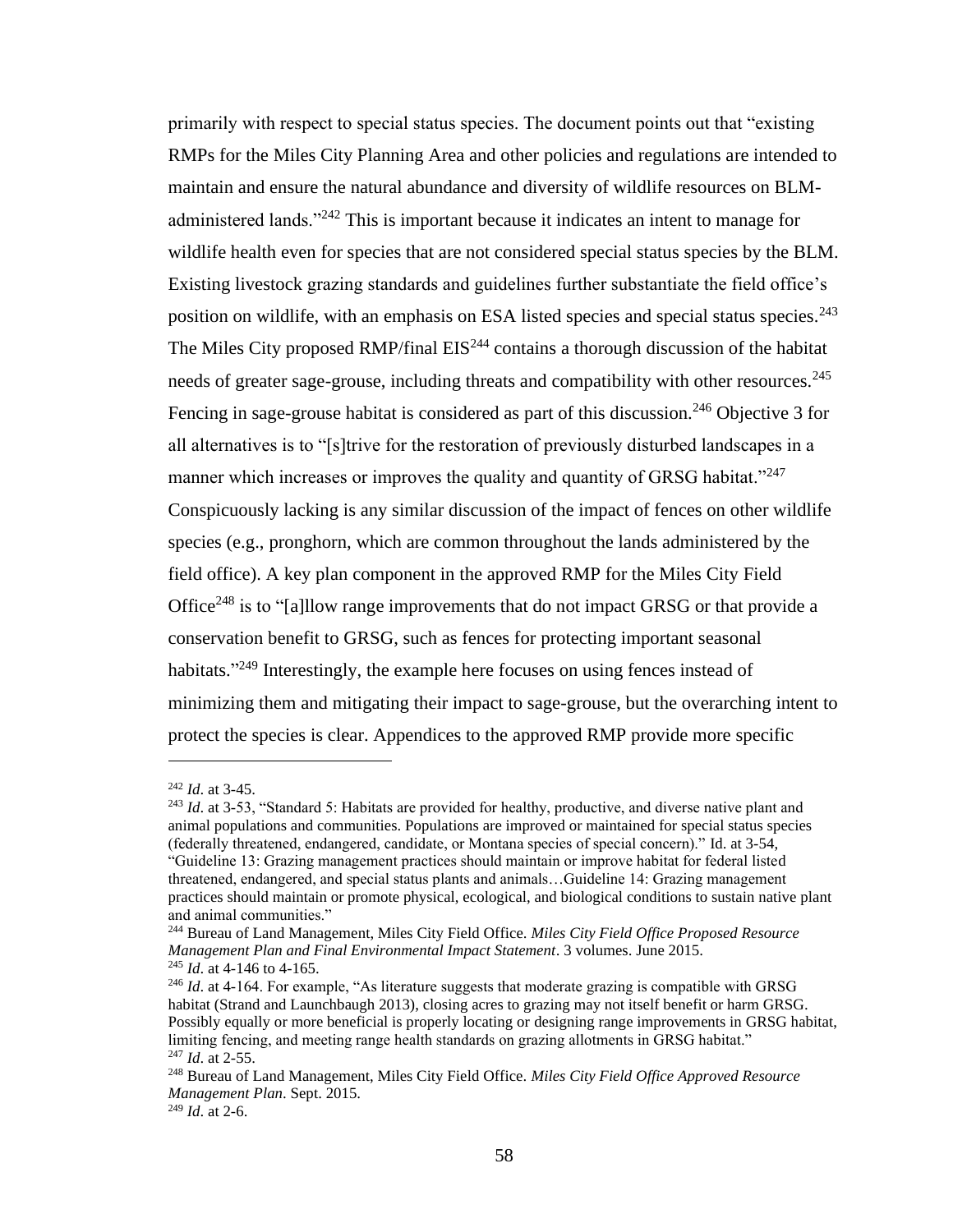guidance pertaining to fences in sage-grouse habitat, generally adhering to the least conservative recommendations provided by the best available science.<sup>250</sup> Appendix  $L -$ Mitigation Measures and Conservation Actions identifies two relevant best management practices (BMPs) to be applied to any BLM authorized activity: "If portions of existing fences or other structures are found to pose a significant threat to wildlife [such] as strike sites, raptor perches, connectivity barriers, etc. mitigate effects through removal, moving or modification; increase visibility of the fences by marking, or through the use of "takedown" fences…[and] Design new structural range improvement and locate supplements (salt or protein blocks) to conserve or enhance wildlife habitat. Structural range improvements in this context include, but not limited to: cattleguards, fences... $^{251}$  These BMPs provide strong guidance while maintaining agency discretion to identify where threats are posed and where and when they choose to apply these BMPs. As in the final EIS, the approved RMP thoroughly considers fencing impacts to sage-grouse but does not address fencing impacts to ungulates.

# *Pinedale Field Office*

The BLM completed an AMS for the Pinedale Field Office in 2003.<sup>252</sup> The AMS acknowledges the impacts of fences on pronghorn and articulates the BLM's approach to the issue. In a general sense, "[n]ew range improvements (e.g., vegetation manipulation, water developments, and fencing) will be designed to the extent possible to meet multiple use objectives for all resources."<sup>253</sup> More specifically,

BLM fence specifications require placing the bottom wire high enough to allow pronghorn to pass without affecting the containment of livestock. Although any new public land fences are constructed to these specifications, older fences are not, and new fences constructed on state or private lands within the RMPPA are not restricted to these specifications. Occasionally, snow may build up in the area between the bottom wire and the ground where it may impede herd movement.

<sup>&</sup>lt;sup>250</sup> *Id.* at GRSG BUF-1 (Appendix B). For example, this appendix states that the BLM will assess and address impacts to sage-grouse by applying "the lek buffer-distances specified as the lower end of the interpreted range in the report unless justifiable departures are determined to be appropriate," followed by the clarification that this includes fences within 1.2 miles of leks. Note that this pertains to assessing and addressing impacts, not to substantive restrictions to BLM actions.

<sup>251</sup> *Id*. at MMCA-7 (Appendix L). This language comes directly from the BLM's Biological Assessment for threatened and endangered species associated with the RMP.

<sup>252</sup> Bureau of Land Management, Pinedale Field Office. *Pinedale Management Situation Analysis*. Jan. 2003.

<sup>253</sup> *Id*. at 2-13.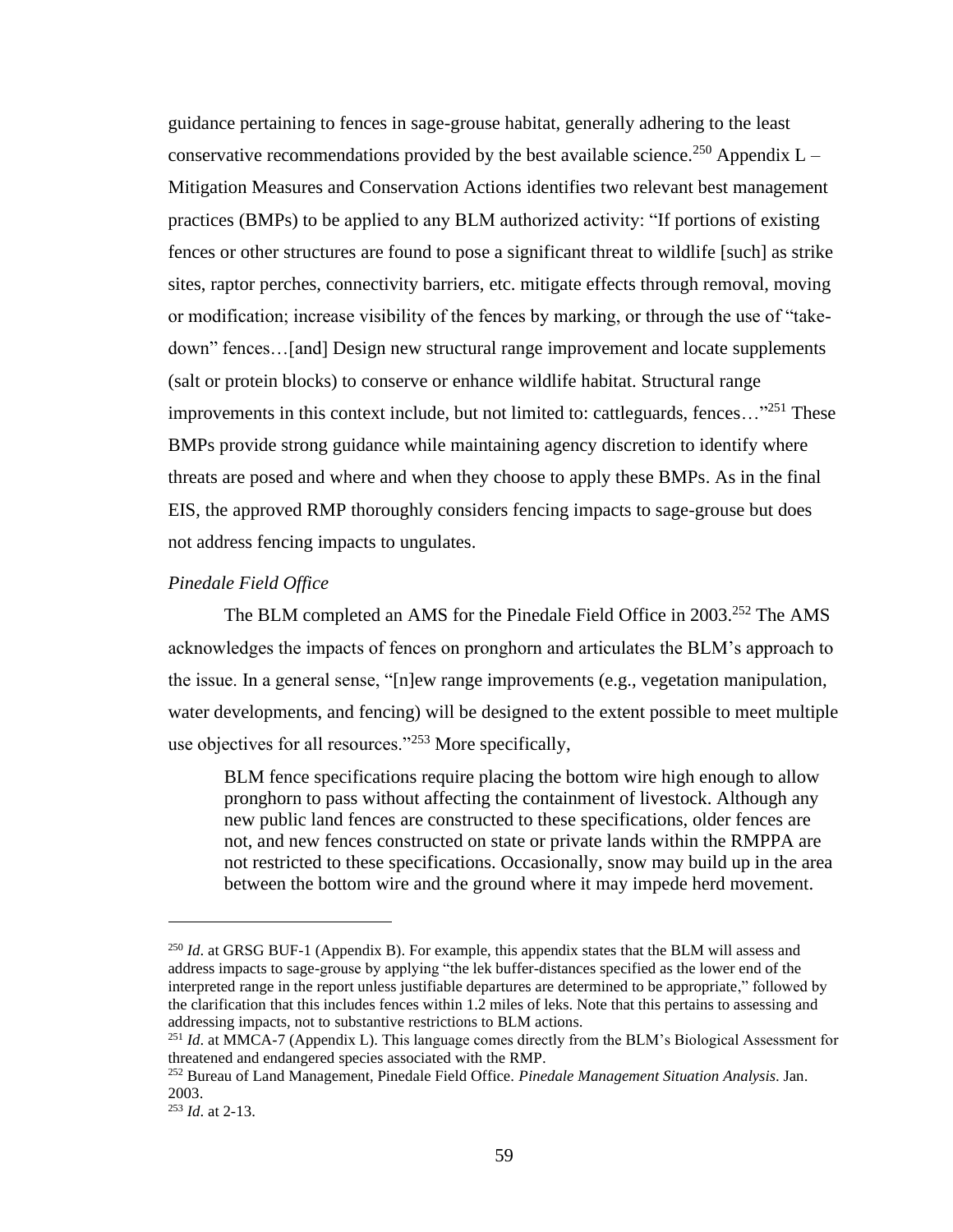When problems with herd mobility are identified, the fences are modified or gates on these fences are opened, especially during severe snow years.<sup>254</sup>

In discussing the environmental consequences of continuing current livestock grazing management direction, the BLM acknowledges that "[m]anagement considerations associated with wildlife can limit the agency's ability to construct fences or water developments designed to improve grazing management."<sup>255</sup> There is a strong focus on pronghorn in the Pinedale proposed RMP/final EIS,<sup>256</sup> specifically with respect to migration route challenges. As such, fencing within known migration route corridors is expressly of concern. The preferred alternative takes the approach of designating a bottleneck along a particular migration route as an ACEC, prohibiting construction of additional fencing within the ACEC "except to enhance the viability of the big game migration."<sup>257</sup> This document also clarifies that "[n]ew fences are designed to reduce impacts on big game animals and comply with BLM Manual  $H-1741-1$ .<sup>258</sup> Appendix 3, which provides mitigating guidelines and operating standards, states that "[e]xisting fences would be reconstructed or modified to meet BLM "wildlife friendly" standards to reduce or offset impacts to wildlife where determined necessary."<sup>259</sup> While this sounds good, it is fully discretionary and compels nothing. A discussion of fence impacts to other wildlife, including sage-grouse, is missing from all of the above documents. When fence impacts to sage-grouse were brought up in comments to the draft EIS, the agency's response was telling in that it clearly favored industry over sage-grouse conservation and the best available science.<sup>260</sup> The approved  $RMP<sup>261</sup>$  effectively contains the same provisions (and omissions) related to wildlife-friendly fencing as found in the proposed RMP/final EIS.

<sup>254</sup> *Id*. at 3-94.

<sup>255</sup> *Id*. at 4-9.

<sup>256</sup> Bureau of Land Management, Pinedale Field Office. *Proposed Resource Management Plan and Final Environmental Impact Statement for the Pinedale Field Office*. Aug. 2008.

<sup>257</sup> *Id*. at 2-106. <sup>258</sup> *Id*. at 3-32.

<sup>259</sup> *Id*. at A3-10.

<sup>&</sup>lt;sup>260</sup> *Id.* at A27-555: "Many of these mitigation standards are currently being implemented. Industry is currently contesting peer-reviewed research on the effects of energy development to sage-grouse populations. BLM is committed to working with the grazing permittees on implementing strategies that are ecologically sound and will increase sage-grouse nesting success."

<sup>261</sup> Bureau of Land Management, Pinedale Field Office. *Record of Decision and Approved Pinedale Resource Management Plan*. Nov. 2008.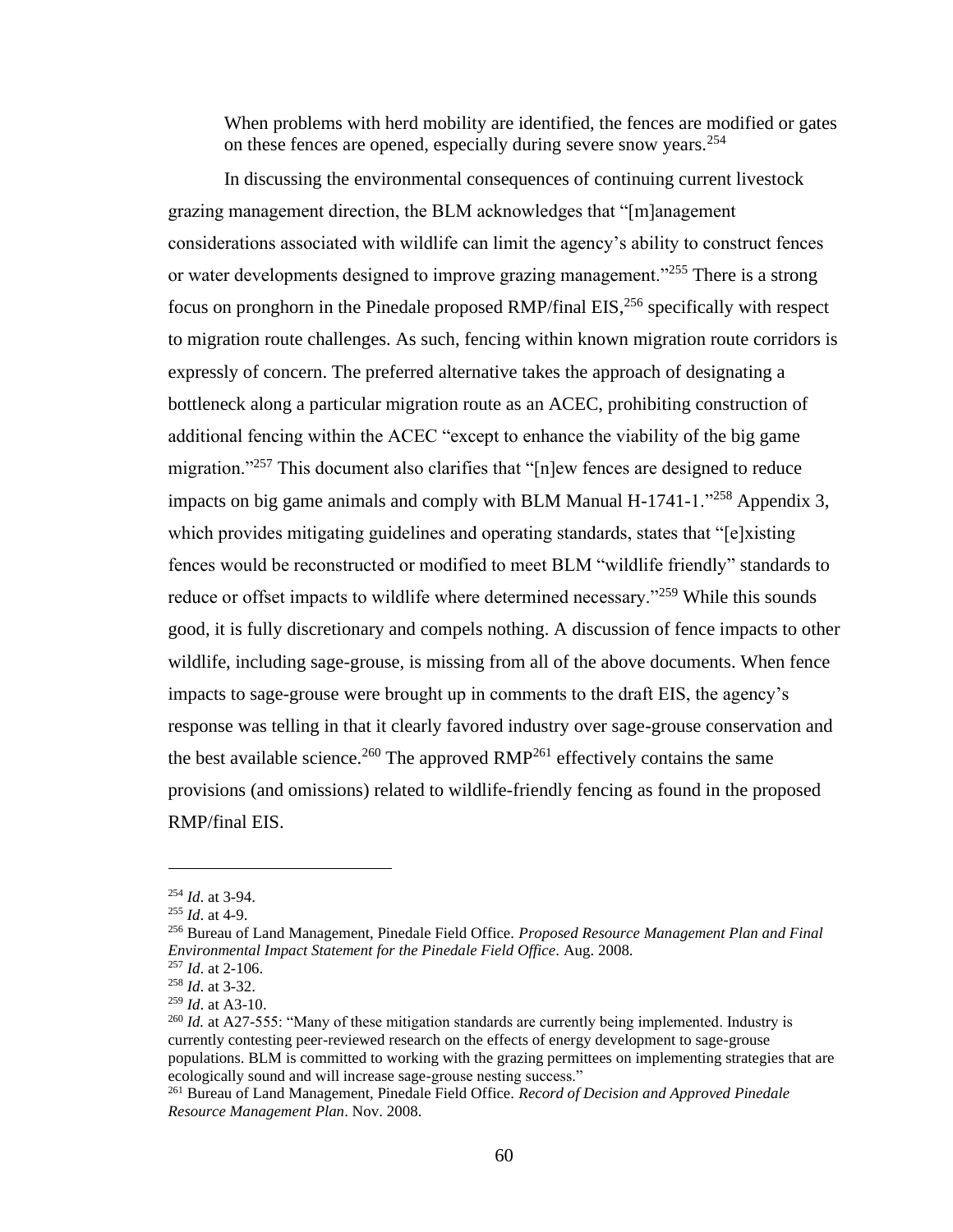# *Pocatello Field Office*

The BLM completed a scoping report for the Pocatello Field Office in  $2003.^{262}$  I was unable to locate or confirm the existence of an AMS. The scoping report mentions neither fences nor wildlife-fence conflicts. The proposed RMP/final  $EIS^{263}$  has a strong focus on the conflict between livestock grazing and sage-grouse habitat given that "[a]pproximately 185,900 acres (96%) of key habitat, 235,700 acres (94%) of breeding habitat, and 70,900 acres (96%) of winter habitat for the greater sage-grouse overlaps grazing allotments within the [Pocatello Field Office]."<sup>264</sup> The document references both the BLM fencing handbook H-1741-1 as well as the Conservation Plan for Greater Sagegrouse in Idaho.<sup>265</sup> The Idaho plan summarizes GSG-fence conflict research, provides multiple recommendations to mitigate risks to sage-grouse caused by fences, and calls for continued research and monitoring to mitigate observed impacts. Mitigation recommendations include the identification of lek locations and determination of greatest risk fences, flagging fences where collisions are documented or likely, avoiding placing new fences within 1 km of leks, locating perchable structures as far away from leks as possible, and considering local conditions to reduce impacts to GSG.<sup>266</sup> Most relevant language in the approved  $RMP^{267}$  appears to be copied verbatim from the final EIS. The approved RMP does contain a supplemental information report specific to the GSG as an attachment, which directly incorporates recommendations from the Idaho plan with respect to fences. The approved RMP also contains some language relevant to ungulatefence conflict, such as Action FW-1.1.3: "Big game movement and safety will be enhanced through fence modifications using approved BLM fence designs,"<sup>268</sup> and the livestock grazing management guidelines to "[c]arefully consider the effects of new management facilities (e.g., water developments, fences) on healthy and properly

<sup>262</sup> Bureau of Land Management, Pocatello Field Office. *Scoping Report for the Pocatello Resource Management Plan and Environmental Impact Statement*. Sept. 2003.

<sup>263</sup> Bureau of Land Management, Pocatello Field Office. *Proposed Resource Management Plan and Final Environmental Impact Statement*. April 2010.

<sup>264</sup> *Id*. at 4-198.

<sup>265</sup> Idaho Sage-grouse Advisory Committee. *Conservation Plan for the Greater Sage-grouse in Idaho*. 2006.

 $^{266}$  *Id.* at 4-63 – 4-64.

<sup>267</sup> Bureau of Land Management, Pocatello Field Office. *Record of Decision and Approved Pocatello Resource Management Plan*. April 2012.

<sup>268</sup> *Id*. at 28.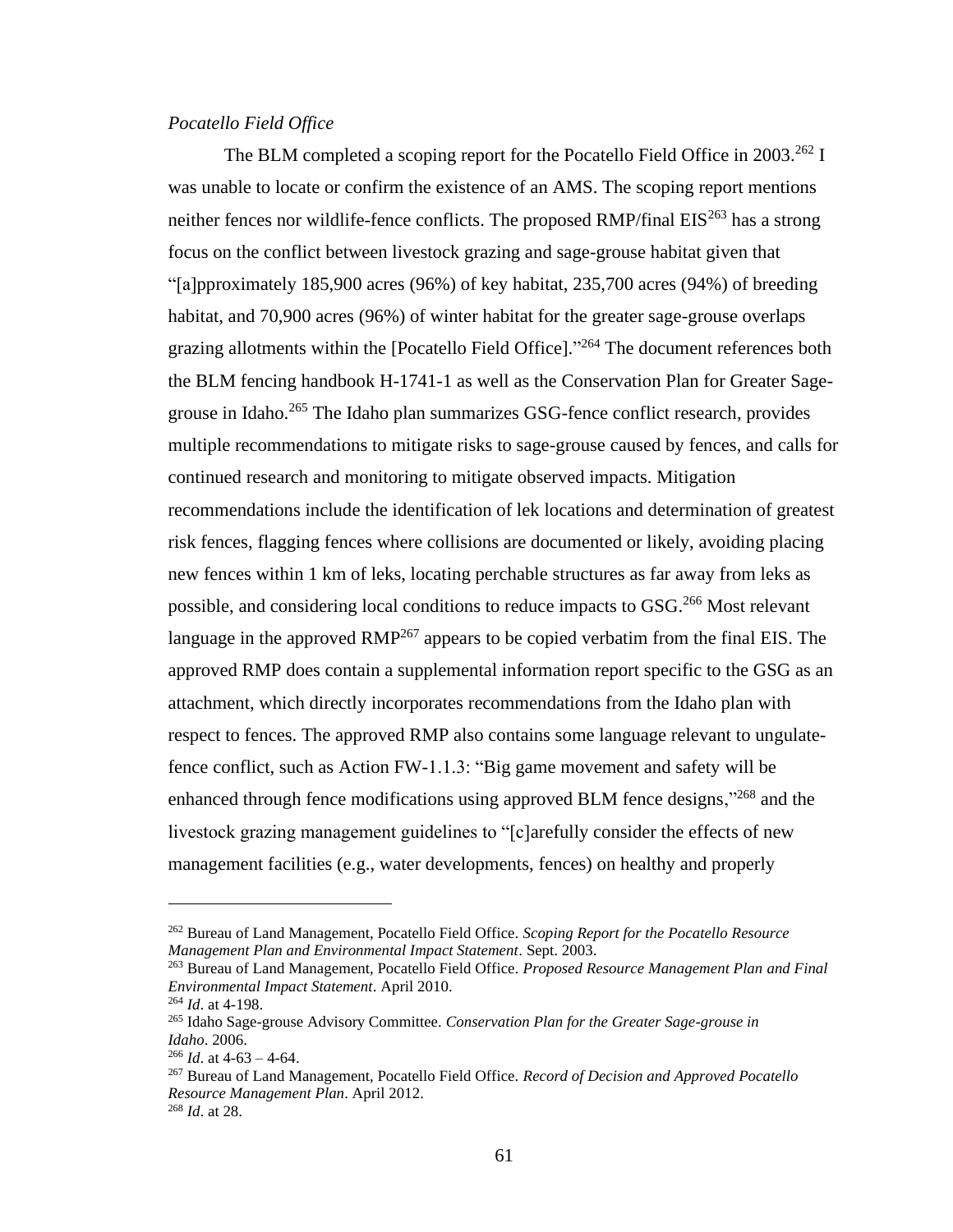functioning rangelands prior to implementation," and "[d]esign management fences to minimize adverse impacts, such as habitat fragmentation, to maintain habitat integrity and connectivity for native plants and animals."<sup>269</sup>

## *Taos Field Office*

The BLM completed a preliminary RMP/final  $EIS^{270}$  for the Taos Field Office in 2011. I was unable to locate an AMS document associated with the plan. One of the wildlife goals is to "[e]nsure optimum populations and a natural abundance and diversity of wildlife resources on public lands by restoring, maintaining and enhancing habitat conditions."<sup>271</sup> The EIS lists the two goals of the livestock grazing program as  $(1)$ "Manage the public rangelands to provide for a sustainable level of livestock grazing consistent with the principles of multiple use and sustained yield," and (2) "Manage livestock grazing on the public rangelands to provide maintenance or enhancement of the natural resources."<sup>272</sup> In the same section, the document references BLM Fencing Handbook H-1741-1 as a source for "Continuing Management Guidance"<sup>273</sup> to accomplish these goals. Alternative A, the preferred alternative, addresses both new and existing fences by stating that "[f]ences would be built to standard BLM wildlife specifications to allow for wildlife passage, with the exception of fences built specifically to keep native ungulates out of an area (i.e., forage monitoring plots). Fences identified as barriers to wildlife movement would be considered for removal or reconstruction."<sup>274</sup> In discussing the existing environment, it is clear that the Taos Field Office has previously modified existing fences in big game migratory corridors.<sup>275</sup> The approved RMP<sup>276</sup> includes the same relevant information as the preliminary RMP/final EIS. Neither document mentions the impacts of fences on avian wildlife.

<sup>269</sup> *Id*. at A-22.

<sup>270</sup> Bureau of Land Management, Taos Field Office. *Proposed Taos Resource Management Plan and Final Environmental Impact Statement*. Nov. 2011.

<sup>271</sup> *Id*. at 34.

<sup>272</sup> *Id*. at 57.

<sup>273</sup> *Id*. at 58.

<sup>274</sup> *Id*. at 101.

<sup>275</sup> *Id*. at 208, 213.

<sup>276</sup> Bureau of Land Management, Taos Field Office. *Taos Resource Management Plan*. May 2012.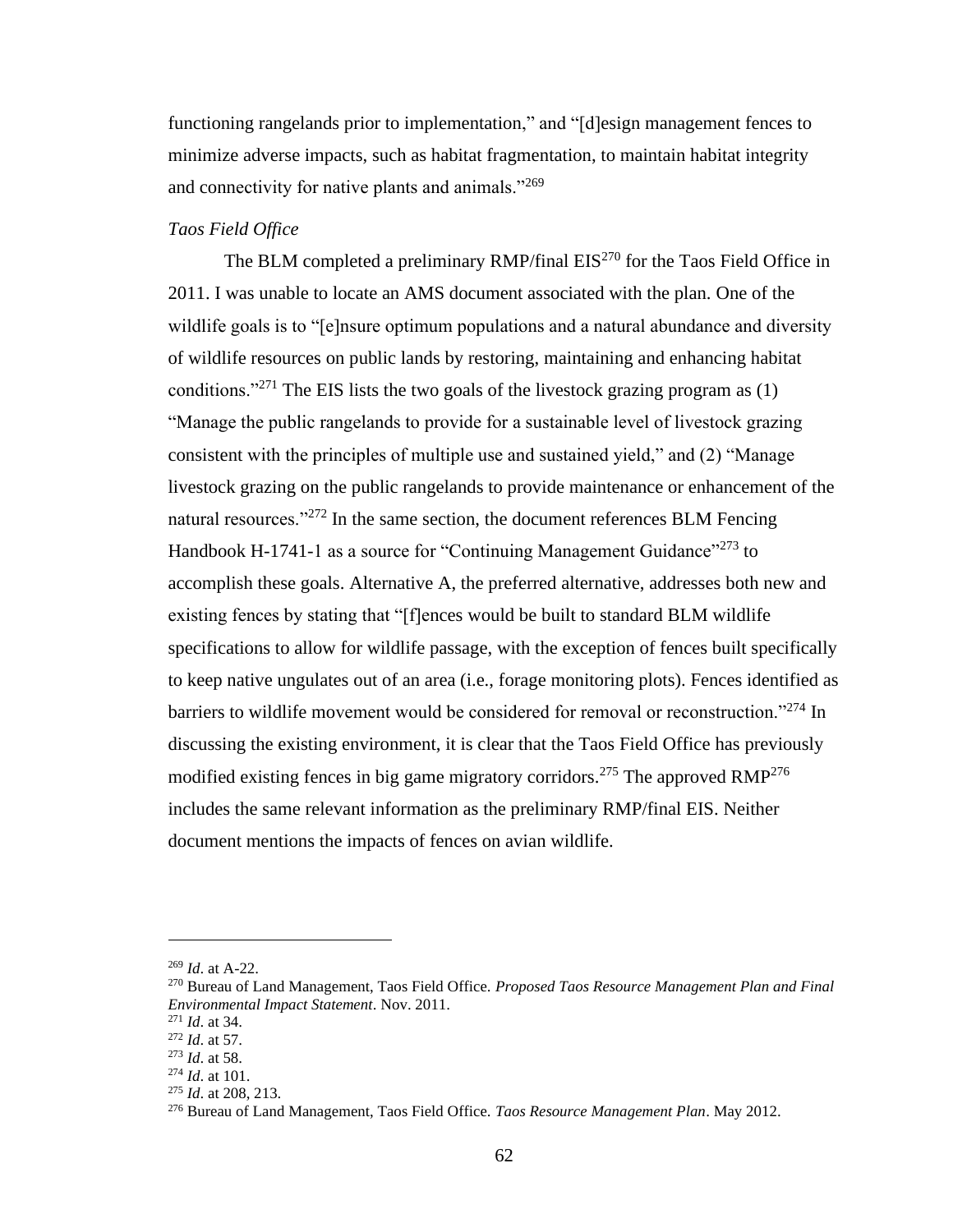## *BLM Plan Summary*

It is clear that ESA listed and special status species receive significantly more attention in BLM RMPs than other species. Relevant to the impacts of fences on wildlife in the American West, this generally means that RMPs consider impacts to greater sagegrouse with little to no attention paid to impacts to ungulates. It is worth noting that, as a result of the U.S. Fish and Wildlife Service's decision not to list the GSG under the ESA, many BLM plans were amended to help protect sage-grouse habitat and the BLM also issued regional Greater Sage-Grouse Approved Resource Management Plan Amendments (GRSG ARMPAs).<sup>277</sup> The Idaho-Western Montana GRSG ARMPA includes two management directions (MDs) and four required design features (RDFs) relevant to fencing:

- MD LG 11: Design any new structural range improvements, following appropriate cooperation, consultation and coordination, to minimize and/or mitigate impacts on GRSG habitat. $278$
- MD LG 13: Prioritize removal, modification or marking of fences or other structures in areas of high collision risk following appropriate cooperation, consultation and coordination to reduce the incidence of GRSG mortality due to fence strikes.<sup>279</sup>
- RDF-60: Restrict the construction of tall facilities and fences to the minimum number and amount needed. (Lands and Realty) $^{280}$
- RDF-81: Require sage-grouse-safe fences. (Fluid Mineral Leasing)<sup>281</sup>
- RDF-105: Avoid building new wire fences within 2 km of occupied leks…If this is not feasible, ensure that high risk segments are marked with collision diverter devices or as latest science indicates.  $(Grazing)^{282}$
- RDF-107: Utilize temporary fencing (e.g., ESR, drop down fencing) where feasible and appropriate to meet management objectives. (Grazing)<sup>283</sup>

Through this and similar regional and field-office-level amendments, these

directions and requirements effectively apply to all GSG habitat under the BLM's

jurisdiction. These 2015 amendments have encouraged at least some shift in the BLM's

<sup>277</sup> A good example of a GRSG ARMPA is the *Idaho and Southwestern Montana Greater Sage-Grouse Approved Resource Management Plan Amendment* prepared by the BLM's Idaho State Office, Sept. 2015.  $2^{78}$ *Id.* at 2-24.

<sup>279</sup> *Id*. at 2-25.

<sup>280</sup> *Id*. at C-7.

<sup>281</sup> *Id*. at C-8.

<sup>282</sup> *Id*. at C-10.

<sup>283</sup> *Id*. at C-10.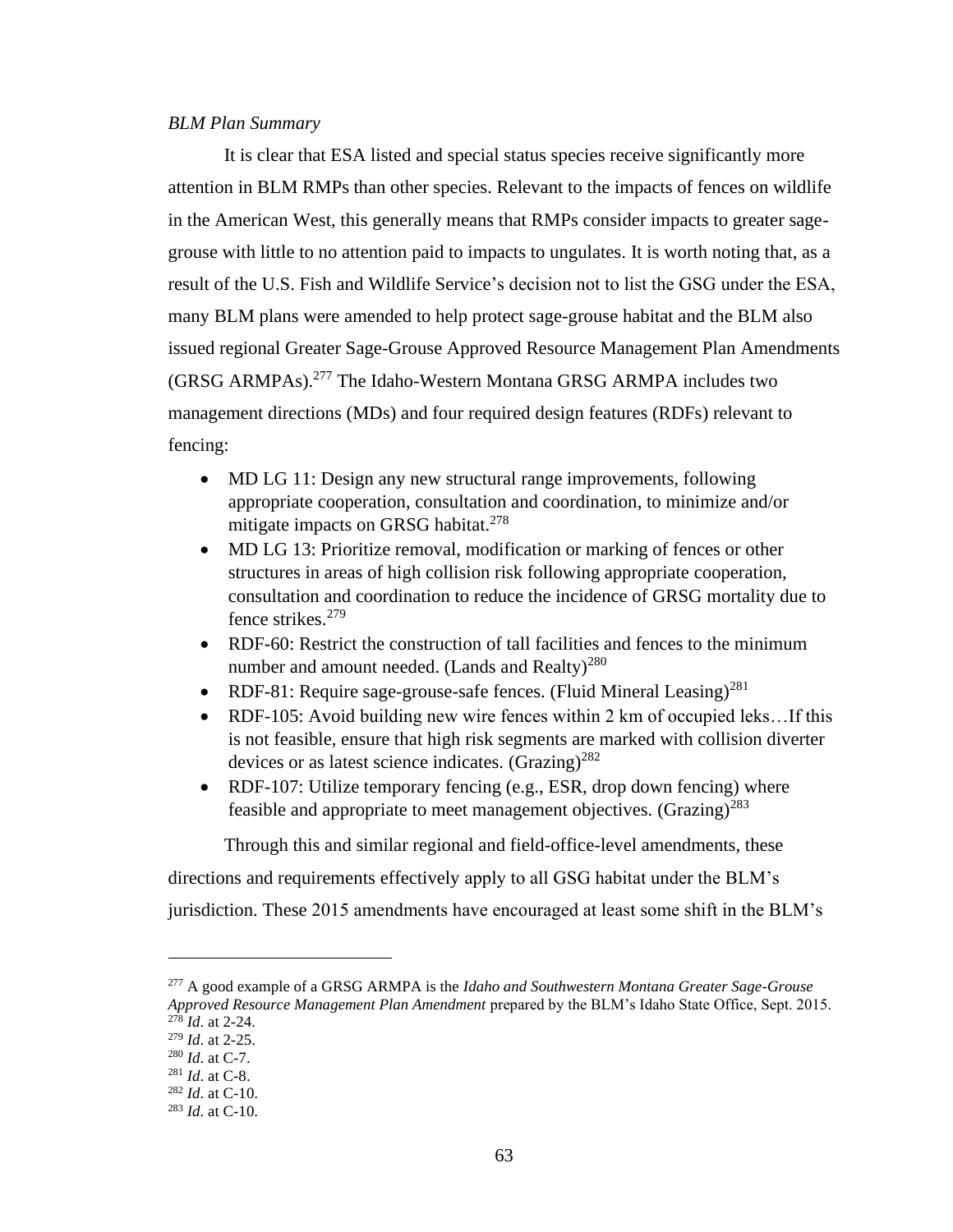multiple-use priorities away from extractive industry and toward wildlife conservation in sage-grouse habitat.

As demonstrated by the consideration of pronghorn in the Pinedale RMP, the BLM clearly has discretion to address the needs of non-special status species at the field office planning level. The ease of doing this is significantly aided by the existence of BLM's Fencing Handbook H-1741-1. While this reference needs to be updated to include avian species and the most current science, RMPs can simply state that all fences will be constructed in a wildlife-friendly manner in accordance with Handbook H-1741-1 (the Taos RMP comes close to doing this). As simple as this might be, not all plans make such a clear statement. This task is significantly more difficult for the Forest Service, which has no document comparable to the BLM's fencing handbook.

Because many RMPs leave decisions impacting fencing for allotment-level planning, I attempted to review a sample of BLM AMPs. These documents are generally not publicly available, unlike their associated NEPA documents. As with RMPs and their associated EISs, the NEPA documents associated with AMPs tend to contain more information than what would be provided in the AMP. In light of this, I reviewed a sample of seven EAs associated with BLM AMPs. I attempted to select documents from a random sample of allotments across the western U.S. written within the last 10 years. Due to availability and the difficulty of locating these documents, my sample ended up being somewhat opportunistic.<sup>284</sup> These EAs are from seven different field offices in seven different western states, all completed between 2015 and 2020.

All EAs reviewed acknowledge that fences can negatively impact wildlife. Each assessment also requires the use of wildlife-friendly fencing for new fences, although one study only required this in reference to sage-grouse and another simply prohibited new fencing due to wildlife considerations. Two documents directly referenced the BLM's Fencing Handbook (H-1741-1), while three others clearly used the manual to specify fence types or referenced BLM standard specifications. None of these plans contained a provision or requirement to replace existing fence with wildlife-friendly fence. While this

 $284$  I located these documents using the BLM National NEPA Register at

<https://eplanning.blm.gov/eplanning-ui/home> and searching for projects containing the word "allotment" in various parts of the western U.S. I ultimately selected geographically dispersed projects completed within the last ten years that included EAs available for download.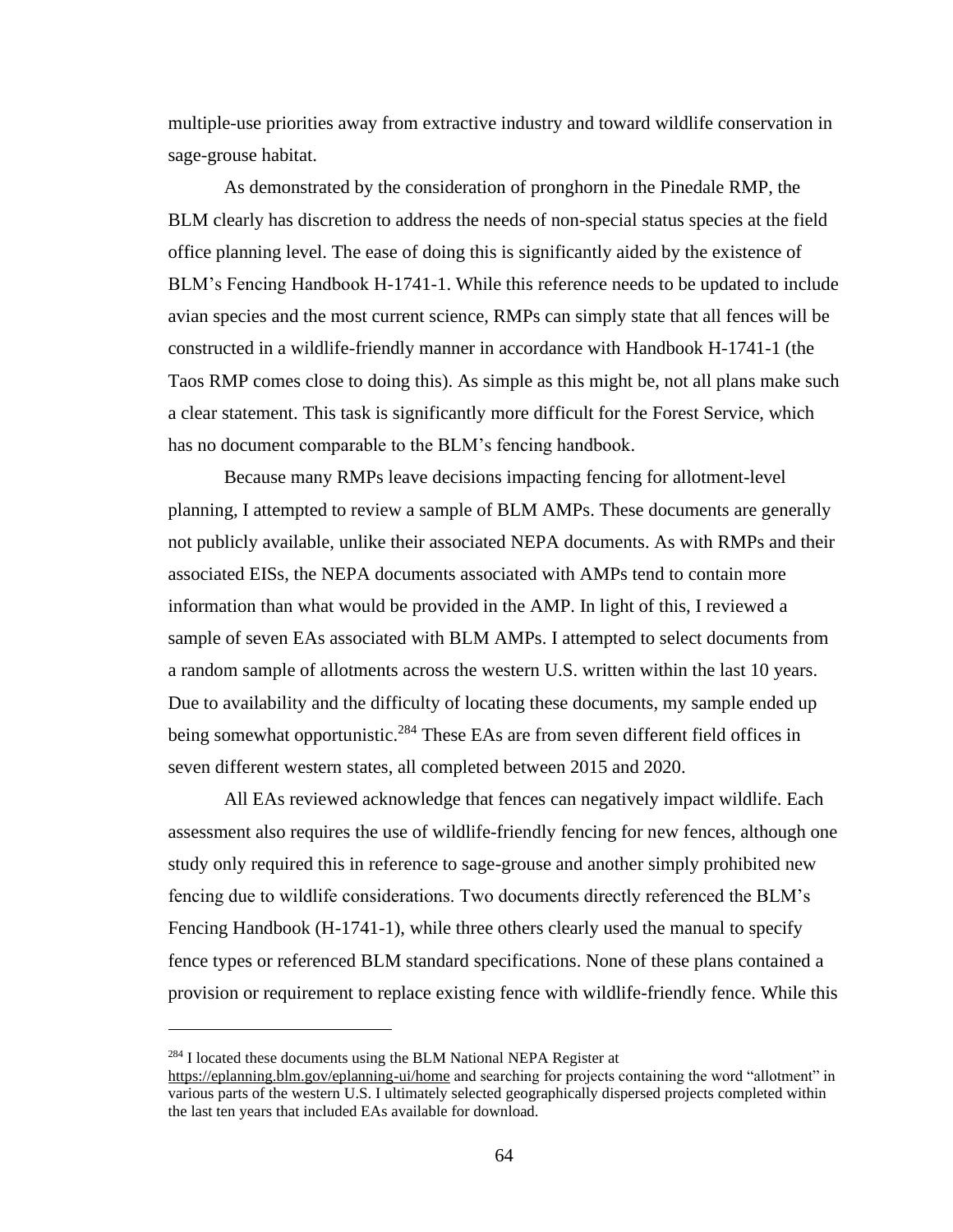is not a systematic study of AMPs, this small sample illustrates the variability found in AMPs with respect to wildlife considerations in fencing. In comparison to the USFS AMPs reviewed (summarized previously), BLM AMPs tend to contain stronger wildlifefriendly fence language. Table 3 shows a summary of the relevant information gleaned from these documents.

| Table 3                                                                                                  |                                                                     |                        |          |                     |                     |                       |                       |
|----------------------------------------------------------------------------------------------------------|---------------------------------------------------------------------|------------------------|----------|---------------------|---------------------|-----------------------|-----------------------|
| Summary of Wildlife-Friendly Fence Considerations in 7 NEPA Documents for BLM Allotment Management Plans |                                                                     |                        |          |                     |                     |                       |                       |
|                                                                                                          | State Field Office                                                  | Allotment Name         | lYear    | Acknowledgement     | <b>Requires WFF</b> | Remove/Re             | <b>References BLM</b> |
|                                                                                                          |                                                                     |                        |          | of Wildlife-Fence   |                     | place                 | Handbook              |
|                                                                                                          |                                                                     |                        |          | Conflict            |                     | <b>Provision</b>      | H-1741-1              |
|                                                                                                          |                                                                     | Big Draw, Vouga        |          |                     |                     |                       |                       |
|                                                                                                          |                                                                     | Reservoir, Barrett     |          |                     |                     |                       |                       |
| <b>CO</b>                                                                                                | <b>Gunnison</b>                                                     | Creek, and Coyote Hill | 2017 Yes |                     | Yes                 | No                    | Yes (indirectly)      |
| ID                                                                                                       | Bruneau                                                             | <b>DCC</b>             |          | 2020 Yes (GSG only) | Yes (GSG only)      | No                    | <b>No</b>             |
|                                                                                                          |                                                                     |                        |          |                     |                     | Replace to            |                       |
| MT                                                                                                       | Miles City                                                          | Pumpkin Creek          | 2020 Yes |                     | Yes $(1)$           | <b>BLM</b> specs      | <b>No</b>             |
| <b>NV</b>                                                                                                | Sierra Front                                                        | Paiute Canyon          | 2015 Yes |                     | Yes                 | $No^{(2)}$            | Yes (indirectly)      |
| OR.                                                                                                      | Burns                                                               | Alder Creek            | 2018 Yes |                     | Yes $(3)$           | No                    | Yes (indirectly)      |
| <b>WA</b>                                                                                                | Wenatchee                                                           | Duffy Creek            | 2017 Yes |                     | Yes                 | No                    | Yes                   |
|                                                                                                          |                                                                     | Pathfinder, Granite    |          |                     |                     |                       |                       |
|                                                                                                          |                                                                     | Ridge, & Steamboad     |          |                     |                     |                       |                       |
| <b>WY</b>                                                                                                | Casper                                                              | Lake                   | 2019 Yes |                     | Yes                 | Modify <sup>(4)</sup> | Yes                   |
|                                                                                                          | (1) Explicitly precludes new fences due to wildlife considerations. |                        |          |                     |                     |                       |                       |
|                                                                                                          | (2) States that pasture fences will be considered for removal.      |                        |          |                     |                     |                       |                       |

(3) New fence type spelled out in great detail, in accordance with Handbook H-1741-1.

(4) Includes provision to modify all fences determined to be strike or entrapment hazard.

The final level where fence types and specifications might be found is within grazing permits. Grazing permits are generally not publicly available. According to the Range Management Specialist for the Missoula Field Office,<sup>285</sup> fence language found in permits typically requires permittees to maintain fence functionality but does not provide specifications or standards, which are more likely to be articulated in the AMP. The BLM does not have an equivalent to the USFS's annual operating instructions (AOIs) attached to permits or leases.

#### Analysis

Multiple examples exist of statutory language requiring BLM managers to *consider* the needs of wildlife when making decisions affecting BLM-administered lands. While none of this language addresses fencing explicitly, there is ample room in the generalized phrasing for wildlife advocates to argue that wildlife-fence conflicts must be

<sup>&</sup>lt;sup>285</sup> Phone conversation with Steve Bell on August 26, 2021.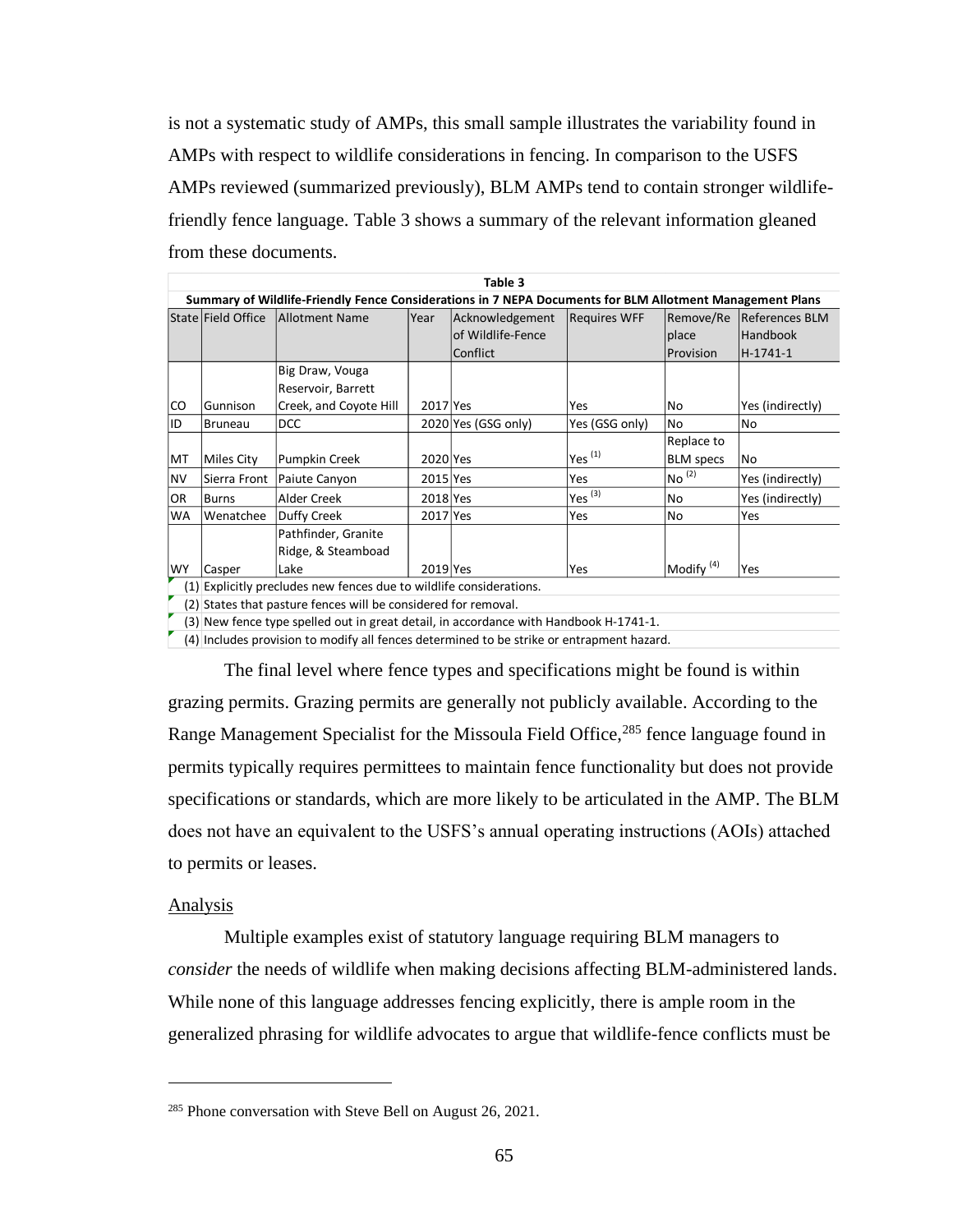assessed and considered. One important statutory example includes the FLPMA's multiple use mandate, that considers *wildlife and fish* a renewable resource to be managed for the "long-term needs of future generations…without permanent impairment of the productivity of the land and the quality of the environment."<sup>286</sup> In situations where fences are likely to cause "irreparable damage to important…fish and wildlife resources," ACECs may be drawn upon to compel BLM managers to consider and prioritize protection of the resource.<sup>287</sup> The FLPMA also mandates that AMPs describe the "type, location…and general specifications"<sup>288</sup> of range improvements, but requires nothing similar of RMPs. Of a more compelling nature, and specific to rights-of-way, the FLPMA requires that "each right-of-way…contain…terms and conditions which will…minimize damage to... fish and wildlife habitat."<sup>289</sup> Applied to fencing, ROW terms and conditions must require that all fences be constructed in a wildlife-friendly manner.

The most compelling statutory requirement is that the Secretary of Interior must "take any action necessary to prevent unnecessary or undue degradation of the lands." This UUD standard is not statutorily defined, and current regulations fail to interpret the standard in a way that gives it any substantive meaning, only requiring that existing laws not be violated, which was already the case. Whether or not wildlife is considered part of the "lands" in the context of the UUD standard is unclear. Although there is relatively little case law interpreting the UUD standard, $^{290}$  the 10<sup>th</sup> Circuit Court of Appeals upheld the application of this standard to wilderness study areas in *Sierra Club v. Hodel*. 291

BLM regulations expand on these statutory requirements in a few important ways. First, the BLM must develop state and regional standards that address habitat quality to support "[h]ealthy, productive and diverse populations of native species."<sup>292</sup> Note that this does not require that these standards prioritize wildlife, only that the BLM develop them on a state and regional level. Secondly, the land management planning process must

<sup>286</sup> 43 U.S.C. § 1702(c).

<sup>287</sup> 43 U.S.C. § 1712(c)(3) and 43 U.S.C. § 1702(a).

<sup>288</sup> 43 U.S.C. § 1702(k)(2).

<sup>289</sup> 43 U.S.C. § 1765(a).

<sup>290</sup> *See* Roger Flynn, "Daybreak on the Land: The Coming of Age of the Federal Land Policy and Management Act of 1976," *Vermont Law Review* 29, no. 3 (Spring 2005): 815-846. <sup>291</sup> Sierra Club v. Hodel, 848 F.2d 1068 (10th Cir. 1988), holding that the "unnecessary or undue"

degradation" standard provided "law to apply" and does not, as the BLM contended, "breath discretion at every pore."

<sup>292</sup> 43 C.F.R. § 4180.2(f)(1)(iv).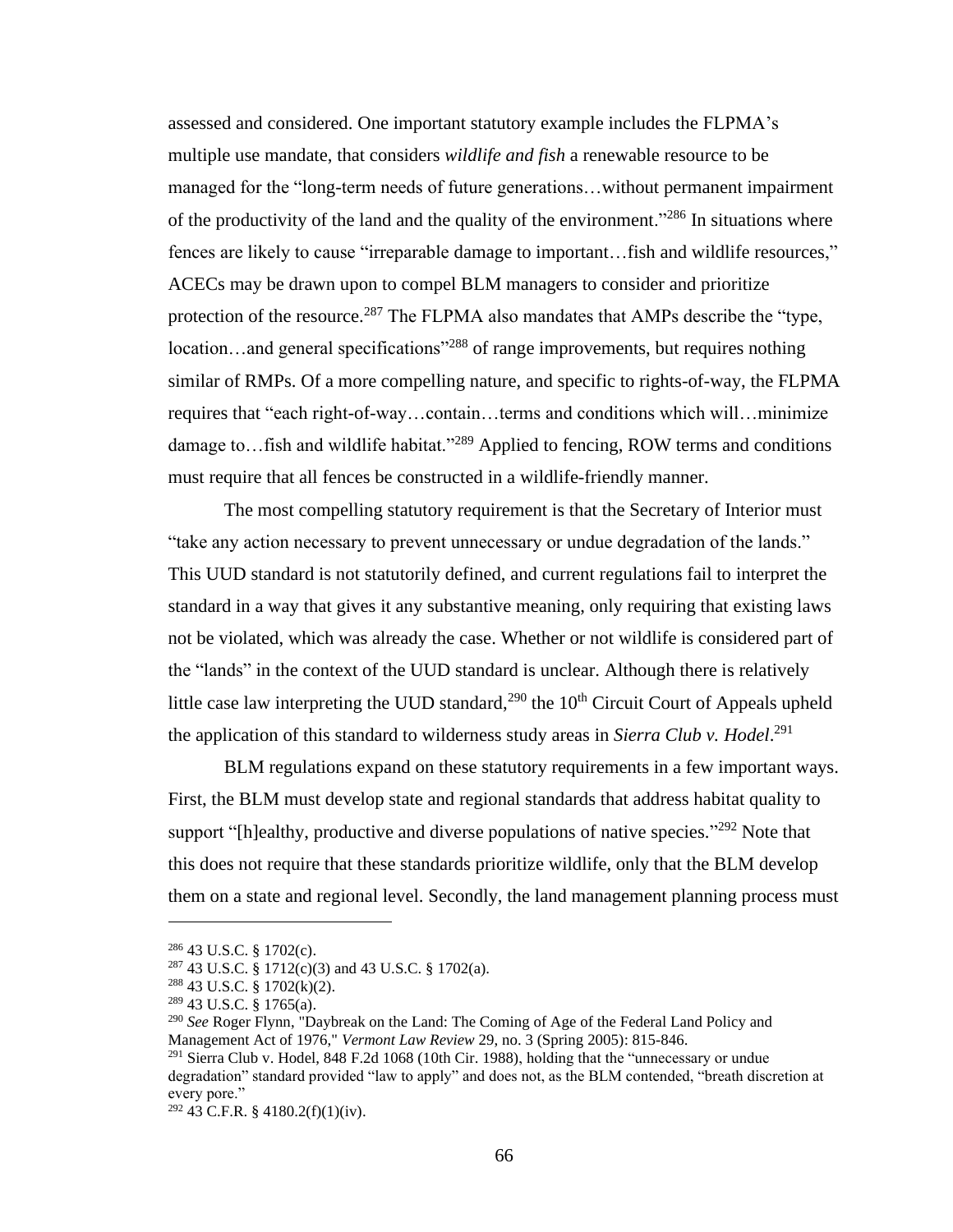use an interdisciplinary approach appropriate to the values involved.<sup>293</sup> This means that range management decisions must necessarily involve wildlife biologists, ensuring wildlife values are considered. Lastly, BLM regulations require that range improvements "be installed, used, maintained, and/or modified on the public lands, or removed from these lands, in a manner consistent with multiple-use management."<sup>294</sup> For range improvements to be consistent with multiple-use management, they must consider wildlife needs and accommodate them if it is reasonable to do so. This essentially requires new range fences to be constructed in a wildlife-friendly manner but leaves fence removal and modification in a gray area when available funding and resources are considered.

BLM Handbook H-1741-1 provides the guidance necessary for the BLM to construct fences in a wildlife-friendly manner. The handbook also provides guidance for when to modify or remove existing fences. However, as a directive, use of the handbook is neither required nor enforceable without a statute or regulation mandating its use. While the mere existence of the BLM's fencing handbook is a great improvement over the Forest Service's lack of clear standards, it has two major shortcomings. First, it was written in 1989. In the decades since, biologists have learned a considerable amount about wildlife-fence interactions and how to minimize hazards to wildlife while fences continue to serve their primary purpose. Secondly, while the handbook duly considers ungulate species, it is silent with respect to avian species.

When species listed under the ESA are involved, the Act's prohibitions on (1) the take of listed species<sup>295</sup> and (2) federal actions that are likely to "jeopardize the continued existence of any endangered species or threatened species or result in the destruction or adverse modification of habitat of such species<sup>"296</sup> provide a sufficient hook to compel the use of wildlife-friendly fencing to avoid the need to obtain an incidental take permit or prepare an incidental take statement. While the ESA makes clear that "take" includes "harm," ESA regulations make clear that harm includes "habitat modification or

 $293$  43 C.F.R. § 1610.1(c).

<sup>294</sup> 43 C.F.R. § 4120.3-1(a).

 $295$  16 U.S.C. § 1538(a)(1)(B).

 $296$  16 U.S.C. § 1536(a)(2).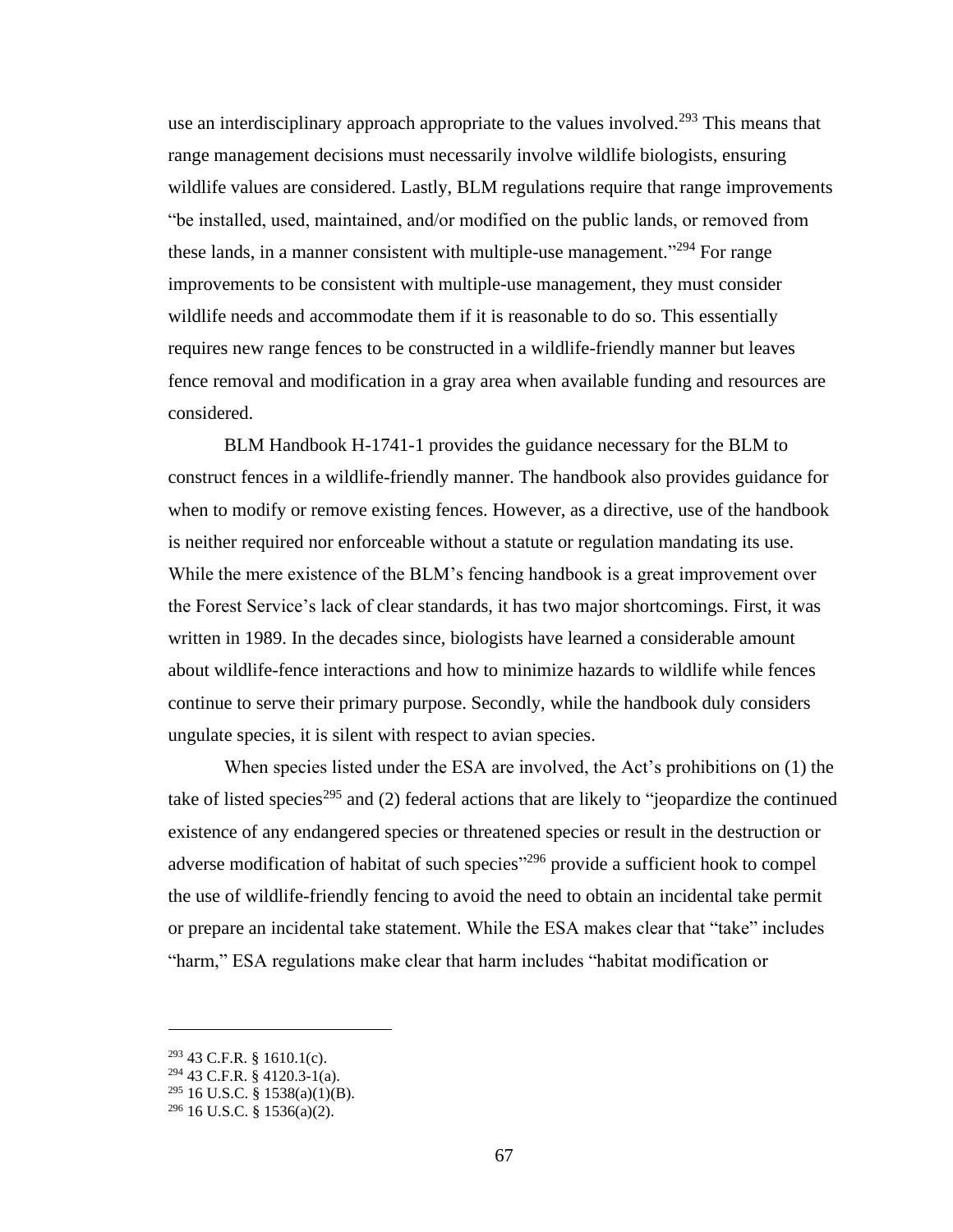degradation" that "actually kills or injures fish or wildlife."<sup>297</sup> Advocates should be prepared to link fences with habitat modification and show that a fence actually killed or injured an animal classified as a threatened, endangered, or candidate species under the Act. Practically, the threat provided by the ESA and the relative ease of constructing wildlife-friendly fencing should be sufficient to persuade BLM managers to construct new fences in a wildlife-friendly manner.

Similar to forest plans, BLM RMPs vary considerably in terms of their treatment of wildlife-friendly fencing, many of them leaving fence considerations to be covered by AMPs. The AMPs reviewed for this paper generally did a good job of requiring wildlifefriendly fencing for proposed fences (likely due to the FLPMA provision requiring AMPs to articulate the type and location of proposed fences).<sup>298</sup> However, the fact that this issue is omitted from some RMPs is problematic because not all allotments have AMPs, not all fence constructed on BLM lands is on a designated allotment, and wildlife-friendly fencing is a landscape-level issue that should be guided by policy at a similar scale.

Also, similar to forest plans, BLM plans seem to carry the same central theme in that they tend to lack meaningful, enforceable standards and guidelines. Relevant to fencing, RMPs are generally written to take full advantage of the discretion afforded to the BLM by law. This does not mean that the BLM fails to construct fences in a wildlifefriendly manner, but it does demonstrate that significant room exists for plans to contain more meaningful and enforceable language on the subject.

<sup>297</sup> 50 C.F.R. § 17.3.

 $298$  43 U.S.C. § 1702(k)(2).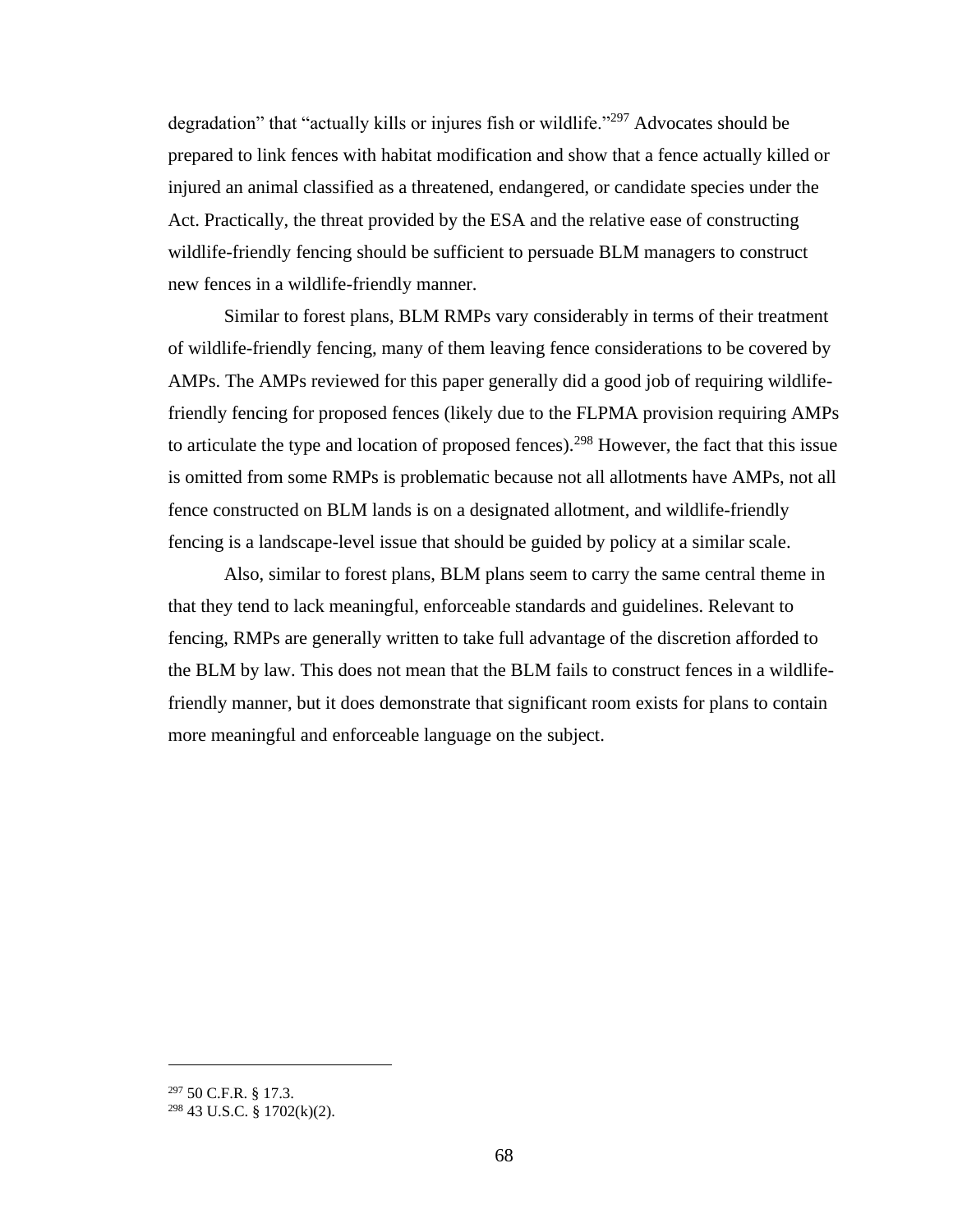# VI. Conclusions and Recommendations for Wildlife Advocates

#### **Conclusions**

Perhaps as obvious as it is important, "[e]ffective conservation … requires coordinated work by researchers, lawyers and policy makers, and natural resource managers."<sup>299</sup> The topic of wildlife-friendly fencing does not need to be adversarial among these groups and should be viewed in a cooperative light. Given the nature of policy related to wildlife-friendly fencing and the combined authority and discretion of both the USFS and BLM, wildlife advocates are more likely to be effective if they view their relationships with these agencies as cooperative and helpful.

Based on my conversations with land managers from both agencies, it seems that rangeland managers support the use of wildlife-friendly fencing. Consequently, the use of wildlife-friendly fencing for new fences appears to be the new norm (although not universal) despite the muddled nature of agency policies and general lack of compulsory policy language. Additionally, grazing permittees are incentivized to support the use of wildlife-friendly fencing because it reduces maintenance costs (i.e., when elk become entangled in fences, damage to both the elk and fence result, so a reduction in these types of incidents benefits all).<sup>300</sup> All of this indicates that the timing is right for agency decisionmakers across the BLM and USFS to use the best available scientific information to develop and implement consistent, holistic, and enforceable fencing requirements that reduce threats to wildlife and support landscape-scale connectivity.

Both agencies have ample statutory and regulatory authority to require that fences constructed on their jurisdictional lands are built in a wildlife-friendly manner. While neither agency has explicitly done so on an agency-wide level, policy language relating to wildlife and infrastructure could be interpreted as requiring new fences to be constructed in a way that minimizes harm to wildlife. Throughout the course of my research, I got the impression that most new fencing constructed on these lands is done so in a wildlife-

 $^{299}$  Vicky J. Meretsky, Jonathan W. Atwell, and Jeffrey B. Hyman. "Migration and conservation: Frameworks, gaps, and synergies in science, law, and management." *Environmental Law* (Northwestern School of Law) 41, no. 2 (2011): 447-534 at 451.

<sup>300</sup> Based on conversations with Shawn Heinert, *supra* note 64 and Floyd Thompson, *infra* note 309. Both BLM range managers concurred that there is widespread general support for wildlife-friendly fencing among permittees within their jurisdiction, while acknowledging that some permittees do push back in favor of traditional 5-strand barbed wire fences.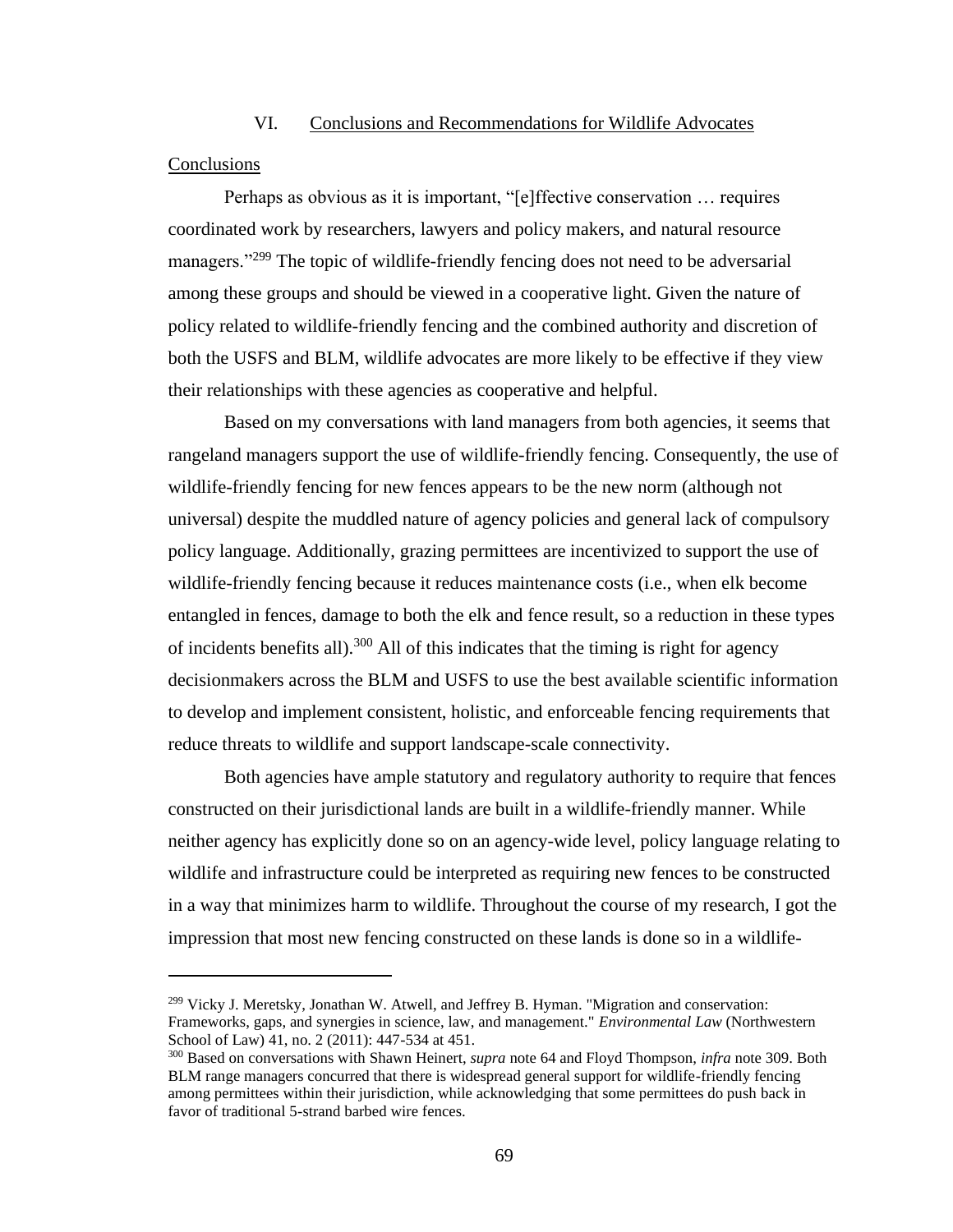friendly manner. New stretches of fence that fail to meet wildlife-friendly standards typically deviate from these standards due to ground conditions and the convenience of constructing an alternate form of fence (e.g., constructing jack-leg fence over rocky soils instead of a wire fence with driven posts and wildlife-friendly wire spacing).

Even though the agencies and agency personnel may be likely to support the use of wildlife-friendly fencing, wildlife advocates should anticipate significant resistance to a voluntary waiver of discretion on the matter. Both agencies have a pattern of writing policy in a manner that retains the maximum level of discretion afforded by law, so while everyone may generally agree on best fencing practices, best fencing policy in some ways is a separate issue.

While the cost of constructing wildlife-friendly wire fence compared to a traditional 5-strand wire fence is similar, the cost of removing or replacing existing fence that does not meet wildlife-friendly standards is significant compared to the alternative of doing nothing. Given the amount of existing, older fence on these public lands, this is a bigger issue for wildlife and one that existing policies and funding mechanisms are illequipped to remedy. Legally, there is not much that can be done to compel either agency to remove or replace existing fence that fails to meet wildlife-friendly standards. Section 706(1) of the APA permits courts to "compel agency action unlawfully withheld or unreasonably delayed,"<sup>301</sup> but as demonstrated by the U.S. Supreme Court's decision in *Norton v. SUWA*,<sup>302</sup> the judiciary is reluctant to compel agency action without a clear and substantive violation of a statutory or regulatory requirement. Such a requirement does not exist for either agency with respect to wildlife-friendly fencing.

It is one thing to require wildlife-friendly fencing and another altogether to articulate what this means and how, precisely, to construct fences in this manner. The level of detail required to do this is generally beyond that typically included at the statutory and regulatory levels. The BLM has addressed this through Handbook H-1741- 1. While outdated and missing important consideration of avian species, this is a great step in the right direction and far better than having no such clear guidance, as is the case with the USFS.

 $301$  5 U.S.C. § 706(1).

<sup>302</sup> Norton v. Southern Utah Wilderness Alliance, 542 U.S. 55 (2004).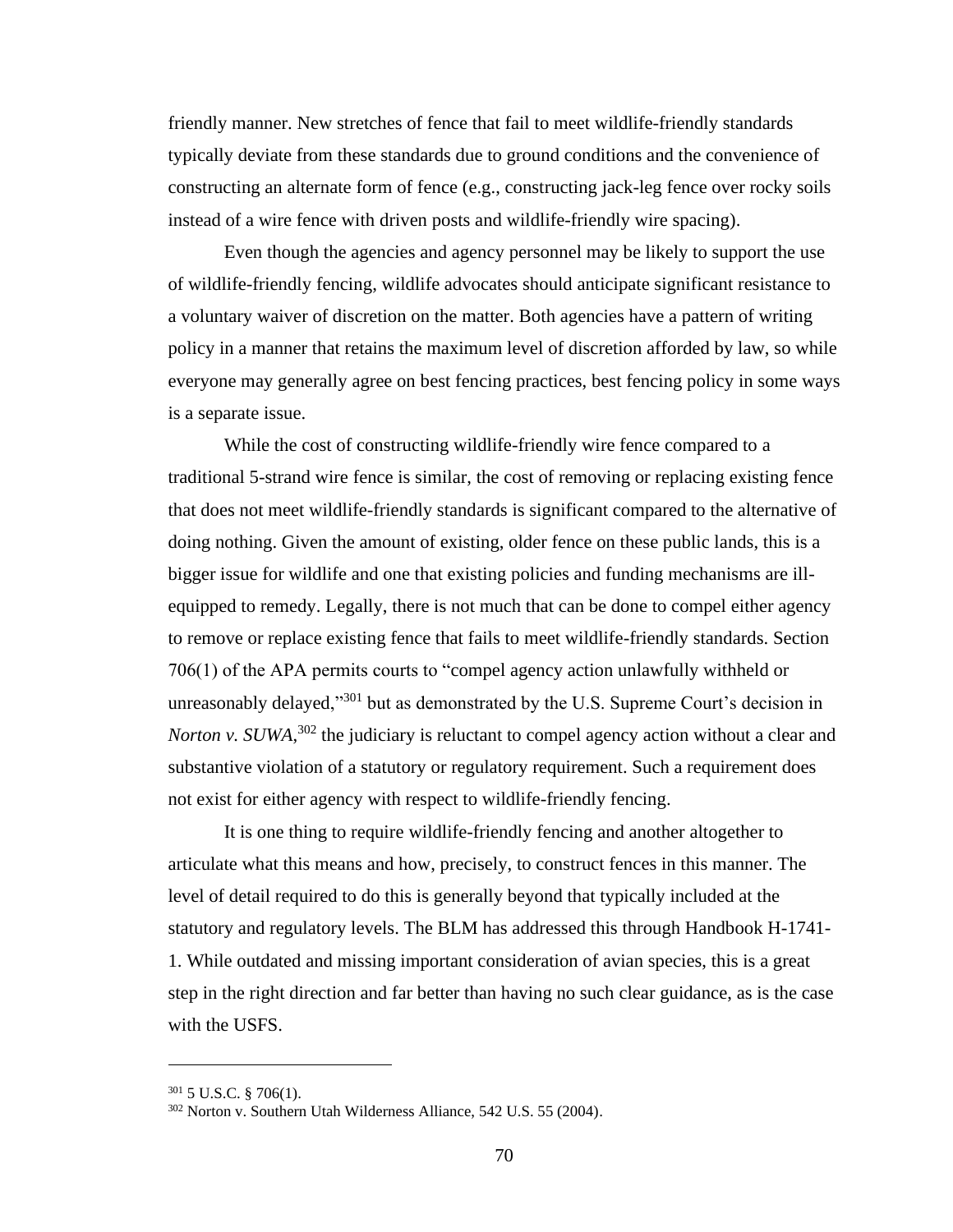At the planning level, some Forest Service and BLM land management plans contain language supporting the use of wildlife-friendly fencing while others ignore the issue. This variability underscores the need for clear, agency-wide policies that (1) minimize new fences, (2) require new fences to be constructed in a wildlife-friendly manner, and (3) provide guidance for removing and modifying existing fencing that fails to meet wildlife-friendly fence standards. Such agency-wide policies would help avoid the current piecemeal approach to public land fencing, which is inappropriate for addressing wildlife-fence conflict as a landscape-scale issue. Allotment management plans prepared by both agencies are also variable in their treatment of wildlife-friendly fencing, but there was some consistency among BLM AMPs reviewed for this study in that they acknowledged wildlife-fence conflict and required new fences to be constructed in a wildlife-friendly manner.

#### Recommendations

The following recommendations for wildlife advocates are divided into three sections. The first, *Policy Changes*, includes recommendations for modifications or additions to statutes, regulations, and directives. The second, *Planning Involvement*, includes recommendations for working within the existing policy structure to best advocate for wildlife-friendly fencing during Forest Service and BLM plan revision processes. The final section, *Partnerships*, includes recommendations for how wildlife advocates can help agency decisionmakers make sound decisions about fencing and otherwise ensure that all new fences are wildlife-friendly and existing fences not meeting these standards are removed or modified.

#### *Policy Changes*

At the directive level, wildlife advocates should encourage, nudge, assist, and otherwise cajole both agencies to articulate in a detailed and comprehensive fashion how to construct wildlife-friendly fences for a variety of scenarios. For the BLM, this means updating and amending BLM Handbook H-1741-1 to account for the best available science. As part of this process, the BLM will need to add information about avian wildlife known to be impacted by fences, such as the greater sage-grouse and other lowflying birds. Much of this information is already included in other BLM guidance documents, but it should be incorporated into the directive structure to consolidate fence-

71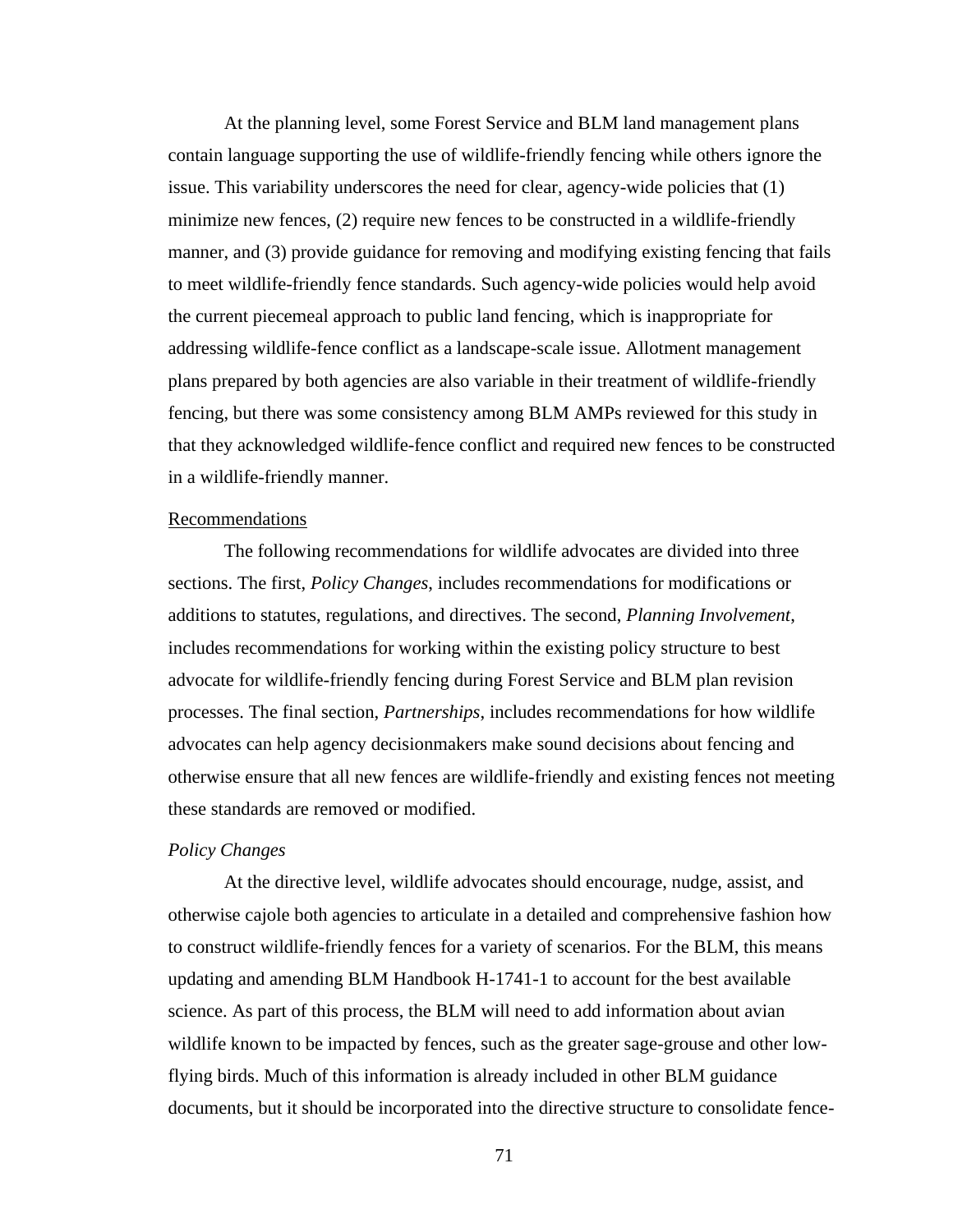related guidance in a single location. It is imperative that this directive incorporate clear guidance for removing and modifying existing fence that fails to meet the document's standards. Following this thorough revision, the directive should be periodically updated as new information about wildlife-fence interactions is generated.

For the USFS, this means developing or adopting a directive similar to that described above for the BLM. The Forest Service would not need to develop such a directive from scratch, relying on readily available guidance in existing documents.<sup>303</sup> The USFS and BLM could even collaborate on a modernized version of BLM Handbook H-1741-1, which could be formally adopted by both agencies. In addition to encouraging agencies to engage in this work, wildlife advocates with available resources could offer to assist in the process, ensuring that the best available science is incorporated. As a practical matter, these directives should allow some flexibility and discretion similar to USFS guidelines (i.e., follow the directive's guidance unless the purpose of the guidance can be met in another way). With this constrained amount of wiggle room, language in plans or even updated regulations can simply mandate adherence to the directive without the need to incorporate additional discretionary language.

With modern wildlife-friendly fence directives in place for both agencies, advocates should fight for regulatory language that requires adherence to the directives. Without this change at the regulatory level, adherence to wildlife-friendly fence directives will likely remain discretionary and unenforceable. Wildlife advocates can use the existing statutory and regulatory language summarized in this paper to justify the need for this regulatory change.

For both agencies, wildlife advocates should seek windows of opportunity to advocate for improved fence policy. Such opportunities include regulation revisions (particularly those pertaining to rangeland management), unit level plan revisions, directive revisions, AMP development/revisions, and grazing permit/lease development/revisions. While the first two opportunities require a structured public involvement process, the latter three may or may not include a formal public involvement process. Regardless, advocates can use these windows to work with local federal land

<sup>303</sup> *E.g.*, Hanophy, *supra* note 36; Paige, *supra* note 36.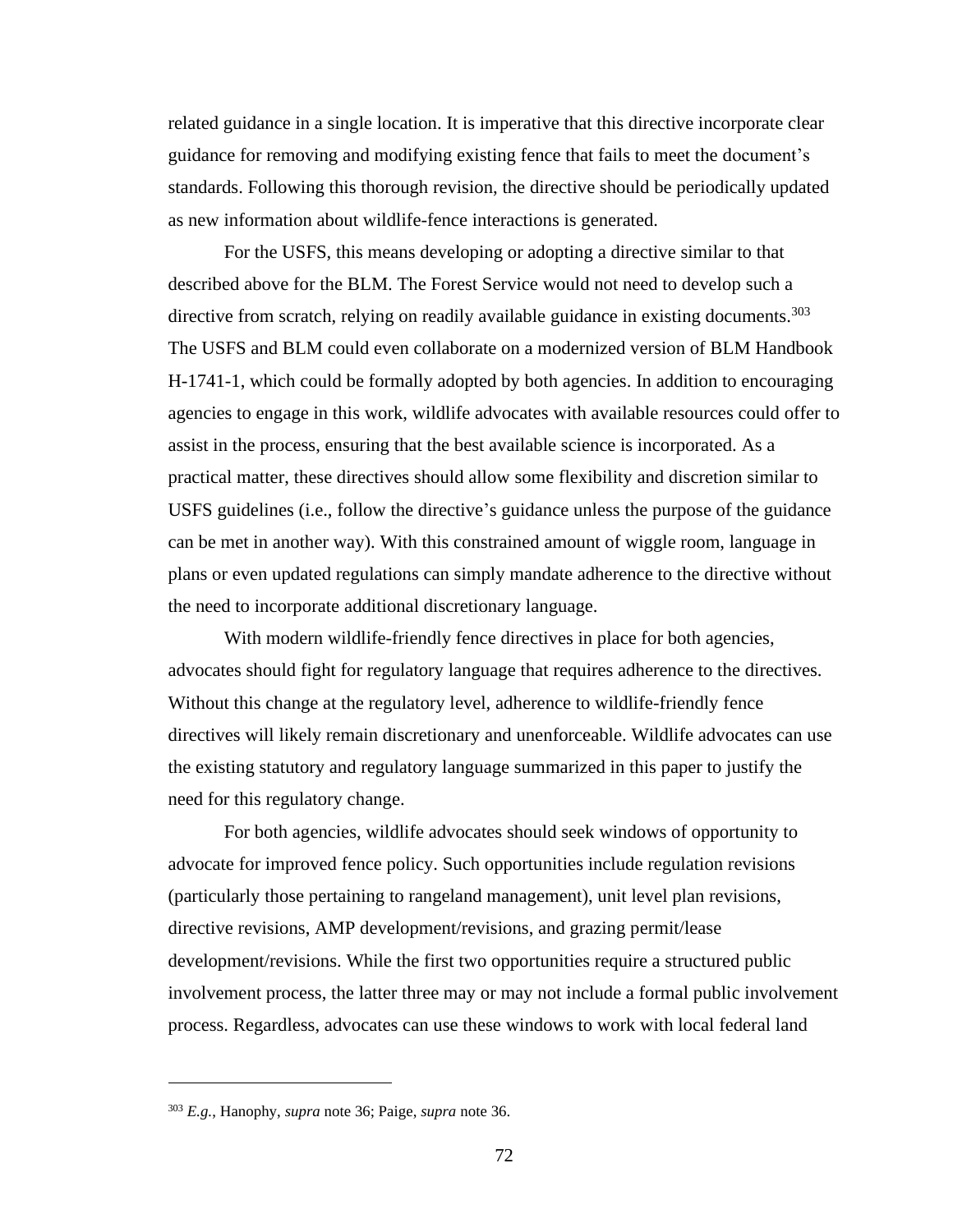managers, offer assistance, comment, and further build relationships with these decision makers.

One such window of opportunity may be opening up related to the Biden administration's adoption of "30 by 30" under its "America the Beautiful" initiative, the goal of conserving 30 percent of U.S. lands and waters by 2030. Uncertainty exists regarding exactly what lands are to be considered "conserved" for the purposes of this goal. The main question of relevance here: should public lands leased for livestock grazing be counted toward this goal? While some would argue that all public lands should be counted as protected, others see this as much more nuanced, particularly with respect to grazed public lands. BLM officials have indicated that grazing practices may need to change in order for these lands to be counted.<sup>304</sup> Advocates have pointed out that much of these grazed lands have been severely compromised by grazing, and "[c]ounting lands that aren't meeting even the minimum standards of ecological resilience defeats the purpose of  $30\times30$ 's goals to address the biodiversity crisis. The agencies are fooling themselves if they think most grazed landscapes even come close to being adequately protected."<sup>305</sup> In light of the fact that fully a third of BLM land fails to meet the agency's own land health standards, "[l]andscapes that fail to meet the agency's own minimum standards for ecological health as a result of overgrazing cannot be considered to be conserved, and should not be counted toward attainment of the new '30 x 30' conservation goals."<sup>306</sup> Advocates should continue to pressure the administration to adopt meaningful protection standards for 30 by 30 as a way to promote larger range reform measures designed to improve the health of public rangelands, and fencing on these lands should be explicitly considered. Advocates should insist that all fences on lands counted toward this goal be wildlife friendly, and all fences on lands retired from grazing be removed.

Wildlife advocates could also push for a new executive or secretarial order requiring wildlife-friendly fences on public lands and articulating how existing,

<sup>&</sup>lt;sup>304</sup> Jennifer Yachnin. "Biden officials: Grazing lands could count for conservation goals." E&E News, September 28, 2021.

<sup>&</sup>lt;sup>305</sup> *Id.*, quoting Greta Anderson, Western Watersheds Project Deputy Director.

<sup>306</sup> Jennifer Yachnin. "Could conservation plan prompt tougher grazing oversight?" E&E News, November 1, 2021, quoting Tim Whitehouse, executive director of Public Employees for Environmental Responsibility..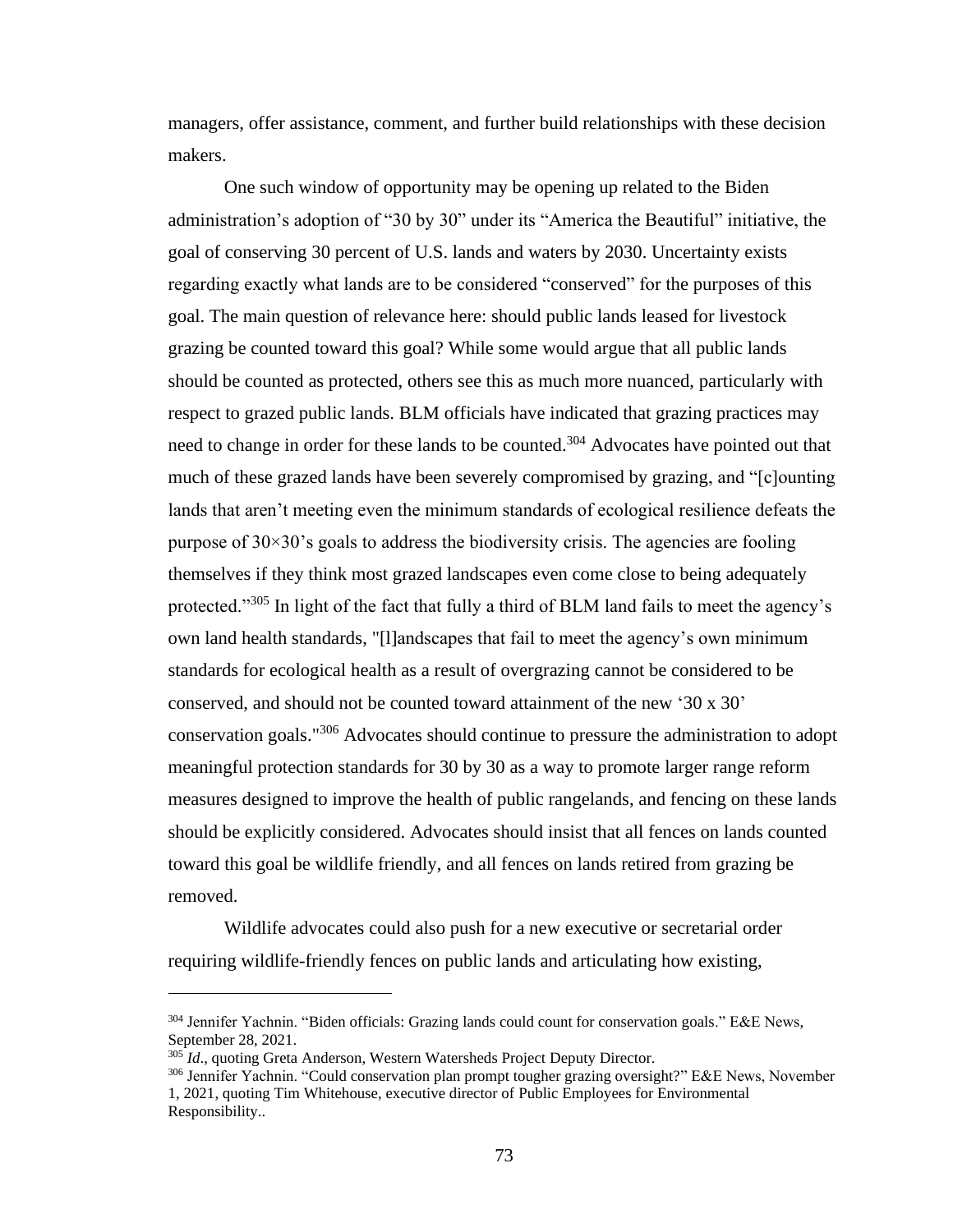noncompliant fences should be addressed. This could expand on the relevant language in Secretarial Order No. 3362 to make the requirements more clear, enforceable, and applicable to all wildlife (not just big game). Such an Order could be couched in the broader need for landscape-level conservation and the role of federally managed lands in providing connectivity. Work completed by the Western Governors' Association (WGA) through their National Forest and Rangeland Management Initiative<sup>307</sup> (and continued through the WGA Working Lands Roundtable<sup>308</sup>) could be drawn upon and included in a new Order. This initiative targets landscape-scale solutions to natural resource issues in the West, with a focus on how states and federal agencies can best collaborate to develop healthy, resilient landscapes.

The funding necessary to create new, enforceable standards and to adhere to them when new fences are constructed should be minimal.<sup>309</sup> Relatively, the cost of modifying and/or removing thousands of miles of existing fence would be high (i.e., the cost of fence removal/modification compared to the cost of doing nothing). Wildlife advocates should fight for the budgetary processes within both agencies to allocate funds to specifically deal with existing fences that do not meet wildlife-friendly fence standards. Requested funding levels could be based on removing/modifying a certain percentage of public land fences annually to meet a goal of 100 percent wildlife-friendly fencing by a specified date.

#### *Planning Involvement*

Others have previously identified that the BLM's decentralized structure leads to inconsistent policy implementation.<sup>310</sup> Even with the Forest Service's more centralized structure, USFS implementation of fencing policy is no more consistent (largely because

<sup>307</sup> Western Governors' Association. "National Forest and Rangeland Management Initiative," 2017 https://westgov.org/initiatives/overview/National-Forest-and-Rangeland-Management-Initiative. <sup>308</sup> Western Governors' Association. "WGA Working Lands Roundtable," 2021, https://westgov.org/initiatives/overview/wga-working-lands-roundtable.

<sup>&</sup>lt;sup>309</sup> Phone conversation with Floyd Thompson, BLM Rangeland Management Specialist, Montana-Dakotas State Office, October 21, 2021. Relative costs of traditional and wildlife-friendly fence based on the roughly equivalent cost/length of smooth wire and barbed wire. Fences in sage-grouse habitat may be slightly more expensive due to the need to "flag" the top wire, whereas fences in ungulate habitat may be less expensive owing to the fact that wildlife-friendly fences often use fewer strands of wire. Regardless, material and installation costs are not significantly different.

<sup>&</sup>lt;sup>310</sup> Kelly Nolen. "Residents at Risk: Wildlife and the Bureau of Land Management's Planning Process." *Environmental Law* 26 (1996): 771.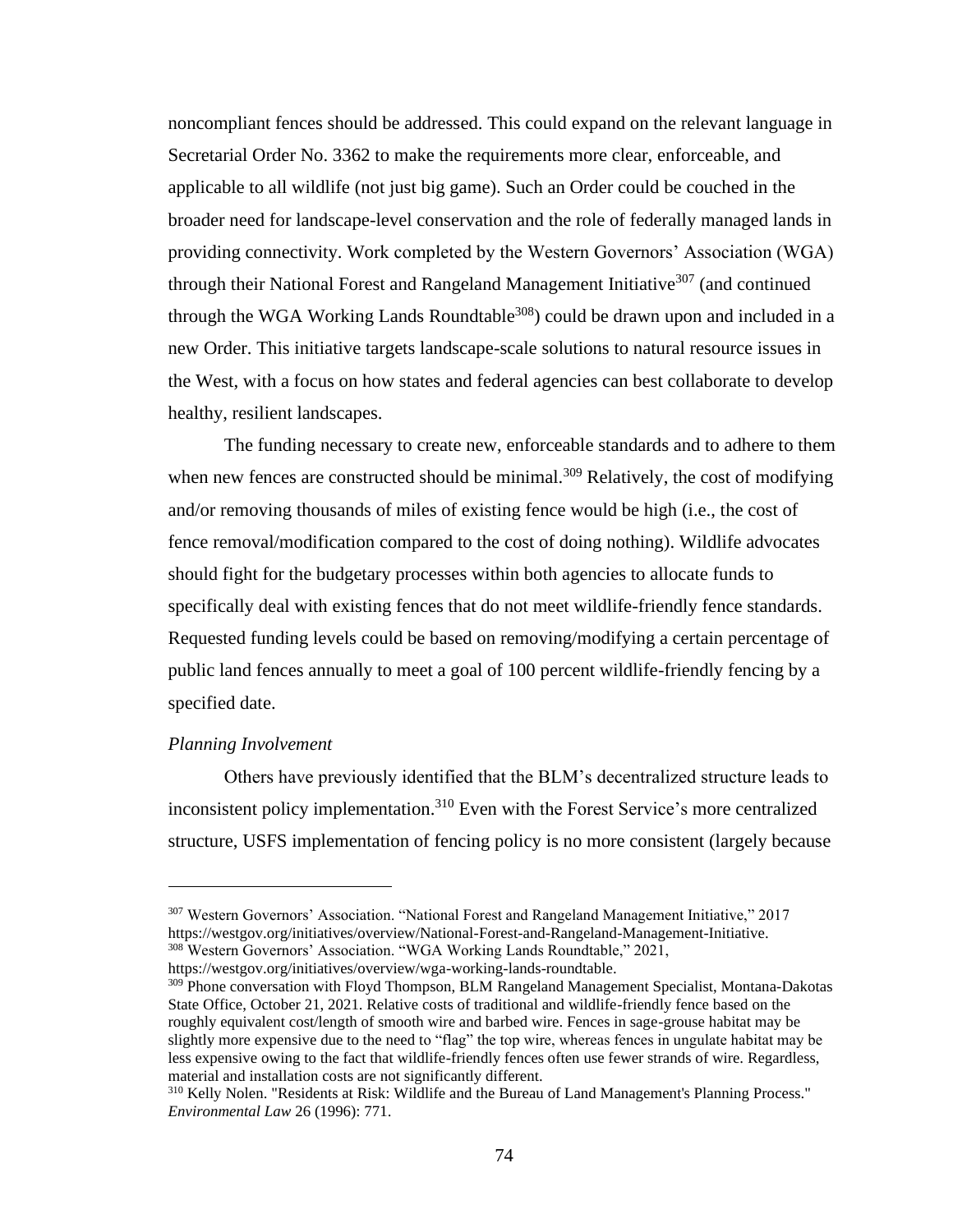USFS policy lacks explicit consideration of wildlife-friendly fencing). For this reason, and within the existing policy framework, wildlife advocates may stand the best chance of successfully advocating for wildlife-friendly fences on public lands through unit-level planning processes. Public involvement in planning processes is statutorily required by  $FLPMA<sup>311</sup>$  and NFMA<sup>312</sup> as well as NEPA regulations.<sup>313</sup>

Within the existing policy structure for both the USFS and BLM, as summarized in this paper, wildlife advocates can substantively argue that Forest Service LRMP revisions and BLM RMP revisions incorporate plan components that minimize new fences, require new fences to be constructed in a wildlife-friendly manner, and provide guidance for removing and modifying existing fencing that fails to meet wildlife-friendly fence standards. Plans should identify the source of the standards and articulate how priority fences within the planning unit will be identified for removal or replacement. Given the landscape-scale of the issue, unit-level plans are the last appropriate place to implement wildlife-friendly fence policy. Advocates should insist that this is not relegated to lower-level decision making processes (e.g., AMPs and permits).

The importance of early involvement in the planning process cannot be overemphasized. Specific to the Forest Service, wildlife advocates should ensure that the BASI relevant to wildlife-fence conflict is available to managers and being considered during the assessment phase. Then ensure that this information continues to be appropriately considered and articulated in documents associated with each subsequent planning phase (e.g., need for change, revised plan, and EIS). Failure to ensure that such information is considered at the outset (assessment phase) makes consideration at later phases much more difficult.

Appendix A contains recommended language to be included in plan revisions for both the BLM and USFS. Appendix B contains additional information specific to Forest Service plan involvement, and Appendix C contains additional information specific to BLM plan involvement.

<sup>311</sup> 43 U.S.C. § 1712(a).

<sup>312</sup> 16 U.S.C. § 1604(d).

<sup>313</sup> 40 C.F.R. § 1501.5(e), § 1501.9(b).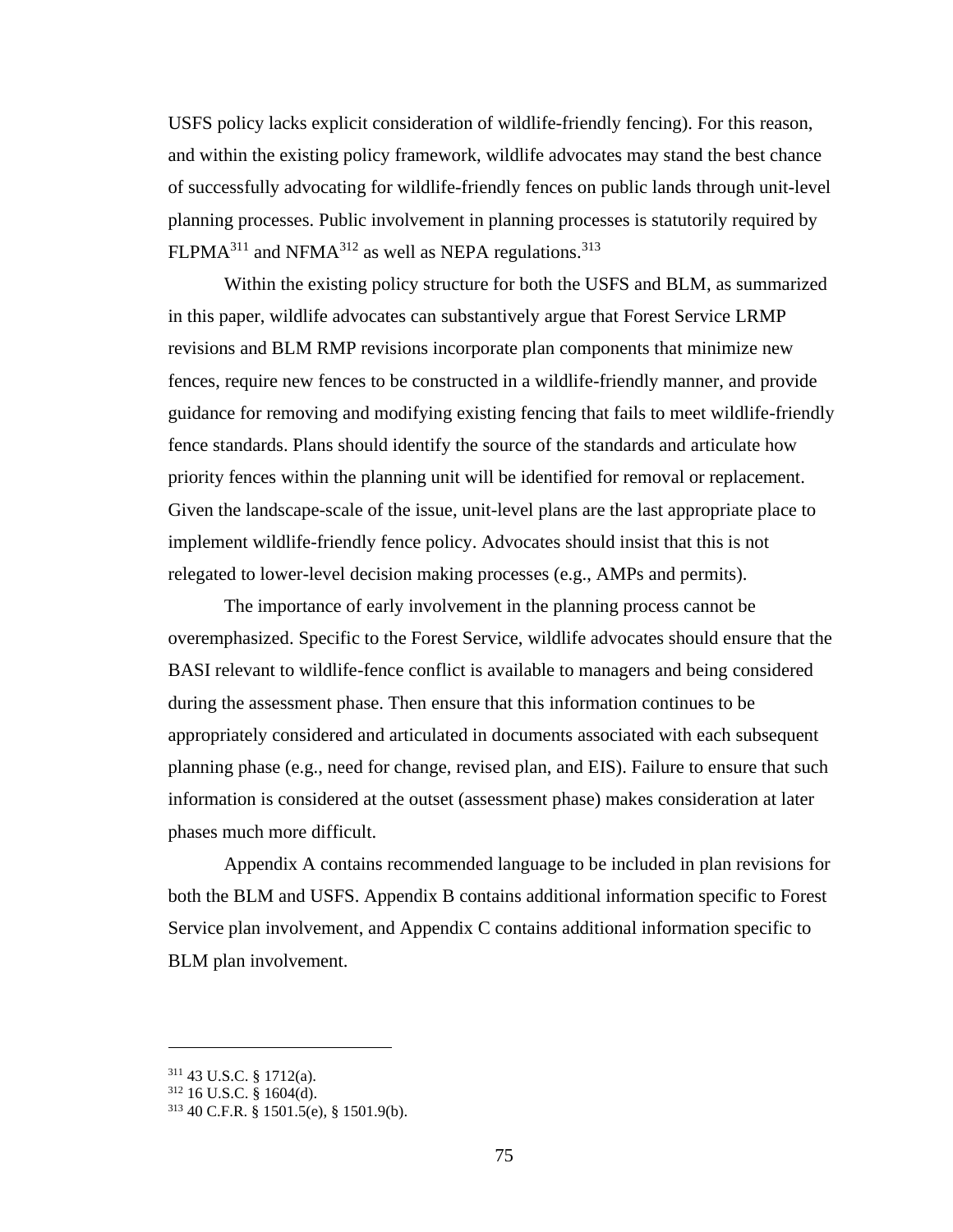#### *Partnerships*

It is important to recognize that agencies and agency managers are generally not opposed to wildlife-friendly fencing. Any apparent opposition likely comes from a financial/budgetary/resource perspective, in that managers want to prioritize spending in other areas. Chronic low levels of funding in both the BLM and Forest Service create an opportunity for organizations to step in and help where funding or resource restrictions prohibit the agencies from following through with their goals, objectives, or even mandates. This is true for wildlife-friendly fencing in a couple of ways.

Perhaps the most obvious way for outside organizations to assist is by volunteering to physically remove/modify existing fence that fails to meet wildlifefriendly standards. Some organizations are already involved in such efforts on both public and private lands.<sup>314</sup> In addition to physically assisting in fencing efforts, this is a great way to foster strong, collaborative relationships with agency managers.

A growing number of local and national organizations now focus on wildlifefriendly fencing.<sup>315</sup> Many of these are member-based organizations with the ability to contribute significant labor resources to the cause. Organizers can also tap the potential within the for-profit sector as companies dependent on wildlife are increasingly interested in conserving the resource on which their businesses depend.<sup>316</sup> While these resources are available in many areas, the challenge is in connecting, partnering, and organizing them effectively. Organizations with a strong local presence should consider spearheading an organizing effort to connect all interested groups with local Forest Service and BLM managers. Additionally, advocates can aid land managers simply by bringing specific problem fences to their attention.

Beyond the physical labor resource issue, partnering among organizations, institutions (e.g., universities), and local forests (USFS) and field offices (BLM) can help match the best available scientific information with agency decisions about fencing.

<sup>314</sup> *E.g*., The National Wildlife Federation is spearheading an effort in Southwest Montana to remove and modify fencing in pronghorn habitat. [https://www.nwf.org/Northern-Rockies-and-Pacific-](https://www.nwf.org/Northern-Rockies-and-Pacific-Region/Conservation/Wildlife-Connectivity/fencingforwildlife)[Region/Conservation/Wildlife-Connectivity/fencingforwildlife](https://www.nwf.org/Northern-Rockies-and-Pacific-Region/Conservation/Wildlife-Connectivity/fencingforwildlife)

<sup>&</sup>lt;sup>315</sup> *E.g.*, Rocky Mountain Elk Foundation, Backcountry Hunters and Anglers, Theodore Roosevelt Conservation Partnership, National Wildlife Federation (NWF), NWF affiliates, Absoroka Fence Initiative, and Tangle Free Montana.

<sup>&</sup>lt;sup>316</sup> *E.g.*, First Lite [\(https://www.firstlite.com/collections/commitment-to-conservation\)](https://www.firstlite.com/collections/commitment-to-conservation) and Stone Glacier [\(https://www.stoneglacier.com/pages/conservation\)](https://www.stoneglacier.com/pages/conservation)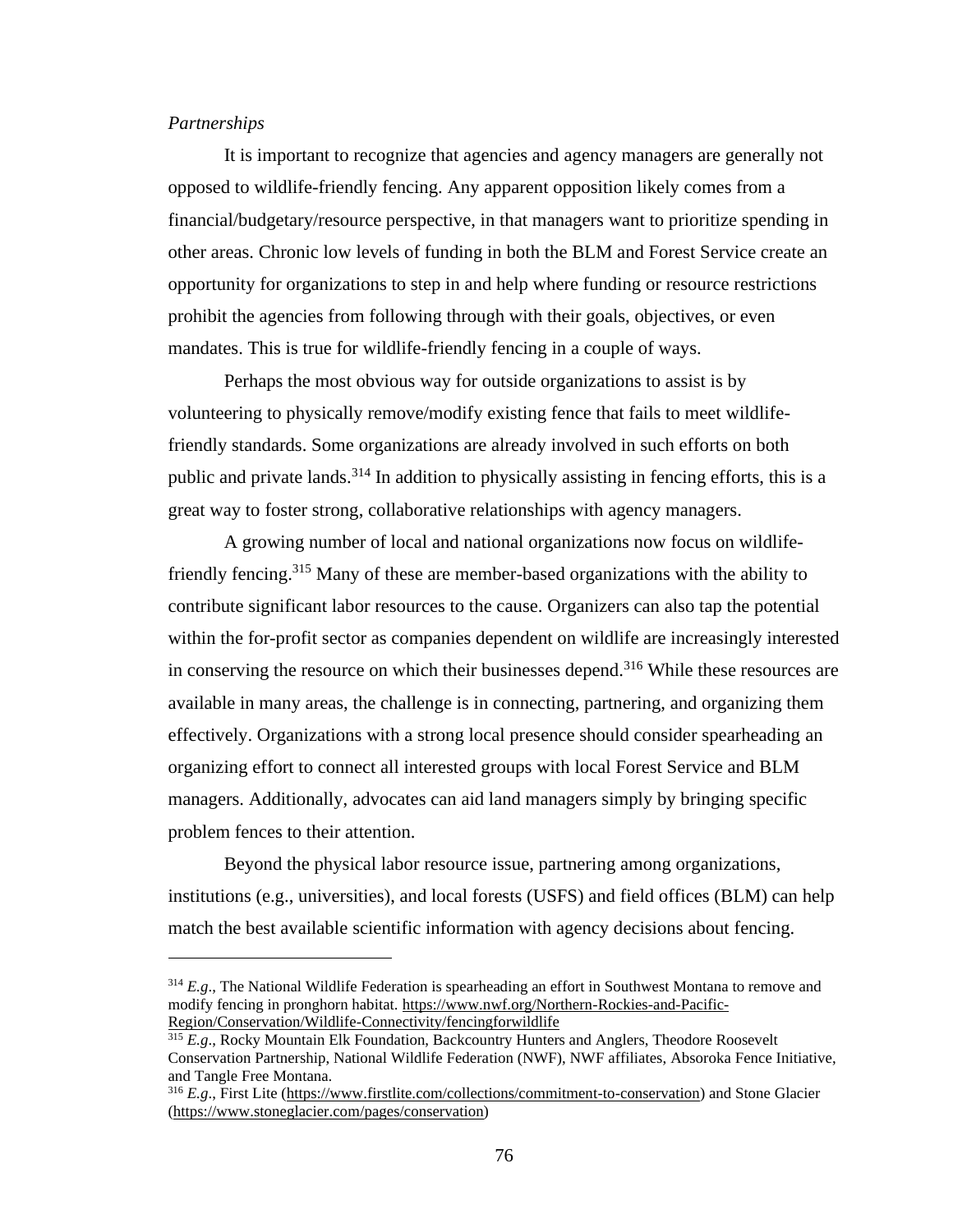These types of partnerships can also help to match research with agency needs, helping ensure that new information is relevant to challenges the agencies are facing. Even without major policy changes or supportive language in land use plans, strong partnerships at the local level can have a significant impact on reducing the fence hazard posed to wildlife on Forest Service and BLM lands.

Partnering with state and tribal wildlife agencies could also be an effective way to leverage the wildlife management authorities held by such agencies, especially considering the privileged role of states in planning processes. <sup>317</sup> State and tribal wildlife agencies are required to develop State Wildlife Action Plans, or SWAPs, in order to receive funding through the State and Tribal Wildlife Grants Program. SWAPs must identify and focus on species with the greatest conservation need and also address the "full array of wildlife" and wildlife-related issues, making the state and tribal wildlife grant program the "only federal program that directly supports states in keeping common species common."<sup>318</sup> Integrating information obtained through this SWAP requirement into USFS and BLM unit-level plans could be used as a powerful partner tool to the ESA by helping to keep species from becoming listed or added as a candidate species. Such plan integration is statutorily mandated for both agencies.<sup>319</sup> As with all forms of planning involvement, this will be most effective when initiated during the assessment phase and continued throughout the planning process.

Congress requires that SWAPs contain, among other things: (1) information on the distribution and abundance wildlife species, (2) descriptions of locations and condition of key habitats and community types, (3) descriptions of wildlife and habitat

<sup>&</sup>lt;sup>317</sup> The USDA and BLM are statutorily mandated to coordinate their planning processes with state, tribal, and local governments. The NFMA stipulates that "the Secretary shall develop, maintain, and, as appropriate, revise land and resource management plans for units of the National Forest System, coordinated with the land and resource management planning processes of State and local governments and other Federal agencies." 16 U.S.C. §1604(a). The FLPMA stipulates that "[i]n the development and revision of land use plans, the Secretary shall…coordinate the land use inventory, planning, and management activities of or for such lands with the land use planning and management programs of other Federal departments and agencies and of the States and local governments within which the lands are located" 43 U.S.C. §1712(c)(9). *See* Andrea Rieber, "A Beginner's Guide to Coordination." Public Lands Council, 2012 for a thorough discussion of the coordination process with both the USFS and BLM. <sup>318</sup> The Wildlife Society. "State and Tribal Wildlife Grant Program," Policy Brief, updated July 2017, https://wildlife.org/wp-content/uploads/2014/11/Policy-Brief\_STWG\_FINAL.pdf. <sup>319</sup> *Supra*, note 317.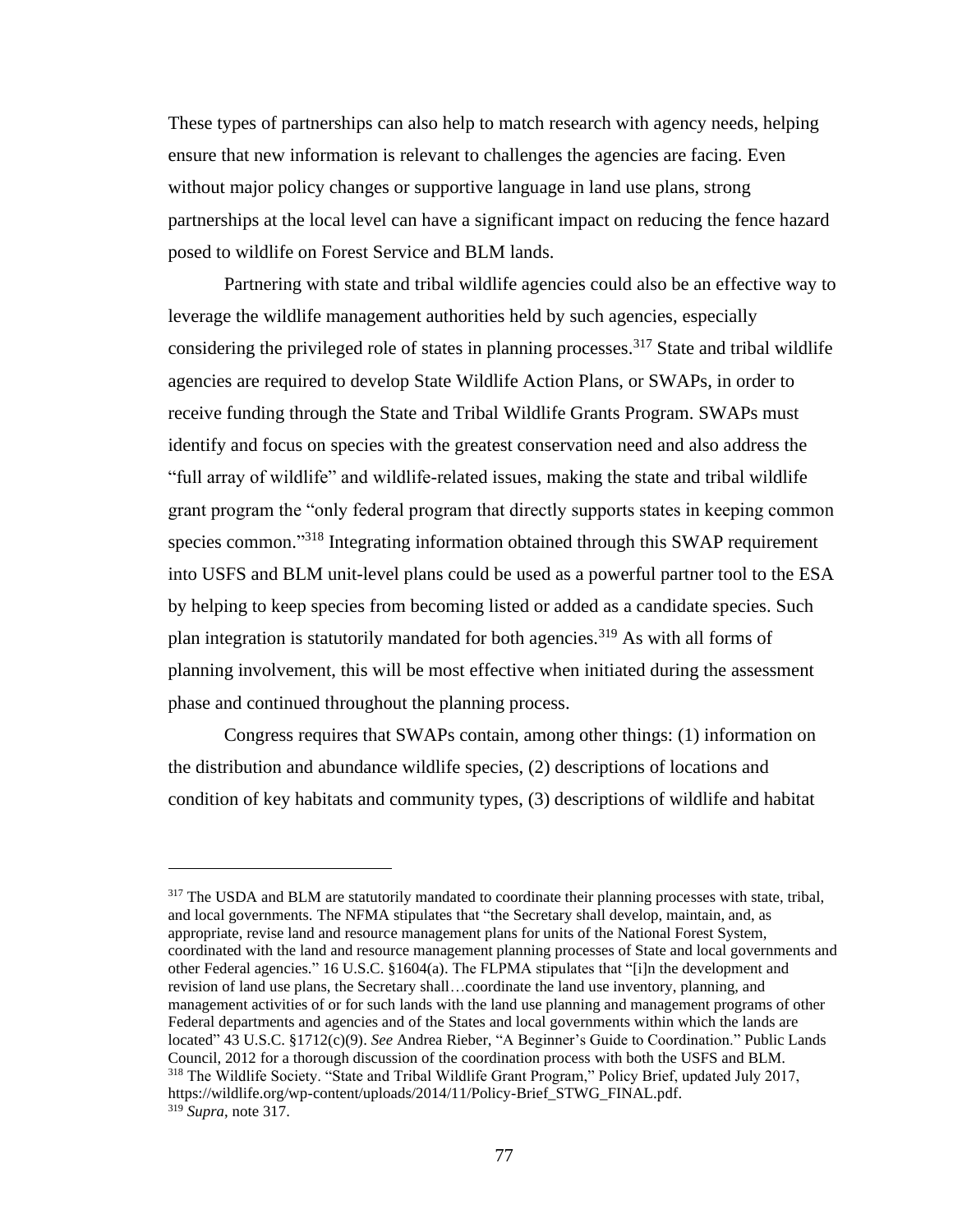threats, and  $(4)$  descriptions of conservation actions proposed to address these threats.<sup>320</sup> Consequently, a comprehensive SWAP should contain an abundance of information useful and relevant to those advocating for wildlife-friendly fencing, including on federally managed lands. At present, land management plans do not appear to integrate relevant information from these SWAPs. Thorough integration would increase consideration of all wildlife and help align the perceived habitat management-species management division that frequently frustrates wildlife management.<sup>321</sup> Working with state and tribal agencies as they revise their SWAPs can help ensure those plans contain information pertinent to the effects of fencing on wildlife. States and tribes can then independently advocate for improved fence policy on federal lands when they collaborate with federal agencies (primarily the USFWS, USFS, and BLM). State and tribal voices added to the wildlife advocate voice and backed by the robust science included in SWAPs would significantly increase the likelihood that wildlife-friendly fencing is taken seriously by federal agencies, in planning processes and elsewhere.

<sup>&</sup>lt;sup>320</sup> University of Michigan Natural Resources and Environment, Ecosystem Management Initiative. "Origins of the State Wildlife Action Plans," About the State Wildlife Action Plans, 2008, accessed October 8, 2021[, http://seas.umich.edu/ecomgt/swap/About\\_SWAPs.html.](http://seas.umich.edu/ecomgt/swap/About_SWAPs.html)

<sup>&</sup>lt;sup>321</sup> Martin Nie, Christopher Barns, Jonathan Haber, Julie Joly, Kenneth Pitt, and Sandra Zellmer. "Fish and wildlife management on federal lands: debunking state supremacy." *Envtl. L.* 47 (2017): 797.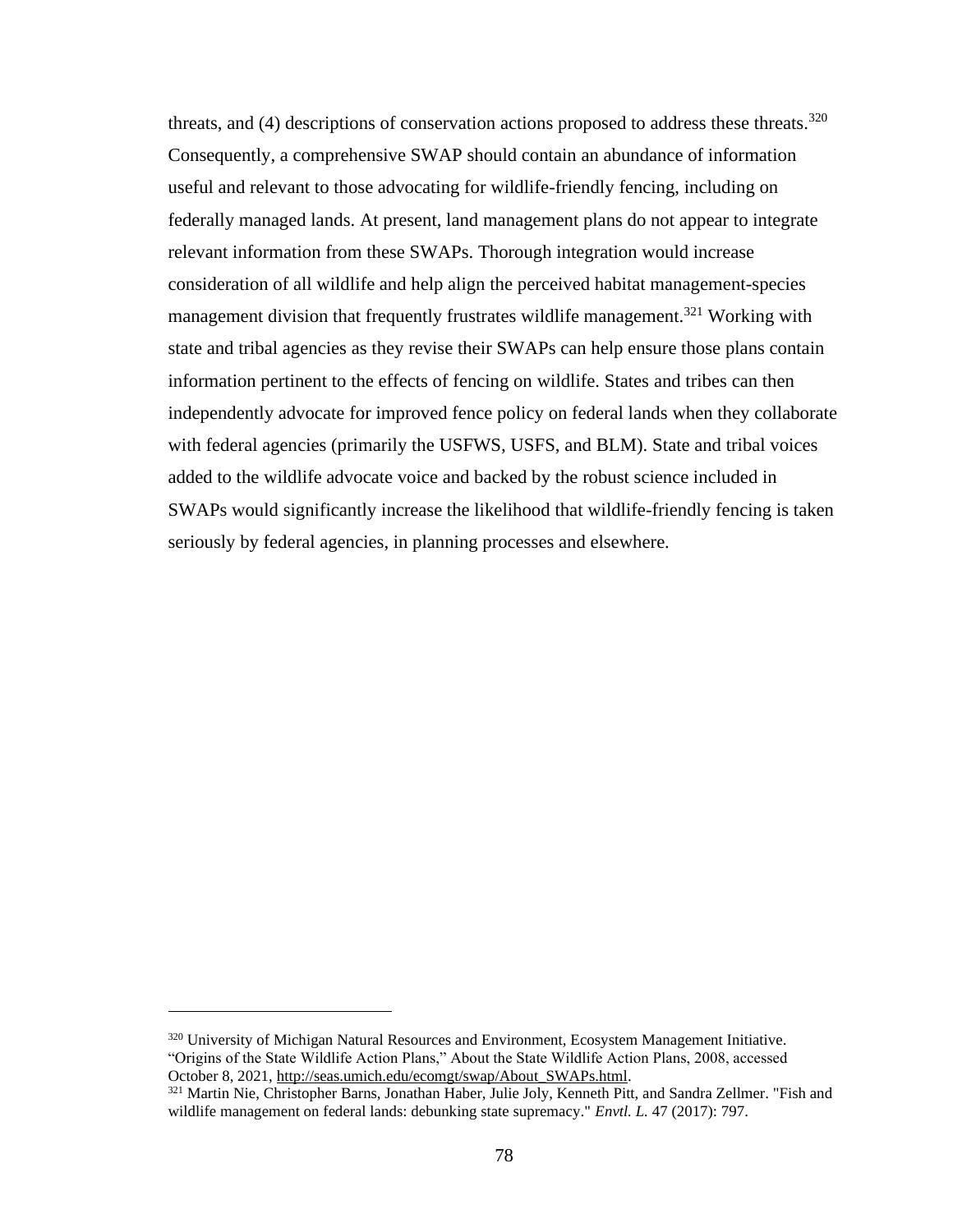#### Appendix A

### Suggested Plan Component Language for USFS Forest Plans and BLM Resource Management Plans

National forest LRMP and BLM RMP revisions are one of the most impactful areas for advocates to affect change in USFS and BLM management. This is the level of decision making where often vague statutes and regulations can be given substantive meaning. Agencies tend to write plan components to preserve agency discretion and not bind future decisions, which is simultaneously understandable from an agency perspective and antithetical to the purpose of land use plans. Informed and persuasive arguments made by members of the public have the potential to influence plan language, which is arguably the last level in the tiered decision-making structure where decisions can have a landscape-scale impact. Given the duration that most plans are operational, a plan that includes clear, substantive, and enforceable language pertaining to wildlife-friendly fencing will positively impact that management area for many years and hopefully set a precedent throughout the agency and beyond.

While Forest Service LRMPs and BLM RMPs vary in their requirements, wildlife advocates can promote similar wildlife-friendly fence language in both plan types as it is within the authority of each agency to include such provisions. Below are some guiding questions to think about when reviewing plans. Table A-1 presents example and suggested plan component language for consideration during the comment period, along with comments pertaining to the strength of the aforementioned language. Some components are excerpted from existing plans and others have been written specifically for the purpose of this paper. While these are organized per the plan component structure required of the Forest Service,  $322$  the same language can be adapted to BLM plans.

#### *Does the EIS articulate the potential hazards posed to wildlife by fences within the plan area?*

A plan is unlikely to adequately address an issue that is not covered in the EIS for the plan. An EIS that acknowledges the threats posed to specific fauna present in the plan area by fences will be set up to best address those threats somewhere within the plan. Importantly, this should go beyond fence-related threats posed to ESA-listed species to include all species known

<sup>&</sup>lt;sup>322</sup> Regulatory definitions for plan components are provided in Table 1.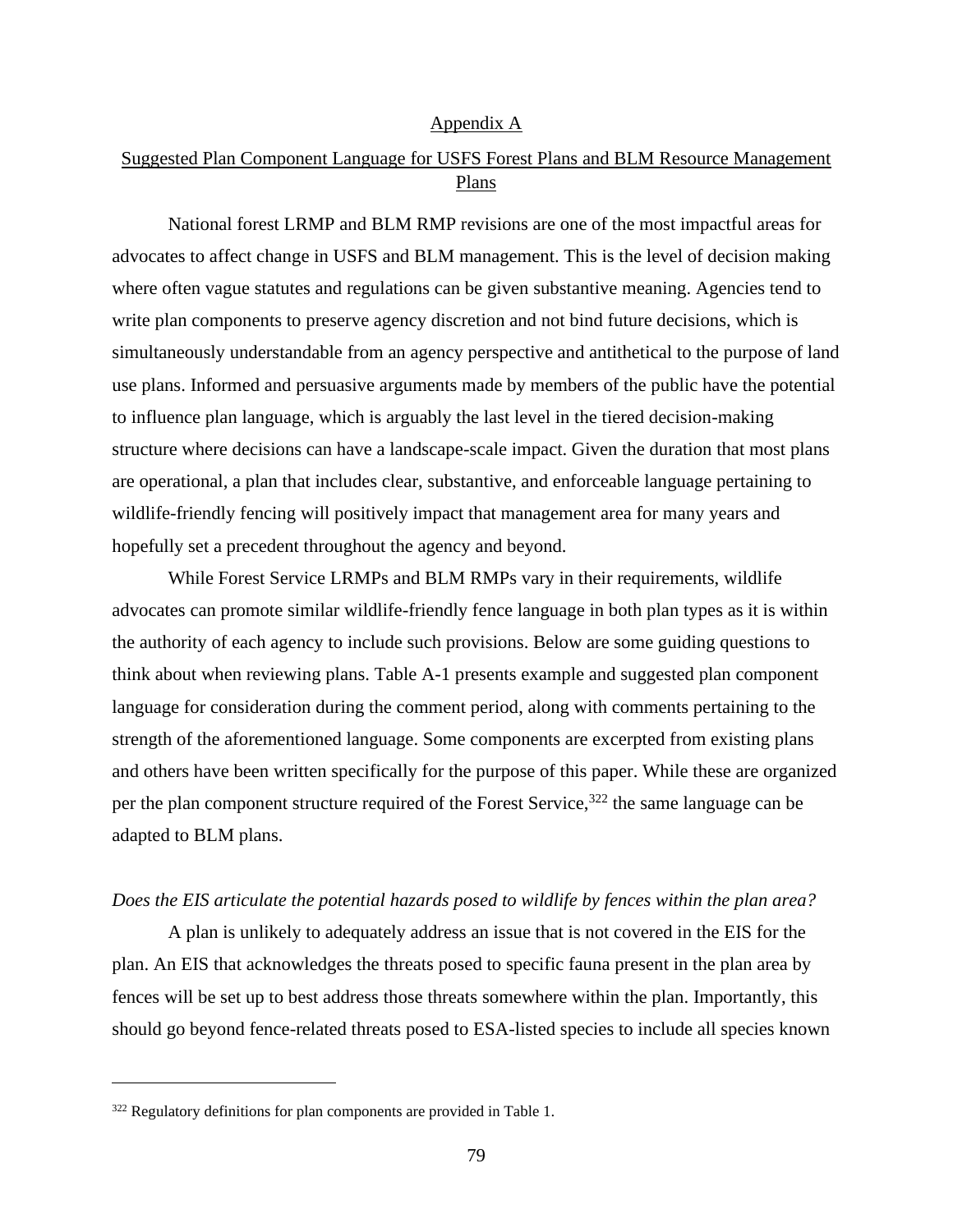to be adversely impacted by fences. These hazards may also be articulated in the plan itself, either in the introduction section or wherever present conditions and existing threats to wildlife are discussed.

*Does the plan require that all new fences constructed within the plan area be constructed in a wildlife-friendly manner? Does the plan address existing fences that do not meet wildlife-friendly standards?*

Requiring new fences to be constructed in a wildlife-friendly manner is relatively lowhanging fruit compared to dealing with existing fences that are not wildlife-friendly. The main reason for this boils down to economics, in that constructing a new fence costs about the same regardless of its level of friendliness to wildlife. Suggested plan language related to these questions is provided in Table A-1 with references to existing plans, where applicable, and comments on the strengths and weaknesses of each component. Not all suggested language will be applicable in all areas.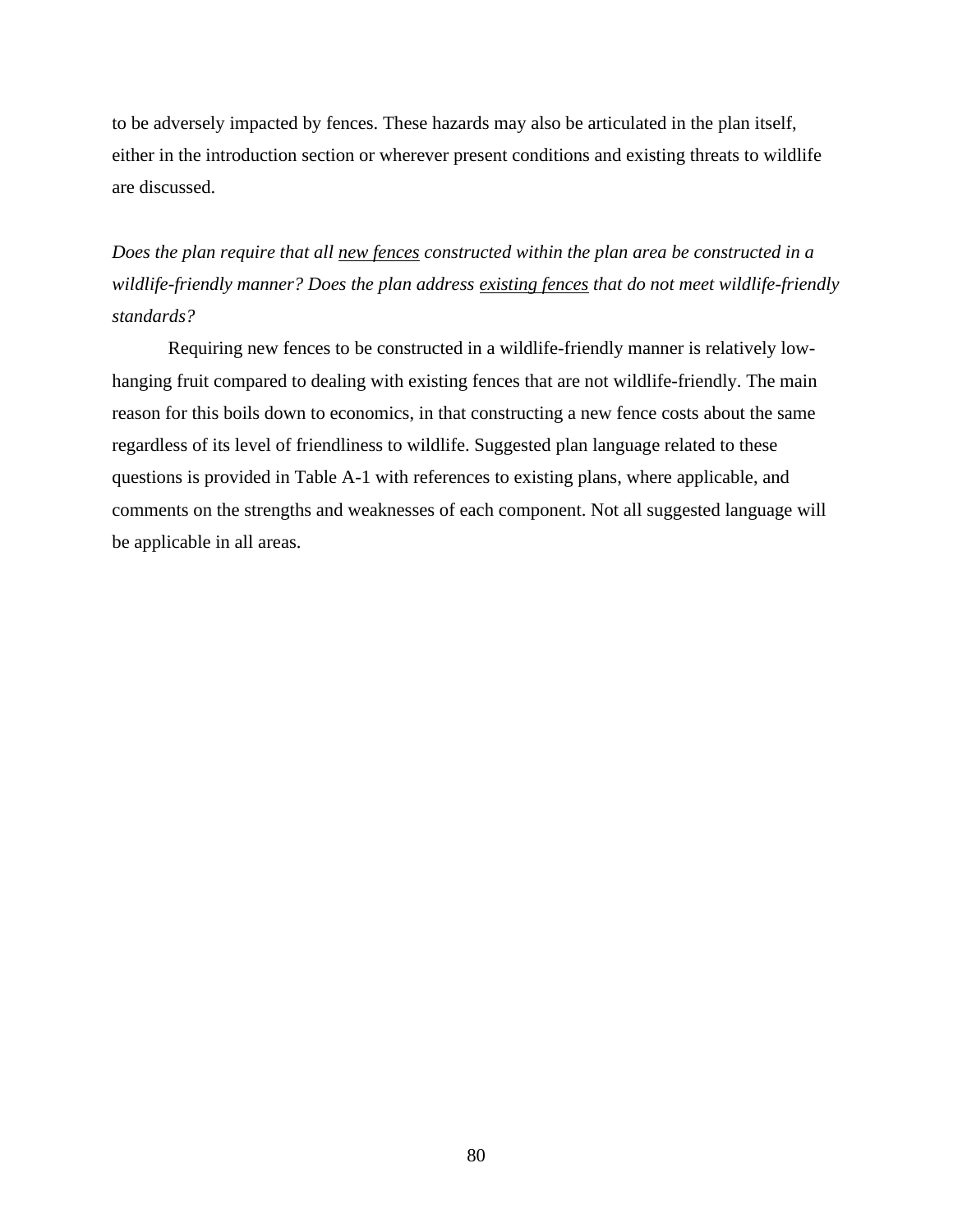| Table A-1: Wildlife-Friendly Fence Language for Consideration in USFS and BLM Plans |  |
|-------------------------------------------------------------------------------------|--|
|-------------------------------------------------------------------------------------|--|

| Component                               | Example                                                                                                                                                                                                                                                                                                                                                                                                                                                                                  | Source                                                                   | Comments                                                                                                                                                                                                                                                                                                                               |
|-----------------------------------------|------------------------------------------------------------------------------------------------------------------------------------------------------------------------------------------------------------------------------------------------------------------------------------------------------------------------------------------------------------------------------------------------------------------------------------------------------------------------------------------|--------------------------------------------------------------------------|----------------------------------------------------------------------------------------------------------------------------------------------------------------------------------------------------------------------------------------------------------------------------------------------------------------------------------------|
| <b>Desired</b><br>Condition<br>$[DC-1]$ | Fences in the plan area are minimized. All unnecessary<br>fences are removed. All necessary fences, both new<br>and existing, meet the wildlife-friendly standards per                                                                                                                                                                                                                                                                                                                   |                                                                          | The BLM can reference Handbook H-1741-1, whereas the Forest<br>Service will need to define to which standards they will adhere.<br>While there is significant discretion in determining what is<br>"necessary," this makes a clear statement that the wildlife-fence<br>conflict is to be mitigated to the maximum extent practicable. |
| Desired<br>Condition<br>$[DC-2]$        | "New and replacement improvements are designed to<br>benefit aquatic and terrestrial species."                                                                                                                                                                                                                                                                                                                                                                                           | Rio Grande<br>N.F. LRMP,<br>2020, p. 21                                  | Strong intent, but too general and unnuanced to be meaningful.<br>As a DC, however, it opens the door for standards and guidelines<br>that are more specific.                                                                                                                                                                          |
| Desired<br>Condition<br>$[DC-3]$        | "[M]aintain and ensure the natural abundance and<br>diversity of wildlife resources on BLM-administered<br>lands."                                                                                                                                                                                                                                                                                                                                                                       | Miles City F.O.<br>Management<br>Situation<br>Analysis, 2006,<br>p. 3-45 | Good focus on both "natural abundance" and "diversity" to<br>capture all species, regardless of status, but neither concept has a<br>definition to give this any substance.                                                                                                                                                            |
| Desired<br>Condition<br>$[DC-4]$        | "Forest boundaries are permeable to animals of all<br>sizes and offer consistent, safe access for ingress and<br>egress of wildlife. In particular, segments of the<br>national forest boundary identified in [the wildlife<br>linkages interface] remain critical interfaces that link<br>wildlife habitat on both sides of the boundary. Fences,<br>roads, recreational sites and other man-made features<br>do not impede animal movement or contribute to<br>habitat fragmentation." | Coronado N.F.<br>LRMP, 2018,<br>pp. 65, 67                               | Focuses on the <i>impact</i> of infrastructure on wildlife. Unclear if this<br>applies across the forest or only at forest boundaries.                                                                                                                                                                                                 |
| Objective<br>$[O-1]$                    | Identify priority areas of fence removal/replacement/<br>modification based on the level of hazard posed to<br>wildlife within one year of plan approval.                                                                                                                                                                                                                                                                                                                                |                                                                          | Concise and time-specific, but leaves significant discretion in<br>measurement (i.e., hazard level required for prioritization). This is<br>at least partially alleviated when paired with Objective O-2.                                                                                                                              |
| Objective<br>$[O-2]$                    | Remove or modify all existing fencing within the plan<br>area not meeting wildlife-friendly standards within 10<br>years of plan approval or as the budget allows.                                                                                                                                                                                                                                                                                                                       |                                                                          | Work with land managers to determine a reasonable schedule for<br>removal and creative funding strategies to eliminate the wiggle<br>room inherent in "as the budget allows."                                                                                                                                                          |
| Goal [Go-1]                             | Partner with local and national organizations to remove<br>unneeded fencing.                                                                                                                                                                                                                                                                                                                                                                                                             |                                                                          | This should include a list of relevant organizations applicable to<br>the plan area (e.g., National Wildlife Federation [and NWF<br>affiliates], Rocky Mountain Elk Foundation, Backcountry Hunters<br>and Anglers, Tangle Free Montana, Absaroka Fence Initiative,<br>$etc.$ ).                                                       |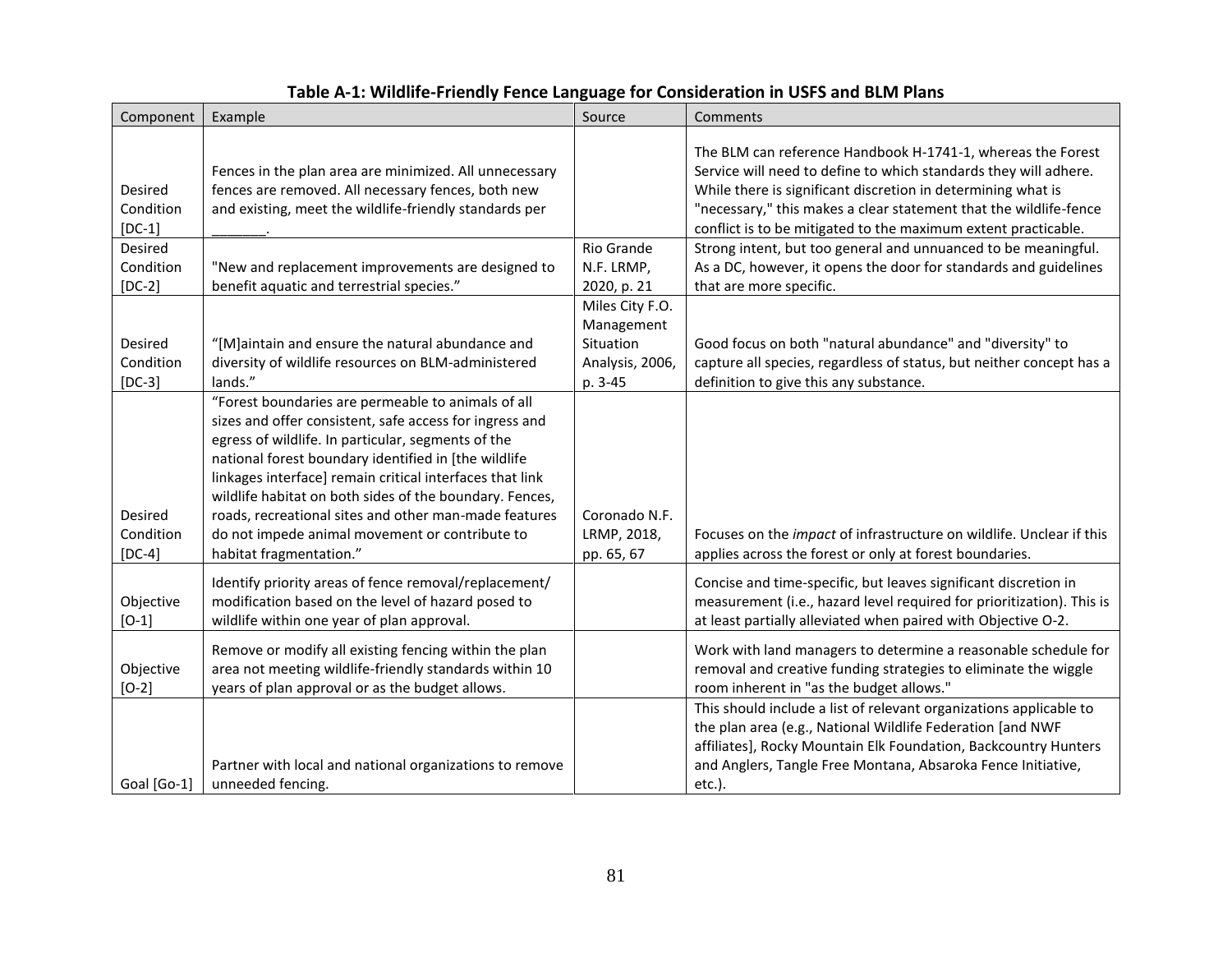# **Table A-1: Wildlife-Friendly Fence Language for Consideration in USFS and BLM Plans**

| Component           | Example                                                                                                    | Source          | Comments                                                                   |
|---------------------|------------------------------------------------------------------------------------------------------------|-----------------|----------------------------------------------------------------------------|
|                     | "No new tall structures, which could serve as predator                                                     |                 |                                                                            |
|                     | perches, will be authorized within 4 miles of an active                                                    |                 |                                                                            |
|                     | lek in suitable habitat. If structures are needed within                                                   |                 |                                                                            |
|                     | this area then anti-perching devices shall be installed.                                                   |                 |                                                                            |
|                     | During the permit renewal process, existing powerlines                                                     |                 |                                                                            |
|                     | and other utility structures within 4 miles of active leks                                                 | Inyo N.F.       | Strong, substantive standard specific to sage-grouse. Addresses            |
| Standard            | in suitable habitat will be retrofitted with perch-                                                        | LRMP, 2018, p.  | both new and existing structures. Does not specifically address            |
| $[S-1]$             | deterring devices."                                                                                        | 38              | wooden fence posts as potential predator perches.                          |
|                     | "All fences and other barriers constructed or replaced                                                     |                 |                                                                            |
|                     | within 1.2 miles of a known lek in suitable habitat must                                                   | Inyo N.F.       |                                                                            |
| Standard            | be let-down fences and/or marked with fence                                                                | LRMP, 2018, p.  | Clear requirements for new fences and fence reconstruction.                |
| $[S-2]$             | markers."                                                                                                  | 38              | Does not address the marking of existing fences.                           |
| Standard            | All new fences constructed in pronghorn habitat will<br>have a smooth bottom wire at least 16 inches above |                 | Generally a clear and strong standard, however, substance and              |
| $[S-3]$             | the ground.                                                                                                |                 | enforceability hinges on how well the plan defines "pronghorn<br>habitat." |
|                     |                                                                                                            |                 |                                                                            |
|                     | Wildlife-friendly fencing requirements, as specified                                                       |                 |                                                                            |
|                     | herein, shall be directly incorporated into all new                                                        |                 | Ensures that wildlife-friendly fencing requirements at the plan            |
| Standard            | Allotment Management Plans, permits, and leases and                                                        |                 | level are not lost in the lower level plans, permits, and activities       |
| $[S-4]$             | into existing AMPs, permits, and leases upon renewal.                                                      |                 | that tier to the plan.                                                     |
|                     | "Design management fences to minimize adverse                                                              |                 |                                                                            |
|                     | impacts, such as habitat fragmentation, to maintain                                                        | Pocatello F.O.  | Positive intent, but not worded in a clear and concise manner.             |
| Standard            | habitat integrity and connectivity for native plants and                                                   | ROD/ARMP,       | Agency discretion fully maintained as the lack of anything                 |
| $[S-5]$             | animals."                                                                                                  | 2012, p. A-22   | measurable means nothing here is enforceable.                              |
|                     |                                                                                                            |                 | This is combined with a reference to Handbook H-1741-1 as the              |
|                     |                                                                                                            |                 | source of standards. Any reference to standards or BMPs needs              |
|                     | "Fences would be built to standard BLM wildlife                                                            |                 | to make the source clear. Standards should articulate how to               |
|                     | specifications to allow for wildlife passage, with the                                                     |                 | construct wildlife exclusion fencing that is safe for wildlife,            |
|                     | exception of fences built specifically to keep native                                                      |                 | making the noted exception unnecessary. The final sentence                 |
|                     | ungulates out of an area (i.e., forage monitoring plots).                                                  | Taos F.O.       | could be made substantive by saying that fences identified as              |
| Standard            | Fences identified as barriers to wildlife movement                                                         | PRMP/FEIS,      | barriers will be removed or reconstructed and clearly indicating a         |
| $[S-6]$             | would be considered for removal or reconstruction."                                                        | 2011, p. 101    | threshold for a fence to be considered a barrier.                          |
|                     | "If portions of existing fences or other structures are                                                    |                 |                                                                            |
|                     | found to pose a significant threat to wildlife [such] as                                                   |                 |                                                                            |
|                     | strike sites, raptor perches, connectivity barriers, etc.                                                  |                 | Good attempt to address existing fences in GSG habitat.                    |
|                     | mitigate effects through removal, moving or                                                                | Miles City F.O. | Significant discretion in defining "significant threat," which is          |
| Standard<br>$[S-7]$ | modification; increase visibility of the fences by<br>marking, or through the use of "take-down" fences."  | RMP, 2015, p.   | somewhat constrained by the examples that follow. More                     |
|                     |                                                                                                            | MMCA-7          | definition/description could make this stronger.                           |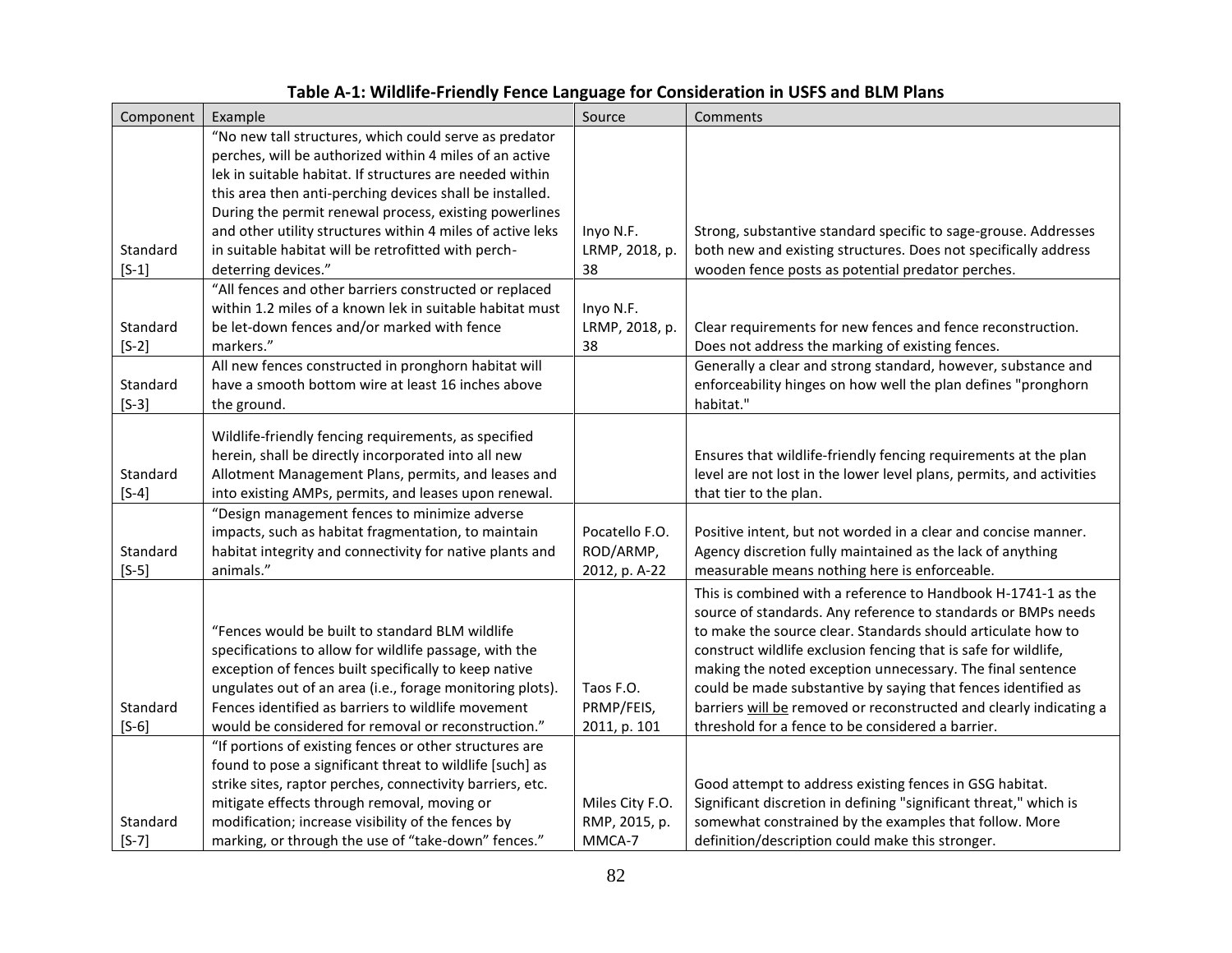| Component            | Example                                                                                                                                                                              | Source                                                 | Comments                                                                                                                                                                                                                                                                                                                        |
|----------------------|--------------------------------------------------------------------------------------------------------------------------------------------------------------------------------------|--------------------------------------------------------|---------------------------------------------------------------------------------------------------------------------------------------------------------------------------------------------------------------------------------------------------------------------------------------------------------------------------------|
| Standard<br>$[S-8]$  | All new, modified, or reconstructed fences will be cited,<br>designed, and built in a wildlife-friendly manner in<br>accordance with                                                 |                                                        | This is similar to [DC-1], but written as a standard that places<br>clear, mandatory constraints on projects and activities. A suitable<br>and comprehensive guidance document must be referenced.<br>Guidance documents typically contain enough flexibility that this<br>should be written as a standard and not a guideline. |
| Guideline<br>$[G-1]$ | "To reduce the probability of wildlife entanglement,<br>new fences and reconstruction of existing fences<br>should allow for free movement and distribution of<br>wildlife."         | <b>Custer Gallatin</b><br>N.F. LRMP,<br>2020, p. 74    | This is basically a watered-down version of [S-8] with an<br>unnecessarily narrow focus on entanglement.                                                                                                                                                                                                                        |
| Guideline<br>$[G-2]$ | New fences "should not be constructed in priority or<br>general sage-grouse habitat unless the development<br>results in a net conservation gain to the species and its<br>habitat." | <b>Custer Gallatin</b><br>N.F. LRMP,<br>2020, p. 60    | This is a good example of an appropriate modifier to something<br>like [S-8], adding constraints that may not be included in the<br>referenced guidance document.                                                                                                                                                               |
| Guideline<br>$[G-3]$ | "[N]ew range management structures (such as fences,<br>stock tanks, etc.) should be designed and located to be<br>neutral or beneficial to greater sage-grouse."                     | <b>Custer Gallatin</b><br>N.F. LRMP,<br>2020, p. 61    | Similar to [G-2], but includes all range management structures.                                                                                                                                                                                                                                                                 |
| Guideline<br>$[G-4]$ | "New fencing installation or reconstruction should be<br>sited and designed to minimize hazards to wildlife and<br>barriers to wildlife movements."                                  | Helena-Lewis<br>and Clark N.F.<br>LRMP, 2020, p.<br>51 | A guideline like this would not be necessary with the inclusion of<br>something like [S-8].                                                                                                                                                                                                                                     |
| Guideline<br>$[G-5]$ | "Existing fences would be reconstructed or modified to<br>meet BLM "wildlife friendly" standards to reduce or<br>offset impacts to wildlife where determined<br>necessary."          | Pinedale F.O.<br>PRMP/FEIS,<br>2008, p. A3-10          | While this looks like an attempt to address existing fencing that<br>does not meet wildlife-friendly standards, the language is 100%<br>discretionary and, therefore, lacks substance.                                                                                                                                          |

# **Table A-1: Wildlife-Friendly Fence Language for Consideration in USFS and BLM Plans**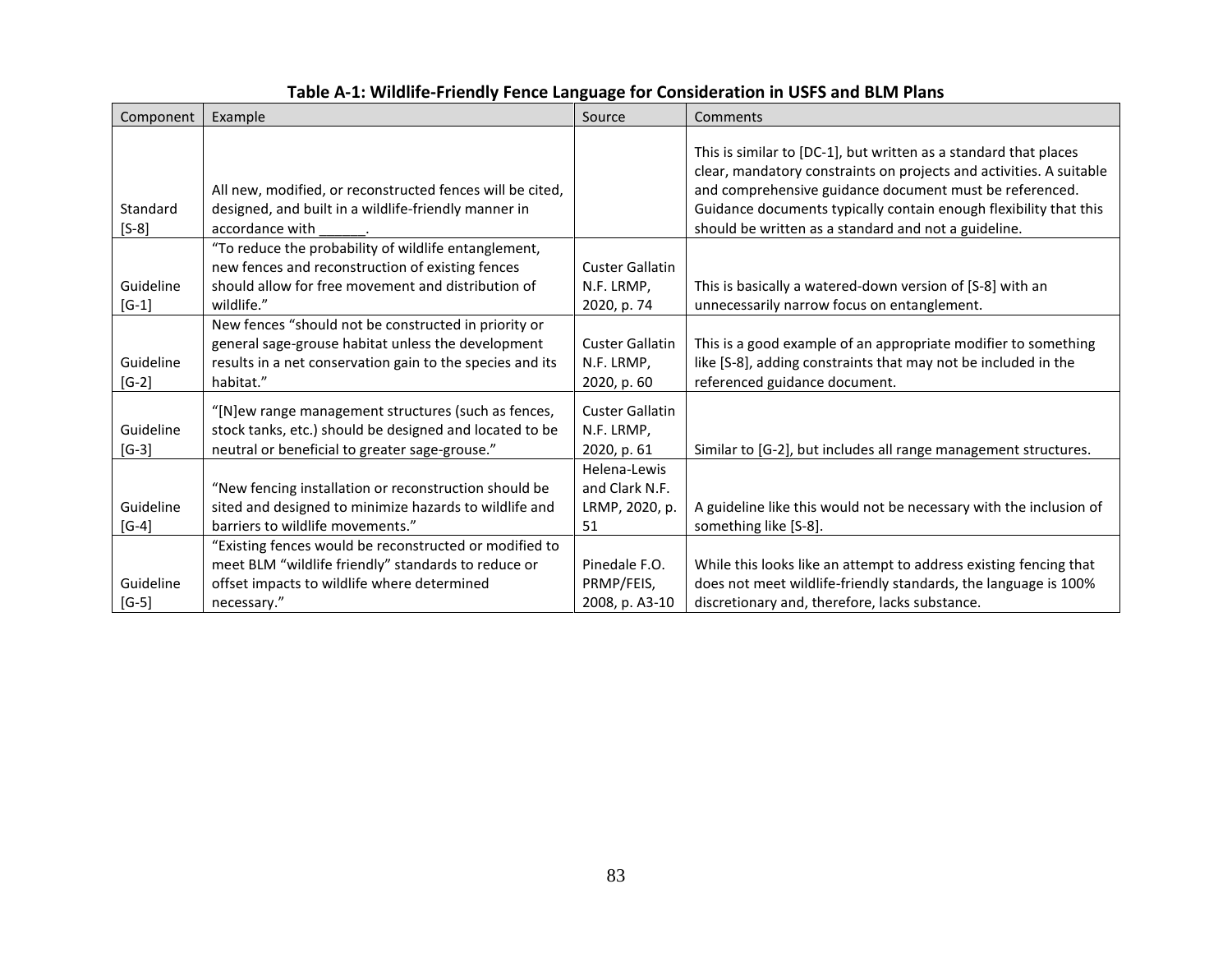#### Appendix B

#### Condensed Summary for USFS LRMP Involvement

This appendix summarizes the most relevant aspects of this paper for individuals and organizations involved with national forest plan revisions. While the commenting process and suggested plan component language presented in Appendix A is an important piece of this involvement, the most effective involvement begins much earlier in the planning process. Key considerations at each stage of the planning process (assessment, development, and monitoring) are highlighted below. Readers are referred to *A Citizens' Guide to National Forest Planning*<sup>323</sup> for a thorough explanation of the planning process.

Assessment Phase: The Forest Service will notify the public when it begins the assessment phase. During the assessment phase, wildlife advocates should encourage the Forest Service to assess the impacts of the forest's fences on wildlife. Build an argument that the agency's regulations obligate it to do this based on the 2012 Planning Rule's requirements for assessments to "identify and evaluate existing information" relevant to terrestrial ecosystems, threatened, endangered, proposed, candidate, and other species of conservation concern, the benefits people obtain from the planning area (e.g., wildlife watching, hunting), economic contributions of wildlife, and infrastructure, which includes fences.<sup>324</sup> To take full advantage of the Forest Service's requirement to "use the best available scientific information (BASI) to inform the planning process,"<sup>325</sup> public participants in the planning process may need to provide relevant information (the more specific to the plan area, the better) to ensure that it is considered *available*. Information not submitted for consideration during the assessment phase will likely be more difficult to have considered later in the process. It is also important to begin building relationships with key planners during this phase.

Development Phase: Following the assessment, the Forest Service will develop a "need for change" document based on the assessment and noted deficiencies of the existing plan. The public will have an opportunity to comment on the draft need for change. The need for change guides the focus for the rest of plan development, so it's important that one or more of these needs pertains to wildlife, infrastructure, or a combination of the two. Ensure that the relevant

https://www.fs.usda.gov/Internet/FSE\_DOCUMENTS/fseprd509144.pdf

 $324$  36 C.F.R. § 219.6(b).

<sup>323</sup> USDA Forest Service. (2016). "A Citizens' Guide to National Forest Planning."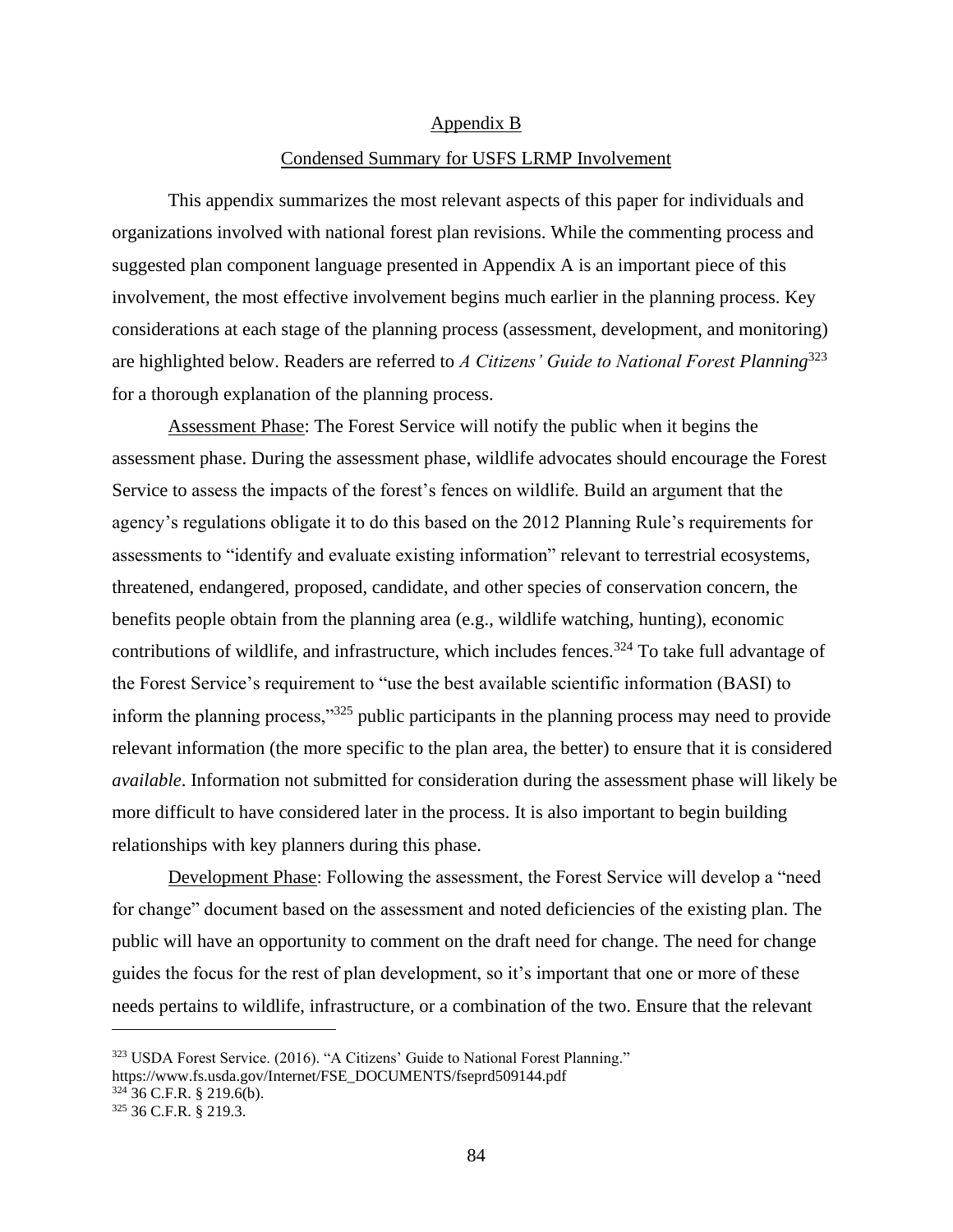BASI submitted during the assessment phase is reflected in the need for change determination. These documents are typically fairly short and generalized, so language pertaining to wildlife health and abundance and habitat connectivity may be more appropriate than specific language regarding wildlife-friendly fencing. Review the draft need for change and ensure the language includes the need to better address wildlife needs compared to the existing plan.

As the Forest Service proceeds to develop the draft plan, engage as time and resources allow to ensure that wildlife needs are being fully considered, that fences are a part of that consideration, and that the relevant BASI continues to track through the process. Note that this phase will likely overlap with the NEPA EIS process so involvement during plan development has the potential to impact both the LRMP and the EIS. There will be a 90-day public comment period following release of the draft plan. Use the guidance provided in Appendix A to assess and advocate for substantive and compelling language relevant to wildlife-friendly fencing. Insist that the plan reference a wildlife-friendly fence construction document, which will likely need to be a state-specific guide as the Forest Service does not have its own internal document. Reinforce your requests and recommendations by connecting them with statutory and regulatory requirements as well as agency and departmental policy. These are discussed in the main text with the most pertinent portions of statutes, regulations, and directives summarized in Table B-1.

The Forest Service will then issue a final plan. Those who submitted substantive comments on the draft plan will have the ability to object to portions of the plan relevant to their comments during the planning phase. This will be the final opportunity to ensure that wildlifefriendly fence considerations are incorporated into the forest plan. The agency must respond to and address all objections.

Monitoring Phase: The monitoring phase is not completely distinct from the plan development phase because plan development includes development of the monitoring program. Monitoring is typically tied back to desired conditions and objectives, so it is important that these plan components include language pertinent to wildlife-friendly fencing. The monitoring plan must include monitoring questions related to focal species, ESA-listed species, visitor use/recreation, and progress toward meeting desired conditions and objectives.<sup>326</sup> Use these requirements during the planning phase to encourage the Forest Service to include monitoring provisions related to wildlife-friendly fencing across the forest. If included, wildlife advocates

<sup>326</sup> 36 CFR § 219.12(a)(5)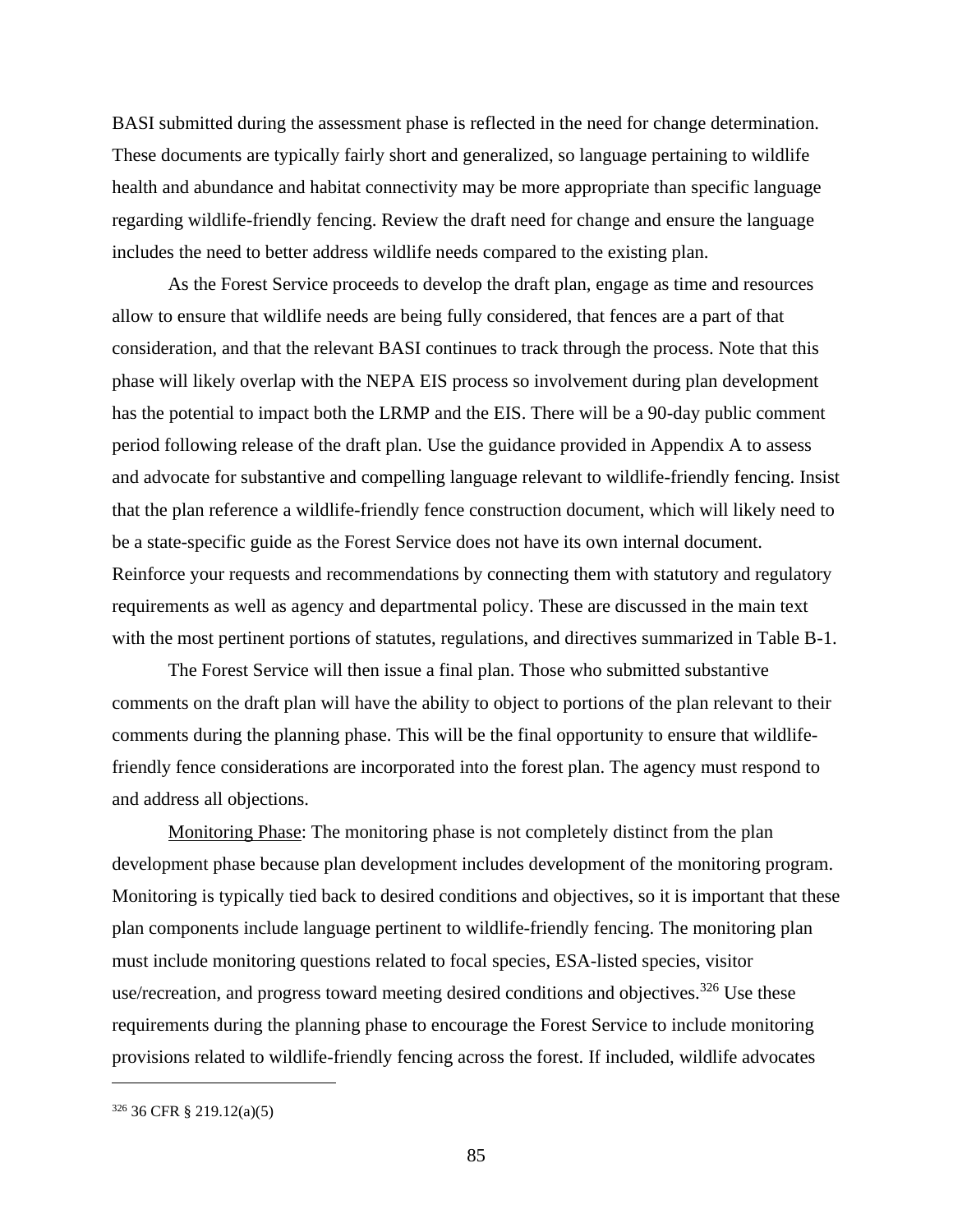can remain engaged well after the plan is written to help monitor the effects of fencing on wildlife and the agency's progress toward meeting its wildlife-friendly fence desired conditions and objectives (if applicable) and hold the Forest Service accountable (e.g., by forcing any necessary plan revisions, updates, and amendments). Strong fence monitoring provisions in plans could help compel data collection about wildlife-fence conflict (by both the agency and grazing permittees); data which could simultaneously support the 2012 Planning Rule's adaptive management goals and the need for fences to be wildlife-friendly. Because the agency generally wants to promote wildlife-friendly fencing, one way advocates can help is by bringing specific hazardous fence conditions to the agency's attention. Plan monitoring requirements related to wildlife-fence conflict would help obligate managers to respond to such conditions.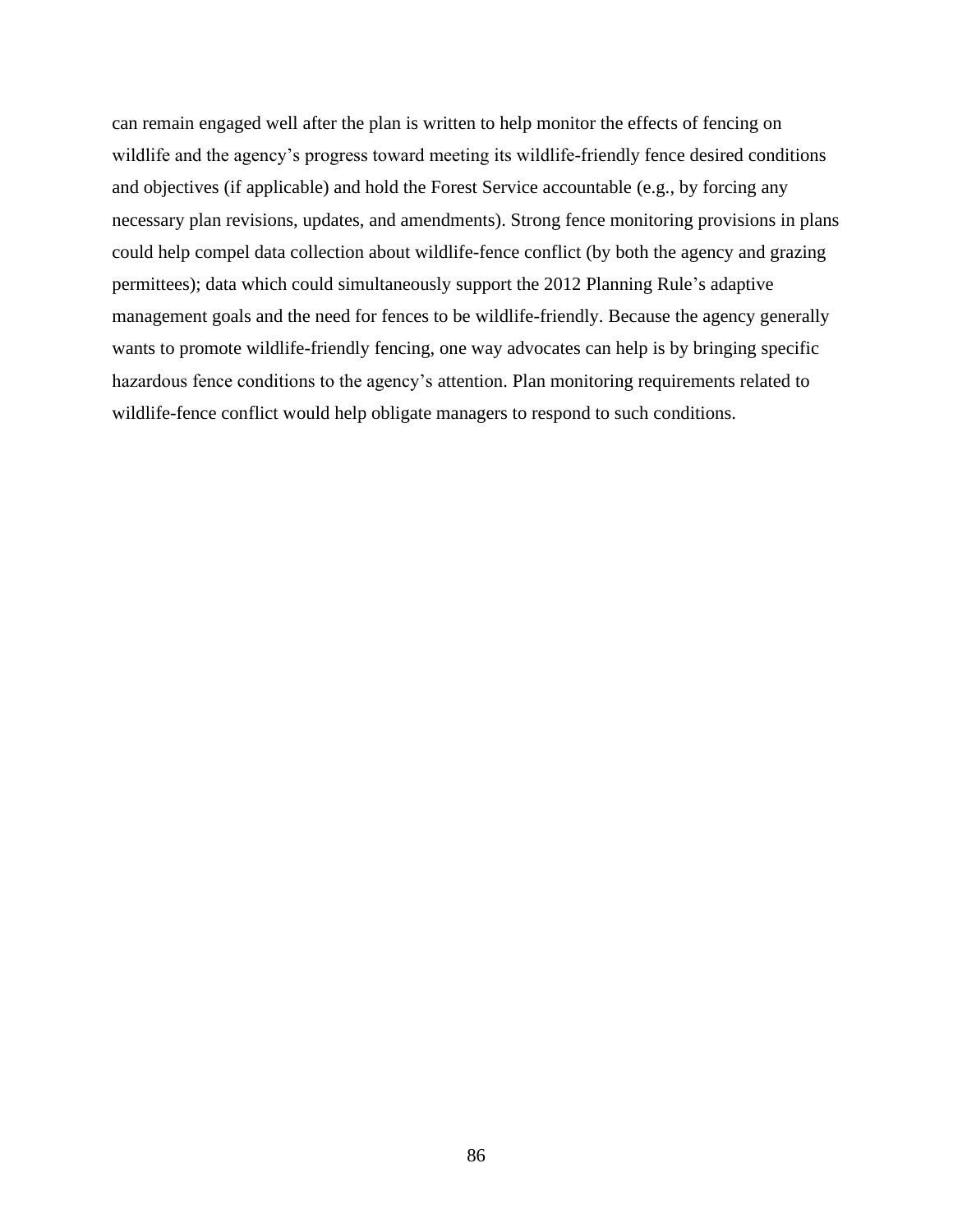| Document                     | Language                                                                                                                                                                                                                                                                                                                                                                                                                                                                                                                                                                                                                                                                                                                                                                                                                                                                         | Comments                                                                                                                                                                                                                                                                                                                                           |
|------------------------------|----------------------------------------------------------------------------------------------------------------------------------------------------------------------------------------------------------------------------------------------------------------------------------------------------------------------------------------------------------------------------------------------------------------------------------------------------------------------------------------------------------------------------------------------------------------------------------------------------------------------------------------------------------------------------------------------------------------------------------------------------------------------------------------------------------------------------------------------------------------------------------|----------------------------------------------------------------------------------------------------------------------------------------------------------------------------------------------------------------------------------------------------------------------------------------------------------------------------------------------------|
| <b>Statutes</b>              |                                                                                                                                                                                                                                                                                                                                                                                                                                                                                                                                                                                                                                                                                                                                                                                                                                                                                  |                                                                                                                                                                                                                                                                                                                                                    |
| 16 U.S.C. § 528              | MUSYA " national forests are established and shall be<br>administered for outdoor recreation, range, timber, watershed,<br>and wildlife and fish purposes."                                                                                                                                                                                                                                                                                                                                                                                                                                                                                                                                                                                                                                                                                                                      | "Wildlife and fish" is one of five congressionally designated uses of<br>national forest surface resources that are to be "utilized in the<br>combination that will best meet the needs of the American<br>people" (16 U.S.C. § 531(a))                                                                                                            |
| 16 U.S.C. §<br>1604(g)(3)(B) | NFMA "provide for diversity of plant and animal communities<br>based on the suitability and capability of the specific land area in<br>order to meet overall multiple-use objectives"                                                                                                                                                                                                                                                                                                                                                                                                                                                                                                                                                                                                                                                                                            | This is known as NFMA's wildlife diversity mandate. Authoritative<br>NFMA scholars have pointed out that this provision was meant to<br>require "Forest Service planners to treat the wildlife resource as a<br>controlling, co-equal factor in forest management"(1)                                                                              |
| Regulations                  |                                                                                                                                                                                                                                                                                                                                                                                                                                                                                                                                                                                                                                                                                                                                                                                                                                                                                  |                                                                                                                                                                                                                                                                                                                                                    |
| 36 C.F.R. §                  | The 2012 Planning Rule's purpose "is to guide the collaborative<br>and science-based development, amendment, and revision of land<br>management plans that promote the ecological integrity of<br>national forests Plans will guide management of NFS lands so<br>that they are ecologically sustainable and contribute to social and<br>economic sustainability; consist of ecosystems and watersheds<br>with ecological integrity and diverse plant and animal<br>communities; and have the capacity to provide people and<br>communities with ecosystem services and multiple uses that<br>provide a range of social, economic, and ecological benefits for the<br>present and into the future. These benefits include clean air and<br>water; habitat for fish, wildlife, and plant communities; and<br>opportunities for recreational, spiritual, educational, and cultural | This purpose statement combines multiple high-level themes<br>(ecological integrity; sustainability; wildlife diversity; ecosystem<br>services; social, economic, and ecological benefits) that all support<br>the use of wildlife-friendly fencing and the agency's duty to<br>manage lands in a way that provides the wildlife habitat necessary |
| 219.1(c)                     | benefits."                                                                                                                                                                                                                                                                                                                                                                                                                                                                                                                                                                                                                                                                                                                                                                                                                                                                       | to meet these broad objectives.                                                                                                                                                                                                                                                                                                                    |
| 36 C.F.R. § 219.3            | The 2012 Planning Rule's requirement to "use the best available<br>scientific information [BASI] to inform the planning process."                                                                                                                                                                                                                                                                                                                                                                                                                                                                                                                                                                                                                                                                                                                                                | As wildlife biologists continue to add to our understanding of how<br>fences impact wildlife, this information must be used to inform the<br>planning process. Advocates should provide relevant studies to<br>agency planners during the assessment phase to ensure it is<br>considered "available."                                              |

### **Table B-1: Statutes, Regulations, and Directives Pertinent to the USFS and Wildlife-Friendly Fencing**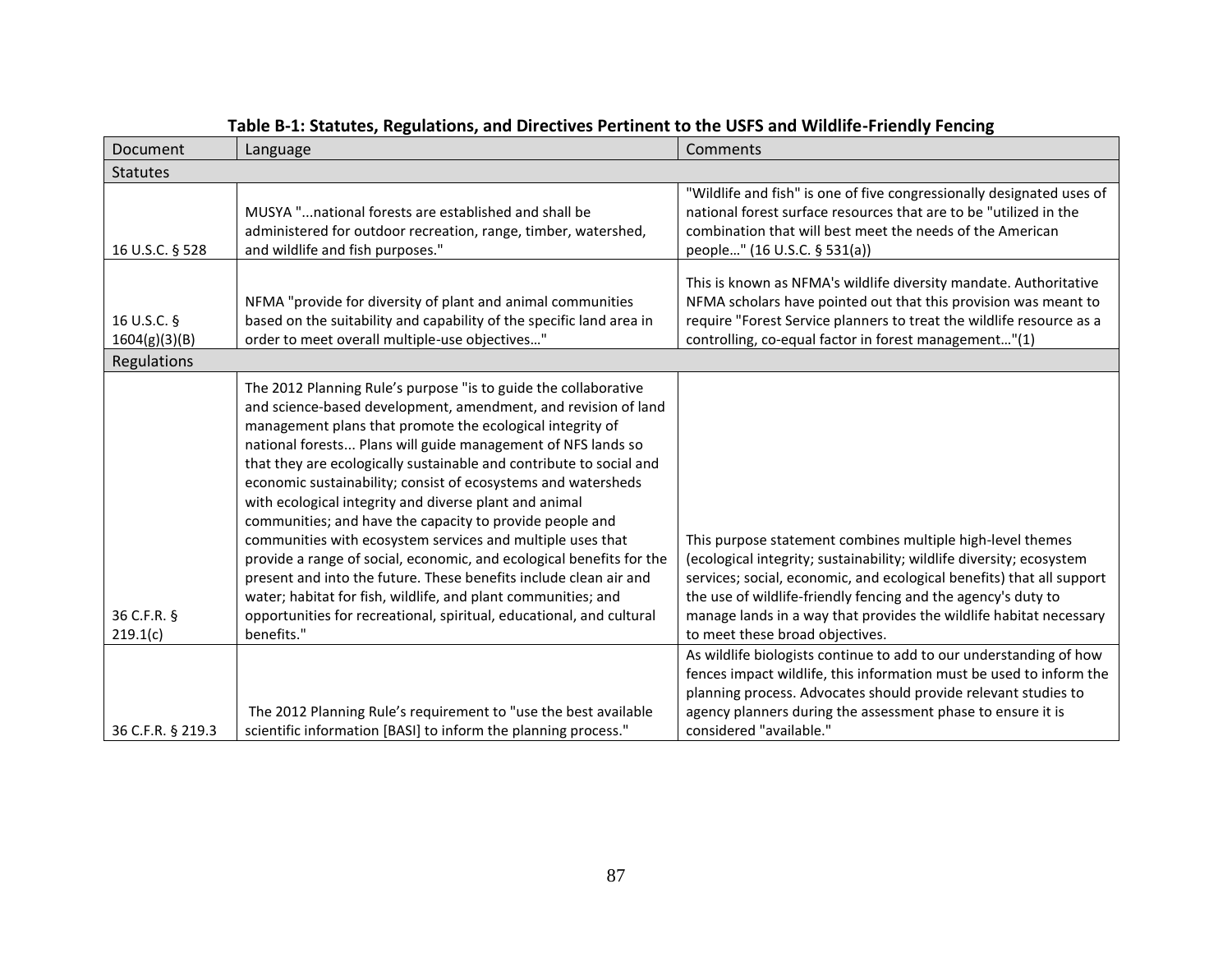| 36 C.F.R. §<br>219.9(a)(1)                             | The Planning Rule's requirement that "the plan must include plan<br>components, including standards or guidelines, to maintain or<br>restore the ecological integrity of terrestrial  ecosystems<br>including plan components to maintain or restore their structure,<br>function, composition, and connectivity."              | Restoring ecological integrity explicitly includes restoring<br>connectivity. Plan components, therefore, must address fences<br>that inhibit connectivity.                                                                                                               |
|--------------------------------------------------------|---------------------------------------------------------------------------------------------------------------------------------------------------------------------------------------------------------------------------------------------------------------------------------------------------------------------------------|---------------------------------------------------------------------------------------------------------------------------------------------------------------------------------------------------------------------------------------------------------------------------|
|                                                        |                                                                                                                                                                                                                                                                                                                                 | The focus of this paper is on species not protected by the ESA.<br>However, it is important to remember the substantive and<br>compulsory hooks provided by this statute where listed species are                                                                         |
|                                                        |                                                                                                                                                                                                                                                                                                                                 | known to be impacted by fences (e.g., jeopardy and consultation                                                                                                                                                                                                           |
| 16 U.S.C. Chapter<br>15                                | <b>Endangered Species Act (ESA)</b>                                                                                                                                                                                                                                                                                             | (16 U.S.C. § 1536(a)(2)) and prohibitions on take (16 U.S.C. §<br>$1538$ )).                                                                                                                                                                                              |
| <b>Directives</b>                                      |                                                                                                                                                                                                                                                                                                                                 |                                                                                                                                                                                                                                                                           |
| <b>USDA</b><br>Departmental<br>Regulation 9500-<br>004 | "It is the policy of the Department to assure that the values of fish<br>and wildlife are recognized, and that their habitatsare<br>recognized, and enhanced, where possible"                                                                                                                                                   | While this policy is not likely binding, it can bolster an argument<br>for the inclusion of wildlife-friendly fencing in plans simply by<br>reminding planning officials of the department's policy to enhance<br>wildlife habitat where possible.                        |
| <b>USDA</b><br>Departmental<br>Regulation 9500-<br>004 | "Consideration will be given to fish and wildlife and their habitats<br>in developing programs for these lands. Alternatives that maintain<br>or enhance fish and wildlife habitat should be promoted. When<br>compatible with use objectives for the area, management<br>alternatives which improve habitat will be selected." | This is specifically pertinent to grazing and wildlife resources.<br>Because wildlife-friendly fences improve habitat (relative to<br>traditional fencing) and are also compatible with grazing needs, it<br>is the department's policy to use wildlife-friendly fencing. |
| FSM 2630.3(2)                                          | It is the agency's policy to coordinate habitat management "with<br>other uses and activities to accomplish habitat management<br>objectives and to reduce detrimental effects on wildlife and<br>fisheries."                                                                                                                   | This policy appears to encourage wildlife-friendly fencing because<br>it reduces detrimental effects on wildlife.                                                                                                                                                         |
| FSM 2630.3(3)                                          | It is the agency's policy to "[m]itigate the negative effects of other<br>resource projects on wildlife"                                                                                                                                                                                                                        | Similar to the above policy, but more specifically applicable to the<br>effects of "other resource projects" (i.e., grazing related fence<br>construction) on wildlife.                                                                                                   |
|                                                        | "The central consideration in land management planning for                                                                                                                                                                                                                                                                      |                                                                                                                                                                                                                                                                           |
|                                                        | infrastructure is that the integrated desired conditions and other<br>plan components set a framework for the sustainable                                                                                                                                                                                                       | Fences, as one type of infrastructure, are clearly supposed to be                                                                                                                                                                                                         |
| FSH 1909.12-<br>23.231                                 | management of the plan area's infrastructure and mitigation of<br>adverse impacts."                                                                                                                                                                                                                                             | designed and constructed to mitigate the adverse impacts on<br>wildlife.                                                                                                                                                                                                  |

Note: (1) Charles F. Wilkinson and H. Michael Anderson, *Land and Resource Planning in the National Forests,* 296 (1987).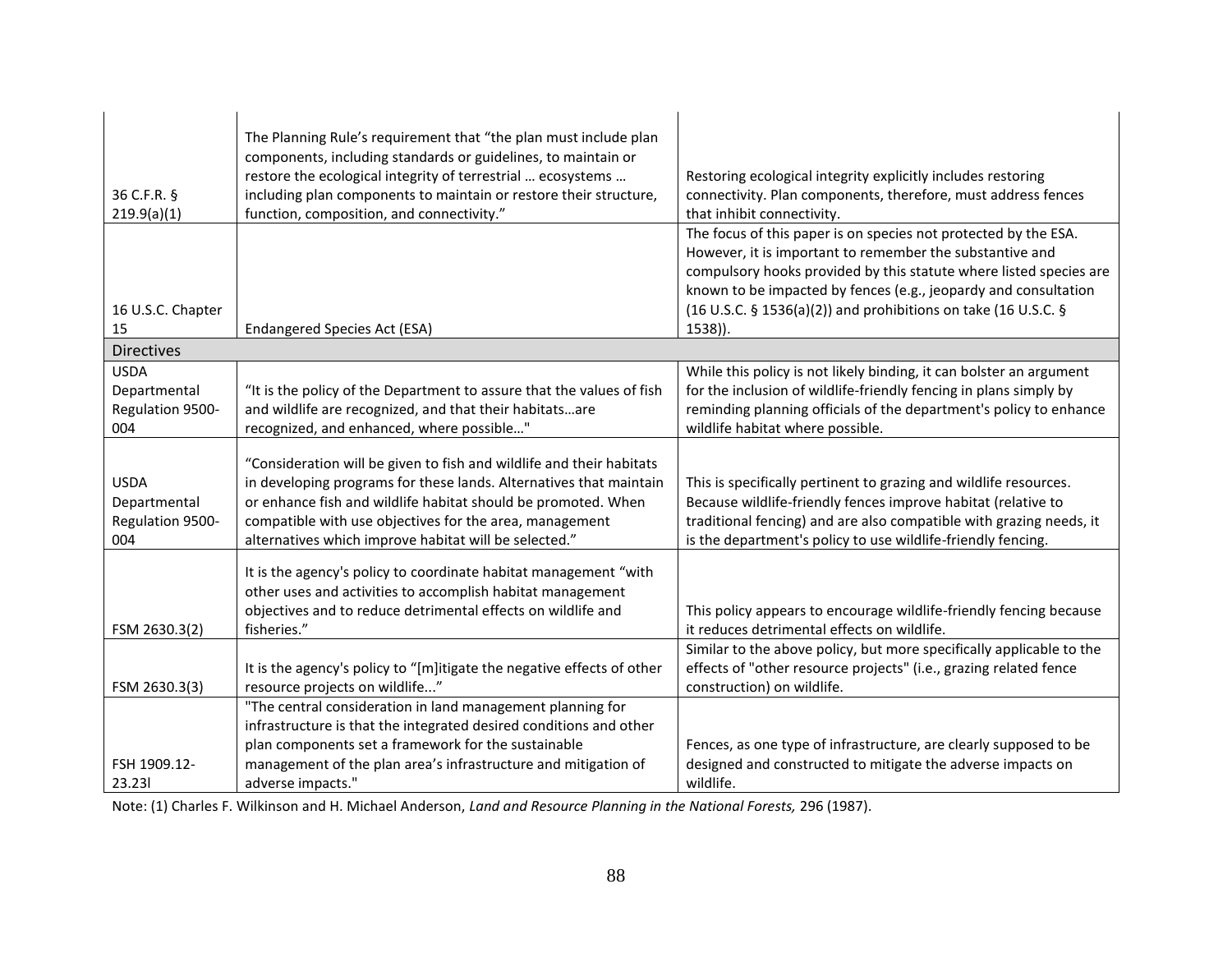#### Appendix C

#### Condensed Summary for BLM RMP Involvement

The intent of this appendix is to summarize the most relevant aspects of this paper for individuals and organizations involved with BLM plan revisions, which are typically completed at the field office level. While the commenting process and plan component language presented in Appendix A is an important piece of this involvement, the most effective involvement begins much earlier in the planning process. Key considerations at each stage of the planning process providing for public involvement are discussed below. Readers are referred to *A Citizens Guide to the Bureau of Land Management's Resource Management Planning Process*<sup>327</sup> for a more thorough explanation of the BLM planning process.

The aforementioned resource outlines nine stages of the planning process: *(1) Issue Identification (Scoping)*, *(2) Develop Planning Criteria*, (3) Collect Inventory Data, (4) Analyze Inventory and Identified Issues, (5) Formulate Alternatives, (6) Estimate the Effects of Each Alternative, *(7) Select a Preferred Alternative*, *(8) Select a Proposed RMP*, and *(9) Maintain, Amend, and Revise the RMP*. This process is closely integrated with the EIS process and the documents are typically combined (e.g., Draft RMP/EIS, and Proposed RMP/EIS). Italicized stages above indicate stages where the BLM must provide for public involvement, each of which are discussed below in the context of advocating for wildlife-friendly fencing. While no formal public involvement exists in the other stages, advocates can still work with BLM decision makers and submit information during these other steps of the process.

(1) Issue Identification (Scoping): During the scoping phase, members of the public have 30 days following the BLM's publication of a Notice of Intent (NOI) to prepare an RMP to convey to the BLM what they think should be considered in the planning process. This is a great time to encourage the BLM to consider the effects of fences on wildlife. This stage is about bringing up issues to consider, but it is still important to make reasoned arguments so that it is difficult for the agency to ignore public requests and input. Involved members of the public should cite studies pertinent to wildlife-fence conflict in or near the planning area. If none exist, research pertinent to the same species of concern from other areas should be cited. References and information submitted during this stage will be used by the BLM in future stages where there

<sup>327</sup> Erik Schlenker-Goodrich. *A Citizens Guide to the Bureau of Land Management's Resource Management Planning Process*. The Wilderness Society. January 2002.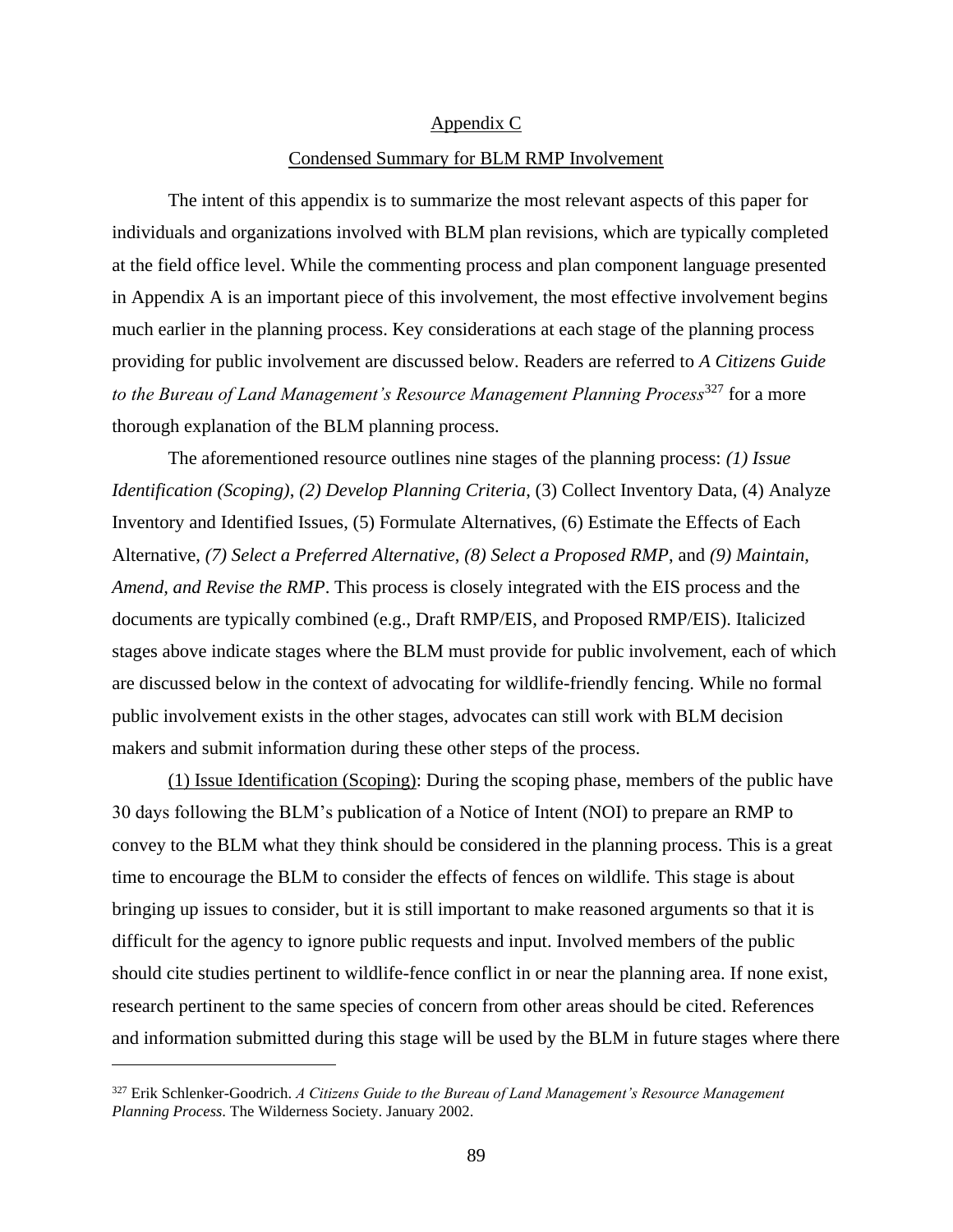is no requirement to involve the public. Note that the FLPMA's multiple use mandate requires the BLM to manage for "wildlife and fish," along with other uses, in a manner that best meets the needs of present and future generations, and that minimizing fence hazards is one way to do this. Other details may be better suited for future phases, but it is important that the BLM identify wildlife habitat and wildlife health as an issue to further address. The BLM is statutorily obligated during this phase to coordinate planning with relevant state, tribal, and local agency plans, including SWAPs.<sup>328</sup>

(2) Develop Planning Criteria: Again, the BLM will issue a NOI for this stage, and the public will have at least 30 days to review and comment. Planning criteria guide BLM data collection and analysis, so it is important that wildlife-fence conflict is considered somewhere in the criteria. If no criteria link to this issue, the BLM may refuse to address it at later stages of the planning process.

(7) Select a Preferred Alternative: At this stage, the BLM publishes a draft RMP and EIS with the preferred alternative identified. The public has at least 90 days to review and comment on the draft document. This detailed document should include specific language about the effects of fencing on wildlife as well as language in the plan that requires new fences to be constructed in a wildlife-friendly manner and existing fences to be removed, reconstructed, or modified to meet these same standards (see Appendix A). If such language is not included in the draft RMP/EIS, advocates should request the addition of such language and argue that it is required based on specific statutes, regulations, and agency policy, connecting each directly to wildlifefriendly fencing. These are discussed in the main text with the most pertinent portions of statutes, regulations, and directives summarized in Table C-1.

(8) Select a Proposed RMP: In this stage, the BLM reviews, incorporates, and responds to public comments on the draft RMP/EIS prior to issuing a proposed RMP/final EIS. The pubic has 30 days to protest any part of the proposed plan. Importantly, protests must relate to comments submitted during the previous phase. Language short of requiring all new fences to be constructed in accordance with BLM Handbook H-1741-1 should be protested. Advocates may also protest the agency's plan for existing fencing that does not meet wildlife-friendly standards if deemed inadequate. Once all protests are resolved, the BLM will issue a record of decision

 $328$  43 U.S.C.  $$1712(c)(9)$ .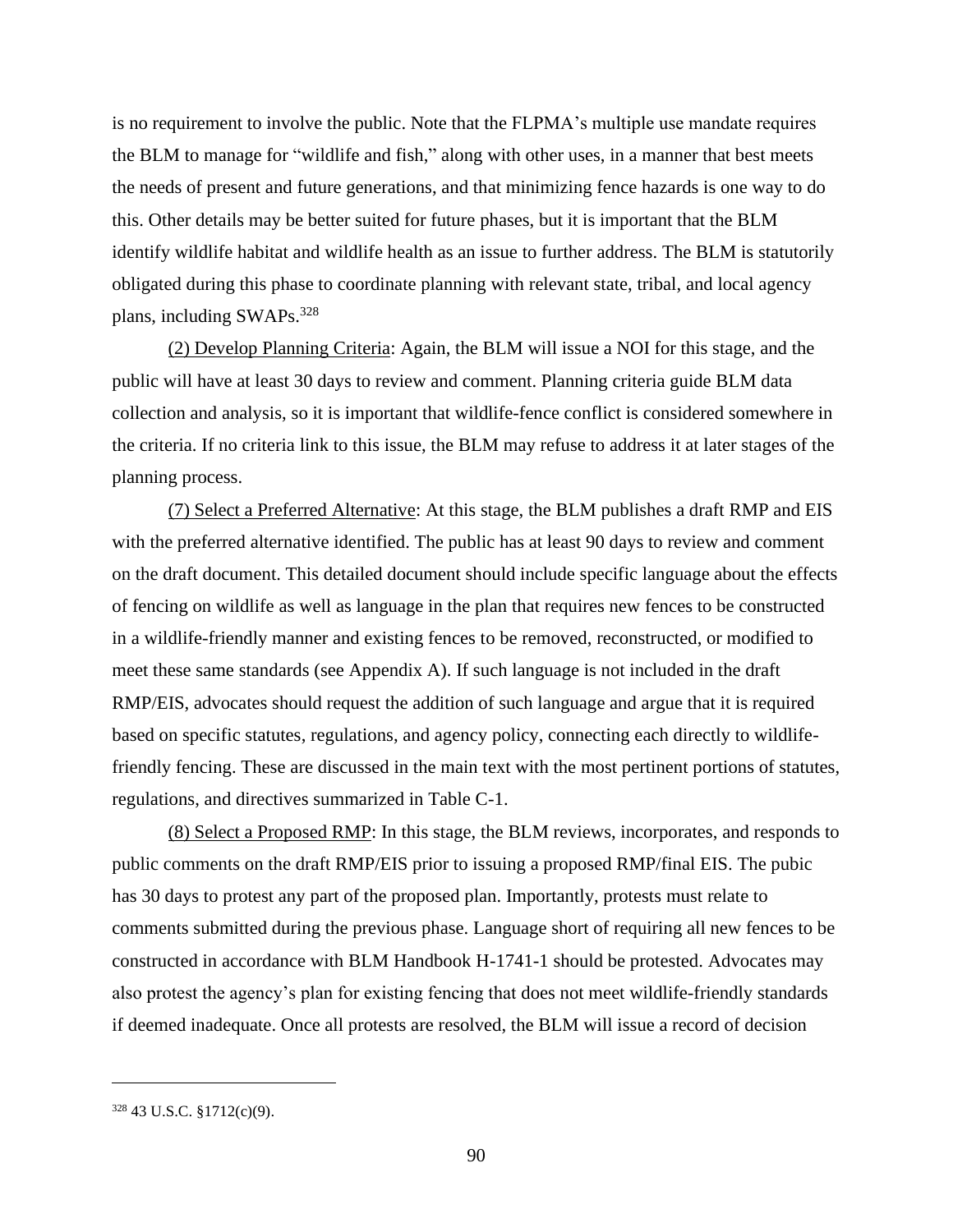(ROD) and approved RMP. All project- or activity-level decisions made after the approved RMP is operational must be consistent with the plan.

(9) Maintain, Amend, and Revise the RMP: The approved RMP is a living document, meaning that it can be altered after approval based on new or changing information and policies. Amendments and revisions trigger the NEPA process along with the nine-step planning process, although potentially in abbreviated form depending on the scale of change being considered. Even for existing plans, new studies of the effects of fencing on wildlife or documentation of death/injury caused by fencing may be brought to the attention of the BLM for consideration of plan changes. If successful, this could lead to a plan maintenance action completed by the BLM with little fanfare, or, less likely, a minor plan amendment that includes public involvement.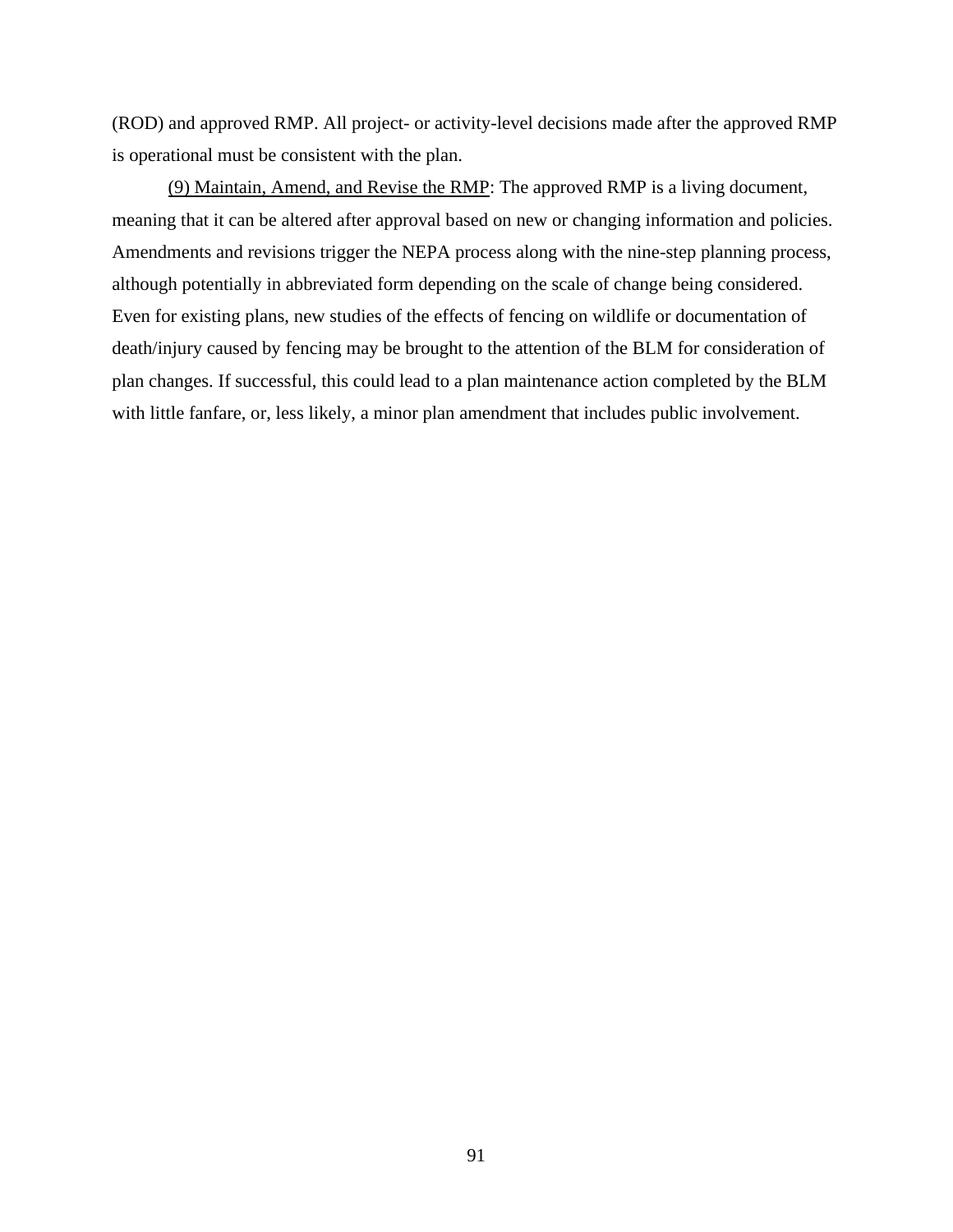| Document               | Language                                                                                                                                                                                                                                                                                                                                                                                                                                                                                                                                                                                                                                                                                                                                                                                                                                                                                                                                             | Comments                                                                                                                                                                                                                                                                                                                                                                                                                                                                                              |
|------------------------|------------------------------------------------------------------------------------------------------------------------------------------------------------------------------------------------------------------------------------------------------------------------------------------------------------------------------------------------------------------------------------------------------------------------------------------------------------------------------------------------------------------------------------------------------------------------------------------------------------------------------------------------------------------------------------------------------------------------------------------------------------------------------------------------------------------------------------------------------------------------------------------------------------------------------------------------------|-------------------------------------------------------------------------------------------------------------------------------------------------------------------------------------------------------------------------------------------------------------------------------------------------------------------------------------------------------------------------------------------------------------------------------------------------------------------------------------------------------|
| <b>Statutes</b>        |                                                                                                                                                                                                                                                                                                                                                                                                                                                                                                                                                                                                                                                                                                                                                                                                                                                                                                                                                      |                                                                                                                                                                                                                                                                                                                                                                                                                                                                                                       |
| 43 U.S.C. § 1702(c)    | FLPMA's multiple use requirement to manage "the public lands and<br>their various resource values so that they are utilized in the<br>combination that will best meet the present and future needs of<br>the American peoplea combination of balanced and diverse<br>resource uses that takes into account the long-term needs of future<br>generations for renewable and nonrenewable resources, including,<br>but not limited to, recreation, range, timber, minerals, watershed,<br>wildlife and fish, and natural scenic, scientific and historical values;<br>and harmonious and coordinated management of the various<br>resources without permanent impairment of the productivity of the<br>land and the quality of the environment with consideration being<br>given to the relative values of the resources and not necessarily to<br>the combination of uses that will give the greatest economic return<br>or the greatest unit output." | Wildlife is one of many resources on BLM lands to be managed in a<br>"harmonious and coordinated" way. While this language leaves<br>considerable, if not total, agency discretion, the BLM is clearly charged<br>by Congress to manage wildlife in a way that does not permanently<br>impair the resource.                                                                                                                                                                                           |
| 43 U.S.C. § 1712(c)(3) | The Secretary shall "give priority to the designation and protection<br>of areas of critical environmental concern [ACEC]" when developing<br>or revising land use plans.                                                                                                                                                                                                                                                                                                                                                                                                                                                                                                                                                                                                                                                                                                                                                                            | This mandate and the accompanying ACEC definition show<br>congressional intent to prioritize the protection of wildlife where                                                                                                                                                                                                                                                                                                                                                                         |
| 43 U.S.C. § 1702(a)    | ACEC Definition: "areas within the public lands where special<br>management attention is required (when such areas are developed<br>or used or where no development is required) to protect and<br>prevent irreparable damage to important historic, cultural, or scenic<br>values, fish and wildlife resources or other natural systems or<br>processes, or to protect life and safety from natural hazards."                                                                                                                                                                                                                                                                                                                                                                                                                                                                                                                                       | irreparable damage to the resource may occur. ACECs, which have<br>historically been underutilized, can and should be designated in land<br>use plans where fencing impacts on wildlife are significant. Likely areas<br>where ACECs should be employed in the wildlife-fence context include<br>migration corridors, winter range, and other important habitat. Any<br>ACEC designated for this purpose should contain stringent wildlife-<br>friendly fence provisions or exclude fencing entirely. |
| 43 U.S.C. § 1732(b)    | FLPMA's UUD standard: "In managing the public lands the Secretary<br>shall, by regulation or otherwise, take any action necessary to<br>prevent unnecessary or undue degradation of the lands."                                                                                                                                                                                                                                                                                                                                                                                                                                                                                                                                                                                                                                                                                                                                                      | As a surface resource, wildlife should be considered part of the land, so<br>this clause appears to prohibit unnecessary or undue degradation of<br>wildlife. Regulatory definitions of "unnecessary" and "undue" do not<br>further the connection to wildlife or fences, but a single animal harmed<br>or killed by a fence that is not wildlife friendly is unnecessary (based on<br>the common definition of the word) given that we know how to<br>mitigate these impacts.                        |
| 16 U.S.C. Chapter 15   | Endangered Species Act (ESA)                                                                                                                                                                                                                                                                                                                                                                                                                                                                                                                                                                                                                                                                                                                                                                                                                                                                                                                         | The focus of this paper is on species not protected by the ESA.<br>However, it is important to remember the substantive and compulsory<br>hooks provided by this statute where listed species are known to be<br>impacted by fences (e.g., jeopardy and consultation (16 U.S.C. §<br>1536(a)(2)) and prohibitions on take (16 U.S.C. § 1538)).                                                                                                                                                        |

### **Table C-1: Statutes, Regulations, and Directives Pertinent to the BLM and Wildlife-Friendly Fencing**